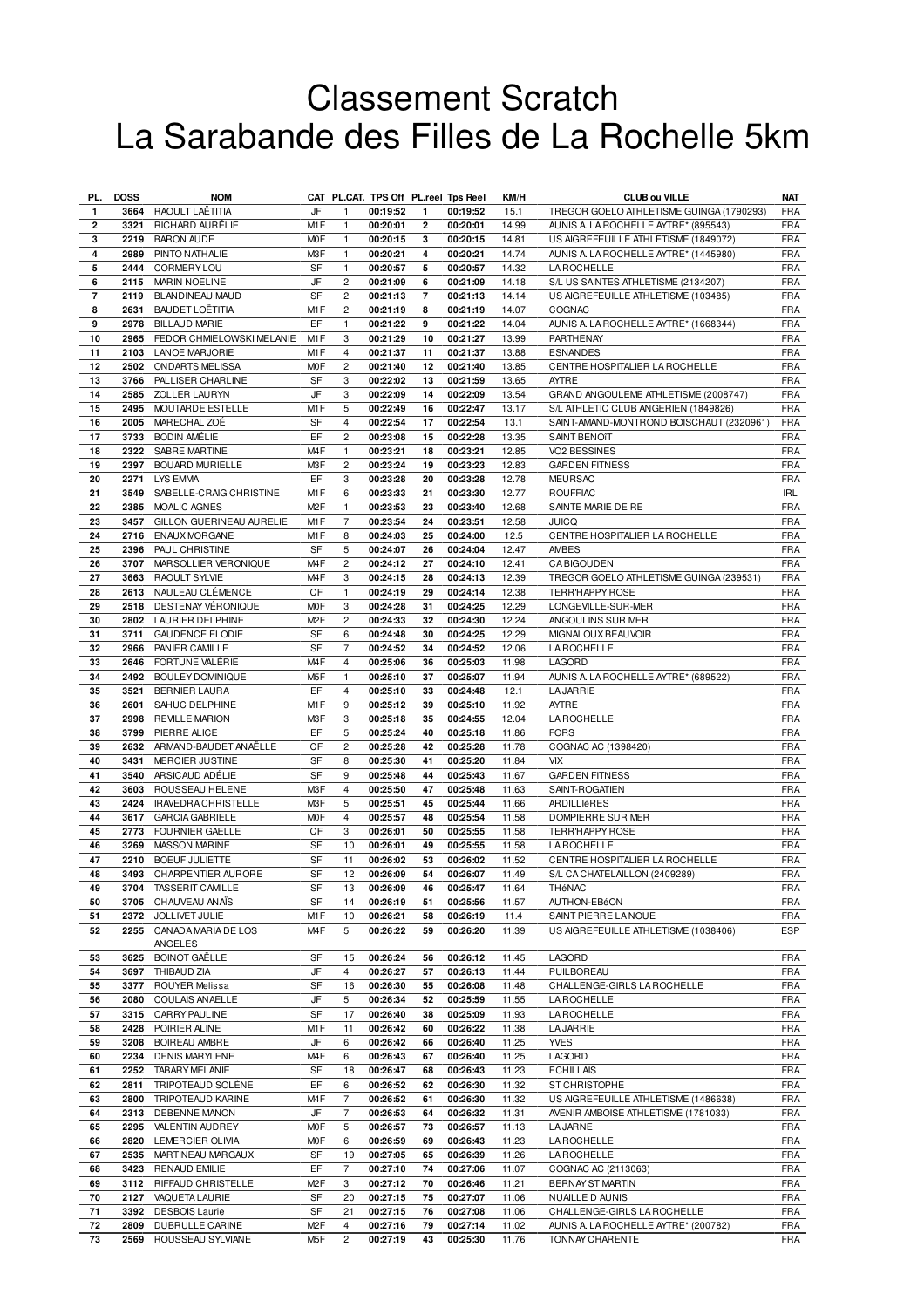| PL. | <b>DOSS</b> | <b>NOM</b>                |                  |                | CAT PL.CAT. TPS Off PL.reel Tps Reel |     |              | KM/H  | <b>CLUB ou VILLE</b>                  | <b>NAT</b> |
|-----|-------------|---------------------------|------------------|----------------|--------------------------------------|-----|--------------|-------|---------------------------------------|------------|
| 74  | 3690        | <b>BERRARD KARINE</b>     | M <sub>2</sub> F | 5              | 00:27:21                             | 80  | 00:27:17     | 11    | <b>SAINTES</b>                        | <b>FRA</b> |
| 75  | 2135        | MAILLET CLÉMENCE          | EF               | 8              | 00:27:22                             | 72  | 00:26:55     | 11.15 | LES 1000 PATTES DE SURGèRES           | <b>FRA</b> |
| 76  | 2893        | <b>CUEILLE CHRISTINE</b>  | M <sub>6</sub> F | $\mathbf{1}$   | 00:27:24                             | 77  | 00:27:13     | 11.02 | AS SAINT-JUNIEN* (1197636)            | <b>FRA</b> |
| 77  | 2389        | MOALIC CLEMENCE           | JF               | 8              | 00:27:27                             | 78  | 00:27:14     | 11.02 | AUNIS A. LA ROCHELLE AYTRE* (1327844) | <b>FRA</b> |
| 78  | 3318        | MUNSCH CHARLOTTE          | EF               | 9              | 00:27:29                             | 71  | 00:26:50     | 11.18 | <b>YVES</b>                           | <b>FRA</b> |
| 79  | 3765        | NGUYEN JOHANNA            | SF               | 22             | 00:27:34                             | 87  | 00:27:30     | 10.91 | CRéTEIL                               | <b>FRA</b> |
| 80  | 3608        | PERIE SOPHIE              | M <sub>2</sub> F | 6              | 00:27:50                             | 91  | 00:27:40     | 10.84 | <b>LA ROCHELLE</b>                    | <b>FRA</b> |
| 81  | 3458        | <b>KLEIN LUCIE</b>        | M1F              | 12             | 00:27:56                             | 96  | 00:27:53     | 10.76 | <b>LES ESSARDS</b>                    | <b>FRA</b> |
| 82  | 3800        | <b>TIRBOIS MURIEL</b>     | M <sub>4</sub> F | 8              | 00:27:57                             | 94  | 00:27:52     | 10.77 | <b>GARDEN FITNESS</b>                 | <b>FRA</b> |
| 83  | 3788        | <b>RUMEN ARIANE</b>       | CF               | $\overline{4}$ | 00:28:00                             | 81  | 00:27:20     | 10.98 | AUNIS A. LA ROCHELLE AYTRE* (1494593) | <b>FRA</b> |
| 84  | 2395        | <b>GUILLARD JOSIANE</b>   | M <sub>5</sub> F | 3              | 00:28:01                             | 103 | 00:27:57     | 10.73 | <b>LA JARRIE</b>                      | <b>FRA</b> |
|     | 2864        | <b>BOINVILLE LÉA</b>      | SF               | 23             |                                      |     |              | 10.92 | SAINTE-GEMME-LA-PLAIRE                | <b>FRA</b> |
| 85  |             |                           |                  |                | 00:28:01                             | 86  | 00:27:28     |       |                                       |            |
| 86  | 3725        | TRICHARD CÉCILE           | M1F              | 13             | 00:28:02                             | 95  | 00:27:52     | 10.77 | <b>LAGORD</b>                         | <b>FRA</b> |
| 87  | 3605        | EVAIN MARIE-CHRISTINE     | M <sub>5</sub> F | $\overline{4}$ | 00:28:08                             | 98  | 00:27:54     | 10.75 | LA ROCHELLE                           | <b>FRA</b> |
| 88  | 3278        | <b>THOMAS CLAIRE</b>      | M <sub>2</sub> F | $\overline{7}$ | 00:28:09                             | 85  | 00:27:27     | 10.93 | US AIGREFEUILLE ATHLETISME (2140163)  | <b>FRA</b> |
| 89  | 3562        | PERROGON GUILLEMETTE      | M <sub>4</sub> F | 9              | 00:28:09                             | 107 | 00:28:06     | 10.68 | SAINT GEORGES DES COTEAUX             | <b>FRA</b> |
| 90  | 2287        | PARPEIX ALIÉNOR           | <b>SF</b>        | 24             | 00:28:11                             | 88  | 00:27:30     | 10.91 | <b>POITIERS</b>                       | <b>FRA</b> |
| 91  | 3492        | DAGNAUD MAËLLIS           | EF               | 10             | 00:28:11                             | 83  | 00:27:22     | 10.96 | <b>ECHILLAIS</b>                      | <b>FRA</b> |
| 92  | 2485        | ANGOT LÉANE               | EF               | 11             | 00:28:15                             | 63  | 00:26:31     | 11.31 | <b>VERINES</b>                        | <b>FRA</b> |
| 93  | 2140        | MAILLET JUSTINE           | JF               | 9              | 00:28:15                             | 92  | 00:27:48     | 10.79 | LES 1000 PATTES DE SURGèRES           | <b>FRA</b> |
| 94  | 2493        | SABRE CHRISTINE           | M <sub>4</sub> F | 10             | 00:28:17                             | 117 | 00:28:17     | 10.61 | <b>BUXY</b>                           | <b>FRA</b> |
| 95  | 2504        | <b>BOURDIN CLARISSE</b>   | M3F              | 6              | 00:28:18                             | 102 | 00:27:57     | 10.73 | <b>CHANIERS</b>                       | <b>FRA</b> |
| 96  | 3417        | PICHARD SANDRINE          | M <sub>2</sub> F | 8              | 00:28:18                             | 99  | 00:27:54     | 10.75 | <b>CHANIERS</b>                       | <b>FRA</b> |
| 97  | 2029        | <b>BARIL EMMA</b>         | <b>MOF</b>       | $\overline{7}$ | 00:28:19                             | 104 | 00:27:58     | 10.73 | ZONE RéVOLUTION                       | <b>FRA</b> |
| 98  | 3775        | CHEMIN EVELYNE            | M <sub>5</sub> F | 5              | 00:28:22                             | 111 | 00:28:11     | 10.64 | ASPTT LA ROCHELLE (1146308)           | <b>FRA</b> |
| 99  | 3193        | <b>BRICAULT EMMA</b>      | EF               | 12             | 00:28:22                             | 89  | 00:27:39     | 10.85 | LA ROCHELLE                           | <b>FRA</b> |
| 100 | 2719        | CABRESPINE MARIE-LAURE    | M <sub>O</sub> F | 8              | 00:28:23                             | 90  | 00:27:40     | 10.84 | LAGORD                                | <b>FRA</b> |
| 101 | 3159        | RIAL JULIETTE             | CF               | 5              | 00:28:28                             | 82  | 00:27:20     | 10.98 | <b>PONS</b>                           | <b>FRA</b> |
| 102 | 2846        | CHEVALIER SANDRINE        | M3F              | $\overline{7}$ | 00:28:30                             | 113 | 00:28:14     | 10.63 | DOMPIERRE SUR MER                     | <b>FRA</b> |
| 103 | 2176        | <b>RICHARD BEATRICE</b>   | M <sub>2</sub> F | 9              | 00:28:30                             | 124 | 00:28:27     | 10.54 | <b>LAROCHELLE</b>                     | <b>FRA</b> |
| 104 | 3220        | FORQUEZ Stéphanie         | M <sub>2</sub> F | 10             | 00:28:30                             | 97  | 00:27:54     | 10.75 | PUILBOREAU                            | <b>FRA</b> |
|     |             |                           | M <sub>4</sub> F |                |                                      |     |              |       |                                       |            |
| 105 | 2856        | MOINET NATHALIE           |                  | 11             | 00:28:31                             |     | 112 00:28:12 | 10.64 | <b>CHANIERS</b>                       | <b>FRA</b> |
| 106 | 2195        | BESSONNEAU CAMILLE        | SF               | 25             | 00:28:33                             | 108 | 00:28:07     | 10.67 | <b>LA ROCHELLE</b>                    | <b>FRA</b> |
| 107 | 3564        | <b>GAS STÉPHANIE</b>      | M <sub>2</sub> F | 11             | 00:28:34                             |     | 128 00:28:30 | 10.53 | ST GEORGES DES COTEAUX                | <b>FRA</b> |
| 108 | 2952        | MOINET FRÉDÉRIQUE         | M3F              | 8              | 00:28:36                             | 127 | 00:28:30     | 10.53 | LA ROCHELLE                           | <b>FRA</b> |
| 109 | 2916        | PICHOT FREDERIQUE         | M3F              | 9              | 00:28:36                             |     | 120 00:28:23 | 10.57 | COGNAC AC (1380970)                   | <b>FRA</b> |
| 110 | 2605        | MARET JUSTINE             | SF               | 26             | 00:28:39                             | 109 | 00:28:08     | 10.66 | LA ROCHELLE                           | <b>FRA</b> |
| 111 | 2505        | PELLERIN ELODIE           | M1F              | 14             | 00:28:41                             | 116 | 00:28:17     | 10.61 | ST SORNIN                             | <b>FRA</b> |
| 112 | 3232        | MUNSCH ADÈLE              | JF               | 10             | 00:28:44                             |     | 140 00:28:42 | 10.45 | <b>YVES</b>                           | <b>FRA</b> |
| 113 | 2266        | <b>MIGNIEN CORINNE</b>    | M <sub>4</sub> F | 12             | 00:28:46                             | 115 | 00:28:16     | 10.61 | <b>POITIERS</b>                       | <b>FRA</b> |
| 114 | 2649        | ARCHAMBAUD MARION         | SF               | 27             | 00:28:46                             | 138 | 00:28:41     | 10.46 | CENTRE RICHELIEU                      | <b>FRA</b> |
| 115 | 3013        | BOURLEYRE MARIE           | M <sub>1</sub> F | 15             | 00:28:48                             |     | 137 00:28:41 | 10.46 | DéPARTEMENT 17                        | <b>FRA</b> |
| 116 | 2752        | <b>BANEAT FLORINE</b>     | SF               | 28             | 00:28:48                             |     | 123 00:28:24 | 10.56 | <b>LA ROCHELLE</b>                    | <b>FRA</b> |
| 117 | 2828        | COMTE CAROLINE            | <b>MOF</b>       | 9              | 00:28:48                             |     | 122 00:28:24 | 10.56 | MAUZé-SUR-LE-MIGNON                   | <b>FRA</b> |
| 118 | 2888        | MAUDET TITIANE            | EF               | 13             | 00:28:48                             |     | 136 00:28:40 | 10.47 | DéPARTEMENT 17                        | <b>FRA</b> |
| 119 | 2659        | RODRIGO-MIGUEL CENDRINE   | M3F              | 10             | 00:28:50                             |     | 135 00:28:39 | 10.47 | DOMPIERRE-SUR-CHARENTE                | <b>FRA</b> |
| 120 | 2423        | <b>IRAVEDRA EMMA</b>      | SF               | 29             | 00:28:51                             |     | 141 00:28:44 | 10.44 | ARDILLIèRES                           | <b>FRA</b> |
| 121 | 2556        | <b>GENEAU LAURENCE</b>    | M3F              | 11             | 00:28:51                             |     | 121 00:28:24 | 10.56 | LES 1000 PATTES DE SURGèRES           | <b>FRA</b> |
| 122 |             | 2691 CORDIER STEPHANIE    | M <sub>2</sub> F | 12             | 00:28:53                             |     | 142 00:28:48 | 10.42 | FITNESS CORP                          | <b>FRA</b> |
| 123 |             | 2222 PERCHE JULIETTE      | СF               | 6              | 00:28:54                             |     | 100 00:27:54 | 10.75 | DOMPIERRE SUR MER                     | <b>FRA</b> |
| 124 |             | 3718 PENEAUD MELANIE      | M1F              | 16             | 00:28:56                             | 129 | 00:28:32     | 10.51 | SAINT JULIEN DE L ESCAP               | <b>FRA</b> |
| 125 | 3266        | JARRIER MARGAUX           | SF               | 30             | 00:28:57                             | 148 | 00:28:50     | 10.4  | LA ROCHELLE                           | <b>FRA</b> |
| 126 | 3124        | LAURENT RAPHAELLE         | EF               | 14             | 00:28:58                             | 130 | 00:28:34     | 10.5  | LA ROCHELLE                           | <b>FRA</b> |
|     | 2314        | DEBENNE CORINNE           |                  | 12             |                                      |     |              |       | SOUVIGNY DE TOURAINE                  |            |
| 127 |             |                           | M3F              |                | 00:28:58                             | 134 | 00:28:38     | 10.48 |                                       | <b>FRA</b> |
| 128 | 3772        | DE RONNE PERRINE          | СF               | $\overline{7}$ | 00:29:01                             | 143 | 00:28:48     | 10.42 | LA ROCHELLE                           | <b>FRA</b> |
| 129 | 2698        | <b>GENTES BLANDINE</b>    | <b>MOF</b>       | 10             | 00:29:03                             | 144 | 00:28:48     | 10.42 | <b>BOUHET</b>                         | <b>FRA</b> |
| 130 | 3741        | PATERNI DANAE             | SF               | 31             | 00:29:03                             | 147 | 00:28:50     | 10.4  | LA ROCHELLE                           | <b>FRA</b> |
| 131 | 3489        | <b>GUYOT LAURA</b>        | SF               | 32             | 00:29:04                             | 84  | 00:27:26     | 10.94 | LA ROCHELLE                           | <b>FRA</b> |
| 132 | 2190        | VERNOUX EVANGÉLINE        | CF               | 8              | 00:29:04                             | 151 | 00:28:54     | 10.38 | LES GASSOUSES                         | <b>FRA</b> |
| 133 | 2778        | BELLANGER FABIENNE        | M3F              | 13             | 00:29:05                             | 163 | 00:29:05     | 10.32 | <b>LA ROCHELLE</b>                    | <b>FRA</b> |
| 134 | 3759        | <b>GARCIN FRANCOISE</b>   | M3F              | 14             | 00:29:06                             | 110 | 00:28:09     | 10.66 | CHAURAY                               | <b>FRA</b> |
| 135 | 2189        | VERNOUX VÉRONIQUE         | M3F              | 15             | 00:29:07                             | 153 | 00:28:56     | 10.37 | LES GASSOUSES                         | <b>FRA</b> |
| 136 | 2448        | LAURENT LUDIVINE          | <b>MOF</b>       | 11             | 00:29:10                             | 161 | 00:29:03     | 10.33 | SAINT MéDARD D'AUNIS                  | <b>FRA</b> |
| 137 | 3644        | PISON CELINE              | M <sub>2</sub> F | 13             | 00:29:11                             | 150 | 00:28:52     | 10.39 | LECLERC LA ROCHELLE                   | <b>FRA</b> |
| 138 | 2399        | BAUCHAUD NOÉMIE           | JF               | 11             | 00:29:11                             | 131 | 00:28:34     | 10.5  | PéRIGNY                               | <b>FRA</b> |
| 139 | 3393        | NGUYEN Thi Thanh Hoa      | M <sub>4</sub> F | 13             | 00:29:14                             | 119 | 00:28:21     | 10.58 | CHALLENGE-GIRLS LA ROCHELLE           | FRA        |
| 140 | 3117        | TEIXEIRA MYLENE           | SF               | 33             | 00:29:16                             |     | 165 00:29:07 | 10.3  | CHARRON                               | <b>FRA</b> |
| 141 | 3745        | ALIX-ROBERT ESTELLE       | M1F              | 17             | 00:29:18                             | 114 | 00:28:15     | 10.62 | DéPARTEMENT 17                        | FRA        |
| 142 | 2364        | <b>BRULAIRE ÉLISE</b>     | SF               | 34             | 00:29:19                             |     | 106 00:28:05 | 10.68 | <b>LA ROCHELLE</b>                    | <b>FRA</b> |
| 143 | 3616        | SABLE CLAIRE              | SF               | 35             | 00:29:20                             |     | 173 00:29:13 | 10.27 | LA ROCHELLE                           | <b>FRA</b> |
| 144 | 3050        | MACLET MARIE-LAURE        | <b>MOF</b>       | 12             | 00:29:20                             |     | 139 00:28:42 | 10.45 | <b>FITNESS CORP</b>                   | <b>FRA</b> |
| 145 | 3520        | BERNIER MANUELA           | M <sub>2</sub> F | 14             | 00:29:21                             | 154 | 00:28:58     | 10.36 | <b>LA JARRIE</b>                      | <b>FRA</b> |
| 146 | 3268        | LEROUX ISABELLE           | M1F              | 18             | 00:29:21                             |     | 105 00:28:03 | 10.7  | LA ROCHELLE                           | <b>FRA</b> |
| 147 | 3534        | SHAW CAROLE               | M <sub>5</sub> F | 6              | 00:29:22                             |     | 169 00:29:10 | 10.29 | ASPTT LA ROCHELLE (1639686)           | <b>FRA</b> |
| 148 | 3774        | LALOUETTE CHRISTINE       | M3F              | 16             | 00:29:22                             |     | 152 00:28:55 | 10.37 | LA ROCHELLE                           | <b>FRA</b> |
| 149 | 3183        | EPINOUX EMILIE            | M1F              | 19             | 00:29:23                             | 171 | 00:29:12     | 10.27 | DéPARTEMENT 17                        | <b>FRA</b> |
| 150 | 3073        | BENETEAU JESSICA          | M <sub>2</sub> F | 15             | 00:29:24                             | 93  | 00:27:51     | 10.77 | ST MICHEL EN L'HERM                   | <b>FRA</b> |
| 151 | 2782        | LORIQUER BREZAULT ARLETTE | M6F              | $\overline{2}$ | 00:29:25                             |     | 172 00:29:13 | 10.27 | ASPTT LA ROCHELLE (1064369)           | <b>FRA</b> |
|     |             |                           |                  |                |                                      |     |              |       |                                       |            |
| 152 | 2116        | <b>MARIUS MARION</b>      | SF               | 36             | 00:29:31                             |     | 155 00:28:59 | 10.35 | <b>LA JARRIE</b>                      | FRA        |
| 153 | 3563        | AVELINE NOEMIE            | JF               | 12             | 00:29:32                             |     | 168 00:29:10 | 10.29 | SAUJON                                | <b>FRA</b> |
| 154 | 2133        | <b>BOUCHER SOPHIE</b>     | M3F              | 17             | 00:29:33                             |     | 164 00:29:06 | 10.31 | LES 1000 PATTES DE SURGèRES           | FRA        |
| 155 | 3723        | <b>GAUTIER SANDY</b>      | M1F              | 20             | 00:29:33                             |     | 162 00:29:04 | 10.32 | US AIGREFEUILLE ATHLéTISME            | <b>FRA</b> |
| 156 |             | 2522 TRANCOSO SANDRA      | M1F              | 21             | 00:29:35                             |     | 101 00:27:56 | 10.74 | <b>PERIGY</b>                         | FRA        |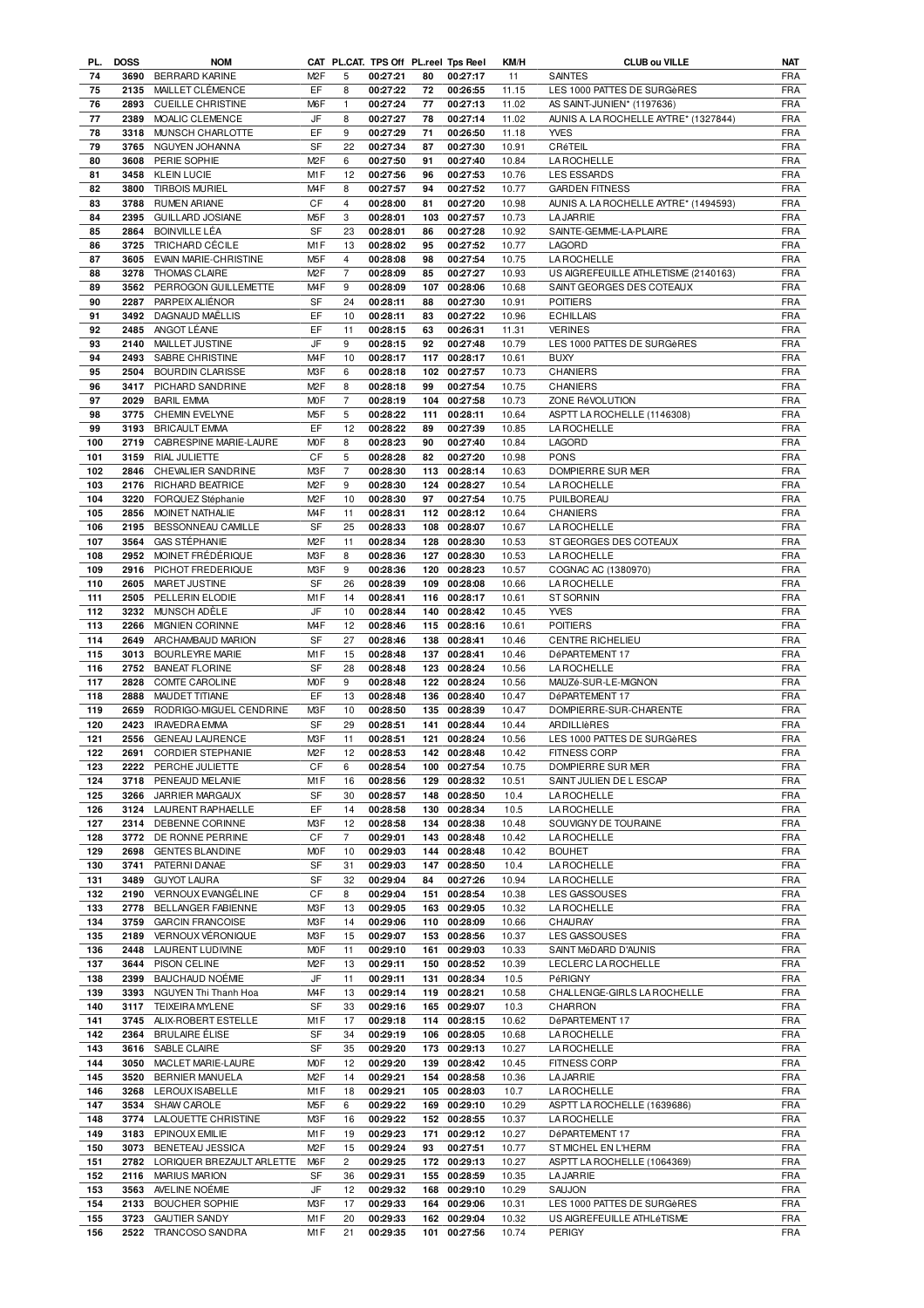|     | <b>DOSS</b> | <b>NOM</b>                |                  |                | CAT PL.CAT. TPS Off PL.reel Tps Reel |     |              | KM/H  | <b>CLUB ou VILLE</b>                 | NAT        |
|-----|-------------|---------------------------|------------------|----------------|--------------------------------------|-----|--------------|-------|--------------------------------------|------------|
| 157 | 2016        | <b>GUESDON NADÈGE</b>     | M <sub>1</sub> F | 22             | 00:29:37                             |     | 184 00:29:29 | 10.18 | ANDILLY                              | <b>FRA</b> |
| 158 | 3049        | <b>SAMSON LEA</b>         | SF               | 37             | 00:29:40                             |     | 158 00:29:02 | 10.33 | <b>FITNESS CORP</b>                  | <b>FRA</b> |
| 159 | 3722        | DELON NOÉMIE              | SF               | 38             | 00:29:41                             |     | 156 00:29:01 | 10.34 | <b>POITIERS</b>                      | <b>FRA</b> |
| 160 | 3730        | SAMPAIO LAURANNE          | EF               | 15             | 00:29:41                             | 187 | 00:29:35     | 10.14 | SAINT JEAN DE BRAYE                  | <b>FRA</b> |
| 161 | 3033        | LE MOIGNE STÉPHANIE       | M1F              | 23             | 00:29:41                             |     | 133 00:28:38 | 10.48 | DéPARTEMENT 17                       | <b>FRA</b> |
| 162 | 3346        | <b>DELATTRE Nathalie</b>  | M <sub>1</sub> F | 24             | 00:29:43                             | 177 | 00:29:19     | 10.23 | CHALLENGE-GIRLS LA ROCHELLE          | <b>FRA</b> |
|     |             |                           |                  |                |                                      |     |              |       |                                      |            |
| 163 | 2617        | SALOMON MARJORIE          | SF               | 39             | 00:29:44                             |     | 183 00:29:29 | 10.18 | NIEUL SUR MER                        | <b>FRA</b> |
| 164 | 2584        | PEREIRA SYLVIE            | M <sub>4</sub> F | 14             | 00:29:45                             | 157 | 00:29:01     | 10.34 | ST LEGER DE LA MARTINIERE            | <b>FRA</b> |
| 165 | 3648        | SUTEAU LUCIE              | СF               | 9              | 00:29:45                             |     | 159 00:29:03 | 10.33 | SAINT-SOULLE                         | <b>FRA</b> |
| 166 | 2394        | ROUEDE CHLOÉ              | JF               | 13             | 00:29:46                             |     | 193 00:29:43 | 10.1  | SALLES SUR MER                       | <b>FRA</b> |
| 167 | 3784        | MARTINS CAROLINE          | M1F              | 25             | 00:29:46                             |     | 126 00:28:28 | 10.54 | SAINT XANDRE                         | <b>FRA</b> |
| 168 | 3672        | <b>GILBERT SABRINA</b>    | M <sub>1</sub> F | 26             | 00:29:46                             |     | 185 00:29:31 | 10.16 | CHâTELAILLON-PLAGE                   | <b>FRA</b> |
| 169 | 2138        | DE GAIL EVA               | <b>SF</b>        | 40             | 00:29:47                             |     | 174 00:29:14 | 10.26 | <b>ETAULES</b>                       | <b>FRA</b> |
| 170 | 2886        | BACALOPOULOS TIPHAINE     | M <sub>O</sub> F | 13             | 00:29:54                             |     | 118 00:28:18 |       | NUAILLE D'AUNIS                      | <b>FRA</b> |
|     |             |                           |                  |                |                                      |     |              | 10.6  |                                      |            |
| 171 | 2315        | <b>DEBENNE MAELYS</b>     | CF               | 10             | 00:29:57                             |     | 186 00:29:35 | 10.14 | AVENIR AMBOISE ATHLETISME (1882997)  | <b>FRA</b> |
| 172 | 2904        | PIPELIER MARIE            | M <sub>5</sub> F | $\overline{7}$ | 00:29:58                             | 214 | 00:29:58     | 10.01 | <b>LA ROCHELLE</b>                   | <b>FRA</b> |
| 173 | 2780        | EPINOUX FRANCINE          | M7F              | 1              | 00:30:00                             |     | 210 00:29:56 | 10.02 | MELLE                                | <b>FRA</b> |
| 174 | 3052        | <b>COULONNIER ELINA</b>   | SF               | 41             | 00:30:01                             |     | 180 00:29:26 | 10.19 | <b>FITNESS CORP</b>                  | <b>FRA</b> |
| 175 | 2503        | LONNEVILLE BENEDICTE      | M <sub>2</sub> F | 16             | 00:30:01                             |     | 206 00:29:55 | 10.03 | ST OUEN D'AUNIS                      | <b>FRA</b> |
| 176 | 2095        | FENIOU CLÉMENCE-MAUREEN   | <b>SF</b>        | 42             | 00:30:03                             |     | 209 00:29:56 | 10.02 | SAINT MEDARD D'AUNIS                 | <b>FRA</b> |
| 177 | 2941        | <b>REVUELTA MARION</b>    | <b>MOF</b>       | 14             | 00:30:03                             |     | 125 00:28:27 | 10.54 | DOMPIERRE SUR MER                    | <b>FRA</b> |
| 178 | 3576        | <b>COUSTAUD MARIE</b>     | M <sub>2</sub> F | 17             | 00:30:05                             |     | 190 00:29:37 | 10.13 | <b>LA ROCHELLE</b>                   | <b>FRA</b> |
|     |             |                           |                  |                |                                      |     |              |       |                                      |            |
| 179 | 2370        | CHIEZE DIAKITE ANGÉLIQUE  | M <sub>2</sub> F | 18             | 00:30:06                             |     | 201 00:29:51 | 10.05 | LA ROCHELLE                          | <b>FRA</b> |
| 180 | 3370        | <b>DESTRIBOIS Claire</b>  | M <sub>2</sub> F | 19             | 00:30:10                             |     | 207 00:29:55 | 10.03 | CHALLENGE-GIRLS LA ROCHELLE          | <b>FRA</b> |
| 181 | 2426        | VACHER CLÉMENCE           | SF               | 43             | 00:30:11                             | 211 | 00:29:56     | 10.02 | NIEUL SUR MER                        | <b>FRA</b> |
| 182 | 3027        | <b>FICOT MAGALI</b>       | M <sub>2</sub> F | 20             | 00:30:12                             |     | 218 00:30:03 | 9.98  | COGNAC AC (1156465)                  | <b>FRA</b> |
| 183 | 2991        | MACHEFERT SOPHIE          | SF               | 44             | 00:30:12                             |     | 219 00:30:03 | 9.98  | COGNAC AC (2412187)                  | <b>FRA</b> |
| 184 | 2652        | RIDORET MARIE-PIER        | M <sub>1</sub> F | 27             | 00:30:14                             |     | 160 00:29:03 | 10.33 | <b>RIDORET</b>                       | <b>FRA</b> |
| 185 | 2799        | CARIBAULT-IVANOVSKY       | SF               | 45             | 00:30:14                             | 221 | 00:30:08     | 9.96  | DéPARTEMENT 17                       | <b>FRA</b> |
|     |             | CAPUCINE                  |                  |                |                                      |     |              |       |                                      |            |
|     | 2400        | <b>DUOLLE SOPHIE</b>      | <b>MOF</b>       |                | 00:30:14                             |     |              |       |                                      |            |
| 186 |             |                           |                  | 15             |                                      |     | 230 00:30:13 | 9.93  | CENTRE HOSPITALIER LA ROCHELLE       | <b>FRA</b> |
| 187 | 3070        | <b>HAIZE SOIZIC</b>       | M1F              | 28             | 00:30:16                             |     | 224 00:30:10 | 9.94  | DéPARTEMENT 17                       | <b>FRA</b> |
| 188 | 2121        | BELLOC AMANDINE           | SF               | 46             | 00:30:16                             |     | 226 00:30:11 | 9.94  | DéPARTEMENT 17                       | <b>FRA</b> |
| 189 | 3288        | <b>GARCIA SANDRA</b>      | M <sub>1</sub> F | 29             | 00:30:17                             | 227 | 00:30:11     | 9.94  | DéPARTEMENT 17                       | <b>FRA</b> |
| 190 | 3756        | MORIZOT LOUISE            | EF               | 16             | 00:30:18                             | 189 | 00:29:37     | 10.13 | PARTHENAY                            | <b>FRA</b> |
| 191 | 3157        | VANDECASTEELE CATHERINE   | M <sub>4</sub> F | 15             | 00:30:19                             | 170 | 00:29:12     | 10.27 | ATHLETISME OLYMPIC PONTOIS (1255770) | <b>FRA</b> |
| 192 | 3229        | <b>BESNIER CECILE</b>     | M <sub>1</sub> F | 30             | 00:30:19                             | 225 | 00:30:10     | 9.94  | DéPARTEMENT 17                       | <b>FRA</b> |
| 193 | 3243        | <b>COURNU FABIENNE</b>    | M3F              | 18             | 00:30:20                             |     | 188 00:29:36 | 10.14 | CHATELAILLON                         | <b>FRA</b> |
| 194 | 2228        | <b>CABALLE NATHALIE</b>   | M3F              | 19             | 00:30:20                             | 234 | 00:30:18     | 9.9   |                                      | <b>FRA</b> |
|     |             |                           |                  |                |                                      |     |              |       | COGNAC AC (1565339)                  |            |
| 195 | 2077        | <b>MUSI PAULINE</b>       | M1F              | 31             | 00:30:22                             |     | 231 00:30:15 | 9.92  | <b>LA ROCHELLE</b>                   | <b>FRA</b> |
| 196 | 3620        | <b>CHEVAILLIER SYLVIE</b> | M <sub>5</sub> F | 8              | 00:30:23                             |     | 242 00:30:20 | 9.89  | <b>MARSILLY</b>                      | <b>FRA</b> |
| 197 | 3628        | <b>HUMBLOT ISABELLE</b>   | M <sub>4</sub> F | 16             | 00:30:23                             | 208 | 00:29:56     | 10.02 | SAUJON                               | <b>FRA</b> |
| 198 | 2407        | PERRUCHAUD NADINE         | M <sub>5</sub> F | 9              | 00:30:24                             | 213 | 00:29:58     | 10.01 | <b>ANGOULINS</b>                     | <b>FRA</b> |
| 199 | 3717        | <b>GAUTIER NATACHA</b>    | M1F              | 32             | 00:30:27                             |     | 212 00:29:57 | 10.02 | US AIGREFEUILLE ATHLETISME (1762271) | <b>FRA</b> |
| 200 |             | MIRBEAUD MARIE ESTELLE    | M <sub>O</sub> F | 16             | 00:30:27                             | 235 | 00:30:19     | 9.9   | <b>NIORT</b>                         | <b>FRA</b> |
|     | 2017        |                           |                  |                |                                      |     |              |       |                                      |            |
|     |             | MISEREY AURELIE           | M <sub>1</sub> F |                |                                      |     |              |       |                                      |            |
| 201 | 2018        |                           |                  | 33             | 00:30:27                             |     | 236 00:30:19 | 9.9   | <b>POITIERS</b>                      | <b>FRA</b> |
| 202 | 3478        | <b>LUC MANON</b>          | SF               | 47             | 00:30:28                             | 178 | 00:29:19     | 10.23 | COGNAC                               | <b>FRA</b> |
| 203 | 2909        | <b>RIOT SANDIE</b>        | <b>SF</b>        | 48             | 00:30:29                             |     | 132 00:28:37 | 10.48 | <b>KANGOUROU KIDS</b>                | <b>FRA</b> |
| 204 | 2081        | DESTOMBES CÉCILE          | M <sub>1</sub> F | 34             | 00:30:30                             |     | 243 00:30:23 | 9.87  | <b>AYTRE</b>                         | <b>FRA</b> |
| 205 | 3577        | <b>DEMENTIEFF ENRIKA</b>  | M1F              | 35             | 00:30:31                             |     | 229 00:30:12 | 9.93  | <b>SAINTES</b>                       | <b>FRA</b> |
| 206 | 3597        | JAVELOT RAPHAËLLE         | SF               | 49             | 00:30:33                             |     | 146 00:28:49 | 10.41 | <b>LA ROCHELLE</b>                   | FRA        |
| 207 | 3596        | DE JESUS LAURA-LOU        | SF               | 50             | 00:30:33                             |     | 145 00:28:48 | 10.42 | CLERMONT FERRAND                     | <b>FRA</b> |
| 208 | 3502        | LE BARON MARION           | SF               | 51             | 00:30:33                             |     | 215 00:29:58 | 10.01 | DéPARTEMENT 17                       | FRA        |
| 209 | 2630        | REGIMBEAU KARINE          | M <sub>2</sub> F | 21             | 00:30:33                             |     | 232 00:30:15 | 9.92  | <b>FERRIERES</b>                     | FRA        |
| 210 | 3090        | <b>COL MARIE</b>          | SF               | 52             | 00:30:34                             | 202 | 00:29:51     | 10.05 | LA ROCHELLE                          | FRA        |
|     |             |                           |                  |                |                                      |     |              |       |                                      |            |
| 211 |             | 2718 BONOTTO PAULINE      | SF               | 53             | 00:30:34                             |     | 204 00:29:52 | 10.04 | <b>LA ROCHELLE</b>                   | <b>FRA</b> |
| 212 | 3737        | TUAL TIFENN               | M <sub>O</sub> F | 17             | 00:30:34                             | 149 | 00:28:51     | 10.4  | LA ROCHELLE                          | <b>FRA</b> |
| 213 | 3770        | LE DORZE JEANNE           | M <sub>2</sub> F | 22             | 00:30:35                             |     | 194 00:29:43 | 10.1  | SAINT SAUVANT                        | <b>FRA</b> |
| 214 | 2474        | THENAUD VIRGINIE          | M <sub>2</sub> F | 23             | 00:30:36                             | 252 | 00:30:32     | 9.83  | <b>LAROCHELLE</b>                    | <b>FRA</b> |
| 215 | 3349        | <b>GABILLAUD Emilie</b>   | M0F              | 18             | 00:30:37                             |     | 240 00:30:20 | 9.89  | CHALLENGE-GIRLS LA ROCHELLE          | <b>FRA</b> |
| 216 | 3429        | PAYETBURIN LINE           | M <sub>2</sub> F | 24             | 00:30:37                             |     | 205 00:29:53 | 10.04 | <b>LARONDE</b>                       | FRA        |
| 217 | 2990        | PATINET LEMONNIER         | M <sub>4</sub> F | 17             | 00:30:37                             |     | 238 00:30:19 | 9.9   | LES 1000 PATTES DE SURGèRES          | FRA        |
|     |             | <b>EMMANUELLE</b>         |                  |                |                                      |     |              |       |                                      |            |
| 218 | 3751        | WENDESSERE CYNTHIA        | <b>MOF</b>       | 19             | 00:30:39                             |     | 175 00:29:15 | 10.26 | <b>LAROCHELLE</b>                    | FRA        |
| 219 | 2092        | PUGIN JUSTINE             | <b>MOF</b>       | 20             | 00:30:40                             |     | 265 00:30:38 | 9.79  | CENTRE HOSPITALIER LA ROCHELLE       | FRA        |
| 220 | 2060        |                           | SF               | 54             |                                      |     |              | 9.87  |                                      |            |
|     |             | PANSERA MARIE             |                  |                | 00:30:42                             |     | 244 00:30:23 |       | ARS EN Ré                            | <b>FRA</b> |
| 221 | 2147        | DELEPLANCQUE ISABELLE     | M <sub>4F</sub>  | 18             | 00:30:43                             |     | 217 00:30:03 | 9.98  | <b>GARDEN FITNESS</b>                | <b>FRA</b> |
| 222 | 2761        | <b>DUBOIS Axelle</b>      | EF               | 17             | 00:30:45                             | 220 | 00:30:08     | 9.96  | <b>MARSILLY</b>                      | <b>FRA</b> |
| 223 | 3470        | BOUTEILLER LÉA            | SF               | 55             | 00:30:46                             | 258 | 00:30:36     | 9.8   | LA ROCHELLE                          | <b>FRA</b> |
| 224 | 2177        | <b>CHARILUCILE</b>        | JF               | 14             | 00:30:47                             | 271 | 00:30:45     | 9.76  | <b>LA ROCHELLE</b>                   | FRA        |
| 225 | 3263        | MASSE AGNÈS               | M3F              | 20             | 00:30:47                             |     | 272 00:30:45 | 9.76  | <b>SURGERES</b>                      | <b>FRA</b> |
| 226 | 3162        | VAN DE VELDE CELINE       | <b>MOF</b>       | 21             | 00:30:48                             |     | 192 00:29:42 | 10.1  | <b>PONS</b>                          | FRA        |
| 227 | 3589        | MEKCHOUCHE VADILA         | M <sub>2</sub> F | 25             | 00:30:49                             |     | 278 00:30:49 | 9.73  | <b>MOEZE</b>                         | <b>FRA</b> |
| 228 | 2325        | <b>HAMMAD CARINE</b>      | M1F              | 36             | 00:30:49                             |     | 256 00:30:34 | 9.81  | CHATELAILLON PLAGE                   | <b>FRA</b> |
|     |             |                           |                  |                |                                      |     |              |       |                                      |            |
| 229 | 3624        | MORICE VIRGINIE           | <b>MOF</b>       | 22             | 00:30:49                             |     | 255 00:30:33 | 9.82  | <b>MONTROY</b>                       | <b>FRA</b> |
| 230 | 3731        | <b>CHAMPION SYLVIE</b>    | M <sub>4</sub> F | 19             | 00:30:50                             | 260 | 00:30:37     | 9.8   | <b>LA ROCHELLE</b>                   | <b>FRA</b> |
| 231 | 3435        | BARTHERE STEPHANIE        | M <sub>2</sub> F | 26             | 00:30:52                             |     | 246 00:30:25 | 9.86  | CHATELAILLON                         | <b>FRA</b> |
| 232 | 3434        | <b>BARTHERE CAMILLE</b>   | СF               | 11             | 00:30:52                             |     | 247 00:30:25 | 9.86  | CHATELAILLON                         | <b>FRA</b> |
| 233 | 2609        | PASSERON ANNIE            | M7F              | $\overline{c}$ | 00:30:52                             | 276 | 00:30:48     | 9.74  | AUNIS ATHLETISME                     | <b>FRA</b> |
| 234 | 3665        | SEGUIN JULIE              | SF               | 56             | 00:30:52                             | 203 | 00:29:51     | 10.05 | <b>ROCHEFORT</b>                     | <b>FRA</b> |
| 235 | 2832        | <b>MORIN VIRGINIE</b>     | M <sub>4</sub> F | 20             | 00:30:54                             |     | 228 00:30:11 | 9.94  | SAINTE CéCILE                        | <b>FRA</b> |
| 236 | 3673        | GAUDUCHON MARIE-          | M3F              | 21             | 00:30:56                             |     | 176 00:29:18 | 10.24 | LRTZC - COOPéRATIVE CARBONE          | <b>FRA</b> |
|     |             | <b>VÉRONIQUE</b>          |                  |                |                                      |     |              |       |                                      |            |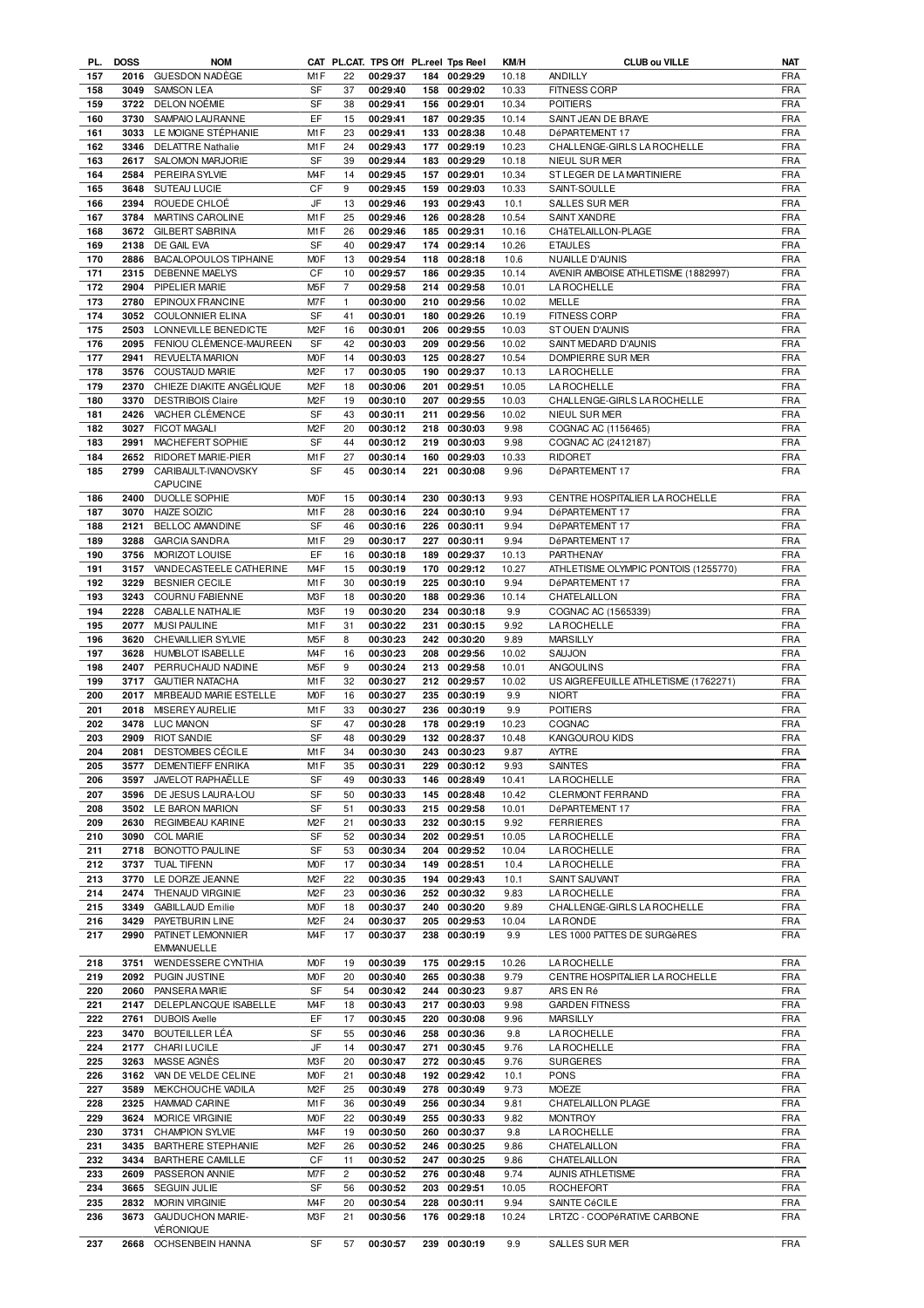| PL.        | <b>DOSS</b> | <b>NOM</b>                                |                  |    | CAT PL.CAT. TPS Off PL.reel Tps Reel |     |              | KM/H  | <b>CLUB ou VILLE</b>                 | <b>NAT</b> |
|------------|-------------|-------------------------------------------|------------------|----|--------------------------------------|-----|--------------|-------|--------------------------------------|------------|
| 238        | 3732        | <b>GARNIER ELÉONORE</b>                   | SF               | 58 | 00:30:58                             |     | 167 00:29:09 | 10.29 | SAINT GEORGES DE DIDONNE             | <b>FRA</b> |
| 239        | 3659        | <b>HUGON LOREENA</b>                      | SF               | 59 | 00:30:59                             | 181 | 00:29:27     | 10.19 | <b>BIOL</b>                          | <b>FRA</b> |
| 240        | 3619        | MENGUY CHLOE                              | CF               | 12 | 00:31:00                             |     | 166 00:29:08 | 10.3  | <b>AYTRE</b>                         | <b>FRA</b> |
| 241        | 2664        | <b>GIBOUIN SANDRINE</b>                   | M3F              | 22 | 00:31:01                             |     | 245 00:30:25 | 9.86  | LA ROCHELLE                          | <b>FRA</b> |
| 242        | 2508        | <b>MINGHINI ALICIA</b>                    | SF               | 60 | 00:31:02                             |     | 274 00:30:47 | 9.75  | <b>LA ROCHELLE</b>                   | <b>FRA</b> |
| 243        | 2696        | <b>GARNIER EVA</b>                        | SF               | 61 | 00:31:02                             |     | 257 00:30:34 | 9.81  | <b>LA ROCHELLE</b>                   | <b>FRA</b> |
| 244        | 3543        | RENAUD CLAIRE                             | M <sub>2</sub> F | 27 | 00:31:05                             |     | 292 00:31:00 | 9.68  | COGNAC                               | <b>FRA</b> |
| 245        | 2145        | SOUCHU BERENICE                           | SF               | 62 | 00:31:05                             | 251 | 00:30:31     | 9.83  | SAUJON                               | <b>FRA</b> |
| 246        | 2683        | <b>BUCELLONI ANITA</b>                    | M <sub>4F</sub>  | 21 | 00:31:07                             | 284 | 00:30:55     | 9.7   | LA ROCHELLE                          | <b>FRA</b> |
| 247        | 2306        | <b>MRABET NADIA</b>                       | M1F              | 37 | 00:31:07                             | 248 | 00:30:26     | 9.86  | CENTRE RICHELIEU                     | <b>FRA</b> |
| 248        | 2680        | THEILLET AURELIE                          | <b>MOF</b>       | 23 | 00:31:08                             |     | 285 00:30:57 | 9.69  | <b>CLAVETTE</b>                      | <b>FRA</b> |
| 249        | 2682        | <b>GIROUIN CAROLINE</b>                   | M3F              | 23 |                                      |     |              |       |                                      | <b>FRA</b> |
|            |             |                                           |                  |    | 00:31:08                             | 22  | 00:23:33     | 12.74 | LAGORD                               |            |
| 250        | 2545        | COURATIER PAULINE                         | CF               | 13 | 00:31:10                             | 296 | 00:31:06     | 9.65  | <b>PERIGNY</b>                       | <b>FRA</b> |
| 251        | 2544        | <b>COURATIER FREDERIQUE</b>               | M <sub>2</sub> F | 28 | 00:31:11                             | 297 | 00:31:07     | 9.64  | <b>PERIGNY</b>                       | <b>FRA</b> |
| 252        | 3740        | CADARD AUDREY                             | SF               | 63 | 00:31:13                             | 291 | 00:30:59     | 9.68  | PUILBOREAU                           | <b>FRA</b> |
| 253        | 3618        | MENGUY-SKELTON ANGELA                     | M <sub>4</sub> F | 22 | 00:31:13                             | 179 | 00:29:20     | 10.23 | <b>AYTRE</b>                         | <b>GBR</b> |
| 254        | 3148        | <b>BERR CATHERINE</b>                     | M3F              | 24 | 00:31:14                             | 262 | 00:30:37     | 9.8   | PUILBOREAU                           | <b>FRA</b> |
| 255        | 3635        | <b>GAILLOT CELINE</b>                     | M1F              | 38 | 00:31:15                             |     | 253 00:30:32 | 9.83  | <b>LAFLOTTE</b>                      | <b>FRA</b> |
| 256        | 3753        | <b>COLOMBIER JENNIFER</b>                 | SF               | 64 | 00:31:18                             | 182 | 00:29:28     | 10.18 | CHALLENGE-GIRLS LA ROCHELLE          | <b>FRA</b> |
| 257        | 2274        | <b>GOMBERT CLÉMENCE</b>                   | JF               | 15 | 00:31:18                             | 289 | 00:30:59     | 9.68  | <b>LA ROCHELLE</b>                   | <b>FRA</b> |
| 258        | 2273        | <b>GOMBERT MARIE</b>                      | SF               | 65 | 00:31:18                             | 288 | 00:30:58     | 9.69  | LA ROCHELLE                          | <b>FRA</b> |
| 259        | 2205        | <b>BRILLANT MERRY</b>                     | SF               | 66 | 00:31:19                             | 310 | 00:31:14     | 9.61  | <b>LA JARRIE</b>                     | <b>FRA</b> |
| 260        | 2560        | DOS REMEDIOS JULIE                        | M <sub>2</sub> F | 29 | 00:31:19                             | 259 | 00:30:37     | 9.8   | NIEUL SUR MER                        | <b>FRA</b> |
| 261        | 2634        | DOS REMEDIOS PAULINE                      | CF               | 14 | 00:31:19                             | 261 | 00:30:37     | 9.8   | NIEUL SUR MER                        | <b>FRA</b> |
| 262        | 2974        | <b>BELLANGER MARIE</b>                    | M1F              | 39 | 00:31:19                             | 222 | 00:30:09     | 9.95  | SAINTE SOULLE                        | <b>FRA</b> |
| 263        | 2976        | JAREZ TAMARA                              | M <sub>O</sub> F | 24 | 00:31:20                             |     | 223 00:30:09 | 9.95  | SAINTE SOULLE                        | <b>FRA</b> |
| 264        | 3221        | <b>MARY Cécile</b>                        | M <sub>1</sub> F | 40 | 00:31:20                             | 233 | 00:30:17     | 9.91  | <b>SAINTES</b>                       | <b>FRA</b> |
| 265        | 2694        | <b>GASTON STÉPHANIE</b>                   | M <sub>2</sub> F | 30 | 00:31:22                             | 267 | 00:30:40     | 9.78  | US AIGREFEUILLE ATHLETISME (1560326) | <b>FRA</b> |
|            |             |                                           |                  |    |                                      |     |              |       |                                      |            |
| 266        | 2921        | DENEUX LAURÈNE                            | SF               | 67 | 00:31:22                             | 241 | 00:30:20     | 9.89  | <b>NIORT</b>                         | <b>FRA</b> |
| 267        | 2616        | SALOMON MARIE-CLAIRE                      | M <sub>4</sub> F | 23 | 00:31:23                             | 299 | 00:31:08     | 9.64  | <b>CHAMPNIERS</b>                    | <b>FRA</b> |
| 268        | 2831        | TESSONNEAU DELPHINE                       | M1F              | 41 | 00:31:23                             | 191 | 00:29:41     | 10.11 | AIGREFEUILLE D'AUNIS                 | <b>FRA</b> |
| 269        | 3144        | DURAND SOPHIE                             | M3F              | 25 | 00:31:24                             |     | 302 00:31:10 | 9.63  | LABATUT                              | <b>FRA</b> |
| 270        | 3059        | PINEL ANNABEL                             | SF               | 68 | 00:31:24                             | 196 | 00:29:47     | 10.07 | <b>FITNESS CORP</b>                  | <b>FRA</b> |
| 271        | 3061        | <b>BENOIT CLEMENTINE</b>                  | SF               | 69 | 00:31:25                             |     | 197 00:29:47 | 10.07 | <b>FITNESS CORP</b>                  | <b>FRA</b> |
| 272        | 3064        | <b>GROSSET MARIE</b>                      | SF               | 70 | 00:31:25                             |     | 195 00:29:47 | 10.07 | <b>FITNESS CORP</b>                  | <b>FRA</b> |
| 273        | 2892        | JAUFFRE AURELIE                           | M1F              | 42 | 00:31:26                             |     | 308 00:31:14 | 9.61  | <b>COUZEIX</b>                       | <b>FRA</b> |
| 274        | 3060        | <b>BUISSON ELISA</b>                      | SF               | 71 | 00:31:27                             |     | 199 00:29:49 | 10.06 | <b>FITNESS CORP</b>                  | <b>FRA</b> |
| 275        | 3285        | LOPEZ STEPHANIE                           | M <sub>2</sub> F | 31 | 00:31:31                             |     | 277 00:30:49 | 9.73  | US AIGREFEUILLE ATHLETISME (1368160) | <b>FRA</b> |
| 276        | 2702        | FORTIN JENNIFER                           | M <sub>2</sub> F | 32 | 00:31:32                             |     | 216 00:29:59 | 10.01 | <b>LAGORD</b>                        | <b>FRA</b> |
| 277        | 3149        | LOUBIERE DELPHINE                         | M <sub>4</sub> F | 24 | 00:31:35                             |     | 315 00:31:23 | 9.56  | ASPTT LA ROCHELLE (1550344)          | <b>FRA</b> |
| 278        | 3476        | <b>TROGER LEA</b>                         | SF               | 72 | 00:31:36                             | 326 | 00:31:34     | 9.5   | SAINT OUEN DAUNIS                    | <b>FRA</b> |
| 279        | 3475        | <b>BOULETREAUX LUCIE</b>                  | SF               | 73 | 00:31:36                             |     | 325 00:31:34 | 9.5   | SAINT OUEN DAUNIS                    | <b>FRA</b> |
| 280        | 2684        | <b>GAUBERT AURELIE</b>                    | M <sub>1</sub> F | 43 | 00:31:36                             |     | 317 00:31:23 | 9.56  | S/L ATHLETIC CLUB ANGERIEN (1846093) | <b>FRA</b> |
| 281        | 3752        | <b>DREUX CARINE</b>                       | <b>MOF</b>       | 25 | 00:31:37                             |     | 287 00:30:58 | 9.69  | CHâTELAILLON-PLAGE (17340)           | <b>FRA</b> |
| 282        | 2218        | BREUILLER ISABELLE                        | M <sub>3</sub> F | 26 | 00:31:37                             |     | 303 00:31:10 | 9.63  | <b>DOMPIERRE SUR MER</b>             | <b>FRA</b> |
| 283        | 2922        | BENETEAU JENNIFER                         | M1F              | 44 | 00:31:39                             |     | 263 00:30:37 | 9.8   | <b>NIORT</b>                         | <b>FRA</b> |
|            |             |                                           | <b>SF</b>        |    |                                      |     |              |       |                                      |            |
| 284        | 2927        | <b>JAIDI MARWA</b>                        |                  | 74 | 00:31:41                             |     | 307 00:31:14 | 9.61  | <b>NIORT</b>                         | <b>TUN</b> |
| 285        |             | 2126 GAY GUINANDIE MATHILDE               | SF               | 75 | 00:31:41                             |     | 301 00:31:09 | 9.63  | <b>LA ROCHELLE</b>                   | <b>FRA</b> |
| 286        |             | 2988 GROSSEAU-POUSSARD LUCIE              | $S$ F            | 76 | 00:31:41                             |     | 281 00:30:53 | 9.71  | <b>JONZAC</b>                        | <b>FRA</b> |
| 287        |             | 3425 GASQUET AMANDINE                     | M1F              | 45 | 00:31:41                             |     | 279 00:30:50 | 9.73  | <b>LAVERRIE</b>                      | <b>FRA</b> |
| 288        | 2265        | <b>GELY MARINE</b>                        | SF               | 77 | 00:31:42                             |     | 200 00:29:49 | 10.06 | LA ROCHELLE                          | <b>FRA</b> |
| 289        | 2258        | RENOUX SOPHIE                             | M3F              | 28 | 00:31:42                             | 198 | 00:29:48     | 10.07 | <b>LA ROCHELLE</b>                   | <b>FRA</b> |
| 290        | 3333        | <b>BRUNET SABINE</b>                      | M3F              | 27 | 00:31:42                             | 270 | 00:30:44     | 9.76  | <b>BERGERAC</b>                      | <b>FRA</b> |
| 291        | 3535        | MEUNIER LAURINE                           | JF               | 16 | 00:31:43                             | 264 | 00:30:37     | 9.8   | <b>LUCON</b>                         | <b>FRA</b> |
| 292        | 3344        | <b>CHIRON Christine</b>                   | M <sub>5</sub> F | 10 | 00:31:46                             | 324 | 00:31:32     | 9.51  | CHALLENGE-GIRLS LA ROCHELLE          | <b>FRA</b> |
| 293        | 2645        | SALAUD LOLA                               | JF               | 17 | 00:31:47                             | 304 | 00:31:10     | 9.63  | LE THOU                              | <b>FRA</b> |
| 294        | 2064        | DI PAULI CHANTAL                          | M <sub>5</sub> F | 11 | 00:31:49                             |     | 330 00:31:39 | 9.48  | SAINT AMAND MONTROND                 | <b>FRA</b> |
| 295        | 3768        | MARTIN AUDREY                             | <b>MOF</b>       | 26 | 00:31:49                             | 305 | 00:31:11     | 9.62  | <b>LA ROCHELLE</b>                   | <b>FRA</b> |
| 296        | 3643        | ROUSSY NATHALIE                           | M <sub>4</sub> F | 25 | 00:31:50                             |     | 314 00:31:22 | 9.56  | LAGORD                               | <b>FRA</b> |
| 297        | 3778        | ROSSET ANGELINE                           | <b>MOF</b>       | 27 | 00:31:52                             | 286 | 00:30:57     | 9.69  | DOMPIERRE SUR MER                    | <b>FRA</b> |
| 298        | 2110        | NIORT LAETITIA                            | M3F              | 29 | 00:31:53                             | 237 | 00:30:19     | 9.9   | LA ROCHELLE                          | <b>FRA</b> |
| 299        | 2610        | BOUTET EMMANUELLE                         | M3F              | 30 | 00:31:53                             | 337 | 00:31:42     | 9.46  | CHATELAILLON PLAGE                   | <b>FRA</b> |
| 300        | 2573        | BORNET MARIE NOELLE                       | M4F              | 26 | 00:31:53                             | 336 | 00:31:42     | 9.46  | <b>SALLES SUR MER</b>                | <b>FRA</b> |
| 301        | 2101        | DELAVAUD MANON                            | SF               | 78 | 00:31:54                             | 356 | 00:31:50     | 9.42  | LA ROCHE SUR YON                     | <b>FRA</b> |
| 302        | 3416        | ROCHE LUCIE                               | SF               | 79 | 00:31:54                             |     | 329 00:31:36 | 9.49  | <b>NIORT</b>                         | <b>FRA</b> |
| 303        | 2256        | POIRIER MAGALI                            | M1F              | 46 | 00:31:54                             | 275 | 00:30:47     | 9.75  | TONNAY CHARENTE                      | <b>FRA</b> |
|            | 2757        |                                           |                  |    |                                      |     |              |       |                                      | <b>FRA</b> |
| 304        |             | <b>GAUDIN Virginie</b>                    | <b>MOF</b>       | 28 | 00:31:55                             |     | 312 00:31:21 | 9.57  | <b>LA JARNE</b>                      |            |
| 305        | 3650        | <b>DUBOIS NATHALIE</b>                    | M <sub>5</sub> F | 12 | 00:31:55                             | 353 | 00:31:48     | 9.43  | DéPARTEMENT 17                       | <b>FRA</b> |
| 306        | 3396        | <b>BARON Anne Laure</b>                   | M1F              | 47 | 00:31:55                             |     | 323 00:31:32 | 9.51  | CHALLENGE-GIRLS LA ROCHELLE          | <b>FRA</b> |
| 307        | 3357        | <b>HERROU Virginie</b>                    | M3F              | 31 | 00:31:56                             |     | 334 00:31:42 | 9.46  | CHALLENGE-GIRLS LA ROCHELLE          | <b>FRA</b> |
| 308        | 2432        | CHADJAA SALLY                             | M <sub>2</sub> F | 33 | 00:31:57                             |     | 293 00:31:01 | 9.67  | TRAJECTOIRES D'ENTREPRISE AU FéMININ | FRA        |
| 309        | 3479        | <b>METAYER CELINE</b>                     | M3F              | 32 | 00:31:59                             | 249 | 00:30:27     | 9.85  | SAINTE SOULLE                        | <b>FRA</b> |
| 310        | 3322        | <b>GUERIN CAROLE</b>                      | M3F              | 33 | 00:32:00                             |     | 298 00:31:08 | 9.64  | NIEUL SUR MER                        | <b>FRA</b> |
| 311        | 3668        | DURAND-FONTELLE VALÉRIE                   | M3F              | 34 | 00:32:00                             | 250 | 00:30:27     | 9.85  | AYTRé                                | <b>FRA</b> |
| 312        | 3500        | <b>LOUET ANITA</b>                        | M3F              | 35 | 00:32:03                             |     | 346 00:31:47 | 9.44  | DéPARTEMENT 17                       | <b>FRA</b> |
| 313        | 3594        | LAGLEYRE NATHALIE                         | M <sub>4</sub> F | 27 | 00:32:04                             |     | 366 00:32:02 | 9.37  | ROCHEFORT                            | <b>FRA</b> |
| 314        | 2120        | <b>BENARD CÉCILE</b>                      | M <sub>2</sub> F | 34 | 00:32:04                             | 327 | 00:31:35     | 9.5   | LAGORD                               | <b>FRA</b> |
| 315        | 2317        | ARRIVE ANNE-SOPHIE                        | M3F              | 36 | 00:32:04                             |     | 328 00:31:35 | 9.5   | <b>FRANCOIS</b>                      | <b>FRA</b> |
| 316        | 2106        | DAVID DOMINIQUE                           | M6F              | 3  | 00:32:05                             |     | 343 00:31:46 | 9.44  | CHANIERS                             | FRA        |
| 317        | 2276        | <b>GAUTIER EVELYNE</b>                    | M <sub>4</sub> F | 28 | 00:32:07                             |     | 350 00:31:48 | 9.43  | PUILBOREAU                           | <b>FRA</b> |
| 318        | 3035        | PITROU GAELLE                             | M1F              | 48 | 00:32:07                             |     | 352 00:31:48 | 9.43  | <b>LA ROCHELLE</b>                   | <b>FRA</b> |
|            | 2788        |                                           | M1F              | 49 | 00:32:07                             |     | 295 00:31:03 | 9.66  |                                      | <b>FRA</b> |
| 319<br>320 |             | FERNANDES AURÉLIE<br>3439 ISSOULIE ELODIE | M1F              | 50 | 00:32:08                             |     | 341 00:31:44 | 9.45  | OUIRUN LA ROCHELLE<br>SALLES SUR MER | <b>FRA</b> |
|            |             |                                           |                  |    |                                      |     |              |       |                                      |            |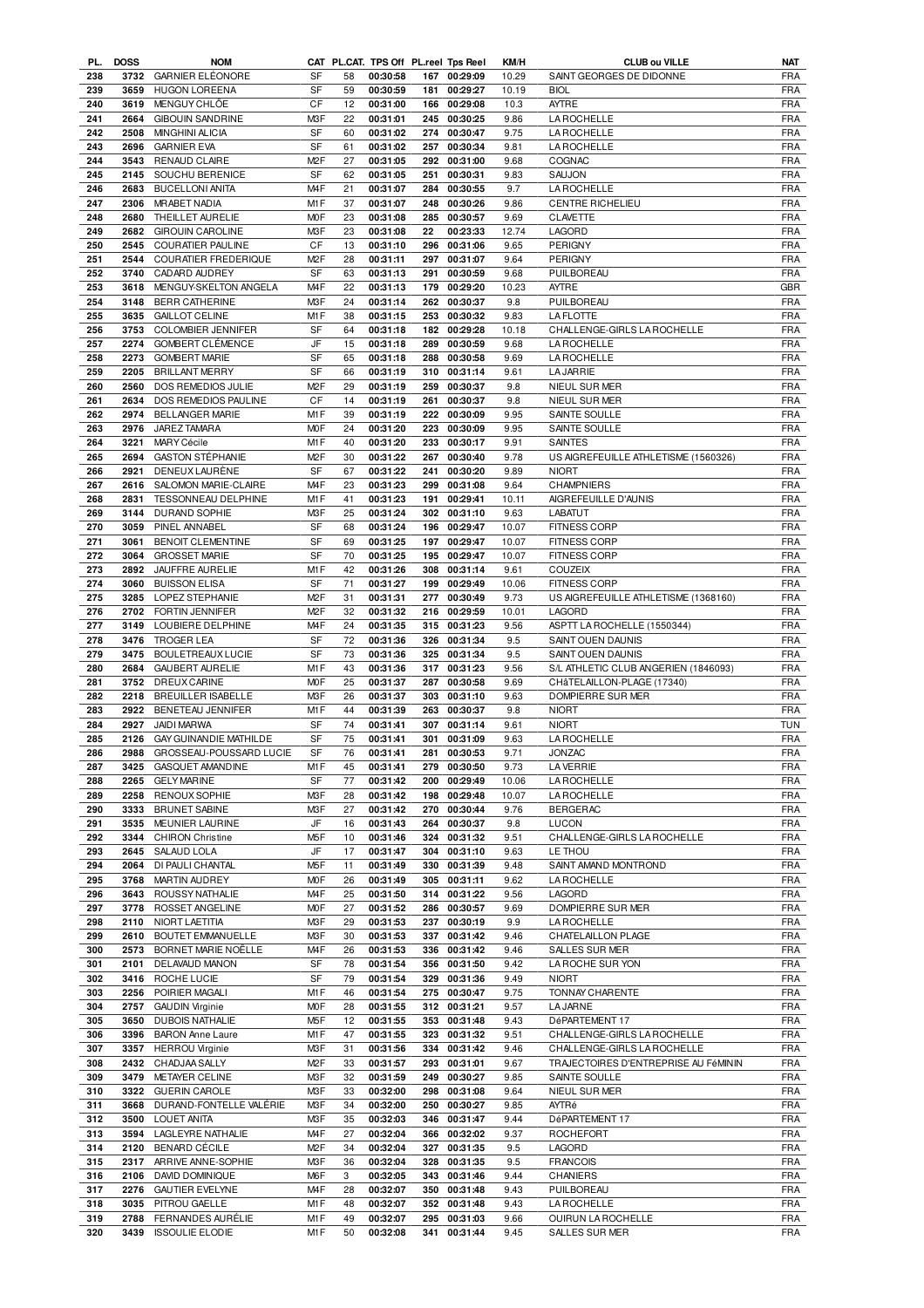| PL. | <b>DOSS</b> | <b>NOM</b>                      |                  |    | CAT PL.CAT. TPS Off PL.reel Tps Reel |     |              | KM/H | <b>CLUB ou VILLE</b>                 | NAT        |
|-----|-------------|---------------------------------|------------------|----|--------------------------------------|-----|--------------|------|--------------------------------------|------------|
| 321 | 3528        | RICHARD ANGÈLE                  | M <sub>1</sub> F | 51 | 00:32:08                             |     | 340 00:31:43 | 9.46 | DéPARTEMENT 17                       | <b>FRA</b> |
| 322 | 3578        | <b>LEJOLIVET GRELIER Nadine</b> | M3F              | 37 | 00:32:08                             | 370 | 00:32:04     | 9.36 |                                      | <b>FRA</b> |
| 323 | 3391        | <b>CHERVIER Claire</b>          | M3F              | 38 | 00:32:08                             | 311 | 00:31:15     | 9.6  | CHALLENGE-GIRLS LA ROCHELLE          | <b>FRA</b> |
|     |             |                                 |                  |    |                                      |     |              |      |                                      |            |
| 324 | 3267        | <b>GAILLOT KATHLEEN</b>         | M <sub>O</sub> F | 29 | 00:32:08                             | 355 | 00:31:50     | 9.42 | <b>LA ROCHELLE</b>                   | <b>FRA</b> |
| 325 | 3581        | <b>GUIBERT Geraldine</b>        | M <sub>2</sub> F | 35 | 00:32:09                             |     | 369 00:32:04 | 9.36 | S/L SC SURGERES (1284174)            | <b>FRA</b> |
| 326 | 3579        | <b>ALLARD Constance</b>         | SF               | 80 | 00:32:09                             |     | 372 00:32:04 | 9.36 |                                      | <b>FRA</b> |
| 327 | 3282        | LAHITTE JANELLE                 | CF               | 15 | 00:32:10                             |     | 266 00:30:39 | 9.79 | <b>AYTRE</b>                         | <b>FRA</b> |
|     |             |                                 |                  |    |                                      |     |              |      |                                      |            |
| 328 | 3715        | PINEAU MANON                    | SF               | 81 | 00:32:12                             | 283 | 00:30:55     | 9.7  | <b>PERIGNY</b>                       | <b>FRA</b> |
| 329 | 2708        | MARAIS VALÉRIE                  | M <sub>O</sub> F | 30 | 00:32:14                             |     | 316 00:31:23 | 9.56 | <b>COULOMBIERS</b>                   | <b>FRA</b> |
| 330 | 2709        | MARTINEAU STÉPHANIE             | SF               | 82 | 00:32:14                             |     | 318 00:31:24 | 9.55 | <b>COULOMBIERS</b>                   | <b>FRA</b> |
| 331 | 2854        | APARICIO JOCELYN                | M <sub>4F</sub>  | 29 | 00:32:15                             |     | 374 00:32:07 | 9.34 | L'HARMONIE DES SENS                  | <b>FRA</b> |
|     |             |                                 |                  |    |                                      |     |              |      |                                      |            |
| 332 | 2997        | LEPELTIER CAROLINE              | M1F              | 52 | 00:32:15                             | 332 | 00:31:41     | 9.47 | LA ROCHELLE                          | <b>FRA</b> |
| 333 | 3095        | <b>BODU STÉPHANIE</b>           | M <sub>2</sub> F | 36 | 00:32:15                             |     | 290 00:30:59 | 9.68 | <b>EXCELIA</b>                       | <b>FRA</b> |
| 334 | 2296        | <b>GARNIER ARMELLE</b>          | M1F              | 53 | 00:32:16                             |     | 335 00:31:42 | 9.46 | LA ROCHELLE                          | <b>FRA</b> |
|     |             |                                 |                  |    |                                      |     |              |      |                                      |            |
| 335 | 2452        | SEIGNOT MARIE                   | M <sub>O</sub> F | 31 | 00:32:16                             |     | 339 00:31:43 | 9.46 | LA ROCHELLE                          | <b>FRA</b> |
| 336 | 2827        | PERROT MARIE-PIERRE             | M3F              | 39 | 00:32:16                             | 375 | 00:32:09     | 9.33 | DéPARTEMENT 17                       | <b>FRA</b> |
| 337 | 3105        | MARGUERITTE VICTOIRE            | SF               | 83 | 00:32:17                             | 351 | 00:31:48     | 9.43 | DéPARTEMENT 17                       | <b>FRA</b> |
| 338 | 3364        | MUON Loan                       | JF               | 18 | 00:32:18                             | 300 | 00:31:09     | 9.63 | CHALLENGE-GIRLS LA ROCHELLE          | <b>FRA</b> |
|     |             |                                 | EF               |    |                                      |     |              |      |                                      |            |
| 339 | 3290        | MARECHAL MATHILDE               |                  | 18 | 00:32:18                             | 320 | 00:31:29     | 9.53 | ST FéLIX                             | <b>FRA</b> |
| 340 | 3469        | ALLAIN CHANTAL                  | M <sub>4</sub> F | 30 | 00:32:18                             | 333 | 00:31:41     | 9.47 | S/L ATHLETIC CLUB ANGERIEN (175874)  | <b>FRA</b> |
| 341 | 2338        | DROCHON LAETITIA                | M <sub>2</sub> F | 37 | 00:32:18                             | 373 | 00:32:05     | 9.35 | S/L ATHLETIC CLUB ANGERIEN (1755287) | <b>FRA</b> |
| 342 | 3585        | <b>SANCHEZ Muriel</b>           | M <sub>2</sub> F | 38 | 00:32:19                             | 384 | 00:32:15     | 9.3  |                                      | <b>FRA</b> |
|     |             |                                 |                  |    |                                      |     |              |      |                                      |            |
| 343 | 3402        | <b>PAULIC Céline</b>            | SF               | 84 | 00:32:20                             |     | 360 00:31:55 | 9.4  | CHALLENGE-GIRLS LA ROCHELLE          | <b>FRA</b> |
| 344 | 2621        | <b>GUILLOTEAU CHRISTEL</b>      | M <sub>2</sub> F | 39 | 00:32:21                             | 347 | 00:31:47     | 9.44 | <b>GROUPE EXCEL</b>                  | <b>FRA</b> |
| 345 | 3508        | <b>COMBET ISABELLE</b>          | M <sub>4</sub> F | 31 | 00:32:22                             |     | 365 00:32:02 | 9.37 | DéPARTEMENT 17                       | <b>FRA</b> |
| 346 | 2879        | DE MONTCHALIN ISIA              | CF               | 16 | 00:32:22                             |     | 338 00:31:43 | 9.46 | <b>CENTRE RICHELIEU</b>              | <b>FRA</b> |
|     |             |                                 |                  |    |                                      |     |              |      |                                      |            |
| 347 | 3123        | LAURENT IRÈNE                   | M <sub>2</sub> F | 40 | 00:32:22                             | 361 | 00:31:57     | 9.39 | <b>LA ROCHELLE</b>                   | <b>FRA</b> |
| 348 | 3450        | <b>TEXIER CARINE</b>            | M <sub>2</sub> F | 41 | 00:32:23                             |     | 368 00:32:03 | 9.36 | S/L CA CHATELAILLON (1942094)        | <b>FRA</b> |
| 349 | 3451        | <b>FAUGERE SANDY</b>            | M1F              | 54 | 00:32:23                             | 367 | 00:32:03     | 9.36 | S/L CA CHATELAILLON (1963321)        | <b>FRA</b> |
| 350 | 3798        | LABBE-PLACE STEPHANIE           | M <sub>O</sub> F | 32 | 00:32:23                             |     | 268 00:30:40 | 9.78 | <b>MARSILLY</b>                      | <b>FRA</b> |
|     |             |                                 |                  |    |                                      |     |              |      |                                      |            |
| 351 | 3316        | <b>CHEVRIER FANNY</b>           | M <sub>O</sub> F | 33 | 00:32:24                             | 354 | 00:31:49     | 9.43 | <b>MARANS</b>                        | <b>FRA</b> |
| 352 | 2908        | MORANDEAU LAURA                 | SF               | 85 | 00:32:24                             | 254 | 00:30:32     | 9.83 | KANGOUROU KIDS                       | <b>FRA</b> |
| 353 | 3509        | BOSSENNEC ELÉONORE              | SF               | 86 | 00:32:25                             |     | 273 00:30:47 | 9.75 | PUILBOREAU                           | <b>FRA</b> |
| 354 | 3754        | PERONNEAU MAGALI                | M <sub>1</sub> F | 55 | 00:32:25                             | 321 | 00:31:30     | 9.52 | CHANIERS                             | <b>FRA</b> |
|     |             |                                 |                  |    |                                      |     |              |      |                                      |            |
| 355 | 2801        | <b>GOHI CHARLINE</b>            | SF               | 87 | 00:32:25                             | 306 | 00:31:12     | 9.62 | <b>LA ROCHELLE</b>                   | <b>FRA</b> |
| 356 | 2672        | <b>LANDAIS KARINE</b>           | M <sub>1</sub> F | 56 | 00:32:26                             | 383 | 00:32:14     | 9.31 | <b>STE SOULLE</b>                    | <b>FRA</b> |
| 357 | 2100        | <b>GUERIN AURÉLIE</b>           | M1F              | 57 | 00:32:26                             | 390 | 00:32:19     | 9.28 | MIGNE AUXANCES                       | <b>FRA</b> |
|     |             |                                 |                  |    |                                      |     |              |      |                                      |            |
| 358 | 2207        | DURBACH MARGAUX                 | SF               | 88 | 00:32:26                             | 387 | 00:32:18     | 9.29 | <b>MARENNES</b>                      | <b>FRA</b> |
| 359 | 2620        | BIDET-VISCONTI ALEXANE          | SF               | 89 | 00:32:27                             | 357 | 00:31:51     | 9.42 | <b>GROUPE EXCEL</b>                  | <b>FRA</b> |
| 360 | 3773        | <b>GIRET AXELLE</b>             | CF               | 17 | 00:32:28                             | 344 | 00:31:46     | 9.44 | CHATEAU GONTIER                      | <b>FRA</b> |
| 361 | 3098        | <b>DELAHAIES SYLVIE</b>         | M3F              | 40 | 00:32:28                             | 345 | 00:31:46     | 9.44 | US AIGREFEUILLE ATHLETISME (1603541) | <b>FRA</b> |
|     |             |                                 |                  |    |                                      |     |              |      |                                      |            |
| 362 | 2665        | <b>GOICHAUD MARTINE</b>         | M7F              | 3  | 00:32:29                             |     | 379 00:32:13 | 9.31 | <b>LA ROCHELLE</b>                   | <b>FRA</b> |
| 363 | 2636        | <b>BEAUFILS EMILIE</b>          | M <sub>O</sub> F | 34 | 00:32:30                             | 282 | 00:30:55     | 9.7  | SAINT JEAN DE LIVERSAY               | <b>FRA</b> |
| 364 | 2984        | FOURNEAU CAROLINE               | M <sub>2</sub> F | 42 | 00:32:32                             | 269 | 00:30:42     | 9.77 | <b>CLAVETTE</b>                      | <b>FRA</b> |
| 365 | 2783        | <b>VILDARY ORIANE</b>           | <b>SF</b>        | 90 | 00:32:33                             | 280 | 00:30:52     | 9.72 | <b>LA ROCHELLE</b>                   | <b>FRA</b> |
|     |             |                                 |                  |    |                                      |     |              |      |                                      |            |
| 366 | 2479        | CHAZAL MARIE                    | M <sub>2</sub> F | 43 | 00:32:36                             | 407 | 00:32:31     | 9.23 | <b>LA ROCHELLE</b>                   | <b>FRA</b> |
| 367 | 2970        | PRUD'HOMME SÈVERINE             | M <sub>2</sub> F | 44 | 00:32:36                             | 313 | 00:31:22     | 9.56 | <b>AYTRE</b>                         | <b>FRA</b> |
| 368 | 2658        | ROUSSEL CELINE                  | <b>MOF</b>       | 35 | 00:32:38                             |     | 413 00:32:34 | 9.21 | NIEUL SUR MER                        | <b>FRA</b> |
| 369 | 3026        |                                 | M1F              | 58 | 00:32:38                             |     | 417 00:32:35 | 9.21 | NUAILLE D'AUNIS                      | <b>FRA</b> |
|     |             | BOUCARD ADELINE                 |                  |    |                                      |     |              |      |                                      |            |
| 370 |             | 2779 ALBURQUERQUE ISABEL        | M3F              | 41 | 00:32:38                             |     | 414 00:32:34 | 9.21 | <b>MONTROY</b>                       | <b>FRA</b> |
| 371 | 2465        | MESTRE CORALIE                  | SF               | 91 | 00:32:39                             |     | 405 00:32:30 | 9.23 | <b>LA ROCHELLE</b>                   | <b>FRA</b> |
| 372 | 3136        | MOUZIN CAMILLE                  | SF               | 92 | 00:32:39                             |     | 377 00:32:10 | 9.33 | SAINTE SOULLE                        | <b>FRA</b> |
|     | 3135        | MOUZIN DELPHINE                 |                  | 42 |                                      |     | 376 00:32:10 | 9.33 |                                      |            |
| 373 |             |                                 | M3F              |    | 00:32:39                             |     |              |      | SAINTE SOULLE                        | <b>FRA</b> |
| 374 | 2874        | <b>FURIGA JULIE</b>             | SF               | 93 | 00:32:40                             |     | 398 00:32:25 | 9.25 | <b>LA ROCHELLE</b>                   | <b>FRA</b> |
| 375 | 2330        | FAZILLEAU ROMANE                | EF               | 19 | 00:32:41                             | 424 | 00:32:37     | 9.2  | ANDILLY                              | <b>FRA</b> |
| 376 | 3116        | <b>GRANGEREAU SEVERINE</b>      | M <sub>2</sub> F | 45 | 00:32:41                             |     | 319 00:31:25 | 9.55 | <b>EXCELIA</b>                       | <b>FRA</b> |
|     |             |                                 |                  |    |                                      |     |              |      |                                      |            |
| 377 | 2329        | FAZILLEAU SEVERINE              | M <sub>2</sub> F | 46 | 00:32:41                             | 423 | 00:32:37     | 9.2  | <b>ANDILLY</b>                       | <b>FRA</b> |
| 378 | 3692        | MANDIN MARIE-AMELIE             | JF               | 19 | 00:32:41                             | 431 | 00:32:41     | 9.18 | <b>YVES</b>                          | <b>FRA</b> |
| 379 | 2141        | GARLOPEAU AMANDINE              | SF               | 94 | 00:32:43                             | 396 | 00:32:21     | 9.27 | WONDER ENTREPRENEUSES                | <b>FRA</b> |
| 380 | 2667        | PELVEN NADINE                   | M6F              | 4  | 00:32:44                             | 432 | 00:32:42     | 9.17 | ANGOULINS SUR MER                    | <b>FRA</b> |
|     | 3683        |                                 | M <sub>O</sub> F |    |                                      |     | 364 00:32:01 | 9.37 |                                      | <b>FRA</b> |
| 381 |             | <b>LEGRAND Emilie</b>           |                  | 36 | 00:32:45                             |     |              |      | <b>KEEP COOL</b>                     |            |
| 382 | 3236        | <b>BABINEAU AMY</b>             | SF               | 95 | 00:32:46                             |     | 294 00:31:01 | 9.67 | ST XANDRE                            | FRA        |
| 383 | 2923        | DENUILLY CELINE                 | M3F              | 43 | 00:32:47                             |     | 342 00:31:45 | 9.45 | <b>NIORT</b>                         | <b>FRA</b> |
| 384 | 3272        | <b>BOUHIER CHLOE</b>            | M <sub>2</sub> F | 47 | 00:32:47                             |     | 428 00:32:39 | 9.19 | US AIGREFEUILLE ATHLETISME (2172844) | FRA        |
| 385 | 3271        | <b>BOUHIER ELISA</b>            | JF               | 20 | 00:32:47                             |     | 425 00:32:38 | 9.19 | <b>CLAVETTE</b>                      | <b>FRA</b> |
|     |             |                                 |                  |    |                                      |     |              |      |                                      |            |
| 386 | 3739        | <b>BOUDJELOUD AIDA</b>          | SF               | 96 | 00:32:49                             |     | 438 00:32:44 | 9.16 | <b>MAISON LAFITTE</b>                | <b>FRA</b> |
| 387 | 2001        | <b>RIVET ISABELLE</b>           | <b>MOF</b>       | 37 | 00:32:50                             |     | 412 00:32:34 | 9.21 | <b>SEMEAC</b>                        | <b>FRA</b> |
| 388 | 3452        | PINEAU BEA                      | M3F              | 44 | 00:32:52                             |     | 309 00:31:14 | 9.61 | TONNAY CHARENTE                      | <b>FRA</b> |
| 389 | 2476        | LECLERC DELPHINE                | M <sub>2</sub> F | 48 | 00:32:57                             | 401 | 00:32:27     | 9.24 | CROIX CHAPEAU                        | <b>FRA</b> |
|     |             |                                 |                  |    |                                      |     |              |      |                                      |            |
| 390 | 3767        | <b>TRIVIDIC MURIEL</b>          | M <sub>4</sub> F | 32 | 00:32:58                             | 411 | 00:32:34     | 9.21 | CHALLENGE-GIRLS LA ROCHELLE          | <b>FRA</b> |
| 391 | 2257        | <b>LANDRY MAELYS</b>            | JF               | 21 | 00:32:59                             |     | 358 00:31:51 | 9.42 | <b>TONNAY CHARENTE</b>               | <b>FRA</b> |
| 392 | 2368        | <b>DUPRAT CAMILLE</b>           | JF               | 22 | 00:33:00                             | 359 | 00:31:54     | 9.4  | <b>TONNAY CHARENTE</b>               | <b>FRA</b> |
|     |             |                                 |                  |    |                                      |     |              |      |                                      |            |
| 393 | 3558        | <b>GEAY CHRISTELLE</b>          | M3F              | 45 | 00:33:01                             |     | 416 00:32:34 | 9.21 | AIGREFEUILLE D'AUNIS                 | <b>FRA</b> |
| 394 | 2418        | ROBIN CHANTAL                   | M6F              | 5  | 00:33:01                             |     | 435 00:32:42 | 9.17 | <b>BEURLAY</b>                       | <b>FRA</b> |
| 395 | 3107        | GONCALVES CHLOÉ                 | EF               | 20 | 00:33:03                             |     | 454 00:32:53 | 9.12 | SAINT ROGATIEN                       | <b>FRA</b> |
|     |             |                                 |                  |    |                                      |     |              |      |                                      |            |
| 396 | 2348        | <b>ROSE BEATRICE</b>            | M <sub>4F</sub>  | 33 | 00:33:04                             |     | 422 00:32:37 | 9.2  | <b>BERNAY ST MARTIN</b>              | <b>FRA</b> |
| 397 | 3106        | <b>GONCALVES LAURIE</b>         | SF               | 97 | 00:33:04                             |     | 452 00:32:53 | 9.12 | SAINT ROGATIEN                       | <b>FRA</b> |
| 398 | 2936        | AVRILLEAU LINDA                 | M3F              | 46 | 00:33:05                             |     | 445 00:32:50 | 9.14 | <b>VILLEDOUX</b>                     | <b>FRA</b> |
| 399 | 2824        | ROOPOO AURELIE                  | <b>MOF</b>       | 38 | 00:33:06                             | 331 | 00:31:39     | 9.48 | BOURCEFRANC LE CHAPUS                | <b>FRA</b> |
| 400 |             |                                 | M <sub>4</sub> F |    |                                      |     |              |      |                                      | <b>FRA</b> |
|     | 3501        | DE VOS MURIEL                   |                  | 34 | 00:33:06                             | 382 | 00:32:14     | 9.31 | <b>PERIGNY</b>                       |            |
| 401 | 3688        | <b>MENARD Lucie</b>             | <b>MOF</b>       | 39 | 00:33:07                             |     | 392 00:32:19 | 9.28 | <b>KEEP COOL</b>                     | <b>FRA</b> |
| 402 | 2129        | DURAND ADRIANA                  | EF               | 21 | 00:33:07                             | 420 | 00:32:35     | 9.21 | L HOUMEAU                            | FRA        |
|     |             | 2427 CAQUET SYLVIE              | M5F              | 13 | 00:33:08                             |     | 453 00:32:53 | 9.12 | <b>GUERANDE</b>                      | <b>FRA</b> |
| 403 |             |                                 |                  |    |                                      |     |              |      |                                      |            |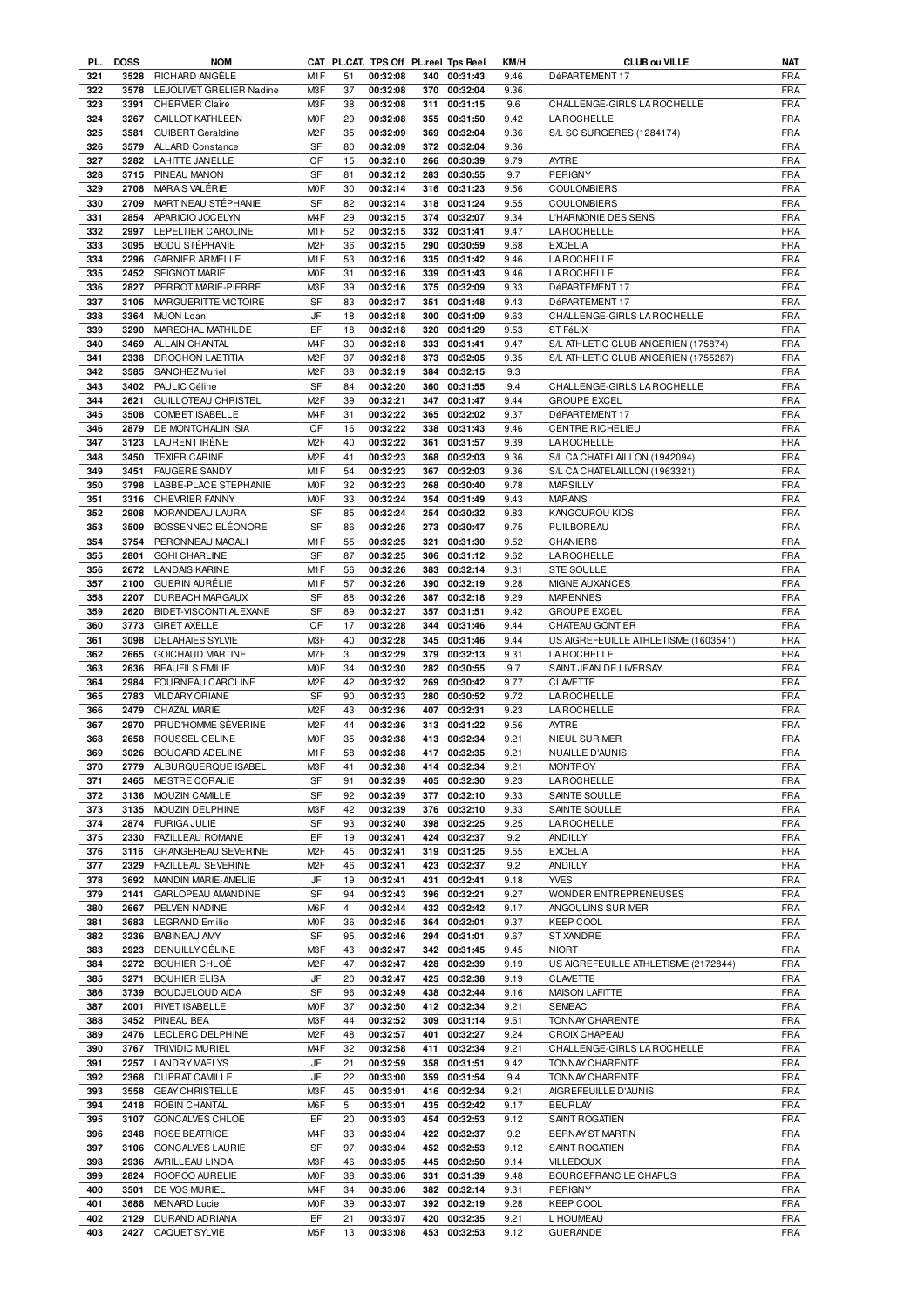|            | <b>DOSS</b> | <b>NOM</b>                                 |                        |                | CAT PL.CAT. TPS Off PL.reel Tps Reel |     |                              | KM/H         | <b>CLUB ou VILLE</b>                 | NAT               |
|------------|-------------|--------------------------------------------|------------------------|----------------|--------------------------------------|-----|------------------------------|--------------|--------------------------------------|-------------------|
| 404        | 3559        | <b>LUX FLORENCE</b>                        | SF                     | 98             | 00:33:09                             |     | 394 00:32:20                 | 9.28         | <b>KEEP COOL</b>                     | <b>FRA</b>        |
| 405        | 2663        | RIBEIRO MAGALI                             | M3F                    | 47             | 00:33:09                             | 385 | 00:32:16                     | 9.3          | <b>ILAO</b>                          | <b>FRA</b>        |
| 406        | 2756        | ROUX Marylène                              | M <sub>4</sub> F       | 35             | 00:33:10                             | 421 | 00:32:36                     | 9.2          | <b>LA ROCHELLE</b>                   | <b>FRA</b>        |
|            |             |                                            |                        |                |                                      |     |                              |              |                                      |                   |
| 407        | 2760        | <b>JOGUET Pascale</b>                      | M <sub>4</sub> F       | 36             | 00:33:10                             | 418 | 00:32:35                     | 9.21         | <b>PERIGNY</b>                       | <b>FRA</b>        |
| 408        | 3341        | <b>BOUYER Lydie</b>                        | M <sub>4</sub> F       | 37             | 00:33:11                             | 391 | 00:32:19                     | 9.28         | CHALLENGE-GIRLS LA ROCHELLE          | <b>FRA</b>        |
| 409        | 3342        | <b>BOUYER Betty</b>                        | <b>SF</b>              | 99             | 00:33:11                             | 393 | 00:32:19                     | 9.28         | CHALLENGE-GIRLS LA ROCHELLE          | <b>FRA</b>        |
| 410        | 2331        | MASSICOT STEPHANIE                         | M <sub>2</sub> F       | 49             | 00:33:12                             | 439 | 00:32:45                     | 9.16         | <b>SURGERES</b>                      | <b>FRA</b>        |
|            |             |                                            |                        |                |                                      |     |                              |              |                                      |                   |
| 411        | 2123        | <b>BOFF KAREN</b>                          | M1F                    | 59             | 00:33:12                             | 349 | 00:31:48                     | 9.43         | COURÇON                              | <b>FRA</b>        |
| 412        | 2124        | <b>DUBOIS ANAELLE</b>                      | EF                     | 22             | 00:33:12                             | 348 | 00:31:47                     | 9.44         | COURÇON                              | <b>FRA</b>        |
| 413        | 3519        | <b>CHARRIER ESTELLE</b>                    | M1F                    | 60             | 00:33:14                             | 447 | 00:32:50                     | 9.14         | SAINT JEAN DE LIVERSAY               | <b>FRA</b>        |
| 414        | 2625        | <b>CISSE LINDA</b>                         | M <sub>2</sub> F       | 50             | 00:33:14                             | 426 | 00:32:38                     | 9.19         | <b>GROUPE EXCEL</b>                  | <b>FRA</b>        |
|            |             |                                            |                        |                |                                      |     |                              |              |                                      |                   |
| 415        | 3166        | DEBUYS JESSICA                             | <b>MOF</b>             | 40             | 00:33:15                             | 465 | 00:33:05                     | 9.07         | ANGOULINS                            | <b>FRA</b>        |
| 416        | 3258        | ROUSSEAU CYNTHIA                           | M1F                    | 61             | 00:33:16                             |     | 467 00:33:06                 | 9.06         | CHATELAILLON-PLAGE                   | <b>FRA</b>        |
| 417        | 2130        | JEUDY ANGEL                                | M <sub>2</sub> F       | 51             | 00:33:19                             | 415 | 00:32:34                     | 9.21         | <b>STE CECILE</b>                    | <b>FRA</b>        |
|            | 2312        |                                            |                        | 48             |                                      |     | 00:32:57                     |              | ST JACQUES DE THOUARS                |                   |
| 418        |             | FORTHIN ISABELLE                           | M3F                    |                | 00:33:19                             | 457 |                              | 9.1          |                                      | <b>FRA</b>        |
| 419        | 2968        | <b>GALINDO NADINE</b>                      | M <sub>5</sub> F       | 14             | 00:33:20                             | 395 | 00:32:21                     | 9.27         | CONFLANS STE HONORINE                | <b>FRA</b>        |
| 420        | 2619        | <b>SEGEAT BARBARA</b>                      | M3F                    | 49             | 00:33:20                             | 406 | 00:32:30                     | 9.23         | <b>LA ROCHELLE</b>                   | <b>FRA</b>        |
| 421        | 2049        | <b>FIET CORINNE</b>                        | M3F                    | 50             | 00:33:21                             | 495 | 00:33:21                     | 9            | <b>TERNANT</b>                       | <b>FRA</b>        |
| 422        |             |                                            | M6F                    |                | 00:33:21                             |     |                              |              |                                      |                   |
|            | 3445        | <b>BRICOU MICHELLE</b>                     |                        | 6              |                                      |     | 451 00:32:53                 | 9.12         | <b>ROCHEFORT</b>                     | <b>FRA</b>        |
| 423        | 3428        | <b>BELLOUIN SANDRINE</b>                   | M <sub>2</sub> F       | 52             | 00:33:21                             |     | 322 00:31:31                 | 9.52         | PERIGNY                              | <b>FRA</b>        |
| 424        | 3023        | PERRIGOUAS-VRIGNAUD                        | JF                     | 23             | 00:33:23                             | 436 | 00:32:42                     | 9.17         | S/L CA LUCONNAIS (1484761)           | <b>FRA</b>        |
|            |             | <b>OCEANE</b>                              |                        |                |                                      |     |                              |              |                                      |                   |
|            |             |                                            |                        |                |                                      |     |                              |              |                                      |                   |
| 425        | 2045        | CLENET ANNE-MARIE                          | M <sub>6</sub> F       | $\overline{7}$ | 00:33:24                             | 481 | 00:33:16                     | 9.02         | ST HILAIRE DE RIEZ                   | <b>FRA</b>        |
| 426        | 3693        | FLEMING JOANNA                             | M1F                    | 62             | 00:33:24                             |     | 460 00:33:00                 | 9.09         | PAILLE                               | <b>FRA</b>        |
| 427        | 2733        | PERAUD ANGÉLIQUE                           | SF                     | 100            | 00:33:25                             |     | 458 00:33:00                 | 9.09         | <b>CRAMCHABAN</b>                    | <b>FRA</b>        |
| 428        | 3667        | SERVANT GUYLAINE                           | M <sub>4F</sub>        | 38             | 00:33:25                             | 386 | 00:32:17                     | 9.29         | <b>BENON</b>                         | <b>FRA</b>        |
|            |             |                                            |                        |                |                                      |     |                              |              |                                      |                   |
| 429        | 3114        | <b>DELIGNE LAETITIA</b>                    | M1F                    | 63             | 00:33:26                             | 497 | 00:33:21                     | 9            | DUN SUR AURON                        | <b>FRA</b>        |
| 430        | 3022        | MASSIOT KARINE                             | M <sub>2</sub> F       | 53             | 00:33:27                             | 443 | 00:32:47                     | 9.15         | LUCON JOGGING NATURE (1867507)       | <b>FRA</b>        |
| 431        | 2736        | <b>BAILLIE FRÉDÉRIQUE</b>                  | M <sub>1</sub> F       | 64             | 00:33:27                             | 461 | 00:33:02                     | 9.08         | DOMPIERRE-SUR-MER                    | <b>FRA</b>        |
|            | 3748        |                                            | JF                     | 24             |                                      |     |                              | 9.01         | SAINT XANDRE                         |                   |
| 432        |             | <b>GUYON MANON</b>                         |                        |                | 00:33:28                             | 484 | 00:33:17                     |              |                                      | <b>FRA</b>        |
| 433        | 2004        | HARNETIAUX SYLVIE                          | M3F                    | 51             | 00:33:28                             | 433 | 00:32:42                     | 9.17         | SAINT-MéDARD-D'AUNIS                 | <b>FRA</b>        |
| 434        | 3019        | SOREL ADELINE                              | M <sub>1</sub> F       | 65             | 00:33:29                             | 488 | 00:33:19                     | 9            | <b>LA ROCHELLE</b>                   | <b>FRA</b>        |
| 435        | 2586        | SIMON ISABELLE                             | M3F                    | 52             | 00:33:30                             | 430 | 00:32:41                     | 9.18         | PUILBOREAU                           | <b>FRA</b>        |
|            |             |                                            |                        |                |                                      |     |                              |              |                                      |                   |
| 436        | 2587        | SIMON ROMANE                               | CF                     | 18             | 00:33:30                             | 434 | 00:32:42                     | 9.17         | PUILBOREAU                           | <b>FRA</b>        |
| 437        | 3646        | MAROT GUYON DELPHINE                       | M3F                    | 53             | 00:33:30                             | 490 | 00:33:19                     | 9            | NIEUL AIR PUR                        | <b>FRA</b>        |
| 438        | 2878        | <b>BRUNELLI KARINE</b>                     | M3F                    | 54             | 00:33:31                             |     | 446 00:32:50                 | 9.14         | <b>CENTRE RICHELIEU</b>              | <b>FRA</b>        |
| 439        | 2855        | LALONNIER CHARLENE                         | M <sub>O</sub> F       | 41             | 00:33:31                             |     | 475 00:33:14                 | 9.03         | CHAILLé-LES-MARAIS                   | <b>FRA</b>        |
|            |             |                                            |                        |                |                                      |     |                              |              |                                      |                   |
| 440        | 2695        | <b>BAILLY AURORE</b>                       | <b>MOF</b>             | 42             | 00:33:31                             | 477 | 00:33:14                     | 9.03         | CHAILLé LES MARAIS                   | <b>FRA</b>        |
| 441        | 2249        | BOUTTIER ANNAËLLE                          | <b>SF</b>              | 101            | 00:33:32                             | 448 | 00:32:51                     | 9.13         | PERIGNY                              | <b>FRA</b>        |
| 442        | 3039        | RULLIER STEPHANIE                          | M3F                    | 55             | 00:33:32                             | 455 | 00:32:56                     | 9.11         | <b>RUN ACCUEIL</b>                   | <b>FRA</b>        |
| 443        | 2633        |                                            |                        | 102            | 00:33:33                             | 388 |                              |              |                                      | <b>FRA</b>        |
|            |             | <b>BRIAND FLORA</b>                        | SF                     |                |                                      |     | 00:32:18                     | 9.29         | LA ROCHELLE                          |                   |
| 444        | 2576        | <b>BRIAND MÉLANIE</b>                      | SF                     | 103            | 00:33:33                             | 389 | 00:32:18                     | 9.29         | <b>BOURGNEUF</b>                     | <b>FRA</b>        |
| 445        | 3684        | PINCHAUD Delphine                          | M3F                    | 56             | 00:33:33                             | 442 | 00:32:46                     | 9.16         | <b>KEEP COOL</b>                     | <b>FRA</b>        |
| 446        | 2777        | MICHAUDEL PASCALE                          | M <sub>5</sub> F       | 15             | 00:33:33                             |     | 464 00:33:05                 | 9.07         | LA ROCHELLE                          | <b>FRA</b>        |
|            |             |                                            |                        |                |                                      |     |                              |              |                                      |                   |
| 447        | 3021        | <b>GOUINEAU MARIE</b>                      | M1F                    | 66             | 00:33:34                             | 499 | 00:33:24                     | 8.98         | LA ROCHELLE                          | <b>FRA</b>        |
|            |             |                                            |                        |                |                                      |     |                              | 8.94         | MASSIGNAC                            |                   |
| 448        | 3761        | RASSAT LUCJA                               | M1F                    | 67             | 00:33:34                             | 513 | 00:33:34                     |              |                                      | POL               |
|            |             |                                            |                        |                |                                      |     |                              |              |                                      |                   |
| 449        | 2102        | <b>GAUTIER STEPHANIE</b>                   | M <sub>2</sub> F       | 54             | 00:33:37                             | 494 | 00:33:21                     | 9            | <b>DOUY</b>                          | <b>FRA</b>        |
| 450        | 3145        | MARTINS PAULINE                            | <b>SF</b>              | 104            | 00:33:37                             | 363 | 00:31:59                     | 9.38         | LAGORD                               | <b>FRA</b>        |
| 451        | 3588        | FIORANI Hélène                             | M1F                    | 68             | 00:33:37                             | 471 | 00:33:12                     | 9.04         |                                      | <b>FRA</b>        |
| 452        |             | 3372 RABOU Anne Marie                      | M3F                    | 57             | 00:33:39                             |     | 479 00:33:15                 | 9.02         | CHALLENGE-GIRLS LA ROCHELLE          | <b>FRA</b>        |
|            |             |                                            |                        |                |                                      |     |                              |              |                                      |                   |
| 453        | 2917        | LANDRY JANIK                               | M3F                    | 58             | 00:33:41                             |     | 506 00:33:27                 | 8.97         | GRAND ANGOULEME ATHLETISME (1690597) | <b>FRA</b>        |
| 454        | 3047        | DAUNAS DELPHINE                            | SF                     | 105            | 00:33:42                             |     | 462 00:33:05                 | 9.07         | FITNESS CORP                         | <b>FRA</b>        |
| 455        | 2868        | TETAUD ANNE SANDRINE                       | M3F                    | 59             | 00:33:46                             |     | 478 00:33:14                 | 9.03         | <b>LAROCHELLE</b>                    | FRA               |
| 456        | 3080        | <b>GIGAROFF LUCIE</b>                      | <b>MOF</b>             | 43             | 00:33:50                             | 371 | 00:32:04                     | 9.36         | <b>SAINTES</b>                       | <b>FRA</b>        |
|            |             |                                            |                        |                |                                      |     |                              |              |                                      |                   |
| 457        | 3802        | LEVET ISABELLE                             | M <sub>5</sub> F       | 16             | 00:33:50                             | 498 | 00:33:23                     | 8.99         | CHATELAILLON                         | <b>FRA</b>        |
| 458        | 3782        | CHAYNE CLAIRE-MARINE                       | <b>MOF</b>             | 44             | 00:33:51                             | 381 | 00:32:13                     | 9.31         | LA ROCHELLE                          | <b>FRA</b>        |
| 459        | 2014        | ERIAU PAULINE                              | M1F                    | 69             | 00:33:52                             |     | 362 00:31:58                 | 9.38         | PéRIGNY                              | FRA               |
| 460        | 2349        | MIQUEL CORALIE                             | SF                     | 106            | 00:33:52                             |     | 483 00:33:17                 | 9.01         | THéNAC                               | <b>FRA</b>        |
|            |             |                                            |                        |                |                                      |     |                              |              |                                      |                   |
| 461        | 2299        | MIQUEL HELENE                              | <b>MOF</b>             | 45             | 00:33:52                             |     | 480 00:33:16                 | 9.02         | AYTRE                                | <b>FRA</b>        |
| 462        | 3607        | <b>BONNAUD LUCIE</b>                       | MOF                    | 46             | 00:33:53                             |     | 440 00:32:45                 | 9.16         | ANGLIERS                             | <b>FRA</b>        |
| 463        | 2470        | DUCHEZ SANDRINE                            | MOF                    | 47             | 00:33:53                             | 441 | 00:32:45                     | 9.16         | STOUEN D AUNIS                       | <b>FRA</b>        |
| 464        | 2482        | <b>BOUQUET CATHY</b>                       | M3F                    | 60             | 00:33:53                             |     | 449 00:32:52                 | 9.13         | <b>LA ROCHELLE</b>                   | <b>FRA</b>        |
|            |             |                                            |                        |                |                                      |     |                              |              |                                      |                   |
| 465        | 3252        | VERGNAUD CHLOÉ                             | SF                     | 107            | 00:33:55                             | 450 | 00:32:52                     | 9.13         | MAULéON                              | FRA               |
| 466        | 3724        | BUYLLA ALVAREZ VANESSA                     | SF                     | 108            | 00:33:56                             |     | 474 00:33:14                 | 9.03         | CENTRE RICHELIEU                     | ESP               |
| 467        | 2307        | <b>GAUFICHON AURÉLIE</b>                   | M1F                    | 70             | 00:33:56                             |     | 409 00:32:33                 | 9.22         | COURANT                              | <b>FRA</b>        |
|            |             |                                            |                        |                |                                      |     |                              |              |                                      |                   |
| 468        | 2791        | MOREAU SANDRINE                            | M <sub>2</sub> F       | 55             | 00:33:56                             |     | 482 00:33:17                 | 9.01         | CHATELAILLON PLAGE                   | FRA               |
| 469        | 3527        | <b>JOLLY SOPHIE</b>                        | <b>MOF</b>             | 48             | 00:33:57                             | 378 | 00:32:12                     | 9.32         | VILLEBON SUR YVETTE                  | <b>FRA</b>        |
| 470        | 3529        | <b>BIROTHEAU VIRGINIE</b>                  | M1F                    | 71             | 00:33:57                             |     | 380 00:32:13                 | 9.31         | <b>NIORT</b>                         | <b>FRA</b>        |
| 471        | 2481        | <b>BOUDAUD GAIA</b>                        | СF                     | 19             | 00:33:58                             |     | 456 00:32:56                 | 9.11         | <b>BASSE GOULAINE</b>                | <b>FRA</b>        |
|            |             |                                            |                        | 109            |                                      | 501 |                              |              |                                      |                   |
| 472        | 3530        | DALAMO CHLOÉ                               | SF                     |                | 00:33:59                             |     | 00:33:25                     | 8.98         | BERNAY SAINT MARTIN                  | <b>FRA</b>        |
| 473        | 2391        | JEGOUIC ANGELIQUE                          | M3F                    | 61             | 00:33:59                             |     | 486 00:33:18                 | 9.01         | CENTRE RICHELIEU                     | <b>FRA</b>        |
| 474        | 2142        | BERNARD MARIE-LAURE                        | M6F                    | 8              | 00:34:01                             |     | 516 00:33:35                 | 8.93         | LE BERNARD                           | <b>FRA</b>        |
| 475        | 3354        |                                            | M <sub>2</sub> F       | 56             | 00:34:02                             |     | 427 00:32:38                 | 9.19         |                                      | <b>FRA</b>        |
|            |             | GERVAIS BOURDET Pascale                    |                        |                |                                      |     |                              |              | CHALLENGE-GIRLS LA ROCHELLE          |                   |
| 476        | 3214        | LEGRAND CAMILLE                            | SF                     | 110            | 00:34:03                             |     | 397 00:32:25                 | 9.25         | SAINT JEAN DE LIVERSAY               | <b>FRA</b>        |
| 477        | 3598        | EXILUS JACQUELINE                          | <b>SF</b>              | 111            | 00:34:05                             |     | 540 00:33:52                 | 8.86         | AYTRE                                | <b>FRA</b>        |
| 478        | 2602        | ANDRY-VERGNOL JOELLE                       | M7F                    | 4              | 00:34:05                             | 539 | 00:33:51                     | 8.86         | <b>LA ROCHELLE</b>                   | <b>FRA</b>        |
|            | 2812        |                                            |                        | 72             |                                      |     |                              | 9.25         |                                      |                   |
| 479        |             | CORNEAUX AURELIE                           | M1F                    |                | 00:34:06                             |     | 399 00:32:26                 |              | TONNAY CHARENTE-                     | <b>FRA</b>        |
| 480        | 2342        | BARTHELEMY CLAIRE                          | M1F                    | 73             | 00:34:06                             |     | 437 00:32:43                 | 9.17         | SAINTE SOULLE                        | <b>FRA</b>        |
| 481        | 3345        | DECADT Natacha                             | SF                     | 112            | 00:34:06                             |     | 468 00:33:09                 | 9.05         | CHALLENGE-GIRLS LA ROCHELLE          | <b>FRA</b>        |
| 482        | 2285        | PHELIPPEAU ISABELLE                        | M3F                    | 62             | 00:34:07                             |     | 469 00:33:09                 | 9.05         | US AIGREFEUILLE ATHLETISME (2172161) | FRA               |
| 483        | 3352        |                                            | M1F                    | 74             |                                      |     |                              | 8.88         |                                      | <b>FRA</b>        |
|            |             | <b>GENDROT Stéphanie</b>                   |                        |                | 00:34:07                             |     | 525 00:33:47                 |              | CHALLENGE-GIRLS LA ROCHELLE          |                   |
| 484<br>485 |             | 2346 LE CAER SYLVIE<br>3567 SCIARE CAMILLE | M <sub>4</sub> F<br>SF | 39             | 00:34:07<br>113 00:34:10             |     | 558 00:34:03<br>402 00:32:27 | 8.81<br>9.24 | <b>AYTRE</b><br>ISME LA ROCHELLE     | FRA<br><b>FRA</b> |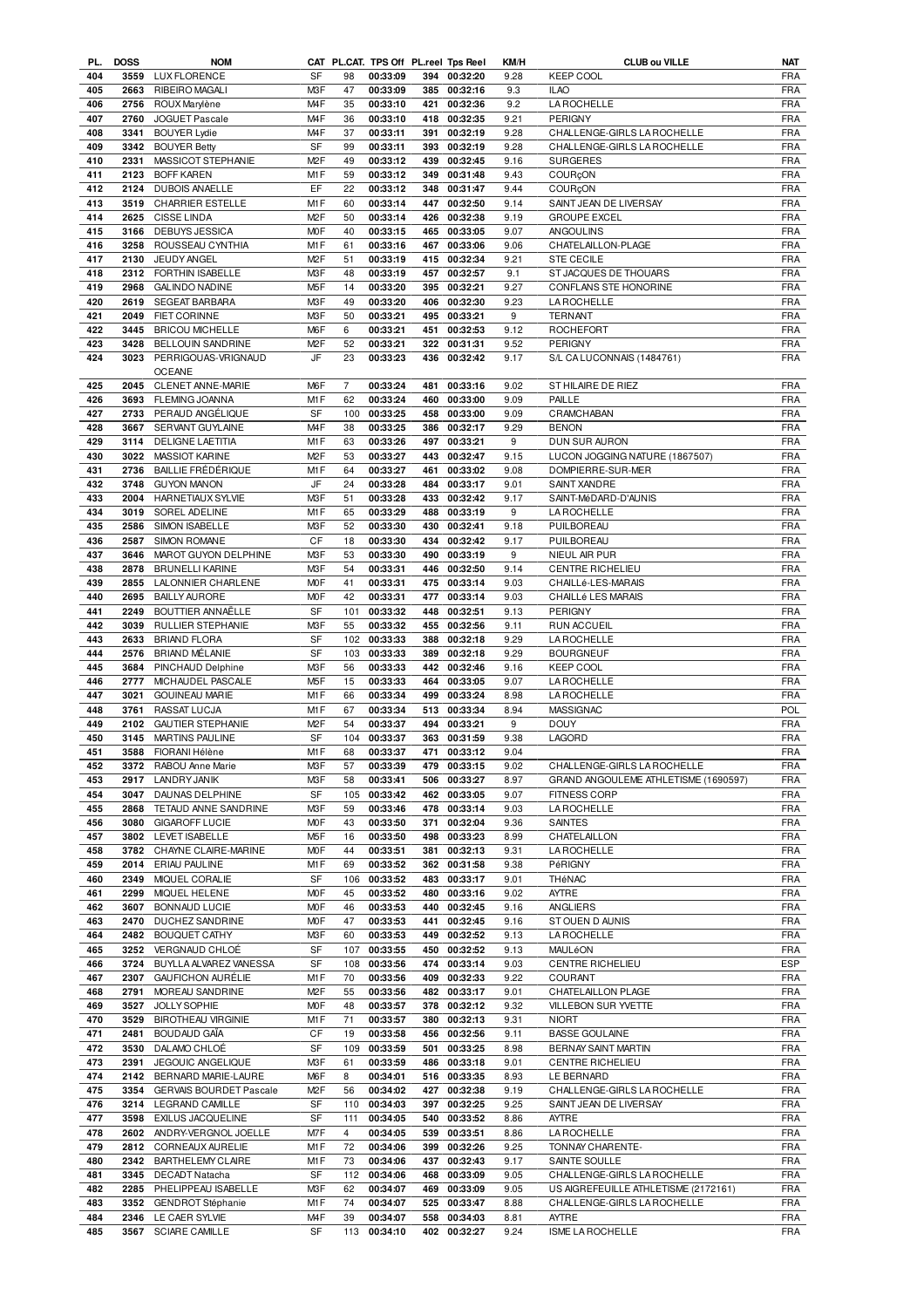| PL. | <b>DOSS</b> | <b>NOM</b>                 |                  |     | CAT PL.CAT. TPS Off PL.reel Tps Reel |     |              | KM/H | <b>CLUB ou VILLE</b>                  | NAT        |
|-----|-------------|----------------------------|------------------|-----|--------------------------------------|-----|--------------|------|---------------------------------------|------------|
| 486 | 3569        | <b>RISSO FAUSTINE</b>      | SF               | 114 | 00:34:10                             |     | 403 00:32:27 | 9.24 | ISME LA ROCHELLE                      | <b>FRA</b> |
| 487 | 3566        | <b>GARRO LOUISE</b>        | SF               | 115 | 00:34:10                             |     | 400 00:32:26 | 9.25 | ISME LA ROCHELLE                      | <b>FRA</b> |
| 488 | 3550        | LAURENT CHRISTELLE         | M3F              | 63  | 00:34:10                             |     | 562 00:34:04 | 8.81 | DéPARTEMENT 17                        | <b>FRA</b> |
|     |             |                            |                  |     |                                      |     |              |      |                                       |            |
| 489 | 3568        | BERNARD AUDREY             | SF               | 116 | 00:34:11                             | 404 | 00:32:28     | 9.24 | <b>ISME LA ROCHELLE</b>               | <b>FRA</b> |
| 490 | 3014        | GIRAUD JOELLE              | M <sub>2</sub> F | 57  | 00:34:12                             |     | 566 00:34:05 | 8.8  | DéPARTEMENT 17                        | FRA        |
| 491 | 3326        | FOULARD ELODIE             | EF               | 23  | 00:34:13                             | 564 | 00:34:04     | 8.81 | LA ROCHELLE                           | <b>FRA</b> |
| 492 | 2480        | TOSONI DELPHINE            | M <sub>2</sub> F | 58  | 00:34:13                             |     | 472 00:33:12 | 9.04 | <b>BASSE GOULAINE</b>                 | <b>FRA</b> |
|     |             |                            |                  |     |                                      |     |              |      |                                       |            |
| 493 | 2404        | SARDET MARTINE             | M6F              | 9   | 00:34:15                             | 408 | 00:32:32     | 9.22 | A LOISIRS PERIGNY ROMPSAY (740259)    | <b>FRA</b> |
| 494 | 2284        | CORNEC CAMILLE             | M <sub>O</sub> F | 49  | 00:34:15                             | 531 | 00:33:48     | 8.88 | <b>ECHILLAIS</b>                      | <b>FRA</b> |
| 495 | 3281        | GUILLOUZIC-RABEAU LAËTITIA | M1F              | 75  | 00:34:15                             | 541 | 00:33:53     | 8.85 | LA ROCHELLE                           | <b>FRA</b> |
| 496 | 2283        | CORNEC MYLÈNE              | M6F              | 10  | 00:34:16                             |     | 534 00:33:49 | 8.87 | LA ROCHELLE                           | <b>FRA</b> |
|     |             |                            |                  |     |                                      |     |              |      |                                       |            |
| 497 | 3312        | PINEAU PATRICIA            | M3F              | 64  | 00:34:17                             |     | 459 00:33:00 | 9.09 | <b>EXCELIA</b>                        | <b>FRA</b> |
| 498 | 3230        | <b>MILLIOT ALICE</b>       | SF               | 117 | 00:34:18                             |     | 419 00:32:35 | 9.21 | STOUEN DAUNIS                         | FRA        |
| 499 | 3242        | THEPAUT ANNA               | <b>MOF</b>       | 50  | 00:34:18                             |     | 410 00:32:34 | 9.21 | <b>LA ROCHELLE</b>                    | <b>FRA</b> |
|     |             |                            |                  |     |                                      |     |              |      |                                       |            |
| 500 | 3084        | LASSERRE ANNABELLE         | <b>MOF</b>       | 51  | 00:34:19                             |     | 444 00:32:48 | 9.15 | LA ROCHELLE                           | <b>FRA</b> |
| 501 | 3440        | <b>GRENON LILIANE</b>      | M7F              | 5   | 00:34:19                             |     | 570 00:34:09 | 8.78 | ROCHEFORT                             | <b>FRA</b> |
| 502 | 2300        | ROUET JOHANNA              | M1F              | 76  | 00:34:20                             |     | 559 00:34:04 | 8.81 | COURÇON                               | <b>FRA</b> |
| 503 | 2386        | CHAGNAUD CHRISTINE         | M <sub>4F</sub>  | 40  | 00:34:21                             |     | 589 00:34:17 | 8.75 | <b>LA ROCHELLE</b>                    | <b>FRA</b> |
|     |             |                            |                  |     |                                      |     |              |      |                                       |            |
| 504 | 3777        | LONGUEPEE MANUELA          | M1F              | 77  | 00:34:22                             |     | 429 00:32:40 | 9.18 | <b>ANGOULINS</b>                      | FRA        |
| 505 | 2843        | RIVIERE CAROLINE           | SF               | 118 | 00:34:22                             |     | 579 00:34:14 | 8.76 | <b>MONTAMISé</b>                      | <b>FRA</b> |
| 506 | 2700        | <b>JOVE CHARLENE</b>       | <b>MOF</b>       | 52  | 00:34:23                             |     | 544 00:33:54 | 8.85 | SOUBISE                               | <b>FRA</b> |
| 507 | 2336        | SIRAUT LOUISE              | SF               | 119 | 00:34:23                             |     | 463 00:33:05 | 9.07 | <b>LA ROCHELLE</b>                    | <b>FRA</b> |
|     |             |                            |                  |     |                                      |     |              |      |                                       |            |
| 508 | 2352        | LAANAIT MÉLANIE            | M <sub>2</sub> F | 59  | 00:34:25                             |     | 503 00:33:26 | 8.97 | TRAJECTOIRES D'ENTREPRISE AU FéMININ  | <b>FRA</b> |
| 509 | 2460        | <b>WESTERCAMP LAVARELO</b> | <b>MOF</b>       | 53  | 00:34:26                             |     | 504 00:33:27 | 8.97 | TRAJECTOIRES D'ENTREPRISE AU FéMININ  | FRA        |
|     |             | <b>ALEXANDRA</b>           |                  |     |                                      |     |              |      |                                       |            |
|     | 2281        |                            | JF               | 25  | 00:34:26                             |     | 568 00:34:08 |      |                                       | <b>FRA</b> |
| 510 |             | FERNANDEZ INES             |                  |     |                                      |     |              | 8.79 | MOUTIERS SUR LE LAY                   |            |
| 511 | 2154        | <b>VERNON MATHILDE</b>     | JF               | 26  | 00:34:27                             |     | 473 00:33:13 | 9.03 | CHANTONNAY                            | <b>FRA</b> |
| 512 | 3276        | <b>GREGOIRE SANDRA</b>     | M <sub>2</sub> F | 60  | 00:34:28                             |     | 466 00:33:06 | 9.06 | SAINT JEAN DE THOUARS                 | FRA        |
| 513 | 3805        | <b>POIROUX CECILE</b>      | M <sub>2</sub> F | 61  | 00:34:29                             |     | 493 00:33:20 | 9    | COURCON                               | FRA        |
|     |             |                            |                  |     |                                      |     |              |      |                                       |            |
| 514 | 2280        | <b>FONTAINE CORALIE</b>    | SF               | 120 | 00:34:29                             |     | 529 00:33:48 | 8.88 | AYTRé                                 | <b>FRA</b> |
| 515 | 3560        | YVANEZ CLAIRE              | M <sub>O</sub> F | 54  | 00:34:29                             |     | 507 00:33:29 | 8.96 | <b>LA ROCHELLE</b>                    | <b>FRA</b> |
| 516 | 2279        | <b>FONTAINE LOUISIA</b>    | EF               | 24  | 00:34:30                             |     | 527 00:33:48 | 8.88 | AYTRé                                 | <b>FRA</b> |
| 517 | 2203        |                            | M <sub>O</sub> F | 55  |                                      |     | 485 00:33:18 |      | SAINT OUEST DAUNIS                    | <b>FRA</b> |
|     |             | LAMBESEUR VANESSA          |                  |     | 00:34:30                             |     |              | 9.01 |                                       |            |
| 518 | 3161        | LOISEAU JEANNE             | JF               | 27  | 00:34:34                             |     | 505 00:33:27 | 8.97 | <b>PONS</b>                           | <b>FRA</b> |
| 519 | 2323        | BARRAUD JOELLE             | M7F              | 6   | 00:34:34                             |     | 607 00:34:21 | 8.73 | <b>LA ROCHELLE</b>                    | <b>FRA</b> |
| 520 | 3679        | <b>GILBERT Floriane</b>    | SF               | 121 | 00:34:34                             |     | 524 00:33:46 | 8.88 | <b>KEEP COOL</b>                      | <b>FRA</b> |
|     |             |                            |                  |     |                                      |     |              |      |                                       |            |
| 521 | 3028        | <b>FLEURIT ELISE</b>       | M <sub>2</sub> F | 62  | 00:34:36                             |     | 515 00:33:35 | 8.93 | <b>VIRSON</b>                         | <b>FRA</b> |
| 522 | 3532        | SCHNEIDER MAGALI           | M <sub>5</sub> F | 17  | 00:34:36                             |     | 532 00:33:48 | 8.88 | PUY DU LAC                            | <b>FRA</b> |
| 523 | 3447        | OLIVER SANDRA              | M1F              | 78  | 00:34:36                             |     | 533 00:33:49 | 8.87 | <b>BOURGNEUF</b>                      | <b>FRA</b> |
| 524 | 2225        | LORILLARD VÉRONIQUE        | M <sub>5</sub> F | 18  | 00:34:36                             |     | 615 00:34:30 | 8.7  | AUNIS A. LA ROCHELLE AYTRE* (1787545) | <b>FRA</b> |
|     |             |                            |                  |     |                                      |     |              |      |                                       |            |
| 525 | 3719        | <b>GUIPONT MARIANNE</b>    | <b>SF</b>        | 122 | 00:34:36                             |     | 500 00:33:24 | 8.98 | SAINTE SOULLE                         | <b>FRA</b> |
| 526 | 2226        | <b>LEGERON NOEMIE</b>      | M <sub>O</sub> F | 56  | 00:34:37                             |     | 616 00:34:31 | 8.69 | <b>LA ROCHELLE</b>                    | <b>FRA</b> |
| 527 | 2823        | ROBICHON VALÉRIE           | M <sub>2</sub> F | 63  | 00:34:38                             |     | 605 00:34:21 | 8.73 | <b>TERRHAPPY ROSE</b>                 | <b>FRA</b> |
|     |             |                            |                  |     |                                      |     |              |      |                                       |            |
| 528 | 2805        | <b>LEMONIE ISABELLE</b>    | M <sub>2</sub> F | 64  | 00:34:39                             |     | 606 00:34:21 | 8.73 | <b>TERRHAPPY ROSE</b>                 | <b>FRA</b> |
| 529 | 3531        | <b>GORE ARIANE</b>         | EF               | 25  | 00:34:39                             |     | 512 00:33:33 | 8.94 | ASSé LE RIBOUL                        | <b>FRA</b> |
| 530 | 2339        | MOINET SABRINA             | M <sub>O</sub> F | 57  | 00:34:39                             |     | 585 00:34:16 | 8.75 | LES LIENS DU COEUR                    | <b>FRA</b> |
| 531 | 2393        | ROUEDE NADEGE              | M1F              | 79  | 00:34:39                             |     | 622 00:34:36 | 8.67 | <b>SALLES SUR MER</b>                 | <b>FRA</b> |
|     |             |                            |                  |     |                                      |     |              |      |                                       |            |
| 532 | 3155        | RUFENACHT LILI             | JF               | 28  | 00:34:40                             |     | 536 00:33:49 | 8.87 | DOMPIERRE SUR MER                     | <b>FRA</b> |
| 533 | 2705        | <b>JOSSE VALERIE</b>       | M <sub>3</sub> F | 65  | 00:34:40                             | 514 | 00:33:34     | 8.94 | ST XANDRE                             | <b>FRA</b> |
| 534 |             | 2690 GLEMET CORINNE        | M <sub>5</sub> F | 19  | 00:34:40                             |     | 561 00:34:04 | 8.81 | <b>RUN ACCUEIL</b>                    | <b>FRA</b> |
|     |             |                            |                  |     |                                      |     |              |      |                                       |            |
| 535 | 3017        | LE BOUDEC CHRISTINE        | M3F              | 66  | 00:34:42                             |     | 575 00:34:12 | 8.77 | DéPARTEMENT 17                        | <b>FRA</b> |
| 536 | 2244        | <b>CHARRE PEGGY</b>        | M <sub>O</sub> F | 58  | 00:34:44                             |     | 594 00:34:17 | 8.75 | NIEUL SUR MER                         | <b>FRA</b> |
| 537 | 2245        | RAQUIDEL AMELIE            | M <sub>O</sub> F | 59  | 00:34:44                             |     | 596 00:34:18 | 8.75 | NIEUL SUR MER                         | <b>FRA</b> |
| 538 | 3011        | <b>BLOT ISABELLE</b>       | M <sub>4</sub> F | 41  | 00:34:44                             |     | 584 00:34:16 | 8.75 | DéPARTEMENT 17                        | <b>FRA</b> |
|     |             |                            |                  |     |                                      |     |              |      |                                       |            |
| 539 | 2869        | <b>MELIN AURORE</b>        | SF               | 123 | 00:34:46                             |     | 470 00:33:10 | 9.05 |                                       | <b>FRA</b> |
| 540 | 3582        | ROY Marie-Laure            | SF               | 124 | 00:34:46                             |     | 640 00:34:42 | 8.65 |                                       | <b>FRA</b> |
| 541 | 3211        | THIBAUDEAU KATIA           | M1F              | 80  | 00:34:48                             |     | 491 00:33:20 | 9    | <b>VILLEDOUX</b>                      | <b>FRA</b> |
| 542 | 2655        | <b>BARDET AURELIE</b>      | SF               | 125 | 00:34:48                             |     | 567 00:34:07 | 8.79 | CENTRE RICHELIEU                      | FRA        |
|     |             |                            |                  |     |                                      |     |              |      |                                       |            |
| 543 | 2994        | MALADIERE LOLA             | JF               | 29  | 00:34:49                             |     | 487 00:33:18 | 9.01 | <b>AYTRE</b>                          | <b>FRA</b> |
| 544 | 2964        | JEANDROZ JENNIFER          | <b>MOF</b>       | 60  | 00:34:49                             |     | 552 00:33:58 | 8.83 | SAINT PORCHAIRE                       | <b>FRA</b> |
| 545 | 3287        | MALASSINET VANESSA         | M1F              | 81  | 00:34:50                             |     | 543 00:33:54 | 8.85 | TRAJECTOIRES D'ENTREPRISE AU FéMININ  | <b>FRA</b> |
| 546 | 2542        | PIERRE NATACHA             | M <sub>2</sub> F | 65  | 00:34:50                             |     | 608 00:34:23 | 8.73 | COMPIEGNE                             | <b>FRA</b> |
|     |             |                            |                  |     |                                      |     |              |      |                                       |            |
| 547 | 2938        | AUZANNET AMANDINE          | SF               | 126 | 00:34:50                             |     | 518 00:33:37 | 8.92 | ST XANDRE                             | <b>FRA</b> |
| 548 | 3202        | CANTE ALICE                | SF               | 127 | 00:34:52                             |     | 546 00:33:56 | 8.84 | LES NOTAIRES DES MINIMES              | FRA        |
| 549 | 2710        | ANCELIN EMILIE             | <b>MOF</b>       | 61  | 00:34:52                             |     | 557 00:34:02 | 8.81 | <b>MARNAY</b>                         | FRA        |
| 550 | 3611        | LOMBARD MARGOT             | CF               | 20  | 00:34:52                             |     | 554 00:34:01 | 8.82 | LAGORD                                | FRA        |
|     |             |                            |                  |     |                                      |     |              |      |                                       |            |
| 551 | 3686        | RENAUD Emma                | EF               | 26  | 00:34:53                             |     | 560 00:34:04 | 8.81 | <b>KEEP COOL</b>                      | <b>FRA</b> |
| 552 | 3319        | MARTIN CINDY               | SF               | 128 | 00:34:53                             |     | 530 00:33:48 | 8.88 | SAINT-MéDARD-D'AUNIS                  | FRA        |
| 553 | 3320        | <b>GUERRY VALERIE</b>      | <b>MOF</b>       | 62  | 00:34:53                             |     | 535 00:33:49 | 8.87 | <b>LA JARRIE</b>                      | <b>FRA</b> |
|     |             |                            |                  |     |                                      |     |              |      |                                       |            |
| 554 | 3763        | LHUMEAU BERTILLE           | SF               | 129 | 00:34:54                             |     | 476 00:33:14 | 9.03 | L"HOUMEAU                             | FRA        |
| 555 | 2489        | VASSET STÉPHANIE           | M <sub>2</sub> F | 66  | 00:34:55                             |     | 613 00:34:27 | 8.71 | CAMBRONNE LéS RIBéCOURT               | <b>FRA</b> |
| 556 | 3787        | <b>RUMEN AUDE</b>          | M3F              | 67  | 00:34:55                             |     | 581 00:34:15 | 8.76 | <b>LA ROCHELLE</b>                    | <b>FRA</b> |
| 557 | 3334        | <b>GOUELLO OLIVIA</b>      | <b>SF</b>        | 130 | 00:34:55                             |     | 548 00:33:56 | 8.84 | <b>TOULOUSE</b>                       | <b>FRA</b> |
|     |             |                            |                  |     |                                      |     |              |      |                                       |            |
| 558 | 3169        | BIRAUD JOY                 | SF               | 131 | 00:34:56                             |     | 510 00:33:32 | 8.95 | AYTRé                                 | <b>FRA</b> |
| 559 | 2233        | <b>DREAU KRISTELL</b>      | <b>MOF</b>       | 63  | 00:34:56                             |     | 547 00:33:56 | 8.84 | <b>LA ROCHELLE</b>                    | <b>FRA</b> |
| 560 | 3335        | <b>GOUELLO BARBARA</b>     | M3F              | 68  | 00:34:56                             | 550 | 00:33:58     | 8.83 | CHATEAUROUX                           | <b>FRA</b> |
|     |             |                            |                  |     |                                      |     |              |      |                                       |            |
| 561 | 2328        | <b>MORON SYLVIE</b>        | M <sub>5</sub> F | 20  | 00:34:56                             |     | 651 00:34:51 | 8.61 | <b>LUCON</b>                          | <b>FRA</b> |
| 562 | 2796        | <b>IVANOVSKY FLORE</b>     | M6F              | 11  | 00:34:56                             |     | 649 00:34:50 | 8.61 | DéPARTEMENT 17                        | <b>FRA</b> |
| 563 | 2286        | PERROT ELSA                | M3F              | 69  | 00:34:57                             | 511 | 00:33:33     | 8.94 | SALLES SUR MER                        | <b>FRA</b> |
| 564 | 2324        | MORON HÉLÈNE               | SF               | 132 | 00:34:57                             |     | 653 00:34:51 | 8.61 | <b>BOUCHEMAINE</b>                    | <b>FRA</b> |
|     |             |                            |                  |     |                                      |     |              |      |                                       |            |
| 565 | 2456        | PIETRAK CAROLE             | M <sub>5</sub> F | 21  | 00:34:57                             |     | 517 00:33:37 | 8.92 | <b>TROUY</b>                          | <b>FRA</b> |
| 566 | 2383        | <b>BALMET SANDRINE</b>     | M <sub>4</sub> F | 42  | 00:34:58                             |     | 659 00:34:56 | 8.59 | <b>LA ROCHELLE</b>                    | <b>FRA</b> |
|     | 2384        | CHAIGNEAU ANAIS            | SF               |     | 133 00:34:58                         |     | 660 00:34:56 | 8.59 | LA ROCHELLE                           | <b>FRA</b> |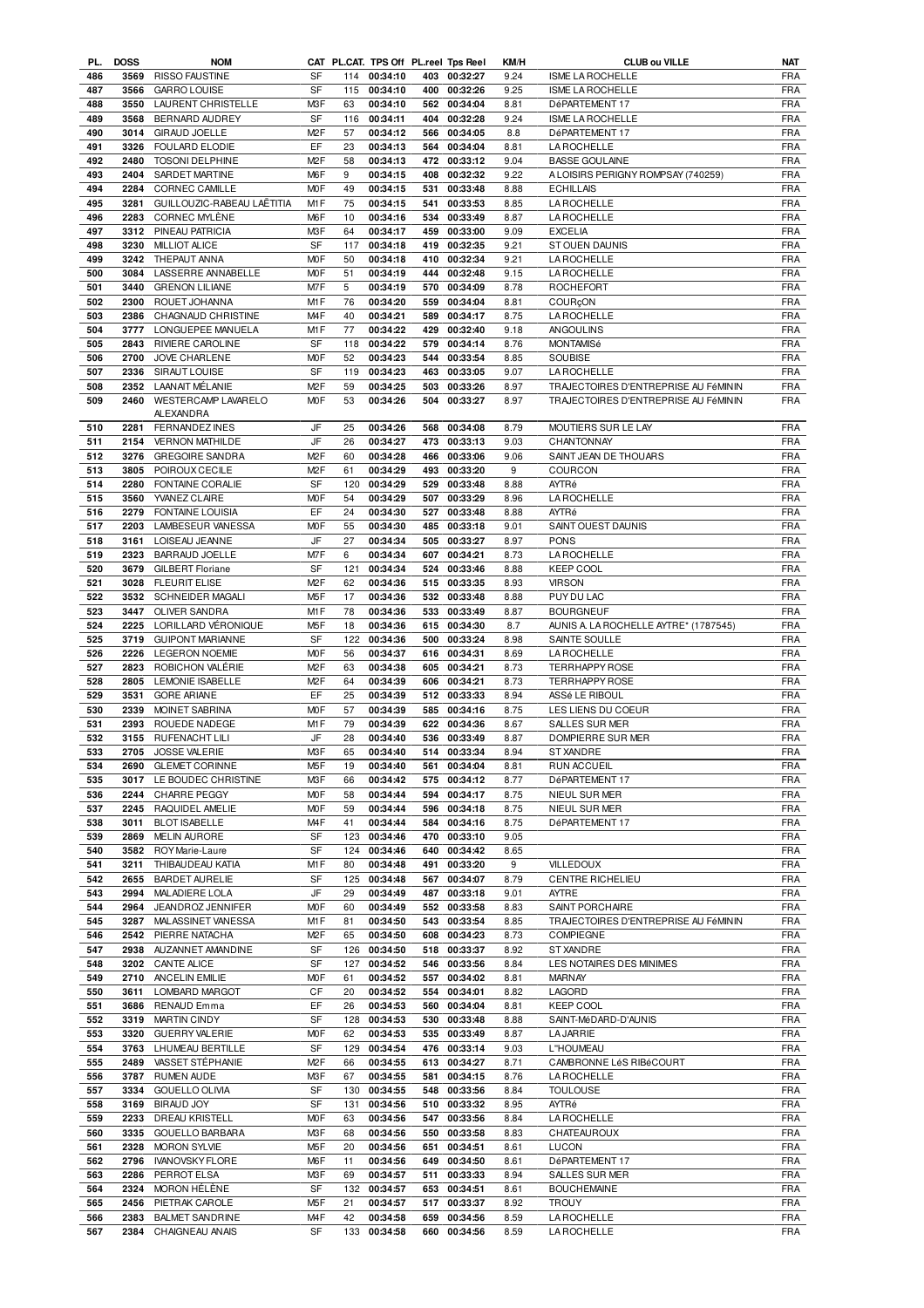| PL.        | <b>DOSS</b> | <b>NOM</b>                  |                  |     |          |     | CAT PL.CAT. TPS Off PL.reel Tps Reel | KM/H | <b>CLUB ou VILLE</b>                 | NAT        |
|------------|-------------|-----------------------------|------------------|-----|----------|-----|--------------------------------------|------|--------------------------------------|------------|
| 568        |             | 3415 BECHEMILH EVA          | EF               | 27  | 00:34:59 |     | 657 00:34:55                         | 8.59 | LAGORD                               | FRA        |
| 569        | 2612        | NAULEAU GÉRALDINE           | M <sub>2</sub> F | 67  | 00:35:00 |     | 643 00:34:43                         | 8.64 | <b>TERR'HAPPY ROSE</b>               | <b>FRA</b> |
| 570        | 3158        | <b>RIAL CHRISTEL</b>        | M3F              | 70  | 00:35:00 |     | 542 00:33:53                         | 8.85 | <b>PONS</b>                          | <b>FRA</b> |
|            |             |                             |                  |     |          |     |                                      |      |                                      |            |
| 571        | 2741        | <b>FIARD MARGOT</b>         | <b>SF</b>        | 134 | 00:35:00 | 509 | 00:33:30                             | 8.96 | <b>NIORT</b>                         | <b>FRA</b> |
| 572        | 3592        | MAUVILAIN CHRISTEL          | M <sub>3</sub> F | 71  | 00:35:00 | 587 | 00:34:16                             | 8.75 | <b>FOURAS</b>                        | <b>FRA</b> |
| 573        | 3593        | MAUVILAIN FLORINE           | CF               | 21  | 00:35:00 | 590 | 00:34:17                             | 8.75 | <b>FOURAS</b>                        | <b>FRA</b> |
| 574        | 3677        | <b>GUICHETEAU Amélie</b>    | EF               | 28  | 00:35:01 |     | 580 00:34:14                         | 8.76 | <b>KEEP COOL</b>                     | <b>FRA</b> |
|            |             |                             |                  |     |          |     |                                      |      |                                      |            |
| 575        | 2473        | ZERCHER ANAIS               | JF               | 30  | 00:35:01 | 650 | 00:34:50                             | 8.61 | PUILBOREAU                           | <b>FRA</b> |
| 576        | 3443        | MERLET JADE                 | SF               | 135 | 00:35:01 |     | 492 00:33:20                         | 9    | <b>LA ROCHELLE</b>                   | <b>FRA</b> |
| 577        | 3442        | <b>TARAUD EMILIE</b>        | SF               | 136 | 00:35:01 | 496 | 00:33:21                             | 9    | LA ROCHELLE                          | <b>FRA</b> |
| 578        | 3045        | <b>BOUTON MARIE</b>         | M <sub>4</sub> F | 43  | 00:35:02 |     | 648 00:34:47                         | 8.62 | <b>ECOYEUX</b>                       | <b>FRA</b> |
| 579        | 2541        |                             | M <sub>5</sub> F | 22  | 00:35:03 |     |                                      |      | <b>LUCON</b>                         | <b>FRA</b> |
|            |             | BEAUPUY CLAUDIE             |                  |     |          | 663 | 00:34:57                             | 8.58 |                                      |            |
| 580        | 3091        | LHERMET JULIE               | <b>MOF</b>       | 64  | 00:35:04 |     | 565 00:34:04                         | 8.81 | S/L US SAINTES ATHLETISME (2402782)  | <b>FRA</b> |
| 581        | 2940        | <b>HERVAUD NOELLIE</b>      | M <sub>2</sub> F | 68  | 00:35:07 |     | 508 00:33:29                         | 8.96 | <b>ROCHEFORT</b>                     | <b>FRA</b> |
| 582        | 3702        | JOUSSANT MARIABELLE         | M1F              | 82  | 00:35:08 |     | 654 00:34:52                         | 8.6  | LE GUE DE VELLUIRE                   | <b>FRA</b> |
| 583        | 2772        | <b>DOMAIN SANDRINE</b>      | M <sub>4</sub> F | 44  | 00:35:09 |     | 652 00:34:51                         | 8.61 | <b>TERR'HAPPY ROSE</b>               | <b>FRA</b> |
|            |             |                             | M1F              |     |          |     |                                      |      |                                      |            |
| 584        | 3649        | <b>DEVERS MARIE</b>         |                  | 83  | 00:35:09 |     | 588 00:34:16                         | 8.75 | DOMPIERRE-SUR-MER                    | <b>FRA</b> |
| 585        | 2814        | <b>FALOURD SABRINA</b>      | M <sub>2</sub> F | 69  | 00:35:09 |     | 595 00:34:17                         | 8.75 | <b>MARANS</b>                        | <b>FRA</b> |
| 586        | 3079        | <b>HASPE CAROLE</b>         | M1F              | 84  | 00:35:10 | 591 | 00:34:17                             | 8.75 | <b>MARANS</b>                        | <b>FRA</b> |
| 587        | 2816        | <b>HUMEAU SYLVIE</b>        | M <sub>2</sub> F | 70  | 00:35:10 |     | 592 00:34:17                         | 8.75 | <b>MARANS</b>                        | <b>FRA</b> |
| 588        | 3789        | DUMONT AUDREY               | M1F              | 85  | 00:35:10 |     | 520 00:33:43                         | 8.9  | CHALLENGE-GIRLS LA ROCHELLE          | <b>FRA</b> |
|            |             |                             |                  |     |          |     |                                      |      |                                      |            |
| 589        | 3082        | <b>OLLIVIER SOPHIE</b>      | M1F              | 86  | 00:35:11 |     | 502 00:33:25                         | 8.98 | <b>ROCHEFORT</b>                     | <b>FRA</b> |
| 590        | 2671        | PACTON BEATRICE             | M <sub>5</sub> F | 23  | 00:35:12 | 665 | 00:34:58                             | 8.58 | STE MARIE DE RE                      | <b>FRA</b> |
| 591        | 2677        | <b>NEZ PAULINE</b>          | M <sub>O</sub> F | 65  | 00:35:13 | 489 | 00:33:19                             | 9    | LA ROCHELLE                          | <b>FRA</b> |
| 592        | 2588        | <b>GAUDIN MARINA</b>        | M <sub>2</sub> F | 71  | 00:35:13 | 609 | 00:34:23                             | 8.73 | <b>LA ROCHELLE</b>                   | <b>FRA</b> |
|            |             |                             |                  |     |          |     |                                      |      |                                      |            |
| 593        | 3270        | SAULNIER CÉLINE             | SF               | 137 | 00:35:16 | 586 | 00:34:16                             | 8.75 | <b>FLEAC</b>                         | <b>FRA</b> |
| 594        | 2810        | LECIEUX BARBARA             | SF               | 138 | 00:35:17 | 646 | 00:34:44                             | 8.64 | NIEUL SUR MER                        | <b>FRA</b> |
| 595        | 2128        | <b>BULTEAU ISA</b>          | M3F              | 72  | 00:35:18 | 621 | 00:34:34                             | 8.68 | <b>STE CECILE</b>                    | <b>FRA</b> |
| 596        | 3120        | <b>FRIOU ANTHINEA</b>       | SF               | 139 | 00:35:19 | 632 | 00:34:40                             | 8.65 | <b>LA ROCHELLE</b>                   | <b>FRA</b> |
| 597        | 3118        | <b>SCANU JULIE</b>          | M <sub>1</sub> F | 87  | 00:35:19 | 633 | 00:34:40                             | 8.65 | <b>LA ROCHELLE</b>                   | <b>FRA</b> |
|            |             |                             |                  |     |          |     |                                      |      |                                      |            |
| 598        | 2624        | PAILLET CORENTINE           | SF               | 140 | 00:35:19 | 634 | 00:34:41                             | 8.65 | <b>GROUPE EXCEL</b>                  | <b>FRA</b> |
| 599        | 3119        | <b>WALGENWITZ AGATHE</b>    | M <sub>O</sub> F | 66  | 00:35:20 | 639 | 00:34:41                             | 8.65 | <b>LA ROCHELLE</b>                   | <b>FRA</b> |
| 600        | 2011        | FETTIG ANNE-LAURE           | M3F              | 73  | 00:35:20 | 677 | 00:35:08                             | 8.54 | NIEUL-SUR-MER                        | <b>FRA</b> |
| 601        | 2002        | <b>TOUIGUI AMINA</b>        | CF               | 22  | 00:35:20 | 676 | 00:35:08                             | 8.54 | LA ROCHELLE                          | <b>FRA</b> |
| 602        | 2728        |                             | M <sub>1</sub> F |     | 00:35:21 |     | 528 00:33:48                         |      | <b>VERINES</b>                       | <b>FRA</b> |
|            |             | GACHIGNARD ANGELIQUE        |                  | 88  |          |     |                                      | 8.88 |                                      |            |
| 603        | 2565        | <b>BEGUIN ESTELLE</b>       | M <sub>1</sub> F | 89  | 00:35:21 |     | 599 00:34:20                         | 8.74 | FRONTENAY ROUAN ROUAN                | <b>FRA</b> |
| 604        | 2742        | JOULAIN FLORENCE            | M3F              | 74  | 00:35:21 | 538 | 00:33:51                             | 8.86 | <b>PARIS</b>                         | <b>FRA</b> |
| 605        | 2566        | <b>BOISSEAU NELLY</b>       | M1F              | 90  | 00:35:21 |     | 603 00:34:20                         | 8.74 | LE BOIS PLAGE EN RE                  | <b>FRA</b> |
| 606        | 3020        | CLENET GAETANE              | M1F              | 91  | 00:35:21 | 678 | 00:35:10                             | 8.53 | <b>LA ROCHELLE</b>                   | <b>FRA</b> |
|            |             |                             |                  |     |          |     |                                      |      |                                      |            |
| 607        | 2567        | <b>GOURDON SYLVETTE</b>     | M <sub>5</sub> F | 24  | 00:35:21 |     | 602 00:34:20                         | 8.74 | PUILBOREAU                           | <b>FRA</b> |
| 608        | 2740        | <b>JOULAIN CECILE</b>       | M3F              | 75  | 00:35:21 | 537 | 00:33:50                             | 8.87 | <b>NIORT</b>                         | <b>FRA</b> |
| 609        | 3048        | <b>DAUNAS SOPHIE</b>        | M <sub>5</sub> F | 25  | 00:35:23 |     | 647 00:34:45                         | 8.63 | <b>FITNESS CORP</b>                  | <b>FRA</b> |
| 610        | 3187        | DU PEUTY SANDRINE           | M3F              | 76  | 00:35:24 |     | 682 00:35:12                         | 8.52 | <b>LA ROCHELLE</b>                   | <b>FRA</b> |
| 611        | 2416        | BOUILLON ARRAMY PASCALE     | M <sub>2</sub> F | 72  | 00:35:25 |     | 519 00:33:42                         | 8.9  | BRûLAIN                              | <b>FRA</b> |
|            |             |                             |                  |     |          |     |                                      |      |                                      |            |
| 612        | 2466        | <b>COMTE MARTINE</b>        | M <sub>6</sub> F | 12  | 00:35:25 | 627 | 00:34:38                             | 8.66 | LA ROCHELLE                          | <b>FRA</b> |
| 613        | 2468        | <b>COMTE JULIE</b>          | M <sub>2</sub> F | 73  | 00:35:25 |     | 626 00:34:38                         | 8.66 | LA ROCHELLE                          | <b>FRA</b> |
| 614        | 2311        | <b>SARDET VIRGINIE</b>      | M1F              | 92  | 00:35:25 | 521 | 00:33:43                             | 8.9  | <b>NIORT</b>                         | <b>FRA</b> |
| 615        | 3444        | PICHEREAU VÉNESSA           | M <sub>2</sub> F | 74  | 00:35:26 |     | 582 00:34:15                         | 8.76 | <b>CENON SUR VIENNE</b>              | <b>FRA</b> |
| 616        |             | 2024 MOURAT MARIE-CHRISTINE | M <sub>5F</sub>  | 26  | 00:35:28 |     | 698 00:35:20                         | 8.49 | CHATELAILLON-PLAGE                   | <b>FRA</b> |
|            |             |                             |                  |     |          |     |                                      |      |                                      |            |
| 617        | 3160        | VAILLANT VALERIE            | M <sub>4</sub> F | 45  | 00:35:29 |     | 610 00:34:23                         | 8.73 | <b>PONS</b>                          | <b>FRA</b> |
| 618        | 2026        | <b>COLOMBIER CELINE</b>     | M <sub>2</sub> F | 75  | 00:35:29 |     | 545 00:33:55                         | 8.85 | <b>ROUILLAC</b>                      | <b>FRA</b> |
| 619        | 3369        | PIFFETEAU Lauren            | SF               | 141 | 00:35:30 |     | 556 00:34:02                         | 8.81 | CHALLENGE-GIRLS LA ROCHELLE          | <b>FRA</b> |
| 620        | 2842        | CORNUAULT LOUISE            | SF               | 142 | 00:35:31 |     | 696 00:35:19                         | 8.49 | CHAURAY                              | <b>FRA</b> |
| 621        | 3115        | <b>GAUTREAU CHRISTELLE</b>  | M1F              | 93  | 00:35:31 |     | 679 00:35:10                         | 8.53 | <b>LA JARRIE</b>                     | <b>FRA</b> |
|            |             |                             |                  |     |          |     |                                      |      |                                      |            |
| 622        | 2093        | RIVOLLET CECILE             | M <sub>O</sub> F | 67  | 00:35:32 |     | 629 00:34:39                         | 8.66 | <b>LA ROCHELLE</b>                   | <b>FRA</b> |
| 623        | 2182        | DE FALCO SYLVAINE           | M3F              | 77  | 00:35:32 |     | 620 00:34:33                         | 8.68 | TRAJECTOIRES D'ENTREPRISE AU FéMININ | <b>FRA</b> |
| 624        | 2730        | WATTEBLED VICTORIA-LYNN     | SF               | 143 | 00:35:33 |     | 522 00:33:44                         | 8.89 | <b>LA ROCHELLE</b>                   | <b>FRA</b> |
| 625        | 3727        | BELLIVIER SANDRA            | M1F              | 94  | 00:35:34 |     | 695 00:35:19                         | 8.49 | <b>LA ROCHELLE</b>                   | <b>FRA</b> |
| 626        | 2825        | LATOUR AURELIE              | M1F              | 95  | 00:35:34 |     | 551 00:33:58                         | 8.83 | <b>ST JUNIEN</b>                     | <b>FRA</b> |
|            | 3504        | MITARD CELINE               |                  |     |          |     |                                      |      | DéPARTEMENT 17                       |            |
| 627        |             |                             | <b>MOF</b>       | 68  | 00:35:35 |     | 670 00:35:05                         | 8.55 |                                      | <b>FRA</b> |
| 628        | 3661        | <b>GREMBO KARINE</b>        | M <sub>5</sub> F | 27  | 00:35:35 |     | 569 00:34:08                         | 8.79 | COGNAC                               | <b>FRA</b> |
| 629        | 2433        | CARDOSO CANDY               | M1F              | 96  | 00:35:35 |     | 553 00:33:59                         | 8.83 | <b>AYTRE</b>                         | <b>FRA</b> |
| 630        | 3758        | <b>METAYER MANON</b>        | SF               | 144 | 00:35:35 |     | 549 00:33:57                         | 8.84 | DOMPIERRE SUR MER                    | <b>FRA</b> |
| 631        | 3687        | <b>FLANDRIN Linda</b>       | M <sub>2</sub> F | 76  | 00:35:36 |     | 593 00:34:17                         | 8.75 | <b>KEEP COOL</b>                     | <b>FRA</b> |
|            |             |                             |                  |     |          |     |                                      |      |                                      |            |
| 632        | 2260        | <b>CASTELOA PERRINE</b>     | M <sub>O</sub> F | 69  | 00:35:38 |     | 523 00:33:45                         | 8.89 | LA ROCHELLE                          | <b>FRA</b> |
| 633        | 2125        | <b>VEILLON VIRGINIE</b>     | M <sub>2</sub> F | 77  | 00:35:39 |     | 563 00:34:04                         | 8.81 | NIEUL SUR MER                        | <b>FRA</b> |
| 634        | 3506        | LAMBERT CAROLE              | M1F              | 97  | 00:35:39 |     | 714 00:35:28                         | 8.46 | DéPARTEMENT 17                       | <b>FRA</b> |
| 635        | 2792        | MOREAU KAREN                | SF               | 145 | 00:35:40 | 669 | 00:35:01                             | 8.57 | SAINT PORCHAIRE                      | <b>FRA</b> |
|            |             |                             |                  |     |          |     |                                      |      |                                      |            |
| 636        | 2676        | SFEZ ALEXANDRA              | M1F              | 98  | 00:35:40 |     | 604 00:34:21                         | 8.73 | ST PIERRE D'OLERON                   | <b>FRA</b> |
| 637        | 2043        | LARGEAUD BONNIE             | SF               | 146 | 00:35:41 | 667 | 00:34:59                             | 8.58 | <b>BORDEAUX</b>                      | <b>FRA</b> |
| 638        | 2332        | <b>FOURNIER LOLA</b>        | СF               | 23  | 00:35:41 |     | 699 00:35:20                         | 8.49 | AVENIR AMBOISE ATHLETISME (2386898)  | <b>FRA</b> |
| 639        | 2015        | <b>GONCALVES STEPHANIE</b>  | <b>MOF</b>       | 70  | 00:35:41 | 526 | 00:33:47                             | 8.88 | <b>PERIGNY</b>                       | <b>FRA</b> |
| 640        | 3400        | <b>BELY Cécile</b>          | M3F              | 78  | 00:35:43 |     | 574 00:34:12                         | 8.77 | CHALLENGE-GIRLS LA ROCHELLE          | <b>FRA</b> |
|            |             |                             |                  |     |          |     |                                      |      |                                      |            |
| 641        | 2651        | CHAGNEAU NATACHA            | <b>MOF</b>       | 71  | 00:35:43 |     | 618 00:34:32                         | 8.69 | <b>RIDORET</b>                       | <b>FRA</b> |
| 642        | 3762        | <b>BOUDIER BETTYNA</b>      | SF               | 147 | 00:35:43 |     | 597 00:34:18                         | 8.75 | <b>BREST</b>                         | <b>FRA</b> |
| 643        | 2099        | MARCHADIER ELISA            | JF               | 31  | 00:35:45 |     | 635 00:34:41                         | 8.65 | <b>LA ROCHELLE</b>                   | <b>FRA</b> |
| 644        | 2098        | LHENAFF CECILE              | M1F              | 99  | 00:35:45 |     | 636 00:34:41                         | 8.65 | OUIRUN LA ROCHELLE                   | <b>FRA</b> |
|            |             |                             |                  |     |          |     |                                      |      |                                      |            |
| 645        | 2351        | THOMAS DÉBORAH              | M1F              | 100 | 00:35:46 | 611 | 00:34:25                             | 8.72 | NIEUL-SUR-MER                        | <b>FRA</b> |
| 646        | 3480        | <b>QUINTIN FANNY</b>        | M <sub>O</sub> F | 72  | 00:35:46 |     | 672 00:35:05                         | 8.55 | DéPARTEMENT 17                       | <b>FRA</b> |
| 647        | 3092        | <b>BOSLE FLORENCE</b>       | SF               | 148 | 00:35:46 |     | 617 00:34:32                         | 8.69 | <b>EXCELIA</b>                       | <b>FRA</b> |
| 648        | 2139        | CHARRIAU LUCIE              | <b>MOF</b>       | 73  | 00:35:47 |     | 612 00:34:25                         | 8.72 | <b>VILLEDOUX</b>                     | <b>FRA</b> |
|            | 3701        | MARTENOT CÉCILE             | SF               | 149 | 00:35:47 |     | 718 00:35:31                         |      | <b>LE LANGON</b>                     | <b>FRA</b> |
|            |             |                             |                  |     |          |     |                                      | 8.45 | CHALLENGE-GIRLS LA ROCHELLE          | <b>FRA</b> |
| 649<br>650 |             | 3376 ROUQUETTE Helene       | M <sub>2</sub> F | 78  | 00:35:48 |     | 658 00:34:55                         | 8.59 |                                      |            |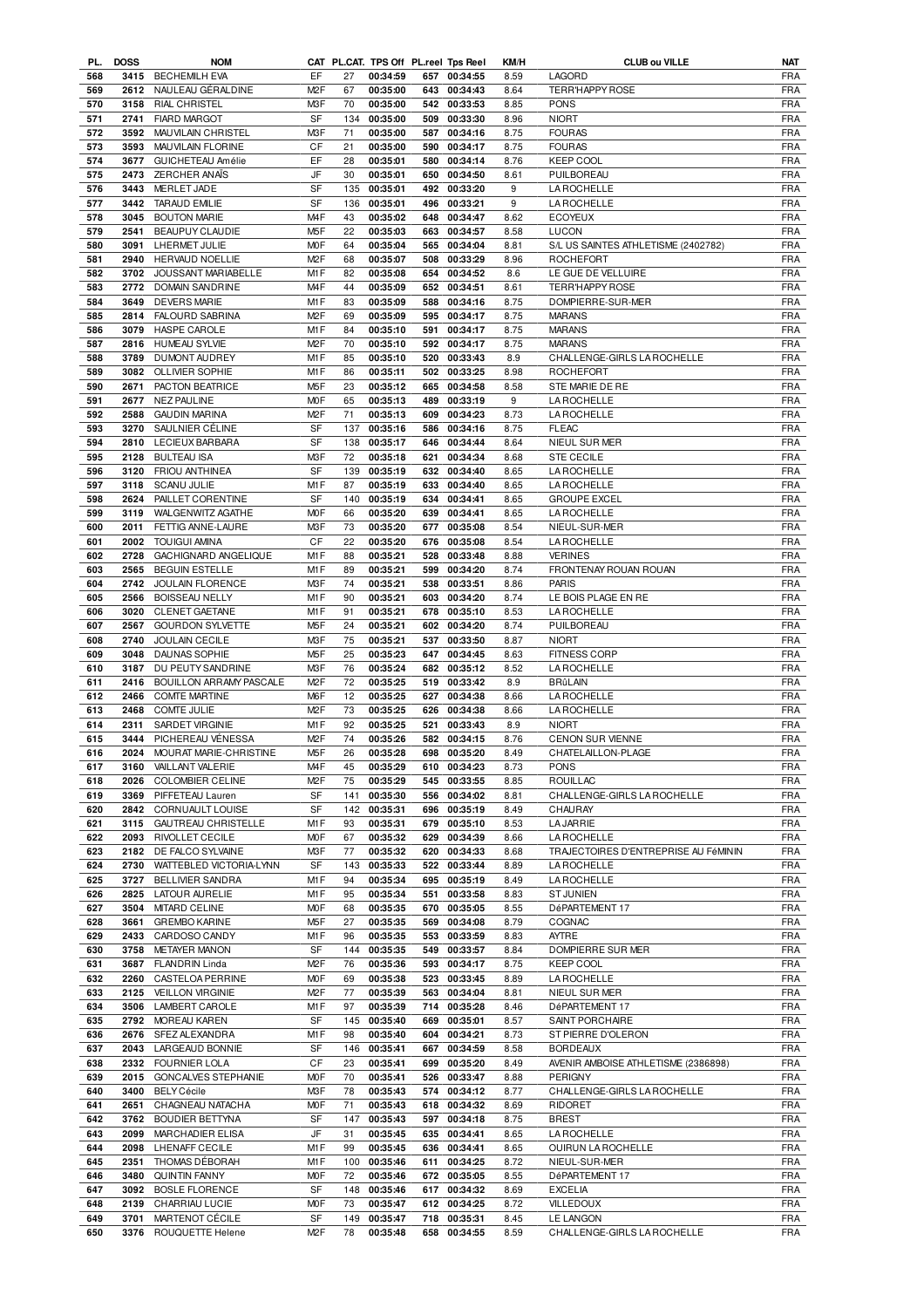| PL. | <b>DOSS</b> | <b>NOM</b>                 |                  |                |              |     | CAT PL.CAT. TPS Off PL.reel Tps Reel | KM/H | <b>CLUB ou VILLE</b>        | <b>NAT</b> |
|-----|-------------|----------------------------|------------------|----------------|--------------|-----|--------------------------------------|------|-----------------------------|------------|
| 651 | 3001        | <b>GUERIN AGATHE</b>       | EF               | 29             | 00:35:49     |     | 693 00:35:18                         | 8.5  | PéRIGNY                     | <b>FRA</b> |
| 652 | 3053        | <b>LAHAYE VALERIE</b>      | M <sub>4</sub> F | 46             | 00:35:50     |     | 684 00:35:12                         | 8.52 | <b>FITNESS CORP</b>         | <b>FRA</b> |
| 653 | 2517        | ALZIN FREDERIQUE           | M <sub>2</sub> F | 79             | 00:35:51     | 697 | 00:35:20                             | 8.49 | DOMPIERRE SUR MER           | <b>FRA</b> |
|     |             |                            |                  |                |              |     |                                      |      |                             |            |
| 654 | 2906        | VAILLANT ELODIE            | M1F              | 101            | 00:35:52     |     | 619 00:34:33                         | 8.68 | <b>BOURGNEUF</b>            | <b>FRA</b> |
| 655 | 3783        | RETAILLAUD BLANDINE        | M <sub>O</sub> F | 74             | 00:35:53     |     | 600 00:34:20                         | 8.74 | LA ROCHELLE                 | <b>FRA</b> |
| 656 | 3063        | ORSERO MAILYS              | EF               | 30             | 00:35:53     |     | 664 00:34:57                         | 8.58 | <b>FITNESS CORP</b>         | <b>FRA</b> |
| 657 | 3760        | MALVILLE CATHY             | M <sub>1</sub> F | 102            | 00:35:54     |     | 686 00:35:14                         | 8.51 | <b>PERIGNY</b>              | <b>FRA</b> |
| 658 | 3005        | SOULON MARIANE             | M <sub>O</sub> F | 75             | 00:35:55     |     | 598 00:34:18                         | 8.75 | L'HOUMEAU                   | <b>FRA</b> |
| 659 | 2647        | JUILLOT-MICHELET PATRICIA  | M <sub>2</sub> F | 80             | 00:35:56     |     | 555 00:34:02                         | 8.81 | SAINT JULIEN DE L ESCAP     | <b>FRA</b> |
| 660 | 2942        | <b>MARTIN CLARA</b>        | SF               | 150            | 00:35:56     |     | 687 00:35:15                         | 8.51 | <b>LAGORD</b>               | <b>FRA</b> |
| 661 | 3602        | BORDERIOUX FANNY           | M1F              | 103            | 00:35:56     |     | 572 00:34:11                         | 8.78 | PERIGNY                     | <b>FRA</b> |
|     | 3615        |                            | M <sub>O</sub> F | 76             |              |     |                                      | 8.78 | PéRIGNY                     | <b>FRA</b> |
| 662 |             | PINSON JULIE               |                  |                | 00:35:57     | 573 | 00:34:11                             |      |                             |            |
| 663 | 2924        | BRUNO GWENAELLE            | SF               | 151            | 00:35:57     |     | 645 00:34:43                         | 8.64 | <b>NIORT</b>                | <b>FRA</b> |
| 664 | 2421        | MICHELET SUZETTE           | M7F              | $\overline{7}$ | 00:35:57     | 716 | 00:35:28                             | 8.46 | LES 1000 PATTES DE SURGèRES | <b>FRA</b> |
| 665 | 3380        | <b>TRAPANI MARIETHE</b>    | M <sub>5</sub> F | 28             | 00:35:57     | 731 | 00:35:40                             | 8.41 | CHALLENGE-GIRLS LA ROCHELLE | <b>FRA</b> |
| 666 | 2593        | <b>ROBIN MARION</b>        | M1F              | 104            | 00:36:01     |     | 683 00:35:12                         | 8.52 | <b>NUAILLE D'AUNIS</b>      | <b>FRA</b> |
| 667 | 3547        | COUREAU MÉLANIE            | M1F              | 105            | 00:36:02     |     | 583 00:34:15                         | 8.76 | <b>FORGES</b>               | <b>FRA</b> |
| 668 | 2464        | ELOY MARIE-NADEGE          | M <sub>1</sub> F | 106            | 00:36:02     |     | 715 00:35:28                         | 8.46 | <b>LONGEVES</b>             | <b>FRA</b> |
| 669 | 2919        | <b>DELORME AGATHE</b>      | EF               | 31             | 00:36:02     |     | 705 00:35:25                         | 8.47 | NUAILLE D AUNIS             | <b>FRA</b> |
|     |             |                            | M7F              |                | 00:36:02     |     |                                      |      |                             | <b>FRA</b> |
| 670 | 3331        | <b>TOUZALIN HELENE</b>     |                  | 8              |              |     | 717 00:35:31                         | 8.45 | <b>LA ROCHELLE</b>          |            |
| 671 | 3726        | BENEZRA JEANNE             | EF               | 32             | 00:36:02     | 747 | 00:35:50                             | 8.37 | <b>POITIERS</b>             | <b>FRA</b> |
| 672 | 2897        | ANDROUIN BEATRICE          | M <sub>5</sub> F | 29             | 00:36:02     | 765 | 00:36:00                             | 8.33 | DéPARTEMENT 17              | <b>FRA</b> |
| 673 | 2986        | POMMIER-CHABOT CÉLINE      | M1F              | 107            | 00:36:03     | 694 | 00:35:18                             | 8.5  | <b>MARANS</b>               | <b>FRA</b> |
| 674 | 2410        | <b>BOINEAU SONIA</b>       | SF               | 152            | 00:36:03     | 625 | 00:34:38                             | 8.66 | <b>MARSILLY</b>             | <b>FRA</b> |
| 675 | 2411        | <b>BOINEAU SANDRA</b>      | SF               | 153            | 00:36:04     | 628 | 00:34:38                             | 8.66 | <b>MARSILLY</b>             | <b>FRA</b> |
| 676 | 2163        | <b>BELY EDITH</b>          | M <sub>O</sub> F | 77             | 00:36:04     |     | 624 00:34:37                         | 8.67 | <b>LA ROCHELLE</b>          | <b>FRA</b> |
| 677 | 2204        | MAIRAND JULIE              | M <sub>2</sub> F | 81             | 00:36:05     | 623 | 00:34:37                             | 8.67 | AIGREFEUILLE D AUNIS        | <b>FRA</b> |
| 678 | 3779        | MEDARD PAULINE             | SF               | 154            | 00:36:08     | 577 | 00:34:13                             | 8.77 | SAINT XANDRE                | <b>FRA</b> |
|     |             |                            | SF               |                |              |     |                                      |      |                             |            |
| 679 | 3780        | DRAPEAU ISABELLE           |                  | 155            | 00:36:09     | 578 | 00:34:14                             | 8.76 | SALLES SUR MER              | <b>FRA</b> |
| 680 | 2187        | <b>GUERIN SIMONE</b>       | M7F              | 9              | 00:36:10     |     | 756 00:35:56                         | 8.35 | ARGENTRé DU PLESSIS         | <b>FRA</b> |
| 681 | 2494        | ETIENNE ELODIE             | M1F              | 108            | 00:36:11     |     | 745 00:35:49                         | 8.38 | <b>AYTRE</b>                | <b>FRA</b> |
| 682 | 2469        | PIOT ALCIDIE               | M <sub>O</sub> F | 78             | 00:36:11     |     | 741 00:35:48                         | 8.38 | AYTRé                       | <b>FRA</b> |
| 683 | 3769        | DE RONNE LÉANE             | JF               | 32             | 00:36:12     | 761 | 00:35:58                             | 8.34 | LA ROCHELLE                 | <b>FRA</b> |
| 684 | 3381        | <b>TRAPANI Clara</b>       | SF               | 156            | 00:36:12     |     | 754 00:35:54                         | 8.36 | CHALLENGE-GIRLS LA ROCHELLE | <b>FRA</b> |
| 685 | 3482        | TABARY-DUMAS MURIEL        | M <sub>4</sub> F | 47             | 00:36:14     | 737 | 00:35:45                             | 8.39 | DéPARTEMENT 17              | <b>FRA</b> |
| 686 | 2440        | PISSARD ELISE              | M <sub>O</sub> F | 79             | 00:36:15     |     | 733 00:35:43                         | 8.4  | CROIX-CHAPEAU               | <b>FRA</b> |
| 687 | 2455        | PIETRAK ASTRID             | M <sub>O</sub> F | 80             | 00:36:15     | 661 | 00:34:56                             | 8.59 | SAINT SAUVEUR D AUNIS       | <b>FRA</b> |
| 688 | 2096        | STEPHANIE GENIN            | M <sub>2</sub> F | 82             | 00:36:16     | 644 | 00:34:43                             | 8.64 | CHATELAILLON PLAGE          | <b>FRA</b> |
| 689 | 3259        | <b>COLLOMB LEA</b>         | <b>SF</b>        | 157            | 00:36:17     | 758 | 00:35:57                             | 8.34 | DéPARTEMENT 17              | <b>FRA</b> |
| 690 | 3143        | DARRIEULAT CHRISTELLE      | M3F              | 79             | 00:36:17     | 773 | 00:36:03                             | 8.32 |                             | <b>FRA</b> |
|     |             |                            | M <sub>2</sub> F |                |              |     |                                      |      | SAINT XANDRE                | <b>FRA</b> |
| 691 | 3524        | <b>GYSELS DOROTHEE</b>     |                  | 83             | 00:36:18     | 631 | 00:34:39                             | 8.66 | <b>LA ROCHELLE</b>          |            |
| 692 | 2264        | LE CLANCHE CHRISTÉLE       | M <sub>4</sub> F | 48             | 00:36:18     | 601 | 00:34:20                             | 8.74 | LA ROCHELLE                 | <b>FRA</b> |
| 693 | 3538        | AYRAULT NADEGE             | M <sub>O</sub> F | 81             | 00:36:18     |     | 630 00:34:39                         | 8.66 | <b>LA ROCHELLE</b>          | <b>FRA</b> |
| 694 | 2928        | <b>DEBOUTE MARIE</b>       | M1F              | 109            | 00:36:19     |     | 614 00:34:29                         | 8.7  | <b>ST REMY</b>              | <b>FRA</b> |
| 695 | 3191        | LECOU-BRESSY MANUELA       | M1F              | 110            | 00:36:19     |     | 642 00:34:42                         | 8.65 | <b>LAFLOTTE</b>             | <b>FRA</b> |
| 696 | 3337        | <b>GUILMINOT RAPHAELLE</b> | M1F              | 111            | 00:36:20     |     | 767 00:36:01                         | 8.33 | DéPARTEMENT 17              | <b>FRA</b> |
| 697 | 2746        | PAIN LAËTITIA              | M <sub>2</sub> F | 84             | 00:36:21     |     | 764 00:35:59                         | 8.34 | LA ROCHELLE                 | <b>FRA</b> |
| 698 | 2681        | PARLANGE FANY              | EF               | 33             | 00:36:21     |     | 675 00:35:08                         | 8.54 | NUAILLE D'AUNIS             | <b>FRA</b> |
| 699 |             | 3714 DELPRAT CLAIRE        | M3F              | 80             | 00:36:21     |     | 771 00:36:02                         | 8.33 | DéPARTEMENT 17              | <b>FRA</b> |
| 700 |             | 3182 BLAN DELPHINE         | M <sub>2</sub> F | 86             | 00:36:21     |     | 728 00:35:37                         | 8.42 | AIGREFEUILLE D'AUNIS        | <b>FRA</b> |
| 701 | 3254        | BONNEAU MALIKA             | M <sub>2</sub> F | 85             | 00:36:21     |     | 729 00:35:37                         | 8.42 | <b>AIZENAY</b>              | <b>FRA</b> |
| 702 | 2376        | <b>EXPOSITO ANAIS</b>      | <b>MOF</b>       | 82             | 00:36:22     |     | 692 00:35:18                         | 8.5  | AIGREFEUILLE-DAUNIS         | <b>FRA</b> |
| 703 | 2375        | EXPOSITO BÉRANGÈRE         | <b>MOF</b>       | 83             | 00:36:22     |     | 690 00:35:17                         | 8.5  | LAGORD                      | <b>FRA</b> |
| 704 | 3218        | <b>VEDIE Delphine</b>      | M1F              | 112            | 00:36:22     |     | 738 00:35:45                         | 8.39 | PUILBOREAU                  | <b>FRA</b> |
| 705 | 2931        | FOUQUET CÉLINE             | M1F              | 113            | 00:36:23     |     | 700 00:35:21                         | 8.49 | <b>SURGERES</b>             | <b>FRA</b> |
|     |             |                            |                  |                |              |     |                                      |      |                             |            |
| 706 | 2775        | REGRENIL LAURENCE          | M4F              | 49             | 00:36:23     | 674 | 00:35:06                             | 8.55 | LOIRE LES MARAIS            | <b>FRA</b> |
| 707 | 3513        | <b>MARMION CHRISTINE</b>   | M3F              | 81             | 00:36:23     |     | 784 00:36:10                         | 8.29 | LES LIENS DU COEUR          | <b>FRA</b> |
| 708 | 2776        | REGRENIL JULIE             | SF               | 158            | 00:36:23     | 671 | 00:35:05                             | 8.55 | SALLES SUR MER              | <b>FRA</b> |
| 709 | 3172        | <b>COUSIN EVA</b>          | EF               | 34             | 00:36:24     | 688 | 00:35:16                             | 8.51 | ST SIMON DE PELLOUAILLE     | <b>FRA</b> |
| 710 | 3390        | MAGARA Brigitte            | M5F              | 30             | 00:36:24     | 786 | 00:36:11                             | 8.29 | CHALLENGE-GIRLS LA ROCHELLE | <b>FRA</b> |
| 711 | 2765        | HELIE CHARLOTTE            | M <sub>2</sub> F | 87             | 00:36:24     | 641 | 00:34:42                             | 8.65 | SAINT MAIXENT LéCOLE        | <b>FRA</b> |
| 712 | 3128        | ENTRIALGO CELINE           | M1F              | 114            | 00:36:24     | 775 | 00:36:04                             | 8.32 | <b>PERIGNY</b>              | <b>FRA</b> |
| 713 | 3360        | JAQUEMIN Geraldine         | M <sub>2</sub> F | 88             | 00:36:25     |     | 788 00:36:12                         | 8.29 | CHALLENGE-GIRLS LA ROCHELLE | <b>FRA</b> |
|     | 2171        |                            |                  |                |              |     |                                      |      | <b>LA ROCHELLE</b>          | <b>FRA</b> |
| 714 |             | <b>GUILLEMAIN ELODIE</b>   | M1F              | 115            | 00:36:25     |     | 723 00:35:34                         | 8.43 |                             |            |
| 715 | 3199        | CHAILLOU SYLVIANE          | M <sub>4</sub> F | 50             | 00:36:25     |     | 734 00:35:43                         | 8.4  | LES LANDES GENUSSON         | <b>FRA</b> |
| 716 | 2934        | ROUSSEAU ALINE             | M1F              | 116            | 00:36:28     |     | 704 00:35:25                         | 8.47 | PUYBARDON                   | <b>FRA</b> |
| 717 | 3422        | CHAIGNEAUD ERLANDRI        | M1F              | 117            | 00:36:28     |     | 793 00:36:19                         | 8.26 | DOMPIERRE SUR MER           | INA        |
| 718 | 3102        | CHALARD DAVINA             | M0F              | 84             | 00:36:30     |     | 752 00:35:54                         | 8.36 | LES GONDS                   | <b>FRA</b> |
| 719 | 2918        | MALABRY SWANNY             | SF               | 159            | 00:36:30     |     | 770 00:36:02                         | 8.33 | ZONE RéVOLUTION             | <b>FRA</b> |
| 720 | 2674        | <b>DENIS SOPHIE</b>        | M <sub>2</sub> F | 89             | 00:36:31     |     | 673 00:35:06                         | 8.55 | SALLES SUR MER              | <b>FRA</b> |
| 721 | 3101        | <b>TEYSSONNIER AURELIE</b> | <b>MOF</b>       | 85             | 00:36:31     |     | 755 00:35:55                         | 8.35 | PISANY                      | <b>FRA</b> |
| 722 | 3595        | PERRIN MORGANE             | M <sub>2</sub> F | 90             | 00:36:32     |     | 730 00:35:38                         | 8.42 | <b>LA ROCHELLE</b>          | <b>FRA</b> |
| 723 | 2643        | <b>BONNIFAIT SYLVIE</b>    | M3F              | 82             | 00:36:32     |     | 805 00:36:25                         | 8.24 | PARTHENAY                   | <b>FRA</b> |
| 724 | 2637        | <b>BONNET ANITA</b>        | M <sub>5</sub> F | 31             | 00:36:32     |     | 804 00:36:25                         | 8.24 | CHATILLON SUR THOUET        | <b>FRA</b> |
| 725 | 3455        |                            | M <sub>2</sub> F | 91             |              |     |                                      | 8.24 |                             | <b>FRA</b> |
|     |             | <b>BOUCHAIN SYLVIE</b>     |                  |                | 00:36:32     |     | 803 00:36:25                         |      | DOMPIERRE SUR MER           |            |
| 726 | 2713        | <b>BOUSSION AURÉLIE</b>    | M <sub>2</sub> F | 92             | 00:36:33     |     | 785 00:36:11                         | 8.29 | <b>YVES</b>                 | <b>FRA</b> |
| 727 | 3676        | <b>MASSE</b> Annie         | M6F              | 13             | 00:36:33     |     | 742 00:35:48                         | 8.38 | <b>KEEP COOL</b>            | <b>FRA</b> |
| 728 |             | 2712 FRANCOIS TIFFANY      | <b>MOF</b>       | 86             | 00:36:34     |     | 787 00:36:12                         | 8.29 | THAIRé                      | <b>FRA</b> |
| 729 | 2261        | DESSIMEON AURELIE          | M1F              | 118            | 00:36:34     | 637 | 00:34:41                             | 8.65 | ST XANDRE                   | <b>FRA</b> |
| 730 | 2259        | REYVIBET CONSTANCE         | SF               | 160            | 00:36:34     |     | 638 00:34:41                         | 8.65 | LA ROCHELLE                 | <b>FRA</b> |
| 731 | 2614        | MAREC MATHILDE             | SF               | 161            | 00:36:34     |     | 749 00:35:52                         | 8.36 | <b>LA ROCHELLE</b>          | <b>FRA</b> |
| 732 | 2354        | MARCHAND ISABELLE          | M <sub>4</sub> F | 51             | 00:36:34     |     | 751 00:35:52                         | 8.36 | LA ROCHELLE                 | FRA        |
| 733 |             | 3689 COTTREAU Axelle       | SF               |                | 162 00:36:35 |     | 739 00:35:46                         | 8.39 | <b>KEEP COOL</b>            | FRA        |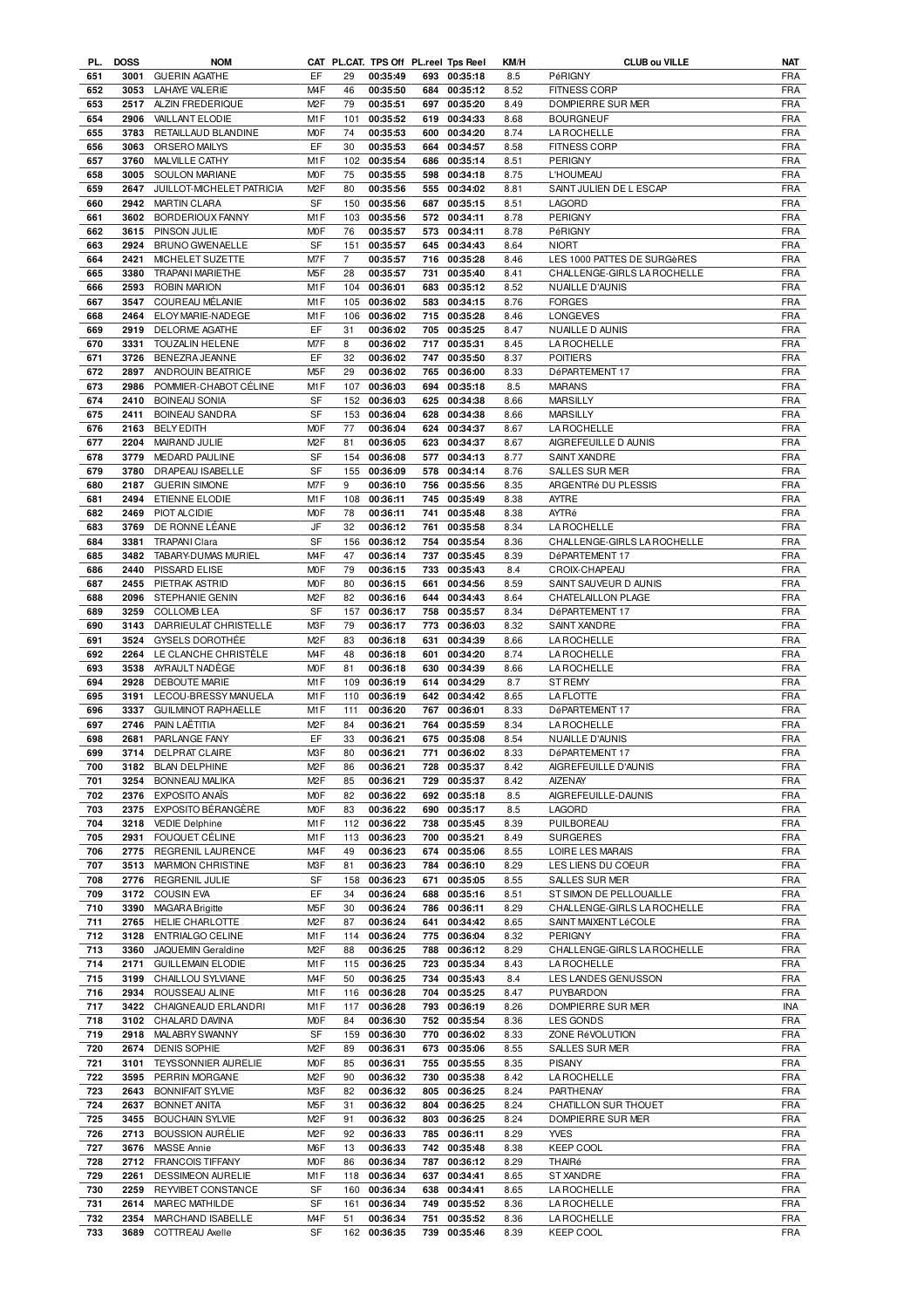| PL.        | <b>DOSS</b> | <b>NOM</b>                               |                  |           |                      |     | CAT PL.CAT. TPS Off PL.reel Tps Reel | KM/H         | <b>CLUB ou VILLE</b>                         | NAT                      |
|------------|-------------|------------------------------------------|------------------|-----------|----------------------|-----|--------------------------------------|--------------|----------------------------------------------|--------------------------|
| 734        | 2887        | <b>FERRE VIRGINIE</b>                    | M <sub>2</sub> F | 93        | 00:36:36             |     | 762 00:35:58                         | 8.34         | NIEUL SUR MER                                | FRA                      |
| 735        | 2838        | <b>GAUTHIER ISABELLE</b>                 | M <sub>2</sub> F | 94        | 00:36:36             |     | 760 00:35:58                         | 8.34         | LAGORD                                       | <b>FRA</b>               |
| 736        | 3721        | <b>GUILLON JULIE</b>                     | <b>MOF</b>       | 87        | 00:36:36             |     | 709 00:35:27                         | 8.46         | <b>PONS</b>                                  | <b>FRA</b>               |
| 737        | 3192        | LEVEQUE MAËWEN                           | SF               | 163       | 00:36:37             |     | 689 00:35:16                         | 8.51         | SAINT XANDRE                                 | <b>FRA</b>               |
| 738        | 3796        | CHRISTMANN LAURENCE                      | M1F              | 119       | 00:36:38             |     | 656 00:34:54                         | 8.6          | PUILBOREAU                                   | <b>FRA</b>               |
|            | 2074        | AUMONIER ISABELLE                        | M <sub>2</sub> F |           |                      |     |                                      | 8.43         |                                              | <b>FRA</b>               |
| 739        |             |                                          |                  | 95        | 00:36:38             |     | 724 00:35:35                         |              | ST CHRISTOPHE                                |                          |
| 740        | 3750        | <b>DANET MATHILDE</b>                    | EF               | 35        | 00:36:38             |     | 666 00:34:59                         | 8.58         | <b>LA ROCHELLE</b>                           | <b>FRA</b>               |
| 741        | 3706        | MARTINET LUCIE                           | M1F              | 120       | 00:36:38             | 668 | 00:35:00                             | 8.57         | ST MéDARD D'AUNIS                            | <b>FRA</b>               |
| 742        | 3795        | CHRISTMANN CANDICE                       | <b>MOF</b>       | 88        | 00:36:38             |     | 655 00:34:54                         | 8.6          | <b>LA ROCHELLE</b>                           | <b>FRA</b>               |
| 743        | 3539        | <b>BILLEAUD JULIE</b>                    | <b>MOF</b>       | 89        | 00:36:39             | 662 | 00:34:57                             | 8.58         | CHAURAY                                      | <b>FRA</b>               |
| 744        | 2759        | <b>BENOIT Véronique</b>                  | M3F              | 83        | 00:36:40             |     | 776 00:36:04                         | 8.32         | DOMPIERRE SUR MER                            | <b>FRA</b>               |
| 745        | 2272        | <b>GOMBERT ANNICK</b>                    | M <sub>4F</sub>  | 52        | 00:36:41             | 795 | 00:36:20                             | 8.26         | <b>LA ROCHELLE</b>                           | <b>FRA</b>               |
|            |             |                                          |                  |           |                      |     |                                      |              |                                              |                          |
| 746        | 3126        | BERLAND CATHERINE                        | M3F              | 84        | 00:36:43             | 707 | 00:35:27                             | 8.46         | <b>LA REORTHE</b>                            | <b>FRA</b>               |
| 747        | 2644        | ORDONNEAU JEANNE                         | CF               | 24        | 00:36:44             |     | 719 00:35:31                         | 8.45         | <b>AIFFRES</b>                               | <b>FRA</b>               |
| 748        | 2454        | <b>GODEAU EMMANUELLE</b>                 | M <sub>2</sub> F | 96        | 00:36:45             |     | 702 00:35:24                         | 8.47         | PUILBOREAU                                   | <b>FRA</b>               |
| 749        | 2097        | PETROUCHINE SONIA                        | M3F              | 85        | 00:36:45             |     | 818 00:36:33                         | 8.21         | <b>LA ROCHELLE</b>                           | <b>FRA</b>               |
| 750        | 2345        | BUFFEREAU NATHALIE                       | M <sub>O</sub> F | 90        | 00:36:46             |     | 680 00:35:10                         | 8.53         | LAGORD                                       | <b>FRA</b>               |
| 751        | 3163        | <b>BLONDET MAUD</b>                      | M1F              | 121       | 00:36:46             | 681 | 00:35:11                             | 8.53         | LAGORD                                       | <b>FRA</b>               |
|            |             |                                          |                  |           |                      |     |                                      |              |                                              |                          |
| 752        | 2534        | LERICHE ADÈLE                            | M1F              | 122       | 00:36:46             |     | 817 00:36:33                         | 8.21         | <b>LA ROCHELLE</b>                           | <b>FRA</b>               |
| 753        | 3471        | JANOT FRANCOISE                          | M <sub>4</sub> F | 53        | 00:36:46             | 811 | 00:36:31                             | 8.22         | <b>SAINT YRIEIX</b>                          | <b>FRA</b>               |
| 754        | 2553        | SERINET MARIE-PIERRE                     | M <sub>5</sub> F | 32        | 00:36:46             | 759 | 00:35:57                             | 8.34         | DOMPIERRE SUR MER                            | <b>FRA</b>               |
| 755        | 2731        | JEANNIN FLORENCE                         | M <sub>4</sub> F | 54        | 00:36:47             | 821 | 00:36:34                             | 8.2          | <b>LA ROCHELLE</b>                           | <b>FRA</b>               |
| 756        | 3651        | QUERO LOUISE                             | EF               | 36        | 00:36:50             | 789 | 00:36:14                             | 8.28         | <b>LA ROCHELLE</b>                           | <b>FRA</b>               |
| 757        | 3368        | PERCHE Astrid                            | M3F              | 86        | 00:36:50             | 701 | 00:35:23                             | 8.48         | CHALLENGE-GIRLS LA ROCHELLE                  | <b>FRA</b>               |
| 758        | 3283        | MAILLOCHON NADINE                        | M <sub>4</sub> F | 55        | 00:36:51             | 746 | 00:35:49                             | 8.38         | <b>MAULEON</b>                               | <b>FRA</b>               |
|            |             |                                          |                  |           |                      |     |                                      |              |                                              |                          |
| 759        | 2112        | <b>DUBOIS LAETITIA</b>                   | M <sub>1</sub> F | 123       | 00:36:51             | 779 | 00:36:05                             | 8.31         | SAINT AGNANT                                 | <b>FRA</b>               |
| 760        | 3652        | LE CUNFF ARIANE                          | M1F              | 124       | 00:36:53             |     | 802 00:36:25                         | 8.24         | <b>LA JARRIE</b>                             | <b>FRA</b>               |
| 761        | 3037        | <b>TRIDEAU TOINON</b>                    | JF               | 33        | 00:36:53             |     | 743 00:35:48                         | 8.38         | <b>OUIRUN LA ROCHELLE</b>                    | <b>FRA</b>               |
| 762        | 3036        | <b>LANCELIN GAELLE</b>                   | M <sub>2</sub> F | 97        | 00:36:53             |     | 740 00:35:48                         | 8.38         | <b>OUIRUN LA ROCHELLE</b>                    | <b>FRA</b>               |
| 763        | 2836        | COSTA MACHADO PASCALINE                  | M1F              | 125       | 00:36:53             |     | 706 00:35:26                         | 8.47         | <b>ECHILLAIS</b>                             | <b>FRA</b>               |
| 764        | 3273        | CHARTIER CHARLENE                        | <b>MOF</b>       | 91        | 00:36:53             | 703 | 00:35:25                             | 8.47         | <b>ROCHEFORT</b>                             | <b>FRA</b>               |
|            |             |                                          |                  |           |                      |     |                                      |              |                                              |                          |
| 765        | 2067        | FRAGNAUD SONIA                           | M <sub>2</sub> F | 98        | 00:36:54             | 806 | 00:36:28                             | 8.23         | CIRE D'AUNIS                                 | <b>FRA</b>               |
| 766        | 2835        | ROURE NATACHA                            | M1F              | 126       | 00:36:54             | 708 | 00:35:27                             | 8.46         | <b>ECHILLAIS</b>                             | <b>FRA</b>               |
| 767        | 2068        | <b>FRAGNAUD ENOLA</b>                    | JF               | 34        | 00:36:54             | 807 | 00:36:28                             | 8.23         | CIRE D'AUNIS                                 | <b>FRA</b>               |
| 768        | 2834        | ZINEDDINE JESSICA                        | M1F              | 127       | 00:36:54             | 711 | 00:35:27                             | 8.46         | <b>ECHILLAIS</b>                             | <b>FRA</b>               |
| 769        | 3302        | <b>DESCAMPS MARGAUX</b>                  | JF               | 35        | 00:36:54             | 721 | 00:35:32                             | 8.44         | <b>LA ROCHELLE</b>                           | <b>FRA</b>               |
| 770        | 2723        | PETTEX EMELINE                           | M <sub>2</sub> F | 99        | 00:36:55             | 757 | 00:35:57                             | 8.34         | <b>ESNANDES</b>                              | <b>FRA</b>               |
|            |             |                                          |                  |           |                      |     |                                      |              |                                              |                          |
| 771        | 3401        | <b>BRUNEL France</b>                     | M1F              | 128       | 00:36:56             | 736 | 00:35:44                             | 8.4          | CHALLENGE-GIRLS LA ROCHELLE                  | <b>FRA</b>               |
| 772        | 3355        | <b>GLEMAIN Cécile</b>                    | M <sub>2</sub> F | 100       | 00:36:56             | 722 | 00:35:34                             | 8.43         | CHALLENGE-GIRLS LA ROCHELLE                  | <b>FRA</b>               |
| 773        | 3515        | CHARPENTIER MARINE                       | SF               | 164       | 00:36:56             |     | 796 00:36:21                         | 8.25         | ST MEDARD D AUNIS                            | <b>FRA</b>               |
| 774        | 3129        | MERCIER DELPHINE                         | M1F              | 129       | 00:36:56             | 691 | 00:35:17                             | 8.5          | <b>LA ROCHELLE</b>                           | <b>FRA</b>               |
| 775        | 3375        | ROQUETANIERE Alexandra                   | M1F              |           | 130 00:36:56         |     | 685 00:35:12                         | 8.52         | CHALLENGE-GIRLS LA ROCHELLE                  | <b>FRA</b>               |
| 776        | 2688        | <b>GARRY LUCY</b>                        | EF               | 37        | 00:36:57             |     | 766 00:36:00                         | 8.33         | FRONTENAY-ROHAN-ROHAN                        | <b>FRA</b>               |
| 777        | 2689        | GARRY ALEXANDRA                          | M3F              | 87        | 00:36:58             |     | 763 00:35:58                         | 8.34         | S/L SEP FRONTENAY-ROHAN-R. (1931539)         | <b>FRA</b>               |
|            |             |                                          |                  |           |                      |     |                                      |              |                                              |                          |
| 778        | 2729        | SOUCHET GERALDINE                        | M1F              | 131       | 00:37:01             | 710 | 00:35:27                             | 8.46         | <b>VERINES</b>                               | <b>FRA</b>               |
| 779        | 3311        | BERCE SÉVERINE                           | M <sub>2</sub> F | 101       | 00:37:03             |     | 790 00:36:17                         | 8.27         | <b>VIENNAY</b>                               | <b>FRA</b>               |
| 780        | 2870        | <b>BRUCHER VICTORIA</b>                  | SF               | 165       | 00:37:03             |     | 735 00:35:44                         | 8.4          | <b>BOUHET</b>                                | <b>FRA</b>               |
| 781        | 2686        | <b>MICHELON STEPHANIE</b>                | M <sub>2</sub> F |           | 102 00:37:06         |     | 873 00:37:03                         | 8.1          | <b>SEGONZAC</b>                              | <b>FRA</b>               |
| 782        |             | 3057 LOHUES CLAIRE                       | <b>SF</b>        |           | 166 00:37:07         |     | 808 00:36:28                         | 8.23         | FITNESS CORP                                 | <b>FRA</b>               |
| 783        |             | 3127 CABOT PAULINE                       | SF               |           | 167 00:37:09         |     | 750 00:35:52                         | 8.36         | <b>LA REORTHE</b>                            | <b>FRA</b>               |
|            |             |                                          |                  |           |                      |     |                                      |              |                                              |                          |
| 784        | 2853        | CHEVALLIER MAGALI                        | M1F              | 132       | 00:37:09             | 712 | 00:35:28                             | 8.46         | <b>NIORT</b>                                 | <b>FRA</b>               |
| 785        | 3018        | PLANCHET ALISON                          | <b>MOF</b>       | 92        | 00:37:10             |     | 868 00:37:01                         | 8.1          | ST OUEN D'AUNIS                              | <b>FRA</b>               |
| 786        | 3449        | BERNARD MARTINE                          | M4F              | 56        | 00:37:10             |     | 780 00:36:07                         | 8.31         | SAINTES                                      | <b>FRA</b>               |
| 787        | 3125        | CABOT MATHILDE                           | SF               | 168       | 00:37:10             |     | 753 00:35:54                         | 8.36         | <b>LIMOGES</b>                               | FRA                      |
| 788        | 3448        | SANDRE LEA                               | EF               | 38        | 00:37:10             |     | 782 00:36:07                         | 8.31         | <b>SAINTES</b>                               | <b>FRA</b>               |
| 789        | 3606        | <b>ESTIOT SÉVERINE</b>                   | <b>MOF</b>       | 93        | 00:37:11             |     | 774 00:36:04                         | 8.32         | CHAILLÉ-LES-MARAIS                           | <b>FRA</b>               |
| 790        | 3076        | DROBYCHEFF SOPHIE                        | M1F              | 133       | 00:37:12             |     | 778 00:36:05                         | 8.31         | AYTRE                                        | <b>FRA</b>               |
|            |             |                                          |                  |           |                      |     |                                      |              |                                              |                          |
| 791        | 3069        | NIORD CELINE                             | SF               | 169       | 00:37:12             |     | 777 00:36:05                         | 8.31         | <b>ANGOULINS</b>                             | <b>FRA</b>               |
| 792        | 2443        | <b>BACCAM JULIE</b>                      | <b>SF</b>        | 170       | 00:37:13             |     | 836 00:36:46                         | 8.16         | AYTRé                                        | <b>FRA</b>               |
| 793        | 3081        | <b>BARLOY CLEMENCE</b>                   | <b>MOF</b>       | 94        | 00:37:13             |     | 713 00:35:28                         | 8.46         | <b>PESSINES</b>                              | <b>FRA</b>               |
| 794        | 3205        | <b>BEAUGILLET LALLIE</b>                 | SF               | 171       | 00:37:14             |     | 791 00:36:18                         | 8.26         | LES NOTAIRES DES MINIMES                     | <b>FRA</b>               |
| 795        | 3256        | CACHEUX MAGALI                           | M4F              | 57        | 00:37:16             |     | 726 00:35:36                         | 8.43         | PORT DES BARQUES                             | <b>FRA</b>               |
| 796        | 3257        | <b>BENETON MICHELE</b>                   | M1F              | 134       | 00:37:16             |     | 725 00:35:36                         | 8.43         | <b>FOURAS</b>                                | <b>FRA</b>               |
| 797        | 3255        |                                          |                  |           |                      |     |                                      |              |                                              |                          |
|            |             | MOREIRA ANAELLE                          | <b>MOF</b>       | 95        | 00:37:16             |     | 727 00:35:36                         | 8.43         | TONNAY-CHARENTE                              | <b>FRA</b>               |
| 798        | 2844        | <b>BUSETTI MARION</b>                    | M1F              | 135       | 00:37:18             |     | 772 00:36:02                         | 8.33         | PUILBOREAU                                   | <b>FRA</b>               |
| 799        | 2837        | <b>GUILLOTEAU AURORE</b>                 | SF               | 172       | 00:37:20             |     | 720 00:35:32                         | 8.44         | NUEIL LES AUBIERS                            | <b>FRA</b>               |
| 800        | 3197        | MICHAUD ISABELLE                         | M3F              | 88        | 00:37:20             |     | 859 00:36:58                         | 8.12         | <b>MISSE</b>                                 | <b>FRA</b>               |
| 801        | 2581        | BARRAUD HELENA                           | <b>MOF</b>       | 96        | 00:37:22             |     | 783 00:36:09                         | 8.3          | DOMPIERRE SUR MER                            | <b>FRA</b>               |
| 802        | 2747        | TRANQUARD NATACHA                        | M <sub>2</sub> F | 103       | 00:37:24             |     | 813 00:36:32                         | 8.21         | <b>GRANZAY GRIPT</b>                         | <b>FRA</b>               |
| 803        | 2748        | CHANSEAU AGNES                           | M <sub>2</sub> F | 104       | 00:37:24             |     | 812 00:36:31                         | 8.22         | <b>LA ROCHELLE</b>                           | <b>FRA</b>               |
|            |             |                                          |                  |           |                      |     |                                      |              |                                              |                          |
| 804        | 3111        | <b>CUNIN ROSELINE</b>                    | M5F              | 33        | 00:37:24             |     | 910 00:37:19                         | 8.04         | <b>LA ROCHELLE</b>                           | <b>FRA</b>               |
| 805        | 2883        | <b>MBAYE LUCIE</b>                       | M1F              | 136       | 00:37:25             | 744 | 00:35:48                             | 8.38         | ANGOULINS                                    | <b>FRA</b>               |
| 806        | 2169        | STAERCK MORGANE                          | SF               | 173       | 00:37:25             |     | 823 00:36:35                         | 8.2          | <b>LAROCHELLE</b>                            | <b>FRA</b>               |
| 807        | 2885        | HAUVILLER LÉA                            | SF               | 174       | 00:37:26             |     | 748 00:35:50                         | 8.37         | <b>LAROCHELLE</b>                            | <b>FRA</b>               |
| 808        | 3467        | <b>GIRAUD JESSICA</b>                    | M <sub>2</sub> F | 105       | 00:37:26             |     | 908 00:37:18                         | 8.04         | DéPARTEMENT 17                               | <b>FRA</b>               |
|            |             |                                          |                  |           |                      |     |                                      |              |                                              |                          |
| 809        | 3100        | OULIE MARLÈNE                            | M1 F             | 137       | 00:37:26             | 732 | 00:35:41                             | 8.41         | <b>LES GONDS</b>                             | <b>FRA</b>               |
| 810        | 2512        | NEGRET NADEGE                            | M2F              | 106       | 00:37:27             | 769 | 00:36:01                             | 8.33         | <b>BOUHET</b>                                | <b>FRA</b>               |
| 811        | 2414        | METIVIER ISABELLE                        | M3F              | 89        | 00:37:33             |     | 878 00:37:04                         | 8.09         | <b>BOURGNEUF</b>                             | <b>FRA</b>               |
| 812        | 2806        | <b>GANNE ELODIE</b>                      | SF               |           | 175 00:37:33         |     | 867 00:37:00                         | 8.11         | ANGLIERS                                     | <b>FRA</b>               |
| 813        | 2447        | <b>JOLY NATHALIE</b>                     | M2F              | 107       | 00:37:33             | 883 | 00:37:05                             | 8.09         | <b>CERE LA RONDE</b>                         | <b>FRA</b>               |
|            |             |                                          |                  |           |                      |     |                                      |              |                                              |                          |
|            |             |                                          |                  |           |                      |     |                                      |              |                                              |                          |
| 814        | 3241        | <b>GRILLY PAULINE</b>                    | <b>MOF</b>       | 97        | 00:37:34             |     | 835 00:36:45                         | 8.16         | <b>VILLEDOUX</b>                             | <b>FRA</b>               |
| 815<br>816 | 2220        | GATARD ANGÉLIQUE<br>2403 RAYNAUD CORINNE | M2F<br>M4F       | 108<br>58 | 00:37:35<br>00:37:35 |     | 915 00:37:26<br>798 00:36:22         | 8.01<br>8.25 | LES FILLES DE PARTHENAY<br><b>LAROCHELLE</b> | <b>FRA</b><br><b>FRA</b> |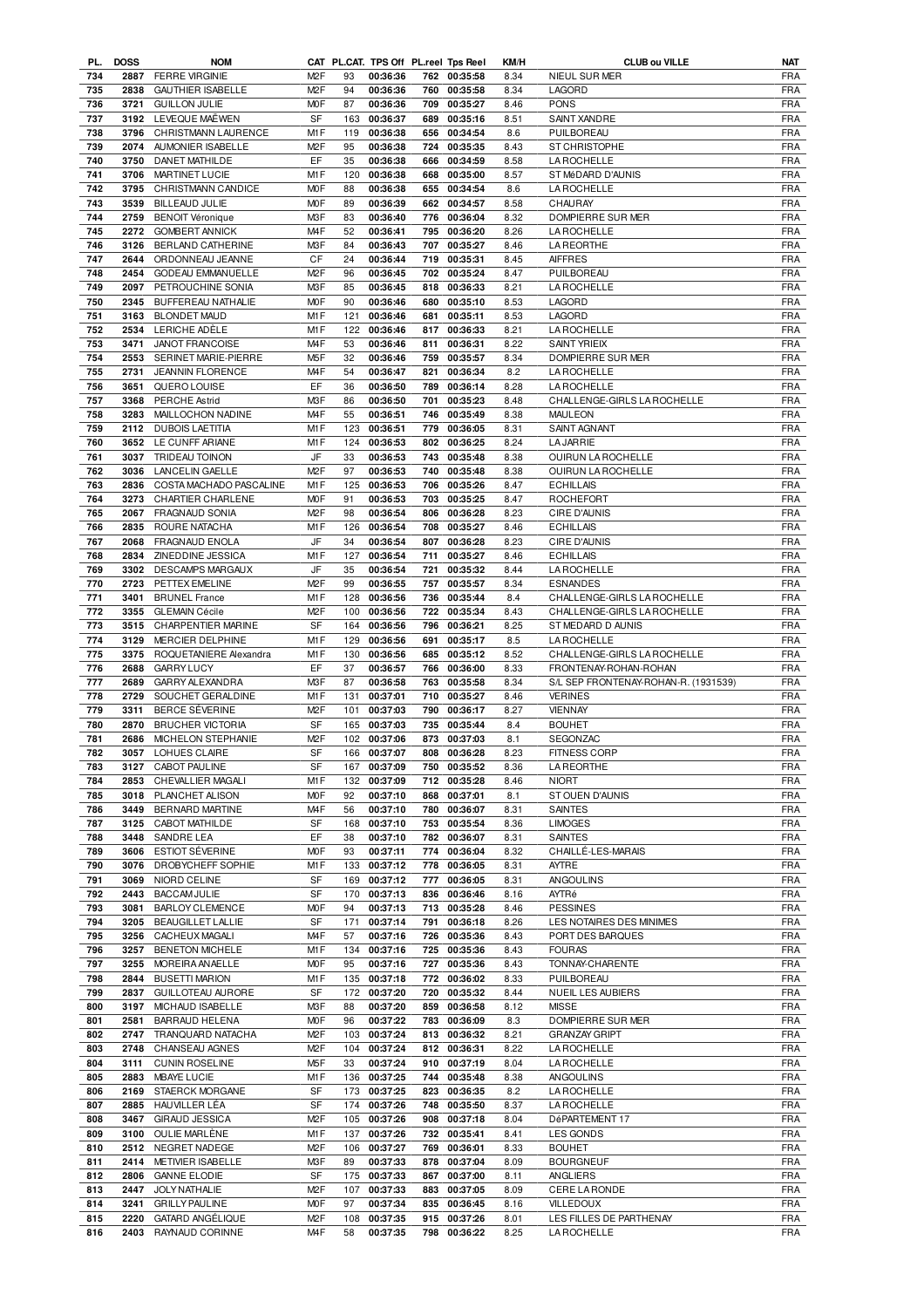| PL.        | <b>DOSS</b>  | <b>NOM</b>                                  |                  |           | CAT PL.CAT. TPS Off PL.reel Tps Reel |     |                              | KM/H         | CLUB ou VILLE                          | NAT               |
|------------|--------------|---------------------------------------------|------------------|-----------|--------------------------------------|-----|------------------------------|--------------|----------------------------------------|-------------------|
| 817        | 3516         | <b>GUILLEMAIN NOLWENN</b>                   | SF               | 176       | 00:37:36                             |     | 921 00:37:28                 | 8.01         | DéPARTEMENT 17                         | <b>FRA</b>        |
| 818        | 2549         | PHILIPPON LUDIVINE                          | M <sub>O</sub> F | 98        | 00:37:38                             | 831 | 00:36:43                     | 8.17         | <b>PICHET</b>                          | <b>FRA</b>        |
| 819        | 2462         | DOUSSOT DELPHINE                            | M1F              | 138       | 00:37:38                             | 829 | 00:36:41                     | 8.18         | ROCHEFORT                              | <b>FRA</b>        |
| 820        | 2235         | <b>THOMAS SYLVIE</b>                        | M <sub>4</sub> F | 59        | 00:37:38                             | 898 | 00:37:11                     | 8.07         | <b>SAINTES</b>                         | <b>FRA</b>        |
| 821        | 2638         | <b>GUEVEL MURIELLE</b>                      | M <sub>4</sub> F | 60        | 00:37:38                             | 900 | 00:37:11                     | 8.07         | <b>SAINTES</b>                         | <b>FRA</b>        |
| 822        | 2960         | <b>CHIRON JULIE</b>                         | M <sub>2</sub> F | 109       | 00:37:38                             | 876 | 00:37:04                     | 8.09         | <b>SAINTES</b>                         | <b>FRA</b>        |
|            |              |                                             |                  |           |                                      |     |                              |              |                                        |                   |
| 823        | 2405         | THOMAS ANGELIQUE                            | M1F              | 139       | 00:37:39                             | 844 | 00:36:51                     | 8.14         | <b>LA JARRIE</b>                       | <b>FRA</b>        |
| 824        | 2607         | <b>CAMILLE BRIGITTE</b>                     | M6F              | 14        | 00:37:39                             | 871 | 00:37:02                     | 8.1          | <b>RUN ACCUEIL</b>                     | <b>FRA</b>        |
| 825        | 3488         | ERNSBARGER PAULINE                          | SF               | 177       | 00:37:40                             | 768 | 00:36:01                     | 8.33         | <b>LA ROCHELLE</b>                     | <b>FRA</b>        |
| 826        | 2546         | DUC JUSTINE                                 | SF               | 178       | 00:37:40                             | 834 | 00:36:45                     | 8.16         | <b>PICHET</b>                          | <b>FRA</b>        |
| 827        | 2201         | <b>BOUTAULT JESSICA</b>                     | M1F              | 140       | 00:37:40                             | 781 | 00:36:07                     | 8.31         | MARCILLAC LANVILLE                     | <b>FRA</b>        |
| 828        | 2091         | PASTORINO MARTINE                           | M3F              | 90        | 00:37:40                             | 814 | 00:36:33                     | 8.21         | <b>LA ROCHELLE</b>                     | <b>FRA</b>        |
| 829        | 2642         | ORDONNEAU CATHY                             | M1F              | 141       | 00:37:42                             | 809 | 00:36:29                     | 8.22         | <b>AIFFRES</b>                         | <b>FRA</b>        |
|            |              |                                             |                  |           |                                      |     |                              |              |                                        |                   |
| 830        | 2194         | RABOUIN ANNE                                | M <sub>4</sub> F | 61        | 00:37:42                             | 815 | 00:36:33                     | 8.21         | <b>US THOUARS (1326276)</b>            | <b>FRA</b>        |
| 831        | 2208         | <b>LENHOF ANNE</b>                          | M <sub>4</sub> F | 62        | 00:37:42                             |     | 935 00:37:33                 | 7.99         | <b>MARENNES</b>                        | <b>FRA</b>        |
| 832        | 2547         | RAGOT DELPHINE                              | M1F              | 142       | 00:37:43                             | 838 | 00:36:48                     | 8.15         | <b>PICHET</b>                          | <b>FRA</b>        |
| 833        | 2442         | ROUCHE VÉRONIQUE                            | M3F              | 91        | 00:37:43                             |     | 907 00:37:16                 | 8.05         | SAINT MEDARD D AUNIS                   | <b>FRA</b>        |
| 834        | 3087         | DE SOUSA NATHALIE                           | M <sub>4</sub> F | 63        | 00:37:44                             | 885 | 00:37:05                     | 8.09         | LES SOIGNANTES DE LA ST-JEAN           | <b>FRA</b>        |
| 835        | 3085         | MARCHAND MARGAUX                            | SF               | 179       | 00:37:44                             |     | 879 00:37:04                 | 8.09         | LES SOIGNANTES DE LA ST-JEAN           | <b>FRA</b>        |
| 836        | 2704         | MOUTARDE LAURE                              | M <sub>O</sub> F | 99        | 00:37:44                             | 888 | 00:37:06                     | 8.09         | LES SOIGNANTES DE LA ST-JEAN           | <b>FRA</b>        |
| 837        | 3086         | ANDRE AXELLE                                | <b>SF</b>        | 180       | 00:37:44                             | 884 | 00:37:05                     | 8.09         | LES SOIGNANTES DE LA ST-JEAN           | <b>FRA</b>        |
| 838        | 2706         | <b>MOULIN CELINE</b>                        | M <sub>O</sub> F | 100       | 00:37:45                             | 886 | 00:37:06                     | 8.09         | LES SOIGNANTES DE LA ST-JEAN           | <b>FRA</b>        |
|            |              |                                             |                  |           |                                      |     |                              |              |                                        |                   |
| 839        | 3394         | <b>MOIDRON Myriam</b>                       | M <sub>6</sub> F | 15        | 00:37:46                             |     | 849 00:36:53                 | 8.13         | CHALLENGE-GIRLS LA ROCHELLE            | <b>FRA</b>        |
| 840        | 3636         | SUTEAU CAROLE                               | M <sub>2</sub> F | 110       | 00:37:47                             |     | 882 00:37:05                 | 8.09         | <b>ST XANDRE</b>                       | <b>FRA</b>        |
| 841        | 3096         | MONNET STEPHANIE                            | M3F              | 92        | 00:37:47                             |     | 810 00:36:31                 | 8.22         | <b>EXCELIA</b>                         | <b>FRA</b>        |
| 842        | 2458         | CHATENET SARAH                              | <b>SF</b>        | 181       | 00:37:47                             |     | 913 00:37:21                 | 8.03         | <b>NIORT</b>                           | <b>FRA</b>        |
| 843        | 2415         | COUDRAY ADELINE                             | <b>MOF</b>       | 101       | 00:37:48                             | 931 | 00:37:31                     | 8            | AYTRE                                  | <b>FRA</b>        |
| 844        | 2550         | <b>MBODJI ANNE</b>                          | <b>MOF</b>       | 102       | 00:37:49                             |     | 847 00:36:53                 | 8.13         | <b>PICHET</b>                          | FRA               |
| 845        | 3207         | TRIPOTEAU CHARLOTTE                         | SF               | 182       | 00:37:49                             | 851 | 00:36:54                     | 8.13         | LES NOTAIRES DES MINIMES               | <b>FRA</b>        |
| 846        | 3113         | <b>BREYTON JOELLE</b>                       | M <sub>6</sub> F | 16        | 00:37:51                             |     | 832 00:36:43                 | 8.17         | <b>LA ROCHELLE</b>                     | <b>FRA</b>        |
| 847        | 3317         | <b>MORON CHRISTINE</b>                      | M <sub>4</sub> F | 64        | 00:37:51                             | 828 | 00:36:40                     | 8.18         | <b>CENON SUR VIENNE</b>                | <b>FRA</b>        |
| 848        | 3181         | <b>KOSTICA ANAIS</b>                        | <b>MOF</b>       | 103       | 00:37:51                             | 822 | 00:36:35                     | 8.2          | <b>LA ROCHELLE</b>                     | <b>FRA</b>        |
|            |              |                                             |                  |           |                                      |     |                              |              |                                        |                   |
| 849        | 3583         | <b>BLANCHETON Audrey</b>                    | M1F              | 143       | 00:37:53                             |     | 957 00:37:45                 | 7.95         |                                        | <b>FRA</b>        |
| 850        | 3580         | MUNOZ Manuella                              | M <sub>2</sub> F | 111       | 00:37:55                             | 958 | 00:37:46                     | 7.94         |                                        | <b>FRA</b>        |
| 851        | 3523         | <b>HENNON MARIE</b>                         | <b>MOF</b>       | 104       | 00:37:55                             | 792 | 00:36:18                     | 8.26         | CHATELAILLON PLAGE                     | <b>FRA</b>        |
| 852        | 2202         | ROBERT STÉPHANIE                            | M <sub>O</sub> F | 105       | 00:37:56                             |     | 833 00:36:45                 | 8.16         | SAINT OUEST DAUNIS                     | <b>FRA</b>        |
| 853        | 3522         | PITAUD VANESSA                              | M3F              | 93        | 00:37:57                             |     | 794 00:36:20                 | 8.26         | SOUBISE                                | <b>FRA</b>        |
| 854        | 2224         | MISOUDRI ANNE                               | M3F              | 94        | 00:37:57                             |     | 852 00:36:54                 | 8.13         | <b>BOURGNEUF</b>                       | <b>FRA</b>        |
| 855        | 3757         | DAUMER AURELIE                              | M <sub>O</sub> F | 106       | 00:37:57                             | 827 | 00:36:40                     | 8.18         | <b>LAGORD</b>                          | <b>FRA</b>        |
| 856        | 2242         | <b>GROS CARINE</b>                          | M <sub>2</sub> F | 112       | 00:38:00                             | 843 | 00:36:50                     | 8.14         | <b>US THOUARS (911209)</b>             | <b>FRA</b>        |
| 857        | 2808         | DURAND STEPHANIE                            | M <sub>2</sub> F | 113       | 00:38:01                             | 923 | 00:37:28                     | 8.01         | ST MEDARD D'AUNIS                      | <b>FRA</b>        |
|            | 2787         | EGRETAUD SONIA                              | M <sub>2</sub> F |           |                                      |     |                              |              |                                        |                   |
| 858        |              |                                             |                  | 114       | 00:38:02                             | 906 | 00:37:16                     | 8.05         | SAINT LAURENT DE LA PREE               | FRA               |
| 859        | 2554         | <b>REGUL PASCALE</b>                        | M <sub>5</sub> F | 34        | 00:38:02                             | 904 | 00:37:14                     | 8.06         | A LOISIRS PERIGNY ROMPSAY (740266)     | <b>FRA</b>        |
| 860        | 2666         | <b>GRIFFONNET COLETTE</b>                   | M8F              | 1         | 00:38:03                             | 905 | 00:37:14                     | 8.06         | PUILBOREAU                             | <b>FRA</b>        |
| 861        | 2267         | <b>COUDERT CLAIRE</b>                       | SF               | 183       | 00:38:03                             | 850 | 00:36:53                     | 8.13         | AYTRé                                  | <b>FRA</b>        |
| 862        | 2044         | <b>BURGUIN MARION</b>                       | <b>SF</b>        | 184       | 00:38:04                             |     | 956 00:37:44                 | 7.95         | SALLES SUR MER                         | <b>FRA</b>        |
| 863        | 3660         |                                             | <b>SF</b>        | 185       |                                      | 891 |                              |              |                                        |                   |
|            |              | DUPIN AURORE                                |                  |           | 00:38:04                             |     | 00:37:08                     | 8.08         | <b>LA ROCHELLE</b>                     | <b>FRA</b>        |
| 864        | 3481         | DANTEC CLAUDINE                             | M <sub>5</sub> F | 35        | 00:38:05                             |     | 825 00:36:37                 | 8.19         | <b>ROCHEFORT</b>                       | <b>FRA</b>        |
| 865        | 2174         | LETELLIER CATHERINE                         | EF               | 39        | 00:38:05                             |     | 944 00:37:36                 | 7.98         | <b>LA ROCHELLE</b>                     | <b>FRA</b>        |
| 866        |              | 2172 BOUDET SOLENE                          | <b>MOF</b>       |           | 107 00:38:06                         |     | 945 00:37:36                 | 7.98         | <b>LA ROCHELLE</b>                     | <b>FRA</b>        |
| 867        | 2720         | <b>ESTIENNE CLAIRE</b>                      | <b>MOF</b>       | 108       | 00:38:06                             |     | 912 00:37:19                 | 8.04         | DéPARTEMENT 17                         | FRA               |
| 868        | 3483         | <b>BOUTET LAURE</b>                         | M1F              |           | 144 00:38:06                         |     | 826 00:36:38                 | 8.19         | CLAVETTE                               | <b>FRA</b>        |
| 869        | 2471         | CASSOU NATHALIE                             | <b>MOF</b>       | 109       | 00:38:08                             |     | 864 00:36:59                 | 8.11         | <b>MIRAMBEAU</b>                       | <b>FRA</b>        |
| 870        | 2559         | <b>JOLLY SEVERINE</b>                       | M <sub>2</sub> F |           | 115 00:38:08                         |     | 856 00:36:57                 | 8.12         | LE DOUHET                              | <b>FRA</b>        |
| 871        | 2457         | KARSENTY-PETIT GERALDINE                    | M1F              | 145       | 00:38:08                             | 866 | 00:36:59                     | 8.11         | <b>SAINTES</b>                         | <b>FRA</b>        |
| 872        | 2865         | <b>GAY SOPHIE</b>                           | M <sub>2</sub> F | 116       | 00:38:08                             | 858 | 00:36:58                     | 8.12         | BREUIL-MAGNé                           | <b>FRA</b>        |
| 873        | 3666         | MASSE COUTURE LUCIE                         | M <sub>2</sub> F | 117       | 00:38:08                             | 861 | 00:36:58                     | 8.12         | <b>BREUIL MAGNE</b>                    | <b>FRA</b>        |
| 874        | 2959         | DURAND AURÉLIE                              | SF               | 186       | 00:38:08                             | 840 | 00:36:49                     | 8.15         | AIGREFEUILLE D'AUNIS                   | <b>FRA</b>        |
| 875        | 2905         | MAURISSAU ALEXANE                           | SF               | 187       | 00:38:09                             | 841 | 00:36:49                     | 8.15         | <b>LA ROCHELLE</b>                     | <b>FRA</b>        |
| 876        | 3446         | <b>BIDAULT SYLVIE</b>                       | M4F              | 65        | 00:38:09                             | 890 | 00:37:07                     | 8.08         | AIGREFEUILLE D AUNIS                   | <b>FRA</b>        |
|            |              |                                             |                  |           |                                      |     |                              |              |                                        |                   |
| 877        | 2973         | <b>FAYON MARIE</b>                          | <b>MOF</b>       | 110       | 00:38:10                             |     | 933 00:37:32                 | 7.99         | <b>STE SOULLE</b>                      | <b>FRA</b>        |
| 878        | 2972         | <b>BABIN JACQUELINE</b>                     | M4F              | 66        | 00:38:10                             |     | 938 00:37:33                 | 7.99         | <b>CORME ROYAL</b>                     | <b>FRA</b>        |
| 879        | 3235         | RENEAUD ODILE                               | <b>MOF</b>       | 111       | 00:38:10                             |     | 872 00:37:02                 | 8.1          | <b>BALLON</b>                          | <b>FRA</b>        |
| 880        | 2472         | <b>ZERCHER SANDRINE</b>                     | M <sub>2</sub> F | 118       | 00:38:11                             |     | 974 00:38:00                 | 7.89         | PUILBOREAU                             | <b>FRA</b>        |
| 881        | 2877         | <b>BRARD MAISSA</b>                         | SF               | 188       | 00:38:11                             |     | 870 00:37:02                 | 8.1          | <b>LAROCHELLE</b>                      | <b>FRA</b>        |
| 882        | 2166         | <b>BOURDON KAREN</b>                        | M3F              | 95        | 00:38:11                             |     | 887 00:37:06                 | 8.09         | <b>RIVEDOUX</b>                        | <b>FRA</b>        |
| 883        | 2819         | PETTIT JANICK                               | M1F              | 146       | 00:38:11                             |     | 819 00:36:34                 | 8.2          | STE MARIE DE RE                        | <b>FRA</b>        |
| 884        | 3713         | FEUILLARD FLORINE                           | SF               | 189       | 00:38:11                             | 824 | 00:36:35                     | 8.2          | <b>TOURS</b>                           | <b>FRA</b>        |
| 885        | 2164         | BOULADE AUDREY                              | M1F              | 147       | 00:38:11                             |     | 889 00:37:06                 | 8.09         | <b>ECHILLAIS</b>                       | <b>FRA</b>        |
| 886        | 3075         | CHAMPELOVIER FLORENCE                       | M <sub>5</sub> F | 36        | 00:38:12                             | 830 | 00:36:42                     | 8.17         | <b>LA ROCHELLE</b>                     | <b>FRA</b>        |
| 887        | 2241         | BONNET AURELIE                              | <b>MOF</b>       | 112       | 00:38:12                             |     | 853 00:36:55                 | 8.13         | PUILBOREAU                             | FRA               |
| 888        | 2047         |                                             |                  |           |                                      | 862 |                              |              |                                        |                   |
|            |              | DABBADIE MARION                             | M1F              | 148       | 00:38:13                             |     | 00:36:59                     | 8.11         | PUILBOREAU                             | <b>FRA</b>        |
| 889        | 3179         | MARRIER MELANIE                             | <b>MOF</b>       | 113       | 00:38:13                             |     | 797 00:36:22                 | 8.25         | CHASSEREUIL SUR BONNIEURE              | <b>FRA</b>        |
| 890        | 3180         | VILLARD ANNE-CHARLOTTE                      | <b>MOF</b>       | 114       | 00:38:14                             | 799 | 00:36:22                     | 8.25         | CHASSEREUIL SUR BONNIEURE              | <b>FRA</b>        |
| 891        | 3178         | GODINEAU ANGELIQUE                          | <b>MOF</b>       | 115       | 00:38:14                             | 800 | 00:36:23                     | 8.25         | CHASSEREUIL SUR BONNIEURE              | <b>FRA</b>        |
| 892        | 3137         | LOUIS ATHÉNAÏS                              | SF               | 190       | 00:38:14                             | 820 | 00:36:34                     | 8.2          | PERIGNY                                | <b>FRA</b>        |
| 893        | 3454         | <b>BIDAULT MANON</b>                        | SF               | 191       | 00:38:15                             |     | 901 00:37:12                 | 8.06         | LA ROCHELLE                            | <b>FRA</b>        |
| 894        | 3743         | <b>CERTAIN CORINE</b>                       | M <sub>2</sub> F | 119       | 00:38:16                             | 857 | 00:36:57                     | 8.12         | VERGEROUX                              | <b>FRA</b>        |
| 895        | 2685         | PERE MANON                                  | SF               | 192       | 00:38:16                             | 801 | 00:36:24                     | 8.24         | <b>PONS</b>                            | <b>FRA</b>        |
| 896        | 2152         | VERNON SÉVERINE                             | M <sub>2</sub> F | 120       | 00:38:17                             | 874 | 00:37:03                     | 8.1          | CHANTONNAY                             | <b>FRA</b>        |
| 897        | 2734         | <b>TEXIER EMILIE</b>                        | <b>MOF</b>       | 116       | 00:38:17                             | 959 | 00:37:47                     | 7.94         | <b>GARDEN FITNESS</b>                  | <b>FRA</b>        |
| 898<br>899 | 2511<br>3260 | <b>LAIRIS CELINE</b><br>BARBEAUD CHRYSTELLE | M1F<br>M3F       | 149<br>96 | 00:38:17<br>00:38:18                 |     | 816 00:36:33<br>902 00:37:13 | 8.21<br>8.06 | <b>VERINES</b><br>AIGREFEUILLE D'AUNIS | FRA<br><b>FRA</b> |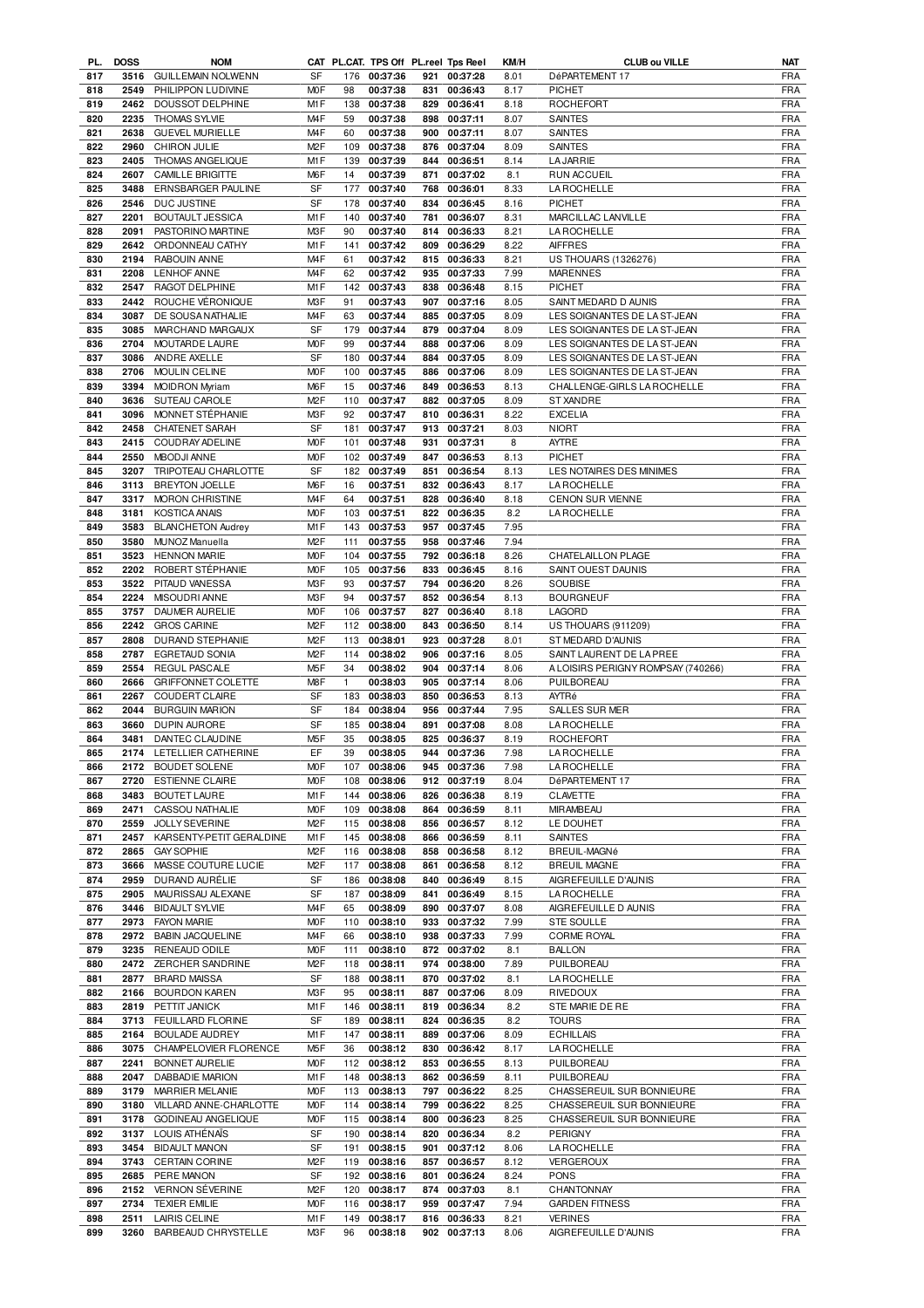| <b>DOSS</b><br>PL. | <b>NOM</b>                                                                                                                                                                                                                                           |                                                                                                                                                                                                                                                                                                                                                                                                                                                                                                                                                                                                                                                                                                                                                                 |                                                                                                                                                                                                                                                                                                                                                                                              | CAT PL.CAT. TPS Off PL.reel Tps Reel                                                                                                                                                           |                                                                                                                                                                                                                                                                                                                                                                                                                                                                |                                                                           | KM/H                                                                                                                                                                                                                                                                                                                                                                                                                                                                                                                                                                                                                                                                                                                                                                                       | <b>CLUB ou VILLE</b>                                                                                                                                                                                                    | <b>NAT</b>                                                                                                                                                                                                                                                                                                                                                                                                                                                                                                                                                                                             |
|--------------------|------------------------------------------------------------------------------------------------------------------------------------------------------------------------------------------------------------------------------------------------------|-----------------------------------------------------------------------------------------------------------------------------------------------------------------------------------------------------------------------------------------------------------------------------------------------------------------------------------------------------------------------------------------------------------------------------------------------------------------------------------------------------------------------------------------------------------------------------------------------------------------------------------------------------------------------------------------------------------------------------------------------------------------|----------------------------------------------------------------------------------------------------------------------------------------------------------------------------------------------------------------------------------------------------------------------------------------------------------------------------------------------------------------------------------------------|------------------------------------------------------------------------------------------------------------------------------------------------------------------------------------------------|----------------------------------------------------------------------------------------------------------------------------------------------------------------------------------------------------------------------------------------------------------------------------------------------------------------------------------------------------------------------------------------------------------------------------------------------------------------|---------------------------------------------------------------------------|--------------------------------------------------------------------------------------------------------------------------------------------------------------------------------------------------------------------------------------------------------------------------------------------------------------------------------------------------------------------------------------------------------------------------------------------------------------------------------------------------------------------------------------------------------------------------------------------------------------------------------------------------------------------------------------------------------------------------------------------------------------------------------------------|-------------------------------------------------------------------------------------------------------------------------------------------------------------------------------------------------------------------------|--------------------------------------------------------------------------------------------------------------------------------------------------------------------------------------------------------------------------------------------------------------------------------------------------------------------------------------------------------------------------------------------------------------------------------------------------------------------------------------------------------------------------------------------------------------------------------------------------------|
| 3224               | PONTOIZEAU LAURE                                                                                                                                                                                                                                     | <b>MOF</b>                                                                                                                                                                                                                                                                                                                                                                                                                                                                                                                                                                                                                                                                                                                                                      |                                                                                                                                                                                                                                                                                                                                                                                              | 117 00:38:18                                                                                                                                                                                   |                                                                                                                                                                                                                                                                                                                                                                                                                                                                | 903 00:37:13                                                              | 8.06                                                                                                                                                                                                                                                                                                                                                                                                                                                                                                                                                                                                                                                                                                                                                                                       | <b>LA ROCHELLE</b>                                                                                                                                                                                                      | <b>FRA</b>                                                                                                                                                                                                                                                                                                                                                                                                                                                                                                                                                                                             |
| 3388               | <b>VETTER Chantal</b>                                                                                                                                                                                                                                |                                                                                                                                                                                                                                                                                                                                                                                                                                                                                                                                                                                                                                                                                                                                                                 | 10                                                                                                                                                                                                                                                                                                                                                                                           | 00:38:19                                                                                                                                                                                       |                                                                                                                                                                                                                                                                                                                                                                                                                                                                |                                                                           | 7.93                                                                                                                                                                                                                                                                                                                                                                                                                                                                                                                                                                                                                                                                                                                                                                                       |                                                                                                                                                                                                                         | <b>FRA</b>                                                                                                                                                                                                                                                                                                                                                                                                                                                                                                                                                                                             |
| 2914               | CORNARDEAU LORIANE                                                                                                                                                                                                                                   | <b>MOF</b>                                                                                                                                                                                                                                                                                                                                                                                                                                                                                                                                                                                                                                                                                                                                                      | 118                                                                                                                                                                                                                                                                                                                                                                                          |                                                                                                                                                                                                |                                                                                                                                                                                                                                                                                                                                                                                                                                                                |                                                                           | 7.91                                                                                                                                                                                                                                                                                                                                                                                                                                                                                                                                                                                                                                                                                                                                                                                       | CIRé-D'AUNIS                                                                                                                                                                                                            | <b>FRA</b>                                                                                                                                                                                                                                                                                                                                                                                                                                                                                                                                                                                             |
| 3313               | CHIRON NADINE                                                                                                                                                                                                                                        | M <sub>4</sub> F                                                                                                                                                                                                                                                                                                                                                                                                                                                                                                                                                                                                                                                                                                                                                | 67                                                                                                                                                                                                                                                                                                                                                                                           | 00:38:21                                                                                                                                                                                       | 911                                                                                                                                                                                                                                                                                                                                                                                                                                                            |                                                                           | 8.04                                                                                                                                                                                                                                                                                                                                                                                                                                                                                                                                                                                                                                                                                                                                                                                       | ANGOULEME                                                                                                                                                                                                               | <b>FRA</b>                                                                                                                                                                                                                                                                                                                                                                                                                                                                                                                                                                                             |
| 3405               | <b>CLEMENT Florence</b>                                                                                                                                                                                                                              | M <sub>5</sub> F                                                                                                                                                                                                                                                                                                                                                                                                                                                                                                                                                                                                                                                                                                                                                | 37                                                                                                                                                                                                                                                                                                                                                                                           | 00:38:21                                                                                                                                                                                       |                                                                                                                                                                                                                                                                                                                                                                                                                                                                |                                                                           | 8.12                                                                                                                                                                                                                                                                                                                                                                                                                                                                                                                                                                                                                                                                                                                                                                                       | CHALLENGE-GIRLS LA ROCHELLE                                                                                                                                                                                             | <b>FRA</b>                                                                                                                                                                                                                                                                                                                                                                                                                                                                                                                                                                                             |
| 2191               | RONDEAU ELISE                                                                                                                                                                                                                                        | M <sub>2</sub> F                                                                                                                                                                                                                                                                                                                                                                                                                                                                                                                                                                                                                                                                                                                                                | 121                                                                                                                                                                                                                                                                                                                                                                                          | 00:38:21                                                                                                                                                                                       | 928                                                                                                                                                                                                                                                                                                                                                                                                                                                            |                                                                           | 8                                                                                                                                                                                                                                                                                                                                                                                                                                                                                                                                                                                                                                                                                                                                                                                          | ANDILLY                                                                                                                                                                                                                 | <b>FRA</b>                                                                                                                                                                                                                                                                                                                                                                                                                                                                                                                                                                                             |
| 2108               | MASSIOT-LOPEZ ANDRÉA                                                                                                                                                                                                                                 | <b>MOF</b>                                                                                                                                                                                                                                                                                                                                                                                                                                                                                                                                                                                                                                                                                                                                                      | 119                                                                                                                                                                                                                                                                                                                                                                                          | 00:38:26                                                                                                                                                                                       | 865                                                                                                                                                                                                                                                                                                                                                                                                                                                            |                                                                           | 8.11                                                                                                                                                                                                                                                                                                                                                                                                                                                                                                                                                                                                                                                                                                                                                                                       | SAINTE-SOULLE                                                                                                                                                                                                           | <b>FRA</b>                                                                                                                                                                                                                                                                                                                                                                                                                                                                                                                                                                                             |
|                    |                                                                                                                                                                                                                                                      |                                                                                                                                                                                                                                                                                                                                                                                                                                                                                                                                                                                                                                                                                                                                                                 |                                                                                                                                                                                                                                                                                                                                                                                              |                                                                                                                                                                                                |                                                                                                                                                                                                                                                                                                                                                                                                                                                                |                                                                           |                                                                                                                                                                                                                                                                                                                                                                                                                                                                                                                                                                                                                                                                                                                                                                                            |                                                                                                                                                                                                                         | <b>FRA</b>                                                                                                                                                                                                                                                                                                                                                                                                                                                                                                                                                                                             |
|                    |                                                                                                                                                                                                                                                      |                                                                                                                                                                                                                                                                                                                                                                                                                                                                                                                                                                                                                                                                                                                                                                 |                                                                                                                                                                                                                                                                                                                                                                                              |                                                                                                                                                                                                |                                                                                                                                                                                                                                                                                                                                                                                                                                                                |                                                                           |                                                                                                                                                                                                                                                                                                                                                                                                                                                                                                                                                                                                                                                                                                                                                                                            |                                                                                                                                                                                                                         | <b>FRA</b>                                                                                                                                                                                                                                                                                                                                                                                                                                                                                                                                                                                             |
|                    |                                                                                                                                                                                                                                                      |                                                                                                                                                                                                                                                                                                                                                                                                                                                                                                                                                                                                                                                                                                                                                                 |                                                                                                                                                                                                                                                                                                                                                                                              |                                                                                                                                                                                                |                                                                                                                                                                                                                                                                                                                                                                                                                                                                |                                                                           |                                                                                                                                                                                                                                                                                                                                                                                                                                                                                                                                                                                                                                                                                                                                                                                            |                                                                                                                                                                                                                         | <b>GBR</b>                                                                                                                                                                                                                                                                                                                                                                                                                                                                                                                                                                                             |
|                    |                                                                                                                                                                                                                                                      |                                                                                                                                                                                                                                                                                                                                                                                                                                                                                                                                                                                                                                                                                                                                                                 |                                                                                                                                                                                                                                                                                                                                                                                              |                                                                                                                                                                                                |                                                                                                                                                                                                                                                                                                                                                                                                                                                                |                                                                           |                                                                                                                                                                                                                                                                                                                                                                                                                                                                                                                                                                                                                                                                                                                                                                                            |                                                                                                                                                                                                                         | <b>FRA</b>                                                                                                                                                                                                                                                                                                                                                                                                                                                                                                                                                                                             |
|                    |                                                                                                                                                                                                                                                      |                                                                                                                                                                                                                                                                                                                                                                                                                                                                                                                                                                                                                                                                                                                                                                 |                                                                                                                                                                                                                                                                                                                                                                                              |                                                                                                                                                                                                |                                                                                                                                                                                                                                                                                                                                                                                                                                                                |                                                                           |                                                                                                                                                                                                                                                                                                                                                                                                                                                                                                                                                                                                                                                                                                                                                                                            |                                                                                                                                                                                                                         | <b>FRA</b>                                                                                                                                                                                                                                                                                                                                                                                                                                                                                                                                                                                             |
|                    |                                                                                                                                                                                                                                                      |                                                                                                                                                                                                                                                                                                                                                                                                                                                                                                                                                                                                                                                                                                                                                                 |                                                                                                                                                                                                                                                                                                                                                                                              |                                                                                                                                                                                                |                                                                                                                                                                                                                                                                                                                                                                                                                                                                |                                                                           |                                                                                                                                                                                                                                                                                                                                                                                                                                                                                                                                                                                                                                                                                                                                                                                            |                                                                                                                                                                                                                         |                                                                                                                                                                                                                                                                                                                                                                                                                                                                                                                                                                                                        |
|                    |                                                                                                                                                                                                                                                      |                                                                                                                                                                                                                                                                                                                                                                                                                                                                                                                                                                                                                                                                                                                                                                 |                                                                                                                                                                                                                                                                                                                                                                                              |                                                                                                                                                                                                |                                                                                                                                                                                                                                                                                                                                                                                                                                                                |                                                                           |                                                                                                                                                                                                                                                                                                                                                                                                                                                                                                                                                                                                                                                                                                                                                                                            |                                                                                                                                                                                                                         | <b>FRA</b>                                                                                                                                                                                                                                                                                                                                                                                                                                                                                                                                                                                             |
|                    |                                                                                                                                                                                                                                                      |                                                                                                                                                                                                                                                                                                                                                                                                                                                                                                                                                                                                                                                                                                                                                                 |                                                                                                                                                                                                                                                                                                                                                                                              |                                                                                                                                                                                                |                                                                                                                                                                                                                                                                                                                                                                                                                                                                |                                                                           |                                                                                                                                                                                                                                                                                                                                                                                                                                                                                                                                                                                                                                                                                                                                                                                            |                                                                                                                                                                                                                         | <b>FRA</b>                                                                                                                                                                                                                                                                                                                                                                                                                                                                                                                                                                                             |
|                    |                                                                                                                                                                                                                                                      |                                                                                                                                                                                                                                                                                                                                                                                                                                                                                                                                                                                                                                                                                                                                                                 |                                                                                                                                                                                                                                                                                                                                                                                              |                                                                                                                                                                                                |                                                                                                                                                                                                                                                                                                                                                                                                                                                                |                                                                           |                                                                                                                                                                                                                                                                                                                                                                                                                                                                                                                                                                                                                                                                                                                                                                                            |                                                                                                                                                                                                                         | <b>FRA</b>                                                                                                                                                                                                                                                                                                                                                                                                                                                                                                                                                                                             |
|                    |                                                                                                                                                                                                                                                      |                                                                                                                                                                                                                                                                                                                                                                                                                                                                                                                                                                                                                                                                                                                                                                 |                                                                                                                                                                                                                                                                                                                                                                                              |                                                                                                                                                                                                |                                                                                                                                                                                                                                                                                                                                                                                                                                                                |                                                                           |                                                                                                                                                                                                                                                                                                                                                                                                                                                                                                                                                                                                                                                                                                                                                                                            |                                                                                                                                                                                                                         | <b>FRA</b>                                                                                                                                                                                                                                                                                                                                                                                                                                                                                                                                                                                             |
|                    |                                                                                                                                                                                                                                                      |                                                                                                                                                                                                                                                                                                                                                                                                                                                                                                                                                                                                                                                                                                                                                                 |                                                                                                                                                                                                                                                                                                                                                                                              |                                                                                                                                                                                                |                                                                                                                                                                                                                                                                                                                                                                                                                                                                |                                                                           | 7.98                                                                                                                                                                                                                                                                                                                                                                                                                                                                                                                                                                                                                                                                                                                                                                                       |                                                                                                                                                                                                                         | <b>FRA</b>                                                                                                                                                                                                                                                                                                                                                                                                                                                                                                                                                                                             |
| 3374               | ROMANTEAU Mathilde                                                                                                                                                                                                                                   | <b>SF</b>                                                                                                                                                                                                                                                                                                                                                                                                                                                                                                                                                                                                                                                                                                                                                       | 196                                                                                                                                                                                                                                                                                                                                                                                          |                                                                                                                                                                                                |                                                                                                                                                                                                                                                                                                                                                                                                                                                                |                                                                           | 8.08                                                                                                                                                                                                                                                                                                                                                                                                                                                                                                                                                                                                                                                                                                                                                                                       | CHALLENGE-GIRLS LA ROCHELLE                                                                                                                                                                                             | <b>FRA</b>                                                                                                                                                                                                                                                                                                                                                                                                                                                                                                                                                                                             |
| 3556               | <b>GLEMAIN SABRINA</b>                                                                                                                                                                                                                               | M <sub>1</sub> F                                                                                                                                                                                                                                                                                                                                                                                                                                                                                                                                                                                                                                                                                                                                                | 152                                                                                                                                                                                                                                                                                                                                                                                          | 00:38:33                                                                                                                                                                                       | 897                                                                                                                                                                                                                                                                                                                                                                                                                                                            |                                                                           | 8.07                                                                                                                                                                                                                                                                                                                                                                                                                                                                                                                                                                                                                                                                                                                                                                                       | <b>LAGORD</b>                                                                                                                                                                                                           | <b>FRA</b>                                                                                                                                                                                                                                                                                                                                                                                                                                                                                                                                                                                             |
| 2669               | <b>OCHSENBEIN SIMONE</b>                                                                                                                                                                                                                             | M <sub>4</sub> F                                                                                                                                                                                                                                                                                                                                                                                                                                                                                                                                                                                                                                                                                                                                                | 69                                                                                                                                                                                                                                                                                                                                                                                           | 00:38:33                                                                                                                                                                                       | 970                                                                                                                                                                                                                                                                                                                                                                                                                                                            |                                                                           | 7.91                                                                                                                                                                                                                                                                                                                                                                                                                                                                                                                                                                                                                                                                                                                                                                                       | <b>SALLES SUR MER</b>                                                                                                                                                                                                   | <b>GER</b>                                                                                                                                                                                                                                                                                                                                                                                                                                                                                                                                                                                             |
| 3336               | <b>GLEMAIN CATHERINE</b>                                                                                                                                                                                                                             | M6F                                                                                                                                                                                                                                                                                                                                                                                                                                                                                                                                                                                                                                                                                                                                                             | 17                                                                                                                                                                                                                                                                                                                                                                                           | 00:38:33                                                                                                                                                                                       | 899                                                                                                                                                                                                                                                                                                                                                                                                                                                            |                                                                           | 8.07                                                                                                                                                                                                                                                                                                                                                                                                                                                                                                                                                                                                                                                                                                                                                                                       | <b>ST SIGISMOND</b>                                                                                                                                                                                                     | <b>FRA</b>                                                                                                                                                                                                                                                                                                                                                                                                                                                                                                                                                                                             |
| 2571               |                                                                                                                                                                                                                                                      | M1F                                                                                                                                                                                                                                                                                                                                                                                                                                                                                                                                                                                                                                                                                                                                                             | 153                                                                                                                                                                                                                                                                                                                                                                                          |                                                                                                                                                                                                | 961                                                                                                                                                                                                                                                                                                                                                                                                                                                            |                                                                           | 7.94                                                                                                                                                                                                                                                                                                                                                                                                                                                                                                                                                                                                                                                                                                                                                                                       | DOMPIERRE SUR MER                                                                                                                                                                                                       | <b>FRA</b>                                                                                                                                                                                                                                                                                                                                                                                                                                                                                                                                                                                             |
|                    |                                                                                                                                                                                                                                                      |                                                                                                                                                                                                                                                                                                                                                                                                                                                                                                                                                                                                                                                                                                                                                                 |                                                                                                                                                                                                                                                                                                                                                                                              |                                                                                                                                                                                                |                                                                                                                                                                                                                                                                                                                                                                                                                                                                |                                                                           |                                                                                                                                                                                                                                                                                                                                                                                                                                                                                                                                                                                                                                                                                                                                                                                            |                                                                                                                                                                                                                         | <b>FRA</b>                                                                                                                                                                                                                                                                                                                                                                                                                                                                                                                                                                                             |
|                    |                                                                                                                                                                                                                                                      |                                                                                                                                                                                                                                                                                                                                                                                                                                                                                                                                                                                                                                                                                                                                                                 |                                                                                                                                                                                                                                                                                                                                                                                              |                                                                                                                                                                                                |                                                                                                                                                                                                                                                                                                                                                                                                                                                                |                                                                           |                                                                                                                                                                                                                                                                                                                                                                                                                                                                                                                                                                                                                                                                                                                                                                                            |                                                                                                                                                                                                                         | <b>FRA</b>                                                                                                                                                                                                                                                                                                                                                                                                                                                                                                                                                                                             |
|                    |                                                                                                                                                                                                                                                      |                                                                                                                                                                                                                                                                                                                                                                                                                                                                                                                                                                                                                                                                                                                                                                 |                                                                                                                                                                                                                                                                                                                                                                                              |                                                                                                                                                                                                |                                                                                                                                                                                                                                                                                                                                                                                                                                                                |                                                                           |                                                                                                                                                                                                                                                                                                                                                                                                                                                                                                                                                                                                                                                                                                                                                                                            |                                                                                                                                                                                                                         | <b>FRA</b>                                                                                                                                                                                                                                                                                                                                                                                                                                                                                                                                                                                             |
|                    |                                                                                                                                                                                                                                                      |                                                                                                                                                                                                                                                                                                                                                                                                                                                                                                                                                                                                                                                                                                                                                                 |                                                                                                                                                                                                                                                                                                                                                                                              |                                                                                                                                                                                                |                                                                                                                                                                                                                                                                                                                                                                                                                                                                |                                                                           |                                                                                                                                                                                                                                                                                                                                                                                                                                                                                                                                                                                                                                                                                                                                                                                            |                                                                                                                                                                                                                         | <b>FRA</b>                                                                                                                                                                                                                                                                                                                                                                                                                                                                                                                                                                                             |
|                    |                                                                                                                                                                                                                                                      |                                                                                                                                                                                                                                                                                                                                                                                                                                                                                                                                                                                                                                                                                                                                                                 |                                                                                                                                                                                                                                                                                                                                                                                              |                                                                                                                                                                                                |                                                                                                                                                                                                                                                                                                                                                                                                                                                                |                                                                           |                                                                                                                                                                                                                                                                                                                                                                                                                                                                                                                                                                                                                                                                                                                                                                                            |                                                                                                                                                                                                                         | <b>MAR</b>                                                                                                                                                                                                                                                                                                                                                                                                                                                                                                                                                                                             |
|                    |                                                                                                                                                                                                                                                      |                                                                                                                                                                                                                                                                                                                                                                                                                                                                                                                                                                                                                                                                                                                                                                 |                                                                                                                                                                                                                                                                                                                                                                                              |                                                                                                                                                                                                |                                                                                                                                                                                                                                                                                                                                                                                                                                                                |                                                                           |                                                                                                                                                                                                                                                                                                                                                                                                                                                                                                                                                                                                                                                                                                                                                                                            |                                                                                                                                                                                                                         |                                                                                                                                                                                                                                                                                                                                                                                                                                                                                                                                                                                                        |
|                    |                                                                                                                                                                                                                                                      |                                                                                                                                                                                                                                                                                                                                                                                                                                                                                                                                                                                                                                                                                                                                                                 |                                                                                                                                                                                                                                                                                                                                                                                              |                                                                                                                                                                                                |                                                                                                                                                                                                                                                                                                                                                                                                                                                                |                                                                           |                                                                                                                                                                                                                                                                                                                                                                                                                                                                                                                                                                                                                                                                                                                                                                                            |                                                                                                                                                                                                                         | <b>FRA</b>                                                                                                                                                                                                                                                                                                                                                                                                                                                                                                                                                                                             |
|                    |                                                                                                                                                                                                                                                      |                                                                                                                                                                                                                                                                                                                                                                                                                                                                                                                                                                                                                                                                                                                                                                 |                                                                                                                                                                                                                                                                                                                                                                                              |                                                                                                                                                                                                |                                                                                                                                                                                                                                                                                                                                                                                                                                                                |                                                                           |                                                                                                                                                                                                                                                                                                                                                                                                                                                                                                                                                                                                                                                                                                                                                                                            |                                                                                                                                                                                                                         | <b>FRA</b>                                                                                                                                                                                                                                                                                                                                                                                                                                                                                                                                                                                             |
|                    |                                                                                                                                                                                                                                                      |                                                                                                                                                                                                                                                                                                                                                                                                                                                                                                                                                                                                                                                                                                                                                                 |                                                                                                                                                                                                                                                                                                                                                                                              |                                                                                                                                                                                                |                                                                                                                                                                                                                                                                                                                                                                                                                                                                |                                                                           |                                                                                                                                                                                                                                                                                                                                                                                                                                                                                                                                                                                                                                                                                                                                                                                            |                                                                                                                                                                                                                         | <b>FRA</b>                                                                                                                                                                                                                                                                                                                                                                                                                                                                                                                                                                                             |
|                    |                                                                                                                                                                                                                                                      |                                                                                                                                                                                                                                                                                                                                                                                                                                                                                                                                                                                                                                                                                                                                                                 |                                                                                                                                                                                                                                                                                                                                                                                              |                                                                                                                                                                                                |                                                                                                                                                                                                                                                                                                                                                                                                                                                                |                                                                           |                                                                                                                                                                                                                                                                                                                                                                                                                                                                                                                                                                                                                                                                                                                                                                                            |                                                                                                                                                                                                                         | <b>FRA</b>                                                                                                                                                                                                                                                                                                                                                                                                                                                                                                                                                                                             |
| 3228               | BRULET MITARD VALERIE                                                                                                                                                                                                                                |                                                                                                                                                                                                                                                                                                                                                                                                                                                                                                                                                                                                                                                                                                                                                                 | 154                                                                                                                                                                                                                                                                                                                                                                                          | 00:38:41                                                                                                                                                                                       |                                                                                                                                                                                                                                                                                                                                                                                                                                                                |                                                                           | 7.79                                                                                                                                                                                                                                                                                                                                                                                                                                                                                                                                                                                                                                                                                                                                                                                       | DéPARTEMENT 17                                                                                                                                                                                                          | <b>FRA</b>                                                                                                                                                                                                                                                                                                                                                                                                                                                                                                                                                                                             |
| 3510               | MATHIEU ISABELLE                                                                                                                                                                                                                                     | M <sub>4</sub> F                                                                                                                                                                                                                                                                                                                                                                                                                                                                                                                                                                                                                                                                                                                                                | 70                                                                                                                                                                                                                                                                                                                                                                                           | 00:38:41                                                                                                                                                                                       |                                                                                                                                                                                                                                                                                                                                                                                                                                                                |                                                                           | 7.8                                                                                                                                                                                                                                                                                                                                                                                                                                                                                                                                                                                                                                                                                                                                                                                        | <b>PERIGNY</b>                                                                                                                                                                                                          | <b>FRA</b>                                                                                                                                                                                                                                                                                                                                                                                                                                                                                                                                                                                             |
| 3511               | MATHIEU MATHILDE                                                                                                                                                                                                                                     | SF                                                                                                                                                                                                                                                                                                                                                                                                                                                                                                                                                                                                                                                                                                                                                              | 199                                                                                                                                                                                                                                                                                                                                                                                          | 00:38:42                                                                                                                                                                                       |                                                                                                                                                                                                                                                                                                                                                                                                                                                                |                                                                           | 7.8                                                                                                                                                                                                                                                                                                                                                                                                                                                                                                                                                                                                                                                                                                                                                                                        | SAINT-ROGATIEN                                                                                                                                                                                                          | <b>FRA</b>                                                                                                                                                                                                                                                                                                                                                                                                                                                                                                                                                                                             |
| 2597               | DIET CAROLINE                                                                                                                                                                                                                                        | <b>SF</b>                                                                                                                                                                                                                                                                                                                                                                                                                                                                                                                                                                                                                                                                                                                                                       | 200                                                                                                                                                                                                                                                                                                                                                                                          | 00:38:42                                                                                                                                                                                       |                                                                                                                                                                                                                                                                                                                                                                                                                                                                |                                                                           | 7.98                                                                                                                                                                                                                                                                                                                                                                                                                                                                                                                                                                                                                                                                                                                                                                                       | <b>SAINTES</b>                                                                                                                                                                                                          | <b>FRA</b>                                                                                                                                                                                                                                                                                                                                                                                                                                                                                                                                                                                             |
| 2367               | DUPRAT STEPHANIE                                                                                                                                                                                                                                     | M <sub>2</sub> F                                                                                                                                                                                                                                                                                                                                                                                                                                                                                                                                                                                                                                                                                                                                                | 127                                                                                                                                                                                                                                                                                                                                                                                          | 00:38:42                                                                                                                                                                                       |                                                                                                                                                                                                                                                                                                                                                                                                                                                                |                                                                           | 7.99                                                                                                                                                                                                                                                                                                                                                                                                                                                                                                                                                                                                                                                                                                                                                                                       | <b>TONNAY CHARENTE</b>                                                                                                                                                                                                  | <b>FRA</b>                                                                                                                                                                                                                                                                                                                                                                                                                                                                                                                                                                                             |
| 3097               | BERNARD DÉBORAH                                                                                                                                                                                                                                      | <b>SF</b>                                                                                                                                                                                                                                                                                                                                                                                                                                                                                                                                                                                                                                                                                                                                                       | 201                                                                                                                                                                                                                                                                                                                                                                                          | 00:38:42                                                                                                                                                                                       |                                                                                                                                                                                                                                                                                                                                                                                                                                                                |                                                                           | 8.15                                                                                                                                                                                                                                                                                                                                                                                                                                                                                                                                                                                                                                                                                                                                                                                       | CHANTONNAY                                                                                                                                                                                                              | <b>FRA</b>                                                                                                                                                                                                                                                                                                                                                                                                                                                                                                                                                                                             |
|                    |                                                                                                                                                                                                                                                      |                                                                                                                                                                                                                                                                                                                                                                                                                                                                                                                                                                                                                                                                                                                                                                 |                                                                                                                                                                                                                                                                                                                                                                                              |                                                                                                                                                                                                |                                                                                                                                                                                                                                                                                                                                                                                                                                                                |                                                                           |                                                                                                                                                                                                                                                                                                                                                                                                                                                                                                                                                                                                                                                                                                                                                                                            |                                                                                                                                                                                                                         | <b>FRA</b>                                                                                                                                                                                                                                                                                                                                                                                                                                                                                                                                                                                             |
|                    |                                                                                                                                                                                                                                                      |                                                                                                                                                                                                                                                                                                                                                                                                                                                                                                                                                                                                                                                                                                                                                                 |                                                                                                                                                                                                                                                                                                                                                                                              |                                                                                                                                                                                                |                                                                                                                                                                                                                                                                                                                                                                                                                                                                |                                                                           |                                                                                                                                                                                                                                                                                                                                                                                                                                                                                                                                                                                                                                                                                                                                                                                            |                                                                                                                                                                                                                         | <b>FRA</b>                                                                                                                                                                                                                                                                                                                                                                                                                                                                                                                                                                                             |
|                    |                                                                                                                                                                                                                                                      |                                                                                                                                                                                                                                                                                                                                                                                                                                                                                                                                                                                                                                                                                                                                                                 |                                                                                                                                                                                                                                                                                                                                                                                              |                                                                                                                                                                                                |                                                                                                                                                                                                                                                                                                                                                                                                                                                                |                                                                           |                                                                                                                                                                                                                                                                                                                                                                                                                                                                                                                                                                                                                                                                                                                                                                                            |                                                                                                                                                                                                                         | <b>FRA</b>                                                                                                                                                                                                                                                                                                                                                                                                                                                                                                                                                                                             |
|                    |                                                                                                                                                                                                                                                      |                                                                                                                                                                                                                                                                                                                                                                                                                                                                                                                                                                                                                                                                                                                                                                 |                                                                                                                                                                                                                                                                                                                                                                                              |                                                                                                                                                                                                |                                                                                                                                                                                                                                                                                                                                                                                                                                                                |                                                                           |                                                                                                                                                                                                                                                                                                                                                                                                                                                                                                                                                                                                                                                                                                                                                                                            |                                                                                                                                                                                                                         | <b>FRA</b>                                                                                                                                                                                                                                                                                                                                                                                                                                                                                                                                                                                             |
|                    |                                                                                                                                                                                                                                                      |                                                                                                                                                                                                                                                                                                                                                                                                                                                                                                                                                                                                                                                                                                                                                                 |                                                                                                                                                                                                                                                                                                                                                                                              |                                                                                                                                                                                                |                                                                                                                                                                                                                                                                                                                                                                                                                                                                |                                                                           |                                                                                                                                                                                                                                                                                                                                                                                                                                                                                                                                                                                                                                                                                                                                                                                            |                                                                                                                                                                                                                         |                                                                                                                                                                                                                                                                                                                                                                                                                                                                                                                                                                                                        |
|                    |                                                                                                                                                                                                                                                      |                                                                                                                                                                                                                                                                                                                                                                                                                                                                                                                                                                                                                                                                                                                                                                 |                                                                                                                                                                                                                                                                                                                                                                                              |                                                                                                                                                                                                |                                                                                                                                                                                                                                                                                                                                                                                                                                                                |                                                                           |                                                                                                                                                                                                                                                                                                                                                                                                                                                                                                                                                                                                                                                                                                                                                                                            |                                                                                                                                                                                                                         | <b>FRA</b>                                                                                                                                                                                                                                                                                                                                                                                                                                                                                                                                                                                             |
|                    |                                                                                                                                                                                                                                                      |                                                                                                                                                                                                                                                                                                                                                                                                                                                                                                                                                                                                                                                                                                                                                                 |                                                                                                                                                                                                                                                                                                                                                                                              |                                                                                                                                                                                                |                                                                                                                                                                                                                                                                                                                                                                                                                                                                |                                                                           |                                                                                                                                                                                                                                                                                                                                                                                                                                                                                                                                                                                                                                                                                                                                                                                            |                                                                                                                                                                                                                         | <b>FRA</b>                                                                                                                                                                                                                                                                                                                                                                                                                                                                                                                                                                                             |
|                    |                                                                                                                                                                                                                                                      |                                                                                                                                                                                                                                                                                                                                                                                                                                                                                                                                                                                                                                                                                                                                                                 |                                                                                                                                                                                                                                                                                                                                                                                              |                                                                                                                                                                                                |                                                                                                                                                                                                                                                                                                                                                                                                                                                                |                                                                           |                                                                                                                                                                                                                                                                                                                                                                                                                                                                                                                                                                                                                                                                                                                                                                                            |                                                                                                                                                                                                                         | <b>FRA</b>                                                                                                                                                                                                                                                                                                                                                                                                                                                                                                                                                                                             |
|                    |                                                                                                                                                                                                                                                      |                                                                                                                                                                                                                                                                                                                                                                                                                                                                                                                                                                                                                                                                                                                                                                 |                                                                                                                                                                                                                                                                                                                                                                                              |                                                                                                                                                                                                |                                                                                                                                                                                                                                                                                                                                                                                                                                                                |                                                                           |                                                                                                                                                                                                                                                                                                                                                                                                                                                                                                                                                                                                                                                                                                                                                                                            |                                                                                                                                                                                                                         | <b>FRA</b>                                                                                                                                                                                                                                                                                                                                                                                                                                                                                                                                                                                             |
| 3188               | <b>LAURENT ISABELLE</b>                                                                                                                                                                                                                              |                                                                                                                                                                                                                                                                                                                                                                                                                                                                                                                                                                                                                                                                                                                                                                 |                                                                                                                                                                                                                                                                                                                                                                                              |                                                                                                                                                                                                |                                                                                                                                                                                                                                                                                                                                                                                                                                                                |                                                                           | 8.07                                                                                                                                                                                                                                                                                                                                                                                                                                                                                                                                                                                                                                                                                                                                                                                       | SAINT-ROGATIEN                                                                                                                                                                                                          | <b>FRA</b>                                                                                                                                                                                                                                                                                                                                                                                                                                                                                                                                                                                             |
| 3138               | LOUIS YOLAINE                                                                                                                                                                                                                                        | M3F                                                                                                                                                                                                                                                                                                                                                                                                                                                                                                                                                                                                                                                                                                                                                             | 98                                                                                                                                                                                                                                                                                                                                                                                           | 00:38:50                                                                                                                                                                                       |                                                                                                                                                                                                                                                                                                                                                                                                                                                                |                                                                           | 8.08                                                                                                                                                                                                                                                                                                                                                                                                                                                                                                                                                                                                                                                                                                                                                                                       | <b>PERIGNY</b>                                                                                                                                                                                                          | <b>FRA</b>                                                                                                                                                                                                                                                                                                                                                                                                                                                                                                                                                                                             |
|                    | <b>INK ISABELLE</b>                                                                                                                                                                                                                                  | M <sub>2</sub> F                                                                                                                                                                                                                                                                                                                                                                                                                                                                                                                                                                                                                                                                                                                                                | 128                                                                                                                                                                                                                                                                                                                                                                                          |                                                                                                                                                                                                |                                                                                                                                                                                                                                                                                                                                                                                                                                                                |                                                                           | 7.84                                                                                                                                                                                                                                                                                                                                                                                                                                                                                                                                                                                                                                                                                                                                                                                       | <b>VILLEDOUX</b>                                                                                                                                                                                                        | <b>FRA</b>                                                                                                                                                                                                                                                                                                                                                                                                                                                                                                                                                                                             |
|                    |                                                                                                                                                                                                                                                      | M <sub>4</sub> F                                                                                                                                                                                                                                                                                                                                                                                                                                                                                                                                                                                                                                                                                                                                                |                                                                                                                                                                                                                                                                                                                                                                                              | 00:38:53                                                                                                                                                                                       |                                                                                                                                                                                                                                                                                                                                                                                                                                                                |                                                                           | 8.09                                                                                                                                                                                                                                                                                                                                                                                                                                                                                                                                                                                                                                                                                                                                                                                       | TONNAY CHARENTE                                                                                                                                                                                                         | <b>FRA</b>                                                                                                                                                                                                                                                                                                                                                                                                                                                                                                                                                                                             |
|                    |                                                                                                                                                                                                                                                      | <b>MOF</b>                                                                                                                                                                                                                                                                                                                                                                                                                                                                                                                                                                                                                                                                                                                                                      |                                                                                                                                                                                                                                                                                                                                                                                              |                                                                                                                                                                                                |                                                                                                                                                                                                                                                                                                                                                                                                                                                                |                                                                           | 7.79                                                                                                                                                                                                                                                                                                                                                                                                                                                                                                                                                                                                                                                                                                                                                                                       | WONDER ENTREPRENEUSES                                                                                                                                                                                                   | <b>FRA</b>                                                                                                                                                                                                                                                                                                                                                                                                                                                                                                                                                                                             |
| 2857               | DURAND ORLANE                                                                                                                                                                                                                                        | JF                                                                                                                                                                                                                                                                                                                                                                                                                                                                                                                                                                                                                                                                                                                                                              | 36                                                                                                                                                                                                                                                                                                                                                                                           | 00:38:53                                                                                                                                                                                       |                                                                                                                                                                                                                                                                                                                                                                                                                                                                |                                                                           | 7.82                                                                                                                                                                                                                                                                                                                                                                                                                                                                                                                                                                                                                                                                                                                                                                                       | ST MEDARD D'AUNIS                                                                                                                                                                                                       | <b>FRA</b>                                                                                                                                                                                                                                                                                                                                                                                                                                                                                                                                                                                             |
|                    |                                                                                                                                                                                                                                                      |                                                                                                                                                                                                                                                                                                                                                                                                                                                                                                                                                                                                                                                                                                                                                                 |                                                                                                                                                                                                                                                                                                                                                                                              |                                                                                                                                                                                                |                                                                                                                                                                                                                                                                                                                                                                                                                                                                |                                                                           |                                                                                                                                                                                                                                                                                                                                                                                                                                                                                                                                                                                                                                                                                                                                                                                            |                                                                                                                                                                                                                         | <b>FRA</b>                                                                                                                                                                                                                                                                                                                                                                                                                                                                                                                                                                                             |
|                    |                                                                                                                                                                                                                                                      |                                                                                                                                                                                                                                                                                                                                                                                                                                                                                                                                                                                                                                                                                                                                                                 |                                                                                                                                                                                                                                                                                                                                                                                              |                                                                                                                                                                                                |                                                                                                                                                                                                                                                                                                                                                                                                                                                                |                                                                           |                                                                                                                                                                                                                                                                                                                                                                                                                                                                                                                                                                                                                                                                                                                                                                                            |                                                                                                                                                                                                                         | <b>FRA</b>                                                                                                                                                                                                                                                                                                                                                                                                                                                                                                                                                                                             |
|                    |                                                                                                                                                                                                                                                      |                                                                                                                                                                                                                                                                                                                                                                                                                                                                                                                                                                                                                                                                                                                                                                 |                                                                                                                                                                                                                                                                                                                                                                                              |                                                                                                                                                                                                | 937 00:37:33                                                                                                                                                                                                                                                                                                                                                                                                                                                   |                                                                           |                                                                                                                                                                                                                                                                                                                                                                                                                                                                                                                                                                                                                                                                                                                                                                                            |                                                                                                                                                                                                                         |                                                                                                                                                                                                                                                                                                                                                                                                                                                                                                                                                                                                        |
|                    | ROBIN AUDREY                                                                                                                                                                                                                                         | M0F                                                                                                                                                                                                                                                                                                                                                                                                                                                                                                                                                                                                                                                                                                                                                             |                                                                                                                                                                                                                                                                                                                                                                                              |                                                                                                                                                                                                |                                                                                                                                                                                                                                                                                                                                                                                                                                                                |                                                                           |                                                                                                                                                                                                                                                                                                                                                                                                                                                                                                                                                                                                                                                                                                                                                                                            |                                                                                                                                                                                                                         |                                                                                                                                                                                                                                                                                                                                                                                                                                                                                                                                                                                                        |
| 2711               |                                                                                                                                                                                                                                                      |                                                                                                                                                                                                                                                                                                                                                                                                                                                                                                                                                                                                                                                                                                                                                                 |                                                                                                                                                                                                                                                                                                                                                                                              |                                                                                                                                                                                                |                                                                                                                                                                                                                                                                                                                                                                                                                                                                |                                                                           | 7.99                                                                                                                                                                                                                                                                                                                                                                                                                                                                                                                                                                                                                                                                                                                                                                                       | <b>LAROCHELLE</b>                                                                                                                                                                                                       | <b>FRA</b>                                                                                                                                                                                                                                                                                                                                                                                                                                                                                                                                                                                             |
|                    |                                                                                                                                                                                                                                                      |                                                                                                                                                                                                                                                                                                                                                                                                                                                                                                                                                                                                                                                                                                                                                                 | 129                                                                                                                                                                                                                                                                                                                                                                                          | 00:38:54                                                                                                                                                                                       |                                                                                                                                                                                                                                                                                                                                                                                                                                                                | 950 00:37:41                                                              | 7.96                                                                                                                                                                                                                                                                                                                                                                                                                                                                                                                                                                                                                                                                                                                                                                                       | <b>EXCELIA</b>                                                                                                                                                                                                          | <b>FRA</b>                                                                                                                                                                                                                                                                                                                                                                                                                                                                                                                                                                                             |
|                    | SOUVESTRE CARINE                                                                                                                                                                                                                                     | M <sub>2</sub> F                                                                                                                                                                                                                                                                                                                                                                                                                                                                                                                                                                                                                                                                                                                                                | 129                                                                                                                                                                                                                                                                                                                                                                                          | 00:38:55                                                                                                                                                                                       |                                                                                                                                                                                                                                                                                                                                                                                                                                                                | 916 00:37:26                                                              | 8.01                                                                                                                                                                                                                                                                                                                                                                                                                                                                                                                                                                                                                                                                                                                                                                                       | MAGNé                                                                                                                                                                                                                   | <b>FRA</b>                                                                                                                                                                                                                                                                                                                                                                                                                                                                                                                                                                                             |
| 2841               | <b>GUILLEMAIN CÉLINE</b>                                                                                                                                                                                                                             | M <sub>2</sub> F                                                                                                                                                                                                                                                                                                                                                                                                                                                                                                                                                                                                                                                                                                                                                | 130                                                                                                                                                                                                                                                                                                                                                                                          | 00:38:59                                                                                                                                                                                       |                                                                                                                                                                                                                                                                                                                                                                                                                                                                | 914 00:37:25                                                              | 8.02                                                                                                                                                                                                                                                                                                                                                                                                                                                                                                                                                                                                                                                                                                                                                                                       | <b>CHAUVIGNY</b>                                                                                                                                                                                                        | <b>FRA</b>                                                                                                                                                                                                                                                                                                                                                                                                                                                                                                                                                                                             |
| 2920               | QUEMERE LAETITIA                                                                                                                                                                                                                                     | M <sub>2</sub> F                                                                                                                                                                                                                                                                                                                                                                                                                                                                                                                                                                                                                                                                                                                                                | 131                                                                                                                                                                                                                                                                                                                                                                                          | 00:39:00                                                                                                                                                                                       |                                                                                                                                                                                                                                                                                                                                                                                                                                                                | 971 00:37:57                                                              | 7.91                                                                                                                                                                                                                                                                                                                                                                                                                                                                                                                                                                                                                                                                                                                                                                                       | <b>NIORT</b>                                                                                                                                                                                                            | <b>FRA</b>                                                                                                                                                                                                                                                                                                                                                                                                                                                                                                                                                                                             |
| 2275               | LE GAL PATRICIA                                                                                                                                                                                                                                      | M5F                                                                                                                                                                                                                                                                                                                                                                                                                                                                                                                                                                                                                                                                                                                                                             | 39                                                                                                                                                                                                                                                                                                                                                                                           | 00:39:01                                                                                                                                                                                       |                                                                                                                                                                                                                                                                                                                                                                                                                                                                | 1033 00:38:48                                                             | 7.73                                                                                                                                                                                                                                                                                                                                                                                                                                                                                                                                                                                                                                                                                                                                                                                       | VANNES                                                                                                                                                                                                                  | <b>FRA</b>                                                                                                                                                                                                                                                                                                                                                                                                                                                                                                                                                                                             |
| 3384               | <b>VISSET Marie Sarah</b>                                                                                                                                                                                                                            | JF                                                                                                                                                                                                                                                                                                                                                                                                                                                                                                                                                                                                                                                                                                                                                              | 38                                                                                                                                                                                                                                                                                                                                                                                           | 00:39:02                                                                                                                                                                                       |                                                                                                                                                                                                                                                                                                                                                                                                                                                                | 926 00:37:30                                                              | 8                                                                                                                                                                                                                                                                                                                                                                                                                                                                                                                                                                                                                                                                                                                                                                                          | CHALLENGE-GIRLS LA ROCHELLE                                                                                                                                                                                             | <b>FRA</b>                                                                                                                                                                                                                                                                                                                                                                                                                                                                                                                                                                                             |
| 3630               | PEROCHON SEVERINE                                                                                                                                                                                                                                    | M3F                                                                                                                                                                                                                                                                                                                                                                                                                                                                                                                                                                                                                                                                                                                                                             | 99                                                                                                                                                                                                                                                                                                                                                                                           | 00:39:02                                                                                                                                                                                       |                                                                                                                                                                                                                                                                                                                                                                                                                                                                | 966 00:37:51                                                              | 7.93                                                                                                                                                                                                                                                                                                                                                                                                                                                                                                                                                                                                                                                                                                                                                                                       | <b>NAINTRE</b>                                                                                                                                                                                                          | <b>FRA</b>                                                                                                                                                                                                                                                                                                                                                                                                                                                                                                                                                                                             |
| 2150               | LETOUZE ANGÉLINE                                                                                                                                                                                                                                     | <b>MOF</b>                                                                                                                                                                                                                                                                                                                                                                                                                                                                                                                                                                                                                                                                                                                                                      | 130                                                                                                                                                                                                                                                                                                                                                                                          | 00:39:04                                                                                                                                                                                       |                                                                                                                                                                                                                                                                                                                                                                                                                                                                | 1017 00:38:39                                                             | 7.76                                                                                                                                                                                                                                                                                                                                                                                                                                                                                                                                                                                                                                                                                                                                                                                       | <b>LA ROCHELLE</b>                                                                                                                                                                                                      | <b>FRA</b>                                                                                                                                                                                                                                                                                                                                                                                                                                                                                                                                                                                             |
| 962<br>2901        | ARCENT CATHERINE                                                                                                                                                                                                                                     | M5F                                                                                                                                                                                                                                                                                                                                                                                                                                                                                                                                                                                                                                                                                                                                                             | 40                                                                                                                                                                                                                                                                                                                                                                                           | 00:39:05                                                                                                                                                                                       |                                                                                                                                                                                                                                                                                                                                                                                                                                                                | 1000 00:38:26                                                             | 7.81                                                                                                                                                                                                                                                                                                                                                                                                                                                                                                                                                                                                                                                                                                                                                                                       | <b>LA JARRIE</b>                                                                                                                                                                                                        | <b>FRA</b>                                                                                                                                                                                                                                                                                                                                                                                                                                                                                                                                                                                             |
| 2302               | <b>BROUANT CHRISTELE</b>                                                                                                                                                                                                                             | M3F                                                                                                                                                                                                                                                                                                                                                                                                                                                                                                                                                                                                                                                                                                                                                             | 100                                                                                                                                                                                                                                                                                                                                                                                          | 00:39:05                                                                                                                                                                                       |                                                                                                                                                                                                                                                                                                                                                                                                                                                                | 896 00:37:10                                                              | 8.07                                                                                                                                                                                                                                                                                                                                                                                                                                                                                                                                                                                                                                                                                                                                                                                       | <b>LAROCHELLE</b>                                                                                                                                                                                                       | <b>FRA</b>                                                                                                                                                                                                                                                                                                                                                                                                                                                                                                                                                                                             |
| 3517               | VIGNERON ANNE-CLAIRE                                                                                                                                                                                                                                 | M1F                                                                                                                                                                                                                                                                                                                                                                                                                                                                                                                                                                                                                                                                                                                                                             | 156                                                                                                                                                                                                                                                                                                                                                                                          | 00:39:06                                                                                                                                                                                       |                                                                                                                                                                                                                                                                                                                                                                                                                                                                | 1046 00:39:00                                                             | 7.69                                                                                                                                                                                                                                                                                                                                                                                                                                                                                                                                                                                                                                                                                                                                                                                       | DéPARTEMENT 17                                                                                                                                                                                                          | <b>FRA</b>                                                                                                                                                                                                                                                                                                                                                                                                                                                                                                                                                                                             |
| 965<br>2732        | DESBANDS CARINE                                                                                                                                                                                                                                      | M2F                                                                                                                                                                                                                                                                                                                                                                                                                                                                                                                                                                                                                                                                                                                                                             | 132                                                                                                                                                                                                                                                                                                                                                                                          | 00:39:07                                                                                                                                                                                       |                                                                                                                                                                                                                                                                                                                                                                                                                                                                | 1045 00:39:00                                                             | 7.69                                                                                                                                                                                                                                                                                                                                                                                                                                                                                                                                                                                                                                                                                                                                                                                       | DéPARTEMENT 17                                                                                                                                                                                                          | <b>FRA</b>                                                                                                                                                                                                                                                                                                                                                                                                                                                                                                                                                                                             |
| 966<br>3465        | <b>RENAUD MARION</b>                                                                                                                                                                                                                                 | SF                                                                                                                                                                                                                                                                                                                                                                                                                                                                                                                                                                                                                                                                                                                                                              | 203                                                                                                                                                                                                                                                                                                                                                                                          | 00:39:07                                                                                                                                                                                       |                                                                                                                                                                                                                                                                                                                                                                                                                                                                | 989 00:38:22                                                              | 7.82                                                                                                                                                                                                                                                                                                                                                                                                                                                                                                                                                                                                                                                                                                                                                                                       | <b>LA ROCHELLE</b>                                                                                                                                                                                                      | <b>FRA</b>                                                                                                                                                                                                                                                                                                                                                                                                                                                                                                                                                                                             |
| 3729               | BERTHAUD BERANGERE                                                                                                                                                                                                                                   | SF                                                                                                                                                                                                                                                                                                                                                                                                                                                                                                                                                                                                                                                                                                                                                              | 204                                                                                                                                                                                                                                                                                                                                                                                          | 00:39:08                                                                                                                                                                                       |                                                                                                                                                                                                                                                                                                                                                                                                                                                                | 973 00:38:00                                                              | 7.89                                                                                                                                                                                                                                                                                                                                                                                                                                                                                                                                                                                                                                                                                                                                                                                       | CHALLENGE-GIRLS LA ROCHELLE                                                                                                                                                                                             | <b>FRA</b>                                                                                                                                                                                                                                                                                                                                                                                                                                                                                                                                                                                             |
| 968<br>3389        | <b>MERCIER Séverine</b>                                                                                                                                                                                                                              | M3F                                                                                                                                                                                                                                                                                                                                                                                                                                                                                                                                                                                                                                                                                                                                                             | 101                                                                                                                                                                                                                                                                                                                                                                                          | 00:39:08                                                                                                                                                                                       |                                                                                                                                                                                                                                                                                                                                                                                                                                                                | 909 00:37:19                                                              | 8.04                                                                                                                                                                                                                                                                                                                                                                                                                                                                                                                                                                                                                                                                                                                                                                                       | CHALLENGE-GIRLS LA ROCHELLE                                                                                                                                                                                             | <b>FRA</b>                                                                                                                                                                                                                                                                                                                                                                                                                                                                                                                                                                                             |
| 2618               |                                                                                                                                                                                                                                                      | M1F                                                                                                                                                                                                                                                                                                                                                                                                                                                                                                                                                                                                                                                                                                                                                             | 157                                                                                                                                                                                                                                                                                                                                                                                          |                                                                                                                                                                                                |                                                                                                                                                                                                                                                                                                                                                                                                                                                                |                                                                           |                                                                                                                                                                                                                                                                                                                                                                                                                                                                                                                                                                                                                                                                                                                                                                                            |                                                                                                                                                                                                                         |                                                                                                                                                                                                                                                                                                                                                                                                                                                                                                                                                                                                        |
| 969                | CHATEFAU MARYLINE                                                                                                                                                                                                                                    |                                                                                                                                                                                                                                                                                                                                                                                                                                                                                                                                                                                                                                                                                                                                                                 |                                                                                                                                                                                                                                                                                                                                                                                              | 00:39:10                                                                                                                                                                                       |                                                                                                                                                                                                                                                                                                                                                                                                                                                                | 936 00:37:33                                                              | 7.99                                                                                                                                                                                                                                                                                                                                                                                                                                                                                                                                                                                                                                                                                                                                                                                       | ST JEAN DE LIVERSAY                                                                                                                                                                                                     | <b>FRA</b>                                                                                                                                                                                                                                                                                                                                                                                                                                                                                                                                                                                             |
| 970<br>3533        | <b>OMAZIC NATHALIE</b>                                                                                                                                                                                                                               | M <sub>2</sub> F                                                                                                                                                                                                                                                                                                                                                                                                                                                                                                                                                                                                                                                                                                                                                | 133                                                                                                                                                                                                                                                                                                                                                                                          | 00:39:10                                                                                                                                                                                       | 571                                                                                                                                                                                                                                                                                                                                                                                                                                                            | 00:34:11                                                                  | 8.78                                                                                                                                                                                                                                                                                                                                                                                                                                                                                                                                                                                                                                                                                                                                                                                       | ANDRE                                                                                                                                                                                                                   | <b>FRA</b>                                                                                                                                                                                                                                                                                                                                                                                                                                                                                                                                                                                             |
| 2833               | CLUSEAU SANDIE                                                                                                                                                                                                                                       | M <sub>2</sub> F                                                                                                                                                                                                                                                                                                                                                                                                                                                                                                                                                                                                                                                                                                                                                | 134                                                                                                                                                                                                                                                                                                                                                                                          | 00:39:10                                                                                                                                                                                       | 576                                                                                                                                                                                                                                                                                                                                                                                                                                                            | 00:34:13                                                                  | 8.77                                                                                                                                                                                                                                                                                                                                                                                                                                                                                                                                                                                                                                                                                                                                                                                       | SAINT OUEN D'AUNIS                                                                                                                                                                                                      | <b>FRA</b>                                                                                                                                                                                                                                                                                                                                                                                                                                                                                                                                                                                             |
| 972<br>3599        | LAMBERT NATHALIE                                                                                                                                                                                                                                     | M1F                                                                                                                                                                                                                                                                                                                                                                                                                                                                                                                                                                                                                                                                                                                                                             | 158                                                                                                                                                                                                                                                                                                                                                                                          | 00:39:10                                                                                                                                                                                       |                                                                                                                                                                                                                                                                                                                                                                                                                                                                | 918 00:37:27                                                              | 8.01                                                                                                                                                                                                                                                                                                                                                                                                                                                                                                                                                                                                                                                                                                                                                                                       | LAGORD                                                                                                                                                                                                                  | <b>FRA</b>                                                                                                                                                                                                                                                                                                                                                                                                                                                                                                                                                                                             |
| 973<br>2768        | <b>GUILBAUD VANESSA</b>                                                                                                                                                                                                                              | M1 F                                                                                                                                                                                                                                                                                                                                                                                                                                                                                                                                                                                                                                                                                                                                                            | 159                                                                                                                                                                                                                                                                                                                                                                                          | 00:39:11                                                                                                                                                                                       |                                                                                                                                                                                                                                                                                                                                                                                                                                                                | 965 00:37:51                                                              | 7.93                                                                                                                                                                                                                                                                                                                                                                                                                                                                                                                                                                                                                                                                                                                                                                                       | SAINTE MARIE DE RE                                                                                                                                                                                                      | <b>FRA</b>                                                                                                                                                                                                                                                                                                                                                                                                                                                                                                                                                                                             |
| 974<br>2766        | <b>CHASQUEIRA STÉPHANIE</b>                                                                                                                                                                                                                          | M <sub>2</sub> F                                                                                                                                                                                                                                                                                                                                                                                                                                                                                                                                                                                                                                                                                                                                                | 135                                                                                                                                                                                                                                                                                                                                                                                          | 00:39:11                                                                                                                                                                                       |                                                                                                                                                                                                                                                                                                                                                                                                                                                                | 964 00:37:51                                                              | 7.93                                                                                                                                                                                                                                                                                                                                                                                                                                                                                                                                                                                                                                                                                                                                                                                       | <b>LAFLOTTE</b>                                                                                                                                                                                                         | <b>FRA</b>                                                                                                                                                                                                                                                                                                                                                                                                                                                                                                                                                                                             |
| 2151<br>975        | MAZEAU ANAÏS                                                                                                                                                                                                                                         | JF                                                                                                                                                                                                                                                                                                                                                                                                                                                                                                                                                                                                                                                                                                                                                              | 39                                                                                                                                                                                                                                                                                                                                                                                           | 00:39:15                                                                                                                                                                                       |                                                                                                                                                                                                                                                                                                                                                                                                                                                                | 1010 00:38:31                                                             | 7.79                                                                                                                                                                                                                                                                                                                                                                                                                                                                                                                                                                                                                                                                                                                                                                                       | <b>BESSINES</b>                                                                                                                                                                                                         | <b>FRA</b>                                                                                                                                                                                                                                                                                                                                                                                                                                                                                                                                                                                             |
| 976<br>3710        | POTHIER CORINNE                                                                                                                                                                                                                                      | M4F                                                                                                                                                                                                                                                                                                                                                                                                                                                                                                                                                                                                                                                                                                                                                             | 74                                                                                                                                                                                                                                                                                                                                                                                           | 00:39:15                                                                                                                                                                                       |                                                                                                                                                                                                                                                                                                                                                                                                                                                                | 1015 00:38:33                                                             | 7.78                                                                                                                                                                                                                                                                                                                                                                                                                                                                                                                                                                                                                                                                                                                                                                                       | NIEUL LE DOLENT                                                                                                                                                                                                         | <b>FRA</b>                                                                                                                                                                                                                                                                                                                                                                                                                                                                                                                                                                                             |
| 977<br>2149        | CIANCIARULLO SANDRINE                                                                                                                                                                                                                                | M <sub>2</sub> F                                                                                                                                                                                                                                                                                                                                                                                                                                                                                                                                                                                                                                                                                                                                                | 136                                                                                                                                                                                                                                                                                                                                                                                          | 00:39:16                                                                                                                                                                                       |                                                                                                                                                                                                                                                                                                                                                                                                                                                                | 1013 00:38:33                                                             | 7.78                                                                                                                                                                                                                                                                                                                                                                                                                                                                                                                                                                                                                                                                                                                                                                                       | <b>BESSINES</b>                                                                                                                                                                                                         | <b>FRA</b>                                                                                                                                                                                                                                                                                                                                                                                                                                                                                                                                                                                             |
| 978<br>2250        | GUENAND CHARLOTTE                                                                                                                                                                                                                                    | SF                                                                                                                                                                                                                                                                                                                                                                                                                                                                                                                                                                                                                                                                                                                                                              | 205                                                                                                                                                                                                                                                                                                                                                                                          | 00:39:16                                                                                                                                                                                       |                                                                                                                                                                                                                                                                                                                                                                                                                                                                | 976 00:38:06                                                              | 7.87                                                                                                                                                                                                                                                                                                                                                                                                                                                                                                                                                                                                                                                                                                                                                                                       | CISSé                                                                                                                                                                                                                   | <b>FRA</b>                                                                                                                                                                                                                                                                                                                                                                                                                                                                                                                                                                                             |
| 979<br>2626        | <b>LECLERC MARINE</b>                                                                                                                                                                                                                                | SF                                                                                                                                                                                                                                                                                                                                                                                                                                                                                                                                                                                                                                                                                                                                                              | 206                                                                                                                                                                                                                                                                                                                                                                                          | 00:39:16                                                                                                                                                                                       |                                                                                                                                                                                                                                                                                                                                                                                                                                                                | 1016 00:38:39                                                             | 7.76                                                                                                                                                                                                                                                                                                                                                                                                                                                                                                                                                                                                                                                                                                                                                                                       | <b>GROUPE EXCEL</b>                                                                                                                                                                                                     | <b>FRA</b>                                                                                                                                                                                                                                                                                                                                                                                                                                                                                                                                                                                             |
| 980<br>2753        | <b>BROTHE GILDA</b>                                                                                                                                                                                                                                  | M <sub>2</sub> F                                                                                                                                                                                                                                                                                                                                                                                                                                                                                                                                                                                                                                                                                                                                                | 137                                                                                                                                                                                                                                                                                                                                                                                          | 00:39:16                                                                                                                                                                                       |                                                                                                                                                                                                                                                                                                                                                                                                                                                                | 981 00:38:12                                                              | 7.85                                                                                                                                                                                                                                                                                                                                                                                                                                                                                                                                                                                                                                                                                                                                                                                       | PERIGNY                                                                                                                                                                                                                 | <b>FRA</b>                                                                                                                                                                                                                                                                                                                                                                                                                                                                                                                                                                                             |
| 981<br>2763        | BERNARD ADELINE                                                                                                                                                                                                                                      | M1F                                                                                                                                                                                                                                                                                                                                                                                                                                                                                                                                                                                                                                                                                                                                                             |                                                                                                                                                                                                                                                                                                                                                                                              | 160 00:39:16                                                                                                                                                                                   |                                                                                                                                                                                                                                                                                                                                                                                                                                                                | 979 00:38:12                                                              | 7.85                                                                                                                                                                                                                                                                                                                                                                                                                                                                                                                                                                                                                                                                                                                                                                                       | PERIGNY                                                                                                                                                                                                                 | <b>FRA</b>                                                                                                                                                                                                                                                                                                                                                                                                                                                                                                                                                                                             |
|                    | 2055<br>2441<br>3175<br>2790<br>3253<br>3785<br>2574<br>3407<br>2439<br>2660<br>2737<br>3746<br>3340<br>3383<br>3691<br>3671<br>2162<br>2223<br>2413<br>2750<br>3151<br>3150<br>3786<br>2362<br>3195<br>3189<br>2804<br>2568<br>3147<br>3301<br>3093 | AUBERT-GUYONNET GLADYS<br>BORDERIE JENNIFER<br>RIGG JOANNA<br>MOREAU MAGALIE<br>TEXEREAU ROSALIE<br><b>BAUDOUIN SOPHIE</b><br><b>HERBINOT AURORE</b><br>JACQUET Laure<br>BORDERIE VERONIQUE<br>AUGER NATACHA<br><b>VALADE VIRGINIE</b><br><b>BODIN EVELYNE</b><br>KOSTER-ROLLAND BEATE<br><b>BOUT Emilie</b><br><b>VARIOT Céline</b><br>EL MOKHTARI RIM<br><b>DEVEAUD SYLVIE</b><br>MAGNERON CELINE<br>POUDRET CÉLINE<br><b>FIORINA ROMANE</b><br>PUYJALON GHISLAINE<br>PAQUATTE ELISE<br>BENETEAU AURÉLIE<br>MICHAUD AMANDINE<br><b>HERVE CORALIE</b><br><b>SCHWARTZ JULIA</b><br><b>GROIZELEAU MATHILDE</b><br><b>FABERT CATHY</b><br>2697<br>2563 PLANTY SYLVIE<br>2318 PONS CAROLINE<br><b>BENOIT MARJORIE</b><br>NICOLEAU--LARELLE EMMA<br>FONTAN DELPHINE | M7F<br><b>MOF</b><br><b>MOF</b><br>SF<br>M1F<br><b>SF</b><br><b>MOF</b><br>M1F<br><b>SF</b><br>M <sub>4</sub> F<br>M <sub>2</sub> F<br>M <sub>2</sub> F<br>M6F<br>M <sub>2</sub> F<br>M <sub>2</sub> F<br>SF<br>M <sub>5</sub> F<br>SF<br>M <sub>2</sub> F<br>CF<br>M1F<br>M7F<br><b>MOF</b><br><b>MOF</b><br><b>MOF</b><br>SF<br><b>MOF</b><br>M1F<br>M3F<br>M4F<br><b>MOF</b><br>JF<br>M4F | 120<br>121<br>193<br>150<br>194<br>122<br>151<br>68<br>122<br>123<br>18<br>124<br>125<br>197<br>38<br>198<br>126<br>25<br>11<br>123<br>124<br>125<br>202<br>126<br>97<br>71<br>128<br>37<br>73 | 00:38:20<br>00:38:26<br>00:38:27<br>00:38:27<br>00:38:28<br>00:38:28<br>00:38:29<br>00:38:29<br>195 00:38:30<br>00:38:31<br>00:38:31<br>00:38:31<br>00:38:33<br>00:38:33<br>00:38:34<br>00:38:35<br>00:38:35<br>00:38:35<br>00:38:36<br>00:38:37<br>00:38:37<br>00:38:38<br>00:38:43<br>00:38:44<br>00:38:44<br>00:38:45<br>00:38:46<br>00:38:46<br>155 00:38:48<br>00:38:49<br>00:38:50<br>00:38:50<br>72<br>127 00:38:53<br>00:38:53<br>00:38:54<br>00:38:54 | 863<br>848<br>960<br>877<br>881<br>949<br>998<br>982<br>837<br>854<br>920 | 963 00:37:50<br>969 00:37:55<br>00:37:19<br>860 00:36:58<br>00:37:30<br>00:36:59<br>00:36:59<br>855 00:36:57<br>922 00:37:28<br>962 00:37:48<br>846 00:36:52<br>893 00:37:09<br>952 00:37:42<br>845 00:36:52<br>869 00:37:01<br>946 00:37:36<br>892 00:37:08<br>00:37:10<br>00:37:55<br>00:37:11<br>00:37:48<br>00:36:53<br>00:37:48<br>00:37:04<br>00:37:04<br>00:37:40<br>00:38:25<br>00:38:13<br>983 00:38:15<br>00:36:48<br>1006 00:38:30<br>1004 00:38:29<br>1005 00:38:29<br>943 00:37:36<br>934 00:37:33<br>839 00:36:48<br>842 00:36:49<br>953 00:37:43<br>954 00:37:43<br>00:36:55<br>919 00:37:28<br>00:37:28<br>1002 00:38:27<br>925 00:37:29<br>895 00:37:10<br>894 00:37:09<br>986 00:38:16<br>875 00:37:04<br>1007 00:38:30<br>993 00:38:23<br>880 00:37:04<br>1029 00:38:46 | 8.11<br>8.12<br>8.01<br>7.94<br>8.14<br>8.08<br>7.96<br>8.14<br>8.1<br>8.13<br>7.94<br>8.09<br>8.09<br>7.96<br>7.81<br>7.85<br>7.84<br>8.15<br>8.15<br>7.95<br>7.95<br>8.13<br>8.01<br>8.01<br>7.8<br>8<br>8.09<br>7.74 | CHALLENGE-GIRLS LA ROCHELLE<br><b>LONGèVES</b><br><b>BORDEAUX</b><br>ANGOULEME<br>CHIRE EN MONTREUIL<br>CHAURAY<br><b>NIORT</b><br><b>BOURGNEUF</b><br>CHALLENGE-GIRLS LA ROCHELLE<br>NIEUL SUR MER<br>US AIGREFEUILLE ATHLETISME (2414988)<br>COURS<br><b>ATHIS-MONS</b><br>CHALLENGE-GIRLS LA ROCHELLE<br>CHALLENGE-GIRLS LA ROCHELLE<br><b>NIORT</b><br><b>NANTIAT</b><br>WONDER ENTREPRENEUSES<br><b>LA ROCHELLE</b><br><b>YVES</b><br><b>LA ROCHELLE</b><br>MAGNé<br><b>TAUGON</b><br><b>POITIERS</b><br>LAGORD<br>LAGORD<br><b>TONNAY CHARENTE</b><br>SAINT MARTIN DE RE<br>LUSSANT<br>ROCHEFORT |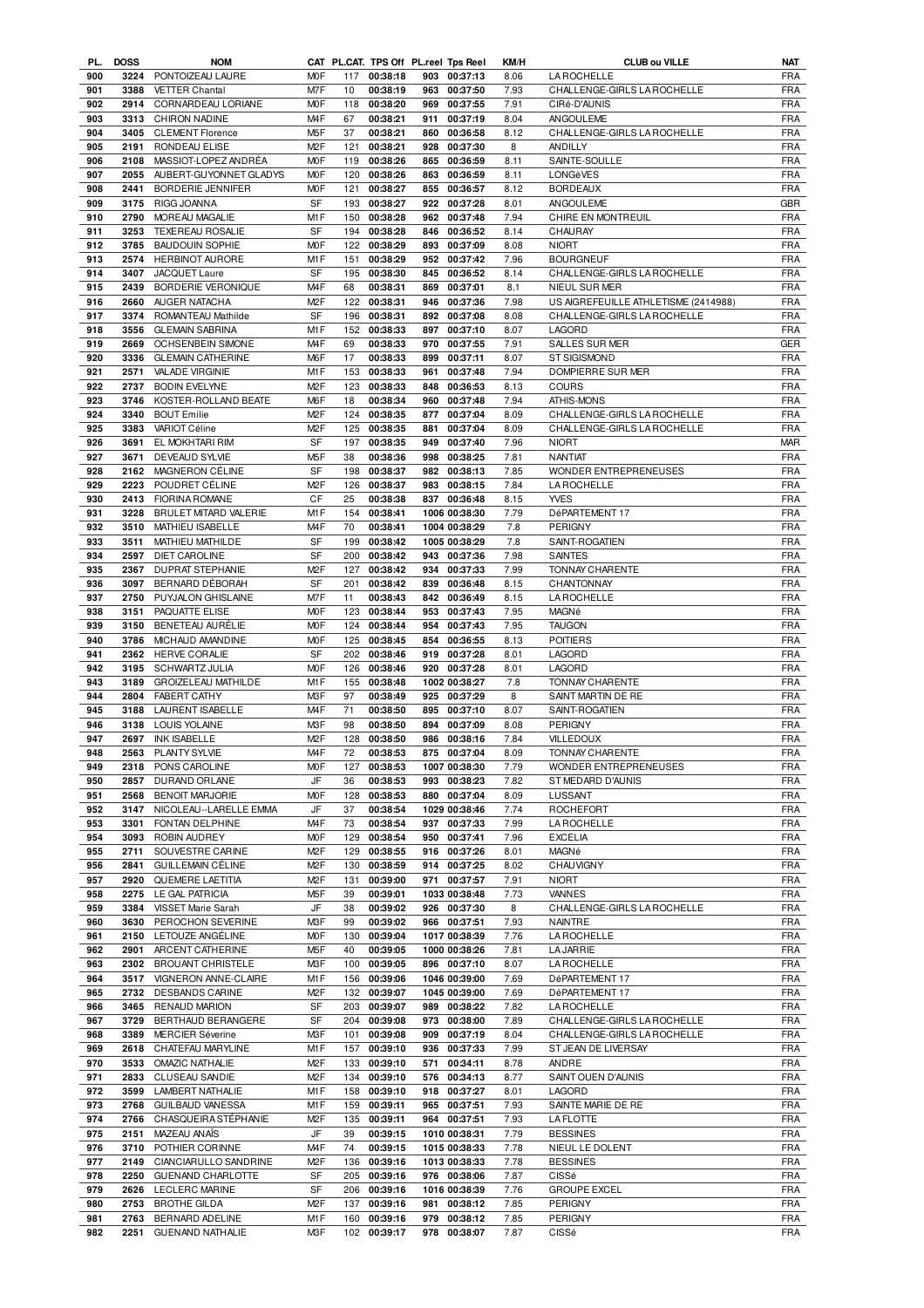| PL.  | <b>DOSS</b> | <b>NOM</b>               |                  |     |              | CAT PL.CAT. TPS Off PL.reel Tps Reel | KM/H | <b>CLUB ou VILLE</b>                 | NAT        |
|------|-------------|--------------------------|------------------|-----|--------------|--------------------------------------|------|--------------------------------------|------------|
| 983  | 3464        | REMAUD CHRISTINE         | M <sub>5</sub> F | 41  | 00:39:17     | 1012 00:38:32                        | 7.79 | S/L AC CHANTONNAISIEN (1433094)      | <b>FRA</b> |
| 984  | 2623        | SOULARD MYRIAM           | M1F              | 161 | 00:39:17     | 1019 00:38:41                        | 7.76 | <b>GROUPE EXCEL</b>                  | <b>FRA</b> |
| 985  | 2822        | OUVRARD LUDIVINE         | M <sub>O</sub> F | 131 | 00:39:17     | 972 00:37:58                         | 7.9  | CHAGNOLET                            | <b>FRA</b> |
| 986  | 3638        | CHAIGNEAU CORINNE        | M3F              | 103 | 00:39:18     | 1050 00:39:02                        | 7.69 | SAINT HILAIRE LA PALUD               | <b>FRA</b> |
| 987  | 3460        | <b>CORDIER LOUISE</b>    | JF               | 40  | 00:39:18     | 977 00:38:06                         | 7.87 | <b>ST ROGATIEN</b>                   | <b>FRA</b> |
| 988  | 2627        | <b>RENAUDIN ELSA</b>     | JF               | 41  | 00:39:19     | 955 00:37:44                         | 7.95 | NUAILLE D'AUNIS                      | <b>FRA</b> |
| 989  | 2774        | CAFOUR AURELIE           | <b>MOF</b>       | 132 | 00:39:19     | 948 00:37:40                         | 7.96 | SOUBISE                              | <b>FRA</b> |
|      |             |                          | M <sub>O</sub> F |     | 00:39:20     |                                      |      |                                      | <b>FRA</b> |
| 990  | 2582        | DUNATTE AUDE             |                  | 133 |              | 951 00:37:41                         | 7.96 | SOUBISE                              |            |
| 991  | 2604        | ROBIN CAROLINE           | <b>MOF</b>       | 134 | 00:39:20     | 932 00:37:31                         | 8    | <b>LA ROCHELLE</b>                   | <b>FRA</b> |
| 992  | 2012        | HODIESNE FABIENNE        | <b>MOF</b>       | 135 | 00:39:20     | 917 00:37:26                         | 8.01 | SAINT ROGATIEN                       | <b>FRA</b> |
| 993  | 3238        | MARTIGNOLES JULIE        | SF               | 207 | 00:39:20     | 1014 00:38:33                        | 7.78 | <b>LA ROCHELLE</b>                   | <b>FRA</b> |
| 994  | 3286        | <b>AUZELY LAETITIA</b>   | M <sub>O</sub> F | 136 | 00:39:21     | 927 00:37:30                         | 8    | <b>CHOLET</b>                        | <b>FRA</b> |
| 995  | 2594        | DE TINTENIAC LISON       | M <sub>O</sub> F | 137 | 00:39:21     | 1008 00:38:31                        | 7.79 | <b>LA ROCHELLE</b>                   | <b>FRA</b> |
| 996  | 3109        | <b>GAUNT MARILYNE</b>    | M <sub>2</sub> F | 138 | 00:39:22     | 941 00:37:35                         | 7.98 | US AIGREFEUILLE ATHLETISME (1676988) | <b>FRA</b> |
| 997  | 3122        | <b>BACHELIER AURELIE</b> | M <sub>2</sub> F |     | 139 00:39:22 | 942 00:37:35                         | 7.98 | US AIGREFEUILLE ATHLETISME (2172411) | FRA        |
| 998  | 3709        | PAIN CHARLOTTE           | M <sub>1</sub> F | 162 | 00:39:22     | 924 00:37:29                         | 8    | DOMPIERRE SUR MER                    | <b>FRA</b> |
| 999  | 2789        | <b>SCHOEN VALÉRIE</b>    | <b>MOF</b>       | 138 | 00:39:24     | 939 00:37:34                         | 7.99 | <b>LA ROCHELLE</b>                   | <b>FRA</b> |
|      |             |                          |                  |     |              |                                      |      |                                      |            |
| 1000 | 3554        | DURIEU ÉMILIE            | M1F              | 163 | 00:39:24     | 947 00:37:37                         | 7.98 | AYTRé                                | <b>FRA</b> |
| 1001 | 3154        | TORRES CÉLINE            | M1F              | 164 | 00:39:25     | 940 00:37:35                         | 7.98 | <b>CLAVETTE</b>                      | <b>FRA</b> |
| 1002 | 3669        | BEAUJOUR CÉLINE          | M <sub>O</sub> F | 139 | 00:39:28     | 929 00:37:31                         | 8    | LAGORD                               | <b>FRA</b> |
| 1003 | 2069        | CALLE-THELLIEZ LAURENCE  | M1F              | 165 | 00:39:29     | 930 00:37:31                         | 8    | PERIGNY                              | <b>FRA</b> |
| 1004 | 2107        | <b>MAGNIEN MARTINE</b>   | M7F              | 12  | 00:39:30     | 990 00:38:22                         | 7.82 | LA ROCHELLE                          | <b>FRA</b> |
| 1005 | 2431        | <b>LOIZON SOPHIE</b>     | M <sub>2</sub> F | 140 | 00:39:31     | 1044 00:38:58                        | 7.7  | <b>PERIGNY</b>                       | <b>FRA</b> |
| 1006 | 2289        | LEGRAND JACQUELINE       | M6F              | 19  | 00:39:32     | 1035 00:38:49                        | 7.73 | DOMPIERRE SUR MER                    | <b>FRA</b> |
| 1007 | 2236        | <b>ROBIN MARIE</b>       | M6F              | 20  | 00:39:32     | 1038 00:38:49                        | 7.73 | SAINT XANDRE                         | <b>FRA</b> |
| 1008 | 2041        | <b>FRAISSON SABINE</b>   | M1F              | 166 | 00:39:32     | 1060 00:39:12                        | 7.65 | <b>LA ROCHELLE</b>                   | <b>FRA</b> |
| 1009 | 3699        | LANDUREAU NICOLE         | M <sub>5</sub> F | 42  | 00:39:33     | 975 00:38:02                         | 7.89 | <b>VILLEDOUX</b>                     | <b>FRA</b> |
|      |             |                          |                  |     |              |                                      |      |                                      |            |
| 1010 | 2042        | DANGER CINDY             | SF               | 208 | 00:39:34     | 1064 00:39:14                        | 7.65 | DOMPIERRE SUR MER                    | <b>FRA</b> |
| 1011 | 3338        | ALVES INGRID             | M <sub>2</sub> F | 141 | 00:39:34     | 988 00:38:22                         | 7.82 | CHALLENGE-GIRLS LA ROCHELLE          | <b>FRA</b> |
| 1012 | 2079        | <b>THOMAS ANNE</b>       | M <sub>2</sub> F | 142 | 00:39:35     | 1024 00:38:44                        | 7.75 | <b>MARANS</b>                        | <b>FRA</b> |
| 1013 | 3339        | <b>AXEL Nicolette</b>    | M <sub>2</sub> F | 143 | 00:39:35     | 00:38:23<br>991                      | 7.82 | CHALLENGE-GIRLS LA ROCHELLE          | <b>FRA</b> |
| 1014 | 3367        | NOIREAUD Virginie        | <b>MOF</b>       | 140 | 00:39:35     | 994 00:38:23                         | 7.82 | CHALLENGE-GIRLS LA ROCHELLE          | <b>FRA</b> |
| 1015 | 3382        | <b>TRICHET Jessica</b>   | M <sub>O</sub> F | 141 | 00:39:35     | 992<br>00:38:23                      | 7.82 | CHALLENGE-GIRLS LA ROCHELLE          | <b>FRA</b> |
| 1016 | 3764        | MOINARD GÉRALDINE        | M <sub>4F</sub>  | 75  | 00:39:35     | 984 00:38:16                         | 7.84 | US AIGREFEUILLE ATHLETISME (1444415) | <b>FRA</b> |
| 1017 | 3378        | SICARD Jennifer          | <b>MOF</b>       | 142 | 00:39:35     | 995 00:38:24                         | 7.81 | CHALLENGE-GIRLS LA ROCHELLE          | <b>FRA</b> |
| 1018 | 2654        | <b>GARCIAS CELINE</b>    | M <sub>2</sub> F | 144 | 00:39:35     | 985 00:38:16                         | 7.84 | <b>RIDORET</b>                       | <b>FRA</b> |
|      |             |                          |                  |     |              |                                      |      |                                      |            |
| 1019 | 2653        | DUCLOUX JULIETTE         | CF               | 26  | 00:39:36     | 987 00:38:16                         | 7.84 | RIDORET                              | <b>FRA</b> |
| 1020 | 3604        | LESAULT LAURENCE         | M3F              | 104 | 00:39:37     | 1039 00:38:49                        | 7.73 | LA ROCHELLE                          | <b>FRA</b> |
| 1021 | 3461        | <b>CORDIER BETTY</b>     | M <sub>2</sub> F | 145 | 00:39:37     | 997 00:38:24                         | 7.81 | ST ROGATIEN                          | <b>FRA</b> |
| 1022 | 3518        | ALBY MYLÈNE              | <b>SF</b>        | 209 | 00:39:38     | 1092 00:39:32                        | 7.59 | DéPARTEMENT 17                       | <b>FRA</b> |
| 1023 | 3414        | KNOEPFLER MAEVA          | M <sub>2</sub> F | 147 | 00:39:39     | 1023 00:38:42                        | 7.75 | <b>BREUILLET</b>                     | <b>FRA</b> |
| 1024 | 3323        | KASPARIAN ISABELLE       | M <sub>2</sub> F | 146 | 00:39:39     | 1020 00:38:42                        | 7.75 | <b>EPISY</b>                         | <b>FRA</b> |
| 1025 | 3327        | VALLAUD VALERIE          | M3F              | 105 | 00:39:39     | 1018 00:38:40                        | 7.76 | FRONTENAY ROHAN-ROHAN                | <b>FRA</b> |
| 1026 | 2184        | <b>FAURE MAGALI</b>      | M <sub>4</sub> F | 76  | 00:39:40     | 1068 00:39:17                        | 7.64 | WONDER ENTREPRENEUSES                | <b>FRA</b> |
| 1027 | 2243        | <b>BOUCARD ANAIS</b>     | M <sub>O</sub> F | 143 | 00:39:41     | 980 00:38:12                         | 7.85 | <b>LA ROCHELLE</b>                   | <b>FRA</b> |
| 1028 | 2536        | RESSEGUIER STÉPHANIE     | M <sub>2</sub> F | 148 | 00:39:42     | 1009 00:38:31                        | 7.79 | <b>LIMEIL BREVANNES</b>              | <b>FRA</b> |
|      |             |                          |                  |     |              |                                      |      |                                      |            |
| 1029 | 2572        | <b>DELUGEAU ELSA</b>     | <b>MOF</b>       | 144 | 00:39:43     | 968 00:37:55                         | 7.91 | <b>BRESSUIRE</b>                     | <b>FRA</b> |
| 1030 | 2537        | RESSEGUIER ÉMILIE        | M <sub>2</sub> F |     | 149 00:39:43 | 1011 00:38:32                        | 7.79 | <b>GROSLAY</b>                       | <b>FRA</b> |
| 1031 |             | 3406 CASSERON Amanda     | SF               |     | 210 00:39:44 | 1042 00:38:50                        | 7.73 | CHALLENGE-GIRLS LA ROCHELLE          | <b>FRA</b> |
| 1032 |             | 2050 KLYSZ EMILIE        | M1F              |     | 167 00:39:44 | 967 00:37:52                         | 7.92 | ST LAURENT DE LA PRéE                | FRA        |
| 1033 | 2762        | LEFEBVRE Emilie          | M1F              | 168 | 00:39:47     | 1061 00:39:12                        | 7.65 | ST JEAN DE LIVERSAY                  | FRA        |
| 1034 | 3004        | NAUD SOPHIE              | M <sub>2</sub> F | 150 | 00:39:47     | 1003 00:38:28                        | 7.8  | LAGORD                               | FRA        |
| 1035 | 3411        | <b>GOURIOU ALBANE</b>    | JF               | 42  | 00:39:48     | 1001 00:38:27                        | 7.8  | <b>VILLEDOUX</b>                     | <b>FRA</b> |
| 1036 | 2860        | <b>BLANCHET SYLVIE</b>   | M <sub>2</sub> F | 151 | 00:39:49     | 1021 00:38:42                        | 7.75 | STE RADEGONDE DES NOYERS             | <b>FRA</b> |
| 1037 | 3453        | LALLEMENT JEANNE         | M3F              | 106 | 00:39:49     | 1052 00:39:02                        | 7.69 | <b>LA ROCHELLE</b>                   | <b>FRA</b> |
|      |             |                          |                  |     |              |                                      |      |                                      |            |
| 1038 | 2580        | PHILIPPONNEAU ESTELLE    | M3F              | 107 | 00:39:50     | 1030 00:38:46                        | 7.74 | LAGORD                               | <b>FRA</b> |
| 1039 | 2727        | <b>VALLET CATHY</b>      | M <sub>2</sub> F | 152 | 00:39:50     | 1027 00:38:45                        | 7.74 | <b>YVES</b>                          | <b>FRA</b> |
| 1040 | 2449        | JOLLY ALEXANDRA          | M1F              | 169 | 00:39:50     | 1028 00:38:45                        | 7.74 | PUILBOREAU                           | <b>FRA</b> |
| 1041 | 2725        | <b>TERRIEN JULIE</b>     | SF               | 211 | 00:39:50     | 1031 00:38:47                        | 7.74 | ST MEDARD D AUNIS                    | <b>FRA</b> |
| 1042 | 2911        | <b>SKLER FLORENCE</b>    | M3F              |     | 108 00:39:51 | 1067 00:39:17                        | 7.64 | LA ROCHE SUR YON                     | FRA        |
| 1043 | 3623        | ETIEMBRE AURÉLIE         | <b>MOF</b>       |     | 145 00:39:51 | 1097 00:39:35                        | 7.58 | LE BOIS PLAGE                        | <b>FRA</b> |
| 1044 | 2598        | DUMONT ANGÉLIQUE         | <b>MOF</b>       |     | 146 00:39:54 | 1055 00:39:05                        | 7.68 | ANGLIERS                             | <b>FRA</b> |
| 1045 | 2564        | <b>COULON JULIE</b>      | M1F              |     | 170 00:39:55 | 1057 00:39:07                        | 7.67 | LA ROCHELLE                          | <b>FRA</b> |
| 1046 | 2429        | RABEUF CORINNE           | M <sub>2</sub> F | 153 | 00:39:57     | 1078 00:39:26                        | 7.61 | ST OUEN D'AUNIS                      | FRA        |
| 1047 | 3237        | DAVEAU-MARTIGNOLES       | M <sub>4</sub> F | 77  | 00:39:58     | 1059 00:39:10                        | 7.66 | <b>LA ROCHELLE</b>                   | <b>FRA</b> |
|      |             | VÉRONIQUE                |                  |     |              |                                      |      |                                      |            |
|      |             |                          |                  |     |              |                                      |      |                                      |            |
| 1048 | 2337        | CAGIGAL DEL SOLAR SOPHIE | M <sub>2</sub> F | 154 | 00:39:59     | 996 00:38:24                         | 7.81 | PLASSAY                              | <b>FRA</b> |
| 1049 | 2113        | SAGUEZ GAELLE            | <b>MOF</b>       | 147 | 00:40:00     | 1043 00:38:56                        | 7.71 | SAINT OUEN D AUNIS                   | FRA        |
| 1050 | 2910        | BERTAUD KARINE           | M <sub>2</sub> F |     | 155 00:40:01 | 1081 00:39:26                        | 7.61 | LA ROCHE SUR YON                     | FRA        |
| 1051 | 2785        | BERTAUD MELISSA          | SF               |     | 212 00:40:01 | 1082 00:39:26                        | 7.61 | <b>LA ROCHELLE</b>                   | FRA        |
| 1052 | 2030        | PERU FLORY               | M <sub>O</sub> F | 148 | 00:40:02     | 1062 00:39:13                        | 7.65 | SAINT JEAN DE LIVERSAY               | <b>FRA</b> |
| 1053 | 2882        | RIQUET ALINE             | M1F              | 171 | 00:40:03     | 1026 00:38:44                        | 7.75 | SAINTE-SOULLE                        | FRA        |
| 1054 | 2282        | <b>HERONNEAU MARION</b>  | SF               | 213 | 00:40:04     | 1104 00:39:40                        | 7.56 | <b>GEMOZAC</b>                       | <b>FRA</b> |
| 1055 | 3735        | CORNUEAU VÉRONIQUE       | M <sub>2</sub> F | 156 | 00:40:04     | 1063 00:39:13                        | 7.65 | SAINT JEAN DE LIVERSAY               | <b>FRA</b> |
| 1056 | 3456        |                          | M <sub>2</sub> F | 157 | 00:40:04     |                                      | 7.58 |                                      | <b>FRA</b> |
|      |             | <b>BRILLANT KAREN</b>    |                  |     |              | 1095 00:39:35                        |      | AIGREFEUILLE DAUNIS                  |            |
| 1057 | 2529        | MOREAU YVONNE            | M1F              | 172 | 00:40:05     | 1054 00:39:05                        | 7.68 | ST SAUVEUR D'AUNIS                   | <b>FRA</b> |
| 1058 | 3487        | ERNSBARGER MATHILDE      | SF               |     | 214 00:40:06 | 999 00:38:26                         | 7.81 | PERIGNY                              | <b>FRA</b> |
| 1059 | 2687        | MICHELON SANDRA          | M3F              | 109 | 00:40:09     | 1133 00:40:05                        | 7.48 | THAIRE                               | FRA        |
| 1060 | 2726        | LACELLERIE SOPHIE        | M <sub>2</sub> F |     | 158 00:40:09 | 1074 00:39:23                        | 7.62 | <b>BALLON</b>                        | <b>FRA</b> |
| 1061 | 2363        | <b>HERVOUET PATRICIA</b> | M3F              | 110 | 00:40:10     | 1076 00:39:23                        | 7.62 | SAINT LAURENT DE LA PRéE             | FRA        |
| 1062 | 2037        | PATOUT ELODIE            | M1F              |     | 173 00:40:14 | 1077 00:39:25                        | 7.61 | SAINT JEAN DE LIVERSAY               | FRA        |
| 1063 | 2173        | POPLIN BERANGERE         | SF               |     | 215 00:40:16 | 1111 00:39:47                        | 7.54 | LA ROCHELLE                          | FRA        |
| 1064 |             | 2969 FORT CLÉMENCE       | SF               |     | 216 00:40:17 | 1107 00:39:44                        | 7.55 | LA ROCHELLE                          | <b>FRA</b> |
|      |             |                          |                  |     |              |                                      |      |                                      |            |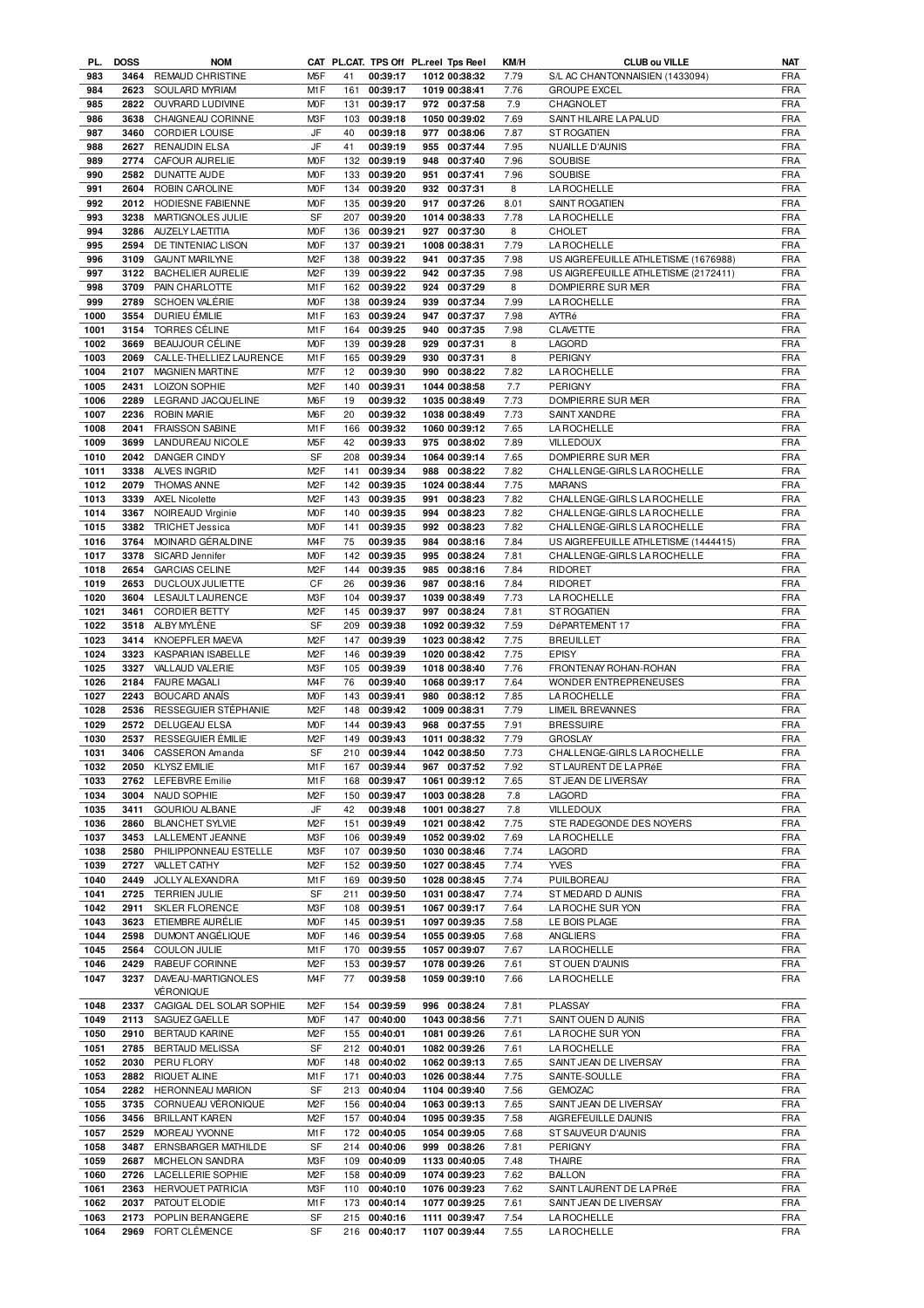| PL.  | <b>DOSS</b> | <b>NOM</b>                 |                  |                |              | CAT PL.CAT. TPS Off PL.reel Tps Reel | KM/H | <b>CLUB ou VILLE</b>           | NAT        |
|------|-------------|----------------------------|------------------|----------------|--------------|--------------------------------------|------|--------------------------------|------------|
| 1065 |             | 2213 PUISAIS ANNE          | M <sub>4</sub> F | 78             | 00:40:19     | 1069 00:39:19                        | 7.63 | <b>LA ROCHELLE</b>             | <b>FRA</b> |
| 1066 | 3675        | <b>FEOLA JULIE</b>         | <b>SF</b>        | 217            | 00:40:19     | 1088 00:39:31                        | 7.59 | <b>KEEP COOL</b>               | <b>FRA</b> |
| 1067 | 2214        | PUISAIS MICHELINE          | M9F              | $\mathbf{1}$   | 00:40:19     | 1071 00:39:20                        | 7.63 | NOUAILLE MAUPERTUIS            | <b>FRA</b> |
| 1068 | 3548        | LORTHOLARY MARIE-HELENE    | M <sub>4</sub> F | 79             | 00:40:20     | 1075 00:39:23                        | 7.62 | <b>ARVERT</b>                  | <b>FRA</b> |
| 1069 | 3186        | CAYEUX CORALIE             | SF               | 218            | 00:40:20     | 1136 00:40:08                        | 7.48 | CHÂTELAILLON                   | <b>FRA</b> |
| 1070 | 3361        | LEROUX Christelle          | M <sub>2</sub> F | 159            | 00:40:20     | 1065 00:39:14                        | 7.65 | CHALLENGE-GIRLS LA ROCHELLE    | <b>FRA</b> |
| 1071 | 2022        | <b>BROCHERY CECILE</b>     | M <sub>2</sub> F | 160            | 00:40:21     | 1085 00:39:30                        | 7.59 | <b>AYTRE</b>                   | <b>FRA</b> |
|      |             |                            |                  |                |              |                                      |      |                                |            |
| 1072 | 2996        | ORY JULIETTE               | CF               | 27             | 00:40:23     | 1037 00:38:49                        | 7.73 | AYTRé                          | <b>FRA</b> |
| 1073 | 3658        | <b>CIVRAIS VIRGINIE</b>    | M <sub>1</sub> F | 174            | 00:40:23     | 1036 00:38:49                        | 7.73 | PéRIGNY                        | <b>FRA</b> |
| 1074 | 3657        | FONTENEAU DELPHINE         | M1F              | 175            | 00:40:23     | 1040 00:38:50                        | 7.73 | DOMPIERRE-SUR-MER              | <b>FRA</b> |
| 1075 | 2530        | CERVEAUX ISABELLE          | M <sub>O</sub> F | 149            | 00:40:23     | 1041 00:38:50                        | 7.73 | <b>LA ROCHELLE</b>             | <b>FRA</b> |
| 1076 | 2227        | PONCET NADEGE              | M <sub>4</sub> F | 80             | 00:40:24     | 1119 00:39:53                        | 7.52 | <b>MARSILLY</b>                | <b>FRA</b> |
| 1077 | 2771        | THOMAZEAU STÉPHANIE        | M <sub>2</sub> F | 161            | 00:40:24     | 1022 00:38:42                        | 7.75 | AZAY LE BRûLé                  | <b>FRA</b> |
| 1078 | 2657        | BOUDRENGHIEN HANNELORE     | M <sub>2</sub> F | 162            | 00:40:24     | 1048 00:39:01                        | 7.69 | LES 1000 PATTES DE SURGèRES    | <b>FRA</b> |
| 1079 | 3695        | RICHARD ISABELLE           | SF               | 219            | 00:40:24     | 1084 00:39:30                        | 7.59 | AIGREFEUILLE D'AUNIS           | <b>FRA</b> |
| 1080 | 2656        |                            | CF               | 28             | 00:40:24     | 1051 00:39:02                        |      |                                | <b>FRA</b> |
|      |             | BOUDRENGHIEN AXELE         |                  |                |              |                                      | 7.69 | LES 1000 PATTES DE SURGèRES    |            |
| 1081 | 3570        | LENARD MÉLANIE             | SF               | 220            | 00:40:27     | 1025 00:38:44                        | 7.75 | ISME LA ROCHELLE               | <b>FRA</b> |
| 1082 | 2020        | <b>BOUTET SONIA</b>        | M <sub>2</sub> F | 163            | 00:40:33     | 1106 00:39:42                        | 7.56 | AYTRE                          | <b>FRA</b> |
| 1083 | 3609        | ALLAIRE CLARA              | <b>SF</b>        | 221            | 00:40:34     | 1032 00:38:47                        | 7.74 | ST AVAUGOURD DES LANDES        | <b>FRA</b> |
| 1084 | 3610        | BUARD ALIZÉE               | SF               | 222            | 00:40:34     | 1034 00:38:48                        | 7.73 | SéRIGNAN DU COMTAT             | <b>FRA</b> |
| 1085 | 3133        | BERJONNEAU CAMILLE         | EF               | 40             | 00:40:36     | 1141 00:40:12                        | 7.46 | VOUILLé LES MARAIS             | <b>FRA</b> |
| 1086 | 3216        | SAVARIT Christelle         | M <sub>3</sub> F | 111            | 00:40:36     | 1093 00:39:32                        | 7.59 | VENERAND                       | <b>FRA</b> |
| 1087 |             | 2165 MORISSET VALÉRIE      | M <sub>3</sub> F | 112            | 00:40:37     | 1103 00:39:36                        | 7.58 | ST SAUVEUR D AUNIS             | <b>FRA</b> |
| 1088 |             | 2137 ROYISABELLE           | M <sub>5</sub> F | 43             | 00:40:37     | 1129 00:40:04                        | 7.49 | <b>SAINT SAVINIEN</b>          | <b>FRA</b> |
|      |             |                            |                  |                |              |                                      |      |                                |            |
| 1089 | 2977        | <b>FROUIN FANNY</b>        | M <sub>O</sub> F | 150            | 00:40:37     | 1080 00:39:26                        | 7.61 | <b>SAINTE SOULLE</b>           | <b>FRA</b> |
| 1090 |             | 2975 RIPOLL ANNE-LAURE     | M <sub>1</sub> F | 176            | 00:40:37     | 1079 00:39:26                        | 7.61 | SAINTE SOULLE                  | <b>FRA</b> |
| 1091 |             | 3132 PERRET TIPHAINE       | EF               | 41             | 00:40:38     | 1146 00:40:14                        | 7.46 | MARENNES-HIERS-BROUAGE         | <b>FRA</b> |
| 1092 |             | 3373 RICCALDI Nadege       | M3F              | 113            | 00:40:38     | 1066 00:39:15                        | 7.64 | CHALLENGE-GIRLS LA ROCHELLE    | <b>FRA</b> |
| 1093 | 2185        | COTHENET- GRANDHOMME       | <b>SF</b>        | 223            | 00:40:39     | 1105 00:39:42                        | 7.56 | <b>LATAILLEE</b>               | <b>FRA</b> |
|      |             | <b>MARINE</b>              |                  |                |              |                                      |      |                                |            |
| 1094 |             | 2524 PERRIN CHARLINE       | EF               | 42             | 00:40:39     | 1143 00:40:12                        | 7.46 | CHANIERS                       | FRA        |
| 1095 |             | 2523 PERRIN MAGALI         | M3F              | 114            | 00:40:39     | 1144 00:40:13                        | 7.46 | <b>CHANIERS</b>                | <b>FRA</b> |
| 1096 |             | 3755 GOTER ROHR CAROLINE   | M <sub>2</sub> F | 164            | 00:40:40     | 1115 00:39:48                        | 7.54 | SAINT ROGATIEN                 | <b>FRA</b> |
|      |             |                            | CF               |                |              |                                      |      |                                | <b>FRA</b> |
| 1097 |             | 3793 MARAND LEANE          |                  | 29             | 00:40:41     | 1047 00:39:01                        | 7.69 | <b>PORNICHET</b>               |            |
| 1098 | 2591        | PAUL MEGAN                 | SF               | 224            | 00:40:42     | 1123 00:39:59                        | 7.5  | SAINT OUEN D' AUNIS            | <b>FRA</b> |
| 1099 | 2876        | HAJI SOUKAINA              | SF               | 225            | 00:40:43     | 1112 00:39:47                        | 7.54 | <b>NIORT</b>                   | <b>MAR</b> |
| 1100 | 2089        | MENARD DANCHET ELSA        | M1F              | 177            | 00:40:44     | 1125 00:40:01                        | 7.5  | <b>VERINES</b>                 | <b>FRA</b> |
| 1101 | 2090        | DANCHET THAIS              | CF               | 30             | 00:40:44     | 1127 00:40:01                        | 7.5  | <b>VERINES</b>                 | <b>FRA</b> |
| 1102 | 3201        | BARREAU SÉVERINE           | M <sub>2</sub> F | 165            | 00:40:45     | 1124 00:39:59                        | 7.5  | <b>LA JARNE</b>                | <b>FRA</b> |
| 1103 |             | 3432 JOUSSEAUME VÉRONIQUE  | M <sub>1</sub> F | 178            | 00:40:47     | 1166 00:40:31                        | 7.4  | NUAILLE D'AUNIS                | <b>FRA</b> |
| 1104 | 2907        | GASSUAU CAROLE             | M <sub>1</sub> F | 179            | 00:40:49     | 1083 00:39:29                        | 7.6  | PUILBOREAU                     | <b>FRA</b> |
| 1105 | 2143        | <b>LECOMTE BELINDA</b>     | M <sub>2</sub> F | 166            | 00:40:49     | 1089 00:39:31                        | 7.59 | PUILBOREAU                     | <b>FRA</b> |
| 1106 |             | 3552 ROBERT CATHERINE      | M <sub>6</sub> F | 21             | 00:40:49     | 1073 00:39:22                        | 7.62 | SAINT GEORGES DES COTEAUX      | <b>FRA</b> |
|      |             |                            |                  |                |              |                                      |      |                                |            |
| 1107 | 3553        | <b>VEROLA MELANIE</b>      | <b>MOF</b>       | 151            | 00:40:50     | 1072 00:39:22                        | 7.62 | TONNAY-CHARENTE                | <b>FRA</b> |
| 1108 | 2366        | GUILBAUD CÉLINE            | M <sub>1</sub> F | 180            | 00:40:50     | 1053 00:39:05                        | 7.68 | COULON                         | <b>FRA</b> |
| 1109 | 2861        | POIRIER STÉPHANIE          | M1F              | 181            | 00:40:51     | 1056 00:39:06                        | 7.67 | AYTRE                          | <b>FRA</b> |
| 1110 | 3280        | <b>THOMAS SANDRINE</b>     | M3F              | 115            | 00:40:51     | 1150 00:40:17                        | 7.45 | <b>CLAVETTE</b>                | <b>FRA</b> |
| 1111 | 3279        | THOMAS CLÉMENTINE          | EF               | 43             | 00:40:51     | 1151 00:40:17                        | 7.45 | <b>CLAVETTE</b>                | <b>FRA</b> |
| 1112 | 3043        | <b>BAUDOUIN CÉCILE</b>     | M <sub>O</sub> F | 152            | 00:40:52     | 1094 00:39:32                        | 7.59 | éCHIRé                         | <b>FRA</b> |
| 1113 | 2377        | GOUEDART MEGANE            | SF               |                | 226 00:40:52 | 1058 00:39:08                        | 7.67 | ANGLIERS                       | <b>FRA</b> |
| 1114 | 2378        | CHANEL ELISE               | SF               | 227            | 00:40:52     | 1049 00:39:02                        | 7.69 | <b>LA ROCHELLE</b>             | FRA        |
| 1115 | 3110        | RABEAU ELODIE              | <b>MOF</b>       | 153            | 00:40:53     | 1160 00:40:28                        | 7.41 | <b>KANGOUROU KIDS</b>          | <b>FRA</b> |
|      |             |                            |                  |                |              |                                      |      |                                |            |
| 1116 | 2175        | <b>FELY LUCIE</b>          | <b>MOF</b>       | 154            | 00:40:56     | 1096 00:39:35                        | 7.58 | CENTRE HOSPITALIER LA ROCHELLE | FRA        |
| 1117 | 2206        | OLIVIERS AURORE            | SF               | 228            | 00:40:56     | 1182 00:40:44                        | 7.36 | <b>LA ROCHELLE</b>             | FRA        |
| 1118 | 2484        | AUJARD VÉRONIQUE           | M <sub>5</sub> F | 44             | 00:40:57     | 1114 00:39:47                        | 7.54 | <b>RUN ACCUEIL</b>             | FRA        |
| 1119 | 3591        | FRAGNAUD ERINA             | СF               | 31             | 00:40:58     | 1164 00:40:31                        | 7.4  | CIRé D'AUNIS                   | FRA        |
| 1120 | 2425        | VACHER EDITH               | M <sub>5</sub> F | 45             | 00:40:58     | 1181 00:40:43                        | 7.37 | PéRIGNY                        | FRA        |
| 1121 |             | 2875 DEMEMES NATHALIE      | M3F              | 116            | 00:41:03     | 1159 00:40:27                        | 7.42 | ARUE                           | FRA        |
| 1122 | 2217        | GAUDRIAULT MARIE-HÉLÈNE    | M <sub>3</sub> F | 117            | 00:41:05     | 1098 00:39:35                        | 7.58 | <b>MAGNE</b>                   | FRA        |
| 1123 |             | 2490 PHILIPP MARIE         | M3F              | 118            | 00:41:06     | 1099 00:39:36                        | 7.58 | <b>NIORT</b>                   | FRA        |
| 1124 |             | 3170 AUDURIER CORINNE      | M3F              | 119            | 00:41:06     | 1100 00:39:36                        | 7.58 | <b>NIORT</b>                   | FRA        |
| 1125 | 3265        | ECOTIERE BRESTEAU JESSIE   | M <sub>2</sub> F | 167            | 00:41:08     |                                      |      |                                |            |
|      |             |                            |                  |                |              | 1145 00:40:14                        | 7.46 | DOMPIERRE SUR MER              | FRA        |
| 1126 | 3121        | PHELIPPEAU CHANTAL         | M3F              | 120            | 00:41:09     | 1120 00:39:55                        | 7.52 | <b>STE CECILE</b>              | FRA        |
| 1127 | 3051        | <b>BRILLOUET ANAIS</b>     | M <sub>O</sub> F | 155            | 00:41:11     | 1171 00:40:34                        | 7.4  | <b>FITNESS CORP</b>            | FRA        |
| 1128 | 2913        | PORTE MÉLANIE              | M <sub>2</sub> F | 168            | 00:41:13     | 1087 00:39:31                        | 7.59 | SOUBISE                        | FRA        |
| 1129 | 3314        | MOUNIER SÉVERINE           | M <sub>O</sub> F | 156            | 00:41:13     | 1090 00:39:32                        | 7.59 | <b>ROMEGOUX</b>                | FRA        |
| 1130 | 3225        | <b>BUCHHEIT CYRIELLE</b>   | M1F              | 182            | 00:41:13     | 1178 00:40:42                        | 7.37 | <b>LA ROCHELLE</b>             | FRA        |
| 1131 | 3309        | <b>BOILEAU MORGANE</b>     | SF               | 229            | 00:41:13     | 1101 00:39:36                        | 7.58 | LE BOIS-PLAGE-RE               | FRA        |
| 1132 | 2764        | <b>DEBREUIL KATY</b>       | M3F              | 121            | 00:41:13     | 1086 00:39:31                        | 7.59 | <b>BESSINES</b>                | FRA        |
| 1133 | 3031        | ARDOUIN AMELIE             | M1F              | 183            | 00:41:13     | 1091 00:39:32                        | 7.59 | PéRIGNY                        | FRA        |
|      |             |                            |                  |                |              |                                      |      |                                |            |
| 1134 | 3441        | LANCIEN DOMINIQUE          | M8F              | $\overline{c}$ | 00:41:14     | 1177 00:40:41                        | 7.37 | <b>LA ROCHELLE</b>             | FRA        |
| 1135 | 3231        | LAIZE DÉBORAH              | M <sub>O</sub> F | 157            | 00:41:14     | 1179 00:40:42                        | 7.37 | <b>VILLEDOUX</b>               | FRA        |
| 1136 | 2262        | <b>GAUDIN ELODIE</b>       | M1F              | 184            | 00:41:14     | 1070 00:39:20                        | 7.63 | AYTRE                          | FRA        |
| 1137 | 3244        | AUDOIN AMANDINE            | M1F              | 185            | 00:41:15     | 1130 00:40:04                        | 7.49 | <b>MONTBRON</b>                | FRA        |
| 1138 |             | 2167 SPAHN KATIA           | M <sub>3</sub> F | 122            | 00:41:15     | 1192 00:40:51                        | 7.34 | LA ROCHELLE                    | <b>FRA</b> |
| 1139 | 2168        | FOUILLARET LÉONIE          | SF               | 230            | 00:41:15     | 1193 00:40:51                        | 7.34 | LE CHAY                        | FRA        |
| 1140 |             | 3056 CURT MARJORIE         | <b>SF</b>        | 231            | 00:41:16     | 1169 00:40:32                        | 7.4  | FITNESS CORP                   | FRA        |
| 1141 | 3332        | <b>CORREIA GWEN</b>        | M <sub>2</sub> F | 169            | 00:41:16     | 1174 00:40:39                        | 7.38 | FITNESS CORP                   | FRA        |
| 1142 |             | 3645 AUDOUIN TATIANA       | M <sub>2</sub> F | 170            | 00:41:16     | 1108 00:39:46                        | 7.54 | ST SATURNIN DU BOIS            | <b>FRA</b> |
|      |             |                            |                  |                |              |                                      |      |                                |            |
| 1143 | 3736        | PINTA JULIETTE             | M1F              | 186            | 00:41:16     | 1109 00:39:47                        | 7.54 | <b>SURGèRES</b>                | FRA        |
|      |             | 2533 DESTRIGNEVILLE LUCILE | M1F              | 187            | 00:41:16     | 1113 00:39:47                        | 7.54 | <b>SURGERES</b>                | <b>FRA</b> |
| 1144 |             |                            |                  |                |              |                                      |      |                                |            |
| 1145 | 2496        | TOUILLET AURÉLIE           | M1F              | 188            | 00:41:16     | 1110 00:39:47                        | 7.54 | <b>SURGERES</b>                | FRA        |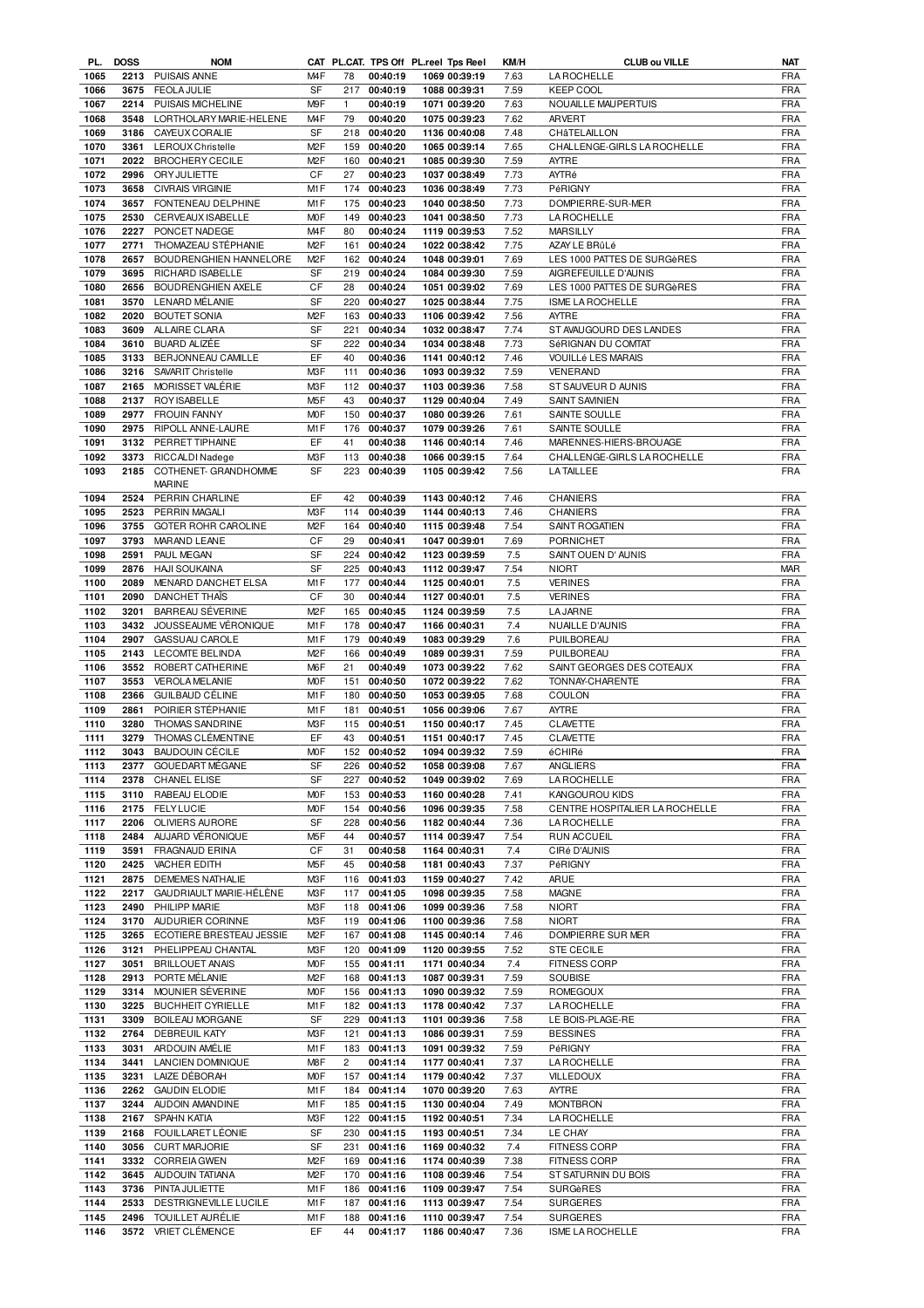|      | PL. DOSS | <b>NOM</b>                   |                  |     |              | CAT PL.CAT. TPS Off PL.reel Tps Reel | KM/H | <b>CLUB ou VILLE</b>        | NAT        |
|------|----------|------------------------------|------------------|-----|--------------|--------------------------------------|------|-----------------------------|------------|
| 1147 |          | 2532 BIAR AURELIE            | <b>MOF</b>       |     | 158 00:41:17 | 1116 00:39:48                        | 7.54 | <b>SURGERES</b>             | <b>FRA</b> |
| 1148 | 2388     | <b>BOURABLE LUCIE</b>        | SF               |     | 232 00:41:18 | 1117 00:39:53                        | 7.52 | CHARRON                     | <b>FRA</b> |
| 1149 | 2390     | <b>BEHUET SANDRINE</b>       | SF               |     | 233 00:41:18 | 1118 00:39:53                        | 7.52 | <b>L'HOUMEAU</b>            | <b>FRA</b> |
|      |          |                              |                  |     |              |                                      |      |                             |            |
| 1150 | 3806     | <b>CAZALAS MARINE</b>        | SF               |     | 234 00:41:20 | 1122 00:39:59                        | 7.5  | LR.                         | <b>FRA</b> |
| 1151 | 3700     | CAZALAS AXELLE               | SF               |     | 235 00:41:20 | 1121 00:39:58                        | 7.51 | LA ROCHELLE                 | <b>FRA</b> |
| 1152 | 2034     | PAIS AURELIE                 | <b>MOF</b>       | 159 | 00:41:20     | 1161 00:40:30                        | 7.41 | CHéCY                       | <b>FRA</b> |
| 1153 | 2028     | <b>BOUTOLLEAU VIRGINIE</b>   | <b>MOF</b>       | 160 | 00:41:21     | 1158 00:40:25                        | 7.42 | NIEUL SUR MER               | <b>FRA</b> |
| 1154 | 2510     | LE MEUR EMMA                 | M <sub>1</sub> F | 189 | 00:41:21     | 1102 00:39:36                        | 7.58 | <b>FERRIARES DAUNIS</b>     | <b>FRA</b> |
| 1155 | 3647     | <b>GUILLON NATHALIE</b>      | M <sub>4</sub> F | 81  | 00:41:22     | 1132 00:40:05                        | 7.48 | <b>CHAURAY</b>              | <b>FRA</b> |
|      |          |                              | <b>SF</b>        |     |              |                                      |      |                             |            |
| 1156 | 3584     | COUDERC Anne-Laure           |                  | 236 | 00:41:22     | 1209 00:41:07                        | 7.3  |                             | <b>FRA</b> |
| 1157 | 3587     | PUCHE Wendy-Layne            | <b>MOF</b>       | 161 | 00:41:22     | 1206 00:41:07                        | 7.3  |                             | <b>FRA</b> |
| 1158 | 3637     | <b>GRELARD-NOEL NATHALIE</b> | M3F              | 123 | 00:41:23     | 1135 00:40:06                        | 7.48 | CHAURAY                     | <b>FRA</b> |
| 1159 | 2451     | COELHO LEA                   | EF               | 45  | 00:41:25     | 1147 00:40:15                        | 7.45 | PERIGNY                     | <b>FRA</b> |
| 1160 | 3072     | <b>BALAT GLADYS</b>          | <b>MOF</b>       | 162 | 00:41:25     | 1131 00:40:05                        | 7.48 | SABLONCEAUX                 | <b>FRA</b> |
| 1161 | 3055     | PHILIPPE ANNABEL             | M <sub>2</sub> F | 171 | 00:41:26     | 1185 00:40:45                        | 7.36 | <b>FITNESS CORP</b>         | <b>FRA</b> |
| 1162 |          |                              | M <sub>2</sub> F |     |              |                                      |      |                             | <b>FRA</b> |
|      | 2450     | <b>COELHO CELINE</b>         |                  | 172 | 00:41:26     | 1148 00:40:15                        | 7.45 | PERIGNY                     |            |
| 1163 | 3071     | BONNEVIN ELISABETH           | M <sub>5</sub> F | 46  | 00:41:27     | 1134 00:40:06                        | 7.48 | ST ROMAIN DE BENET          | <b>FRA</b> |
| 1164 |          | 2156 BAUVINEAU DANIELE       | M3F              | 124 | 00:41:30     | 1199 00:40:58                        | 7.32 | <b>MERIGNAC</b>             | <b>FRA</b> |
| 1165 | 2308     | <b>BROTHIER MARINE</b>       | <b>SF</b>        | 237 | 00:41:30     | 1198 00:40:58                        | 7.32 | <b>GENAC</b>                | <b>FRA</b> |
| 1166 | 2803     | <b>LINOT CINDY</b>           | <b>SF</b>        | 238 | 00:41:31     | 1142 00:40:12                        | 7.46 | <b>CHAMBON</b>              | <b>FRA</b> |
| 1167 | 3629     | LEGEMBRE CHANTAL             | M <sub>6</sub> F | 22  | 00:41:36     | 1205 00:41:07                        | 7.3  | DéPARTEMENT 17              | <b>FRA</b> |
| 1168 | 2170     | <b>KERISIT EMMANUELLE</b>    | M <sub>1</sub> F | 190 | 00:41:40     | 1190 00:40:48                        | 7.35 | SAINT OUEN D'AUNIS          | <b>FRA</b> |
|      |          |                              |                  |     |              |                                      |      |                             |            |
| 1169 | 3130     | AVISSE ISABELLE              | M <sub>1</sub> F | 191 | 00:41:40     | 1154 00:40:22                        | 7.43 | KANGOUROU KIDS              | <b>FRA</b> |
| 1170 | 3626     | <b>FEROU BEATRICE</b>        | M3F              | 125 | 00:41:41     | 1212 00:41:10                        | 7.29 | <b>ST HIPPOLYTE</b>         | <b>FRA</b> |
| 1171 | 3468     | CASTELLON ANNIE              | M7F              | 13  | 00:41:41     | 1228 00:41:27                        | 7.24 | <b>PERIGNY</b>              | <b>FRA</b> |
| 1172 | 3544     | <b>BRONCHAIN CONSTANCE</b>   | M3F              | 126 | 00:41:41     | 1157 00:40:24                        | 7.43 | <b>AIGONDIGNE</b>           | <b>FRA</b> |
| 1173 | 3307     | MORANDIERE EMMANUELLE        | M <sub>2</sub> F | 173 | 00:41:41     | 1215 00:41:10                        | 7.29 | <b>CORPS &amp; GRAFFY</b>   | <b>FRA</b> |
| 1174 | 2555     | <b>BROSSE BÉATRICE</b>       | M1F              | 192 | 00:41:41     | 1214 00:41:10                        | 7.29 | <b>CORPS &amp; GRAFFY</b>   | <b>FRA</b> |
|      |          |                              |                  |     |              |                                      |      |                             |            |
| 1175 | 3324     | HAMELOTTE MAGALIE            | M <sub>2</sub> F | 174 | 00:41:42     | 1216 00:41:11                        | 7.28 | <b>CORPS &amp; GRAFFY</b>   | <b>FRA</b> |
| 1176 | 3325     | RIDEL CAROLE                 | M <sub>2</sub> F | 175 | 00:41:42     | 1217 00:41:11                        | 7.28 | <b>CORPS &amp; GRAFFY</b>   | <b>FRA</b> |
| 1177 | 2114     | DE LA RIVIERE AUDE           | SF               | 239 | 00:41:42     | 1213 00:41:10                        | 7.29 | ST CHRISTOPHE               | <b>FRA</b> |
| 1178 | 3459     | <b>BUISSON MATHILDE</b>      | JF               | 43  | 00:41:44     | 1156 00:40:23                        | 7.43 | LAGORD                      | <b>FRA</b> |
| 1179 | 2292     | LAMBERDIERE BÉATRICE         | M <sub>5</sub> F | 47  | 00:41:44     | 1126 00:40:01                        | 7.5  | SAINT-AY                    | <b>FRA</b> |
| 1180 | 2956     | DAZAS ELISABETH              | M6F              | 23  | 00:41:44     | 1183 00:40:45                        | 7.36 | <b>AIFFRES</b>              | <b>FRA</b> |
|      |          |                              |                  |     |              |                                      |      |                             |            |
| 1181 | 3427     | NIAMBARE ROSELYNE            | M <sub>6</sub> F | 24  | 00:41:44     | 1184 00:40:45                        | 7.36 | <b>NIORT</b>                | <b>FRA</b> |
| 1182 | 2333     | SELLIER SUZETTE              | M <sub>4F</sub>  | 82  | 00:41:46     | 1128 00:40:01                        | 7.5  | SAINT-AY                    | <b>FRA</b> |
| 1183 | 2008     | VILLATEAU BÉATRICE           | M3F              | 127 | 00:41:53     | 1210 00:41:07                        | 7.3  | SAINTE SOULLE               | <b>FRA</b> |
| 1184 | 3421     | DE QUELEN FARENC SOPHIE      | <b>MOF</b>       | 163 | 00:41:53     | 1162 00:40:31                        | 7.4  | NIEUL SUR MER               | <b>FRA</b> |
| 1185 | 3156     | <b>BONNEFOY MARIE</b>        | <b>MOF</b>       | 164 | 00:41:54     | 1167 00:40:31                        | 7.4  | NIEUL SUR MER               | <b>FRA</b> |
| 1186 | 3212     | DENIAU AUDREY                | M <sub>1</sub> F | 193 | 00:41:54     | 1165 00:40:31                        | 7.4  | NIEUL SUR MER               | FRA        |
|      |          |                              |                  |     |              |                                      |      |                             |            |
| 1187 | 3194     | <b>GOULME EMILIE</b>         | M <sub>1</sub> F | 194 | 00:41:55     | 1170 00:40:32                        | 7.4  | NIEUL-SUR-MER               | <b>FRA</b> |
| 1188 | 2595     | <b>LAVERRE MARIE</b>         | SF               | 240 | 00:41:55     | 1191 00:40:49                        | 7.35 | LA ROCHELLE                 | FRA        |
| 1189 | 3222     | DENIZON Véronique            | M <sub>4</sub> F | 83  | 00:41:56     | 1155 00:40:22                        | 7.43 | LAGORD                      | <b>FRA</b> |
| 1190 | 3196     | <b>BARBIER ANAELLE</b>       | SF               | 241 | 00:41:57     | 1188 00:40:47                        | 7.36 | LA ROCHELLE                 | FRA        |
| 1191 | 3261     | <b>BARBIER OPHÉLIE</b>       | SF               | 242 | 00:41:57     | 1187 00:40:47                        | 7.36 | <b>BORDEAUX</b>             | <b>FRA</b> |
| 1192 |          | 3198 JOYE MARIE              | SF               |     | 243 00:41:57 | 1189 00:40:48                        | 7.35 | <b>ST XANDRE</b>            | <b>FRA</b> |
|      |          |                              |                  |     |              |                                      |      |                             |            |
| 1193 | 3424     | DRUART SOLÈNE                | SF               | 244 | 00:41:57     | 1211 00:41:09                        | 7.29 | <b>LA ROCHELLE</b>          | <b>FRA</b> |
| 1194 |          | 3024 ARSICAUD VALENTINE      | EF               | 46  | 00:41:58     | 1270 00:41:52                        | 7.17 | <b>GARDEN FITNESS</b>       | <b>FRA</b> |
| 1195 |          | 3006 JEZEQUEL ANNABELLE      | M <sub>2</sub> F |     | 176 00:41:58 | 1173 00:40:35                        | 7.39 | <b>NIORT</b>                | <b>FRA</b> |
| 1196 |          | 3000 GRANDENER CÉCILE        | <b>MOF</b>       |     | 165 00:41:59 | 1175 00:40:40                        | 7.38 | <b>LA RONDE</b>             | <b>FRA</b> |
| 1197 | 2197     | RENAUD KARINE                | M <sub>2</sub> F | 177 | 00:42:00     | 1269 00:41:51                        | 7.17 | SAINTE SOULLE               | <b>FRA</b> |
| 1198 | 2944     | <b>LARDIN MANON</b>          | SF               | 245 | 00:42:00     | 1153 00:40:18                        | 7.44 | LA ROCHELLE                 | <b>FRA</b> |
|      | 2082     |                              | M3F              | 128 |              |                                      |      |                             |            |
| 1199 |          | <b>HERVE VALERIE</b>         |                  |     | 00:42:01     | 1261 00:41:48                        | 7.18 | LA ROCHELLE                 | <b>FRA</b> |
| 1200 | 2983     | POGGI BERNADETTE             | M3F              | 129 | 00:42:03     | 1149 00:40:17                        | 7.45 | NUAILLE D'AUNIS             | <b>FRA</b> |
| 1201 | 2038     | MARMANDE CELINE              | M <sub>1</sub> F | 195 | 00:42:03     | 1163 00:40:31                        | 7.4  | DéPARTEMENT 17              | <b>FRA</b> |
| 1202 | 3790     | LISSART CYNDIE               | M1F              | 196 | 00:42:03     | 1278 00:42:03                        | 7.13 | CIRE D'AUNIS                | <b>FRA</b> |
| 1203 | 2039     | CHAIGNEAU AURÉLIE            | M <sub>1</sub> F | 197 | 00:42:04     | 1168 00:40:31                        | 7.4  | DéPARTEMENT 17              | <b>FRA</b> |
| 1204 | 2528     | <b>FERRET MÉLANIE</b>        | M1F              | 198 | 00:42:04     | 1138 00:40:10                        | 7.47 | SAINT JEAN DE LIVERSAY      | <b>FRA</b> |
| 1205 | 2303     | BROUANT FLORENCE             | M <sub>4</sub> F | 84  | 00:42:04     | 1137 00:40:08                        | 7.48 | LARcAY                      | <b>FRA</b> |
| 1206 | 2818     | LAINE ÉLISE                  | M1F              | 199 | 00:42:04     | 1139 00:40:10                        | 7.47 | COULON                      | <b>FRA</b> |
|      |          |                              |                  |     |              |                                      |      |                             |            |
| 1207 | 2527     | FRESNAY FABAREZ ASTRID       | M1F              | 200 | 00:42:05     | 1140 00:40:11                        | 7.47 | CHAMBON                     | <b>FRA</b> |
| 1208 | 3555     | REMAUD CAROT MARIE           | SF               | 246 | 00:42:05     | 1152 00:40:18                        | 7.44 | <b>LA ROCHELLE</b>          | <b>FRA</b> |
| 1209 | 2739     | SMITH LAETITIA               | SF               | 247 | 00:42:06     | 1262 00:41:48                        | 7.18 | <b>STE OUENNE</b>           | <b>FRA</b> |
| 1210 | 2738     | <b>VANNIER ELSA</b>          | SF               | 248 | 00:42:06     | 1264 00:41:49                        | 7.17 | <b>STE OUENNE</b>           | <b>FRA</b> |
| 1211 | 2640     | <b>SAMSON EVA</b>            | JF               | 44  | 00:42:06     | 1243 00:41:40                        | 7.2  | <b>CHANIERS</b>             | <b>FRA</b> |
| 1212 | 2639     | SAMSON NATHALIE              | M3F              | 130 | 00:42:06     | 1245 00:41:41                        | 7.2  | <b>CHANIERS</b>             | <b>FRA</b> |
|      |          |                              |                  |     |              |                                      |      |                             |            |
| 1213 | 3173     | <b>BRISSEZ SOPHIE</b>        | M3F              | 131 | 00:42:07     | 1204 00:41:06                        | 7.3  | ANGOULêME                   | <b>FRA</b> |
| 1214 | 3174     | MILIERE MURIELLE             | M3F              | 132 | 00:42:07     | 1208 00:41:07                        | 7.3  | <b>MOULIDARS</b>            | <b>FRA</b> |
| 1215 | 3526     | <b>CLERC ANITA</b>           | M5F              | 48  | 00:42:09     | 1201 00:41:00                        | 7.32 | <b>VIVONNE</b>              | <b>FRA</b> |
| 1216 | 3525     | FOURNIE ANNE-SOPHIE          | M0F              | 166 | 00:42:09     | 1200 00:41:00                        | 7.32 | LA ROCHELLE                 | <b>FRA</b> |
| 1217 | 3685     | BOSSELUT Angèle              | SF               | 249 | 00:42:10     | 1227 00:41:24                        | 7.25 | <b>KEEP COOL</b>            | <b>FRA</b> |
| 1218 | 3473     | MENDAUCA AMBRE               | EF               | 47  | 00:42:12     | 1229 00:41:27                        | 7.24 | LA ROCHELLE                 | <b>FRA</b> |
|      |          |                              | СF               |     |              |                                      |      |                             |            |
| 1219 | 3351     | <b>GARNIER Apony</b>         |                  | 32  | 00:42:12     | 1172 00:40:35                        | 7.39 | CHALLENGE-GIRLS LA ROCHELLE | <b>FRA</b> |
| 1220 | 2815     | DELORME MAGALIE              | M3F              | 133 | 00:42:14     | 1240 00:41:38                        | 7.21 | NUAILLE D AUNIS             | <b>FRA</b> |
| 1221 | 2735     | <b>BOUJU VANESSA</b>         | M <sub>2</sub> F | 178 | 00:42:16     | 1180 00:40:43                        | 7.37 | LA ROCHELLE                 | <b>FRA</b> |
| 1222 | 2724     | MITARD MÉLODY                | SF               | 250 | 00:42:16     | 1256 00:41:47                        | 7.18 | DéPARTEMENT 17              | <b>FRA</b> |
| 1223 | 2343     | <b>GUERIN FLORENCE</b>       | M <sub>4</sub> F | 85  | 00:42:21     | 1194 00:40:53                        | 7.34 | <b>LA ROCHELLLE</b>         | <b>FRA</b> |
| 1224 | 2344     | <b>GUERIN NINON</b>          | SF               | 251 | 00:42:21     | 1195 00:40:53                        | 7.34 | <b>FERRIERES</b>            | <b>FRA</b> |
| 1225 | 3472     | <b>MENDAUCA JULIA</b>        | M <sub>2</sub> F | 179 | 00:42:22     | 1239 00:41:37                        | 7.21 | <b>SURGERES</b>             | <b>FRA</b> |
|      |          |                              |                  |     |              |                                      |      |                             |            |
| 1226 | 2577     | MOINARD MURIELLE             | M <sub>4</sub> F | 86  | 00:42:22     | 1207 00:41:07                        | 7.3  | <b>BRIE</b>                 | <b>FRA</b> |
| 1227 | 2850     | <b>LIMOGES DORIANE</b>       | SF               | 252 | 00:42:23     | 1220 00:41:13                        | 7.28 | <b>NIORT</b>                | <b>FRA</b> |
| 1228 | 3398     | LE NOZAHIC Camille           | M0F              | 167 | 00:42:24     | 1276 00:42:00                        | 7.14 | CHALLENGE-GIRLS LA ROCHELLE | FRA        |
| 1229 | 2849     | GOURMAUD LAURENCE            | M4F              | 87  | 00:42:24     | 1221 00:41:15                        | 7.27 | COULONGES SUR LAUTIZE       | FRA        |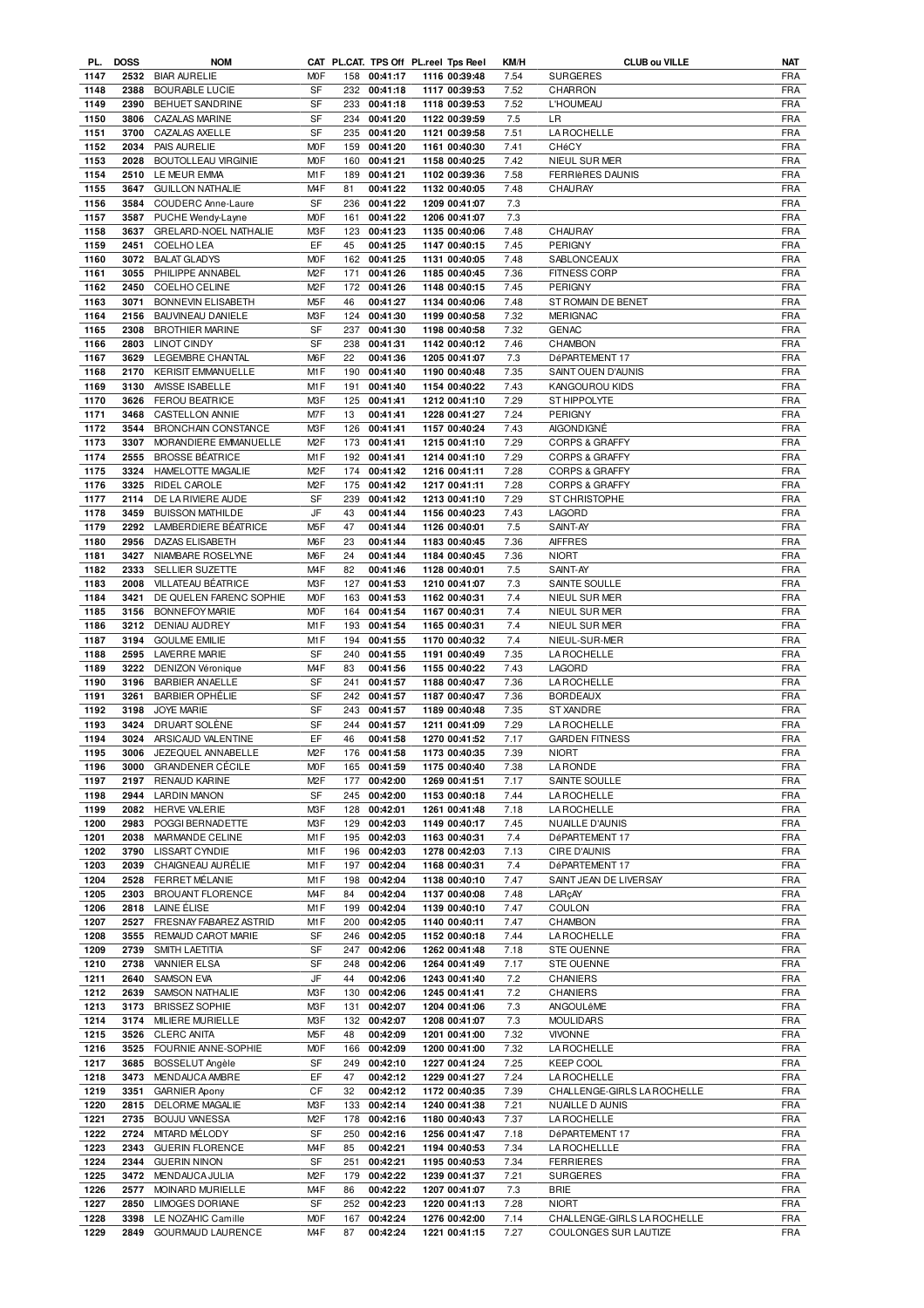|              | PL. DOSS     | <b>NOM</b>                     |                        |          |                      | CAT PL.CAT. TPS Off PL.reel Tps Reel | KM/H            | <b>CLUB ou VILLE</b>                  | <b>NAT</b>               |
|--------------|--------------|--------------------------------|------------------------|----------|----------------------|--------------------------------------|-----------------|---------------------------------------|--------------------------|
| 1230         |              | 3728 PINTO CELIA               | SF                     |          | 253 00:42:26         | 1219 00:41:13                        | 7.28            | KEEP COOL                             | <b>FRA</b>               |
| 1231         | 2221         | PERCHE ANGÉLIQUE               | M3F                    |          | 134 00:42:27         | 1230 00:41:28                        | 7.23            | DOMPIERRE SUR MER                     | <b>FRA</b>               |
| 1232         | 2153         | BOURDET DANIÈLE                | M <sub>5</sub> F       | 49       | 00:42:29             | 1176 00:40:41                        | 7.37            | <b>LA ROCHELLE</b>                    | <b>FRA</b>               |
| 1233         | 2445         | CHUON AUDREY                   | M <sub>1</sub> F       | 201      | 00:42:30             | 1291 00:42:12                        | 7.11            | TERR'HAPPY ROSE                       | <b>FRA</b>               |
| 1234         | 2507         | <b>DUDOIT ELODIE</b>           | M1F                    | 202      | 00:42:31             | 1197 00:40:56                        | 7.33            | <b>LAVOUX</b>                         | FRA                      |
| 1235         | 2863         | CHAUVEAU VIRGINIE              | <b>MOF</b>             | 168      | 00:42:32             | 1196 00:40:55                        | 7.33            | <b>LA ROCHELLE</b>                    | <b>FRA</b>               |
| 1236         | 2459         | TRIQUARD MARIE PAULE           | M7F                    | 14       | 00:42:34             | 1234 00:41:31                        | 7.23            | <b>LA ROCHELLE</b>                    | <b>FRA</b>               |
| 1237         | 2745         | JANSSENS PAIN CORALIE          | <b>MOF</b>             | 169      | 00:42:42             | 1297 00:42:20                        | 7.09            | <b>LA ROCHELLE</b>                    | <b>FRA</b>               |
| 1238         |              | 2212 FILLON CATHERINE          | M <sub>5</sub> F       | 50       | 00:42:44             | 1295 00:42:19                        | 7.09            | <b>ESNANDES</b>                       | <b>FRA</b>               |
| 1239         | 2192         | COUDRET LAURE                  | M3F                    | 135      | 00:42:44             | 1203 00:41:02                        | 7.31            | <b>LA ROCHELLE</b>                    | <b>FRA</b>               |
| 1240         | 2193         | BERBAIN-COUDRET ROSE           | СF                     | 33       | 00:42:44             | 1202 00:41:02                        | 7.31            | <b>LA ROCHELLE</b>                    | <b>FRA</b>               |
| 1241         | 3348         | <b>DION Karine</b>             | M3F                    | 136      | 00:42:45             | 1218 00:41:13                        | 7.28            | CHALLENGE-GIRLS LA ROCHELLE           | <b>FRA</b>               |
|              |              |                                | EF                     |          |                      |                                      |                 |                                       |                          |
| 1242         | 2858         | DURAND LAURIE                  |                        | 48       | 00:42:49             | 1294 00:42:18                        | 7.09            | ST MEDARD D'AUNIS                     | <b>FRA</b>               |
| 1243         | 2109         | CARRE FRANCOISE                | M6F                    | 25       | 00:42:51             | 1248 00:41:41                        | 7.2             | <b>RUN ACCUEIL</b>                    | <b>FRA</b>               |
| 1244         | 2525         | DEROUINEAU ANNICK              | M <sub>5</sub> F       | 51       | 00:42:51             | 1246 00:41:41                        | 7.2             | <b>RUN ACCUEIL</b>                    | <b>FRA</b>               |
| 1245         | 2360         | CABIOCH FLORENCE               | M <sub>2</sub> F       | 180      | 00:42:51             | 1225 00:41:20                        | 7.26            | PERIGNY                               | <b>FRA</b>               |
| 1246         | 2526         | AUBERT ARMANDE                 | M9F                    | 2        | 00:42:51             | 1247 00:41:41                        | 7.2             | <b>RUN ACCUEIL</b>                    | <b>FRA</b>               |
| 1247         | 2361         | LAMBLE CABIOCH JEANNE          | СF                     | 34       | 00:42:52             | 1226 00:41:21                        | 7.26            | PéRIGNY                               | <b>FRA</b>               |
| 1248         | 3264         | PAPIN LAHITTE CATHERINE        | M <sub>2</sub> F       | 181      | 00:42:52             | 1224 00:41:19                        | 7.26            | <b>AYTRE</b>                          | <b>FRA</b>               |
| 1249         | 2085         | PLANA MATHILDE                 | <b>MOF</b>             | 170      | 00:42:56             | 1279 00:42:05                        | 7.13            | <b>LA JARRIE</b>                      | <b>FRA</b>               |
| 1250         | 2088         | VAGNER CAROLE                  | M1F                    | 203      | 00:42:57             | 1284 00:42:08                        | 7.12            | <b>LA JARRIE</b>                      | <b>FRA</b>               |
| 1251         | 2084         | MALGOGNE CAROLINE              | M <sub>1</sub> F       | 204      | 00:42:57             | 1282 00:42:08                        | 7.12            | <b>LA JARRIE</b>                      | <b>FRA</b>               |
| 1252         | 3490         | <b>GROIZEAU DAPHNEE</b>        | M1F                    | 205      | 00:42:57             | 1281 00:42:07                        | 7.12            | <b>LA JARRIE</b>                      | <b>FRA</b>               |
| 1253         | 2086         | <b>WEISSER LESLIE</b>          | <b>MOF</b>             | 171      | 00:42:57             | 1280 00:42:07                        | 7.12            | <b>AYTRE</b>                          | <b>FRA</b>               |
| 1254         | 3042         | <b>MARTIN CARINE</b>           | M <sub>2</sub> F       | 182      | 00:42:58             | 1242 00:41:40                        | 7.2             | <b>LA ROCHELLE</b>                    | <b>FRA</b>               |
| 1255         | 2083         | <b>DEBONO CAROLE</b>           | M <sub>1</sub> F       | 206      | 00:42:58             | 1287 00:42:10                        | 7.11            | <b>LA JARRIE</b>                      | <b>FRA</b>               |
| 1256         | 2238         | FOURNIER ALEXANDRA             | M <sub>2</sub> F       | 183      | 00:43:04             | 1310 00:42:30                        | 7.06            | <b>SAINTES</b>                        | <b>FRA</b>               |
| 1257         | 2294         | <b>BEAUMATIN EMMANUELLE</b>    | M3F                    | 137      | 00:43:04             | 1311 00:42:30                        | 7.06            | S/L ATHLETIC CLUB ANGERIEN (2424755)  | <b>FRA</b>               |
| 1258         | 2290         | BARUSSAUD CATHERINE            | M3F                    | 138      | 00:43:04             | 1307 00:42:29                        | 7.06            | <b>SAINTES</b>                        | <b>FRA</b>               |
| 1259         | 2961         | <b>BORDE FLORENCE</b>          | M <sub>3</sub> F       | 139      | 00:43:04             | 1309 00:42:30                        | 7.06            | <b>SAINTES</b>                        | <b>FRA</b>               |
| 1260         | 2248         | NICOLI CÉLIA                   | M1F                    | 207      | 00:43:04             | 1308 00:42:29                        | 7.06            | <b>SAINTES</b>                        | <b>FRA</b>               |
| 1261         | 2562         | <b>LATASTE LUCILE</b>          | <b>MOF</b>             | 172      | 00:43:04             | 1312 00:42:30                        | 7.06            | CRAZANNES                             | <b>FRA</b>               |
| 1262         | 2714         | BONNEAU TRICOIRE MARTINE       | M3F                    | 140      | 00:43:05             | 1299 00:42:21                        | 7.08            | SAINTE CECILE                         | <b>FRA</b>               |
| 1263         | 3792         | <b>BURGEAUD ESTELLE</b>        | M3F                    | 141      | 00:43:06             | 1292 00:42:14                        | 7.1             | ST ROGATIEN                           | <b>FRA</b>               |
| 1264         | 3359         | <b>HOUDOUIN Elina</b>          | SF                     | 254      | 00:43:07             | 1222 00:41:15                        | 7.27            | CHALLENGE-GIRLS LA ROCHELLE           | <b>FRA</b>               |
| 1265         | 2862         | BATARD CLAIRE-ANNE             | M <sub>4</sub> F       | 88       | 00:43:07             | 1293 00:42:17                        | 7.09            | SAINT ROGATIEN                        | <b>FRA</b>               |
|              | 3358         |                                | M3F                    |          |                      |                                      |                 |                                       |                          |
| 1266         |              | <b>HOUDOUIN Magali</b>         |                        | 142      | 00:43:07             | 1223 00:41:16                        | 7.27            | CHALLENGE-GIRLS LA ROCHELLE           | <b>FRA</b>               |
| 1267         | 3226         | PERON NATHALIE                 | M <sub>4</sub> F       | 89       | 00:43:08             | 1235 00:41:31                        | 7.23            | CHAURAY                               | <b>FRA</b>               |
| 1268         | 2935         | LETELLIER BETTY                | M <sub>2</sub> F       | 184      | 00:43:08             | 1237 00:41:32                        | 7.22            | SAINT-HILAIRE-DES-LOGES               | <b>FRA</b>               |
| 1269         | 2678         | DUPRIEZ CHRISTELLE             | M3F                    | 143      | 00:43:08             | 1330 00:42:39                        | 7.03            | ROCHEFORT                             | <b>FRA</b>               |
| 1270         | 3298         | MICHE CELIA                    | <b>MOF</b>             | 173      | 00:43:09             | 1343 00:42:47                        | 7.01            | SAINT GEORGES DU BOIS                 | <b>FRA</b>               |
| 1271         | 2890         | <b>LALOT DELPHINE</b>          | M <sub>2</sub> F       |          | 185 00:43:09         | 1241 00:41:38                        | 7.21            | <b>LA ROCHELLE</b>                    | <b>FRA</b>               |
| 1272         | 2946         | DURAND STEPHANIE               | M3F                    | 144      | 00:43:10             | 1232 00:41:29                        | 7.23            | <b>PORNIC</b>                         | <b>FRA</b>               |
| 1273         | 3296         | BOUTBOUL NATHALIE              | M <sub>2</sub> F       | 186      | 00:43:11             | 1344 00:42:49                        | 7.01            | SAINT GEORGES DU BOIS                 | <b>FRA</b>               |
| 1274         | 3297         | HOLDEN VANESSA                 | <b>MOF</b>             | 174      | 00:43:11             | 1345 00:42:50                        | 7               | SAINT GEORGES DU BOIS                 | <b>FRA</b>               |
| 1275         | 3295         | PALOMBA ESTELLE                | M <sub>1</sub> F       | 208      | 00:43:11             | 1348 00:42:50                        | 7               | SAINT GEORGES DU BOIS                 | <b>FRA</b>               |
| 1276         | 2603         | PAGENEAU LINDA                 | M <sub>1</sub> F       | 209      | 00:43:12             | 1244 00:41:41                        | 7.2             | AZAY LE BRULE                         | <b>FRA</b>               |
| 1277         | 3209         | GOURBEAULT STÉPHANIE           | M3F                    |          | 145 00:43:13         | 1267 00:41:50                        | 7.17            | US AIGREFEUILLE ATHLéTISME            | <b>FRA</b>               |
| 1278         |              | 2673 DUFOUR ELISABETH          | M <sub>5</sub> F       |          | 52 00:43:13          | 1268 00:41:51                        | 7.17            | CHAMPNIERS                            | FRA                      |
| 1279         |              | 3294 COL ALEXIA                | <b>MOF</b>             |          | 175 00:43:13         | 1349 00:42:52                        | $7^{\circ}$     | SAINT GEORGES DU BOIS                 | <b>FRA</b>               |
| 1280         | 3210         | CONOR VÉRONIQUE                | M <sub>2</sub> F       | 187      | 00:43:14             | 1271 00:41:52                        | 7.17            | US AIGREFEUILLE ATHLETISME (1993473)  | <b>FRA</b>               |
| 1281         | 2422         | MARIUS SYLVIE                  | M <sub>5</sub> F       | 53       | 00:43:14             | 1258 00:41:47                        | 7.18            | <b>LA JARRIE</b>                      | <b>FRA</b>               |
| 1282         | 2845         | ROLLAND AGATHE                 | M1F                    | 210      | 00:43:14             | 1363 00:43:14                        | 6.94            | CRAM CHABAN                           | <b>FRA</b>               |
| 1283         | 2611         | AUTIN BELINDA                  | <b>MOF</b>             | 176      | 00:43:14             | 1251 00:41:43                        | 7.19            | AZAY LE BRûLé                         | <b>FRA</b>               |
| 1284         | 2186         | PINEAU NATHALIE                | M <sub>2</sub> F       | 188      | 00:43:15             | 1263 00:41:48                        | 7.18            | LE THOU                               | <b>FRA</b>               |
| 1285         | 2269         | DAUVE NATHALIE                 | M1F                    | 211      | 00:43:15             | 1265 00:41:49                        | 7.17            | LE THOU                               | <b>FRA</b>               |
| 1286         | 2270         | DAUVE DORIANE                  | СF                     | 35       | 00:43:15             | 1266 00:41:49                        | 7.17            | LE THOU                               | <b>FRA</b>               |
| 1287         | 2254         | DELAHAYE GLADYS                | M <sub>2</sub> F       | 189      | 00:43:16             | 1254 00:41:45                        | 7.19            | <b>LA ROCHELLE</b>                    | <b>FRA</b>               |
| 1288         | 2148         | <b>GREGOIRE JULIE</b>          | SF                     | 255      | 00:43:16             | 1272 00:41:54                        | 7.16            | <b>LA ROCHELLE</b>                    | <b>FRA</b>               |
| 1289         | 2898         | DUTAULT CECILE                 | M1F                    | 212      | 00:43:17             | 1231 00:41:28                        | 7.23            | <b>ASLONNES</b>                       | <b>FRA</b>               |
| 1290         | 2899         | <b>GIPTEAU NATHALIE</b>        | M1F                    | 213      | 00:43:17             | 1233 00:41:30                        | 7.23            | SAINT REMY                            | <b>FRA</b>               |
| 1291         | 2758         | <b>GAUTIER Maryse</b>          | M <sub>2</sub> F       | 190      | 00:43:19             | 1342 00:42:46                        | 7.01            | DOMPIERRE SUR MER                     | <b>FRA</b>               |
| 1292         | 3412         | <b>GOURIOU MÉLANIE</b>         | M1F                    | 214      | 00:43:20             | 1275 00:41:59                        | 7.15            | <b>VILLEDOUX</b>                      | <b>FRA</b>               |
| 1293         | 3204         | GRESTA ANGÉLINE                | M1F                    | 215      | 00:43:21             | 1346 00:42:50                        | $7\overline{ }$ | LES NOTAIRES DES MINIMES              | <b>FRA</b>               |
| 1294         | 2693         |                                | M <sub>2</sub> F       | 191      | 00:43:21             |                                      | 7.03            | <b>GUENROUET</b>                      | <b>FRA</b>               |
|              |              | DELABROUSSE FRANCESCA          |                        |          |                      | 1333 00:42:41                        |                 |                                       |                          |
| 1295<br>1296 | 2592<br>2948 | PAUL NADINE<br>DURAND JULIETTE | M <sub>5</sub> F<br>EF | 54<br>49 | 00:43:22<br>00:43:23 | 1331 00:42:40                        | 7.03<br>7.19    | SAINT ROGATIEN<br><b>PORNIC</b>       | <b>FRA</b><br><b>FRA</b> |
|              |              |                                |                        |          |                      | 1249 00:41:42                        |                 |                                       |                          |
| 1297         | 2589         | <b>VEZIN PEGGY</b>             | M <sub>2</sub> F       | 192      | 00:43:24             | 1236 00:41:31                        | 7.23            | NIEUL SUR MER                         | <b>FRA</b>               |
| 1298         | 2590         | <b>VEZIN MATHILDE</b>          | СF                     | 36       | 00:43:24             | 1238 00:41:32                        | 7.22            | AUNIS A. LA ROCHELLE AYTRE* (2427820) | <b>FRA</b>               |
| 1299         | 2369         | PASSELANDE SABRINA             | M1F                    | 216      | 00:43:25             | 1274 00:41:56                        | 7.15            | LE THOU                               | <b>FRA</b>               |
| 1300         | 2356         | ROGER JO                       | <b>MOF</b>             | 177      | 00:43:25             | 1273 00:41:56                        | 7.15            | CLAVETTE                              | <b>GBR</b>               |
| 1301         | 2949         | DURAND JEANNE                  | CF                     | 37       | 00:43:26             | 1252 00:41:44                        | 7.19            | <b>PORNIC</b>                         | <b>FRA</b>               |
| 1302         | 2947         | DURAND MARIE                   | SF                     | 256      | 00:43:26             | 1255 00:41:45                        | 7.19            | <b>PORNIC</b>                         | <b>FRA</b>               |
| 1303         | 3537         | RODA AURÉLIE                   | SF                     | 257      | 00:43:27             | 1277 00:42:03                        | 7.13            | <b>LA ROCHELLE</b>                    | <b>FRA</b>               |
| 1304         | 2575         | <b>VINATIER CHRISTINE</b>      | M <sub>4</sub> F       | 90       | 00:43:27             | 1341 00:42:44                        | 7.02            | MELLE                                 | <b>FRA</b>               |
| 1305         | 2933         | MOULIN CAROLINE                | M1F                    | 217      | 00:43:28             | 1301 00:42:25                        | 7.07            | ST GEORGES DU BOIS                    | <b>FRA</b>               |
| 1306         | 2839         | <b>GUICHARD CECILE</b>         | SF                     | 258      | 00:43:33             | 1250 00:41:43                        | 7.19            | BOURCEFRANC LE CHAPUS                 | <b>FRA</b>               |
| 1307         | 2239         | FOUCAULT CHRISTINE             | M <sub>4</sub> F       | 91       | 00:43:34             | 1372 00:43:29                        | 6.9             | <b>LA ROCHELLE</b>                    | <b>FRA</b>               |
| 1308         | 2240         | <b>FOUCAULT EMILIE</b>         | SF                     | 259      | 00:43:34             | 1373 00:43:29                        | 6.9             | <b>LA ROCHELLE</b>                    | <b>FRA</b>               |
| 1309         | 3656         | LAPUYADE CÉLINE                | M <sub>2</sub> F       | 193      | 00:43:34             | 1315 00:42:30                        | 7.06            | <b>LA ROCHELLE</b>                    | <b>FRA</b>               |
| 1310         | 3654         | BELLO ALONSO ELENA             | <b>MOF</b>             | 178      | 00:43:34             | 1314 00:42:30                        | 7.06            | <b>LA ROCHELLE</b>                    | <b>FRA</b>               |
| 1311         | 2046         | MENGUY SOPHIE                  | SF                     | 260      | 00:43:34             | 1320 00:42:32                        | 7.05            | DOMPIERRE SUR MER                     | <b>FRA</b>               |
| 1312         | 2600         | GARRAUD ISABELLE               | M1F                    |          | 218 00:43:35         | 1321 00:42:33                        | 7.05            | <b>BREUIL MAGNé</b>                   | FRA                      |
|              |              |                                |                        |          |                      |                                      |                 |                                       |                          |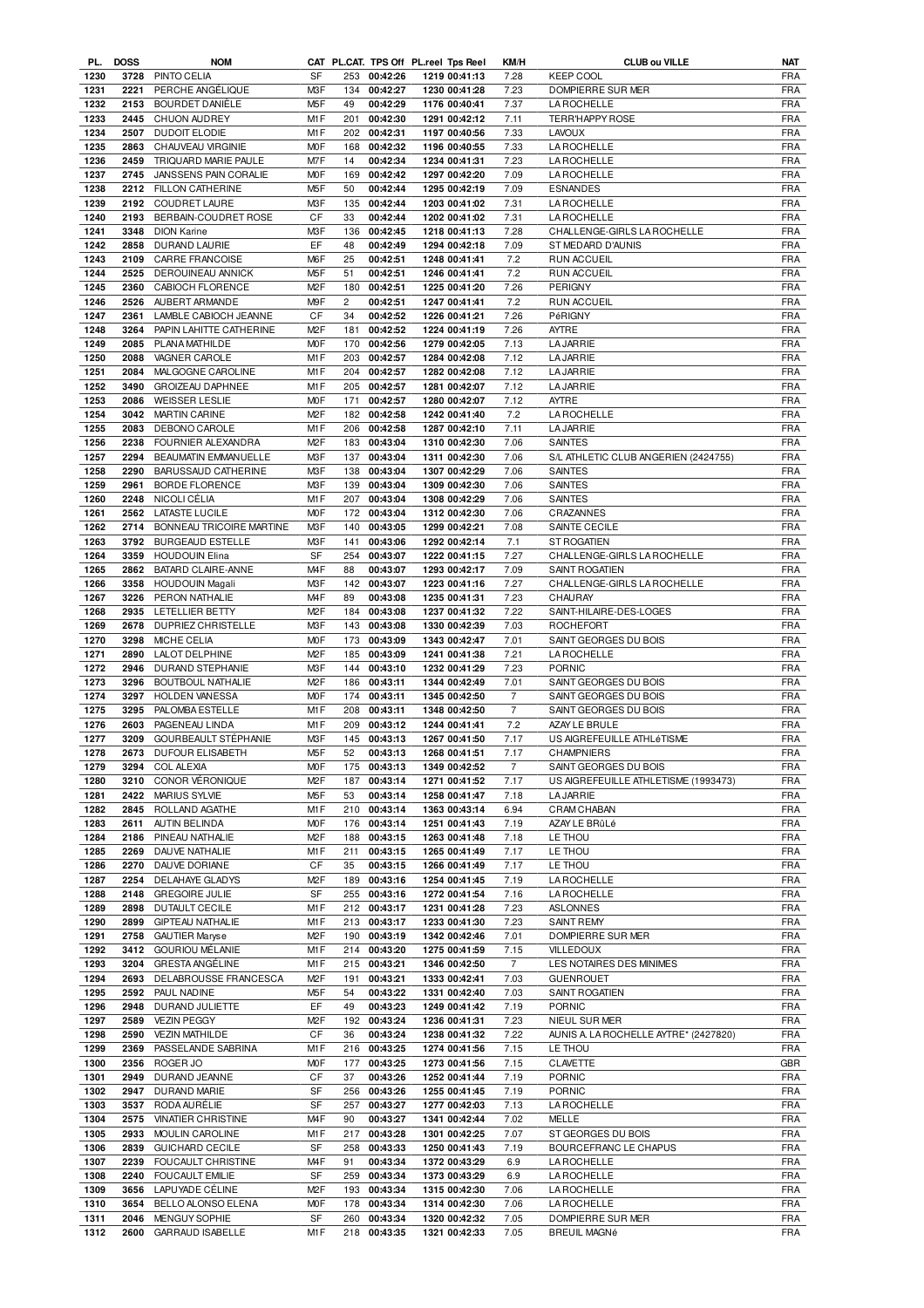| PL.          | <b>DOSS</b>  | <b>NOM</b>                         |                  |          |                      | CAT PL.CAT. TPS Off PL.reel Tps Reel | KM/H           | <b>CLUB ou VILLE</b>                 | NAT               |
|--------------|--------------|------------------------------------|------------------|----------|----------------------|--------------------------------------|----------------|--------------------------------------|-------------------|
| 1313         | 2392         | NEDELEC SOPHIE                     | <b>MOF</b>       |          | 179 00:43:35         | 1323 00:42:33                        | 7.05           | <b>LA ROCHELLE</b>                   | <b>FRA</b>        |
| 1314         | 2359         | <b>BILLE MARIE-ANNE</b>            | <b>MOF</b>       | 180      | 00:43:35             | 1283 00:42:08                        | 7.12           | <b>LA ROCHELLE</b>                   | FRA               |
| 1315         | 2358         | PETIT PERRETTE                     | <b>MOF</b>       | 181      | 00:43:35             | 1285 00:42:09                        | 7.12           | AYTRE                                | <b>FRA</b>        |
| 1316         | 2371         | PACHECO ARDOUIN AURELIE            | M <sub>O</sub> F | 182      | 00:43:36             | 1286 00:42:09                        | 7.12           | <b>NIORT</b>                         | <b>FRA</b>        |
| 1317         | 3249         | <b>BOUTIN CLAIRE</b>               | SF               | 261      | 00:43:36             | 1296 00:42:19                        | 7.09           | L'HARMONIE DES SENS                  | FRA               |
| 1318         | 2478         | ABBE MARYVONNE                     | M7F              | 15       | 00:43:36             | 1327 00:42:36                        | 7.04           | L'HOUMEAU                            | <b>FRA</b>        |
|              |              |                                    |                  |          |                      |                                      |                |                                      |                   |
| 1319         | 2434         | BERNIER AIRAULT CAROLE             | SF               | 262      | 00:43:36             | 1253 00:41:44                        | 7.19           | <b>LA ROCHELLE</b>                   | <b>FRA</b>        |
| 1320         | 2829         | DURANTEAU VALERIE                  | M3F              | 146      | 00:43:36             | 1257 00:41:47                        | 7.18           | <b>MARENNES</b>                      | <b>FRA</b>        |
| 1321         | 2596         | <b>TEXIER LAETITIA</b>             | SF               | 263      | 00:43:37             | 1313 00:42:30                        | 7.06           | VAUX SUR MER                         | <b>FRA</b>        |
| 1322         | 2209         | <b>CURE SYLVIE</b>                 | M <sub>5</sub> F | 55       | 00:43:37             | 1303 00:42:25                        | 7.07           | <b>LA ROCHELLE</b>                   | <b>FRA</b>        |
| 1323         | 2104         | ETIENNE JULIE                      | <b>MOF</b>       | 183      | 00:43:38             | 1298 00:42:21                        | 7.08           | SAINT-CHRISTOPHE                     | <b>FRA</b>        |
| 1324         | 2132         | <b>NAVET MARIE</b>                 | M <sub>5</sub> F | 56       | 00:43:38             | 1304 00:42:26                        | 7.07           | <b>LA ROCHELLE</b>                   | FRA               |
|              |              |                                    | M <sub>2</sub> F |          | 00:43:39             | 1259 00:41:48                        |                |                                      |                   |
| 1325         | 3291         | <b>HAMM NATHALIE</b>               |                  | 194      |                      |                                      | 7.18           | AYTRE                                | <b>FRA</b>        |
| 1326         | 3292         | <b>GERMAIN SYLVIE</b>              | M <sub>2</sub> F | 195      | 00:43:39             | 1260 00:41:48                        | 7.18           | AYTRE                                | <b>FRA</b>        |
| 1327         | 2078         | GAUVRIT VIRGINIE                   | <b>MOF</b>       |          | 184 00:43:39         | 1302 00:42:25                        | 7.07           | <b>LA JARNE</b>                      | <b>FRA</b>        |
| 1328         | 2971         | GIREAUD VALÉRIE                    | M3F              | 147      | 00:43:40             | 1300 00:42:25                        | 7.07           | <b>LA JARRIE</b>                     | <b>FRA</b>        |
| 1329         | 2467         | <b>MICHEL MURIEL</b>               | M4F              | 92       | 00:43:40             | 1338 00:42:43                        | 7.02           | <b>SAINTES</b>                       | <b>FRA</b>        |
| 1330         | 3621         | <b>ILLIAQUER ALICE</b>             | <b>MOF</b>       | 185      | 00:43:41             | 1305 00:42:26                        | 7.07           | <b>LA ROCHELLE</b>                   | <b>FRA</b>        |
| 1331         | 2743         | MOREL LAURA                        | <b>SF</b>        | 264      | 00:43:49             | 1317 00:42:31                        | 7.06           | <b>LA ROCHELLE</b>                   | <b>FRA</b>        |
| 1332         | 2744         |                                    | M <sub>4</sub> F | 93       | 00:43:49             |                                      |                | SAINTE MARIE DE Ré                   | <b>FRA</b>        |
|              |              | MOREL CHRISTINE                    |                  |          |                      | 1318 00:42:32                        | 7.05           |                                      |                   |
| 1333         | 3094         | FETIVEAU GERALDINE                 | M3F              | 148      | 00:43:50             | 1322 00:42:33                        | 7.05           | <b>EXCELIA</b>                       | <b>FRA</b>        |
| 1334         | 2558         | MORIN CELINE                       | M <sub>2</sub> F | 196      | 00:43:53             | 1336 00:42:42                        | 7.03           | <b>LES GONDS</b>                     | <b>FRA</b>        |
| 1335         | 3744         | MACLELLAN MELODY                   | EF               | 50       | 00:43:53             | 1339 00:42:43                        | 7.02           | VILLARD-DE-LANS                      | <b>FRA</b>        |
| 1336         | 2519         | <b>GREFFARD FREDERIQUE</b>         | M <sub>4</sub> F | 94       | 00:44:00             | 1306 00:42:27                        | 7.07           | <b>LA JARRIE</b>                     | <b>FRA</b>        |
| 1337         | 3250         | VAN HOUTTE AMELIE                  | M1F              | 219      | 00:44:01             | 1340 00:42:44                        | 7.02           | L'HARMONIE DES SENS                  | <b>FRA</b>        |
| 1338         | 3088         | <b>BRAULT VALERIE</b>              | M <sub>4F</sub>  | 95       | 00:44:02             | 1347 00:42:50                        | $\overline{7}$ | <b>RENNES</b>                        | <b>FRA</b>        |
|              |              |                                    |                  |          |                      |                                      |                |                                      |                   |
| 1339         | 3437         | <b>BRILLANT LEA</b>                | <b>SF</b>        | 265      | 00:44:02             | 1324 00:42:34                        | 7.05           | L'HOUMEAU                            | <b>FRA</b>        |
| 1340         | 2056         | LHOMME ZABOO                       | M3F              | 149      | 00:44:02             | 1288 00:42:10                        | 7.11           | SAINT GEORGES DU BOIS                | <b>FRA</b>        |
| 1341         | 2181         | <b>GAUDINEAU KARINE</b>            | M <sub>4</sub> F | 96       | 00:44:03             | 1290 00:42:12                        | 7.11           | DéPARTEMENT 17                       | <b>FRA</b>        |
| 1342         | 2751         | TANVET-GUILLORY JULIANE            | SF               | 266      | 00:44:03             | 1362 00:43:12                        | 6.94           | SAINTE SOULLE                        | <b>FRA</b>        |
| 1343         | 2246         | <b>BODIN VÉRONIQUE</b>             | M <sub>5</sub> F | 57       | 00:44:03             | 1289 00:42:11                        | 7.11           | S/L SC SURGERES (1770314)            | <b>FRA</b>        |
| 1344         | 3436         | PROTEAU NANCY                      | M <sub>2</sub> F | 197      | 00:44:04             | 1325 00:42:35                        | 7.05           | <b>LA ROCHELLE</b>                   | <b>FRA</b>        |
|              |              |                                    |                  |          |                      |                                      |                |                                      |                   |
| 1345         | 3371         | PROUST Aurore                      | M <sub>2</sub> F | 198      | 00:44:06             | 1337 00:42:42                        | 7.03           | CHALLENGE-GIRLS LA ROCHELLE          | <b>FRA</b>        |
| 1346         | 3089         | <b>MERCIER ARMONY</b>              | SF               | 267      | 00:44:11             | 1326 00:42:36                        | 7.04           | VéRINES                              | <b>FRA</b>        |
| 1347         | 2054         | POURCET MAGALI                     | M7F              | 16       | 00:44:12             | 1397 00:44:10                        | 6.79           | AYTRE                                | <b>FRA</b>        |
| 1348         | 2058         | POURCET ELISA                      | EF               | 51       | 00:44:12             | 1398 00:44:10                        | 6.79           | <b>LA ROCHELLE</b>                   | <b>FRA</b>        |
| 1349         | 3016         | THOMAS CHRYSTELLE                  | M <sub>4</sub> F | 97       | 00:44:14             | 1351 00:42:58                        | 6.98           | DéPARTEMENT 17                       | <b>FRA</b>        |
| 1350         | 3507         | <b>JIMENEZ TERESA</b>              | M <sub>2</sub> F | 199      | 00:44:14             | 1352 00:42:58                        | 6.98           | DéPARTEMENT 17                       | <b>ESP</b>        |
| 1351         | 3012         | AUDEBRAND SEVERINE                 | M3F              | 150      | 00:44:14             | 1355 00:42:59                        | 6.98           | DéPARTEMENT 17                       | <b>FRA</b>        |
|              |              |                                    |                  |          |                      |                                      |                |                                      |                   |
| 1352         | 3712         | ROCHETTE NINA                      | SF               | 268      | 00:44:14             | 1354 00:42:59                        | 6.98           | DéPARTEMENT 17                       | <b>FRA</b>        |
| 1353         | 2146         | GAUTRONNEAU JOANA                  | EF               | 52       | 00:44:15             | 1377 00:43:35                        | 6.88           | VAL DU LAYON                         | <b>FRA</b>        |
| 1354         | 2319         | ROUCHE MANON                       | SF               | 269      | 00:44:18             | 1316 00:42:31                        | 7.06           | <b>MARSILLY</b>                      | <b>FRA</b>        |
| 1355         | 2237         | ROCHETEAU LORENE                   | SF               | 270      | 00:44:19             | 1319 00:42:32                        | 7.05           | AYTRé                                | <b>FRA</b>        |
| 1356         | 2754         | LE BRIS ISABELLE                   | M <sub>2</sub> F | 200      | 00:44:23             | 1365 00:43:17                        | 6.93           | <b>LAROCHELLE</b>                    | <b>FRA</b>        |
| 1357         | 2945         | <b>BEAUJEAN SOPHIE</b>             | <b>MOF</b>       | 186      | 00:44:23             | 1335 00:42:42                        | 7.03           | CHATELAILLON-PLAGE                   | <b>FRA</b>        |
| 1358         | 3099         | ANDRIEU SÉVERINE                   | M1F              | 220      | 00:44:23             | 1329 00:42:38                        | 7.04           | ZONE RéVOLUTION                      | <b>FRA</b>        |
|              |              |                                    |                  |          |                      |                                      |                |                                      |                   |
| 1359         | 2650         | ALCOCER SYLVIE                     | M <sub>4</sub> F | 98       | 00:44:24             | 1370 00:43:27                        | 6.9            | <b>SAINTES</b>                       | <b>FRA</b>        |
| 1360         | 2950         | LEQUIPPE JULIE                     | SF               | 271      | 00:44:24             | 1334 00:42:41                        | 7.03           | CHATELAILLON                         | <b>FRA</b>        |
| 1361         |              | 2501 TEIXEIRA CHARLINE             | SF               | 272      | 00:44:26             | 1356 00:43:01                        | 6.97           | <b>PERIGNY</b>                       | <b>FRA</b>        |
| 1362         |              | 2144 VINCENT LÉONIE                | EF               | 53       | 00:44:28             | 1359 00:43:06                        | 6.96           | LE PIN EN MAUGES                     | FRA               |
| 1363         |              | 2155 LEROYER ELSA                  | СF               | 38       | 00:44:29             | 1328 00:42:38                        | 7.04           | CHALLENGE-GIRLS LA ROCHELLE          | <b>FRA</b>        |
| 1364         | 2157         | DELLE-CASE CELINE                  | M <sub>2</sub> F | 201      | 00:44:30             | 1332 00:42:41                        | 7.03           | CHALLENGE-GIRLS LA ROCHELLE          | FRA               |
| 1365         | 3103         |                                    |                  |          |                      |                                      |                |                                      |                   |
|              |              |                                    |                  |          |                      |                                      |                |                                      |                   |
| 1366         |              | <b>BOIS SANDRA</b>                 | M3F              | 151      | 00:44:34             | 1383 00:43:37                        | 6.88           | <b>SURGERES</b>                      | <b>FRA</b>        |
| 1367         | 2648         | SAINT GAL AUDE                     | M3F              | 152      | 00:44:34             | 1378 00:43:35                        | 6.88           | TRAJECTOIRES D'ENTREPRISE AU FéMININ | <b>FRA</b>        |
|              | 3328         | <b>IACONELLI SANDRA</b>            | <b>MOF</b>       | 187      | 00:44:34             | 1385 00:43:41                        | 6.87           | <b>LA ROCHELLE</b>                   | <b>FRA</b>        |
| 1368         | 2198         | <b>BISSON GWENAËLLE</b>            | M <sub>2</sub> F | 202      | 00:44:34             | 1353 00:42:59                        | 6.98           | PERIGNY                              | <b>FRA</b>        |
| 1369         | 3365         | NIKKEL Sabrina                     | M <sub>2</sub> F | 203      | 00:44:38             | 1357 00:43:03                        | 6.97           | CHALLENGE-GIRLS LA ROCHELLE          | <b>FRA</b>        |
| 1370         | 3366         | NIKKEL Jade                        | СF               | 39       | 00:44:38             | 1358 00:43:04                        | 6.97           | CHALLENGE-GIRLS LA ROCHELLE          | FRA               |
|              | 2999         |                                    | CF               | 40       |                      |                                      | 6.88           | SAINT XANDRE                         | <b>FRA</b>        |
| 1371         | 3083         | ASSMAN MACY                        | СF               | 41       | 00:44:39             | 1381 00:43:36                        |                |                                      |                   |
| 1372         |              | THOMAS JOANNE                      |                  |          | 00:44:39             | 1380 00:43:36                        | 6.88           | <b>LA ROCHELLE</b>                   | <b>FRA</b>        |
| 1373         | 3029         | VERGNAUD MAËLLE                    | СF               | 42       | 00:44:39             | 1382 00:43:36                        | 6.88           | LAGORD                               | <b>FRA</b>        |
| 1374         | 3068         | DEWAELE JOSIANE                    | M6F              | 26       | 00:44:40             | 1395 00:43:59                        | 6.82           | FITNESS CORP                         | <b>FRA</b>        |
| 1375         | 2786         | COUMARIN CAROLINE                  | M1 F             | 221      | 00:44:41             | 1400 00:44:10                        | 6.79           | DéPARTEMENT 17                       | <b>FRA</b>        |
| 1376         | 3142         | BOULANGER NATHALIE                 | M1 F             | 222      | 00:44:42             | 1402 00:44:11                        | 6.79           | SAINT-XANDRE                         | <b>FRA</b>        |
| 1377         | 3696         | DEGUILHEN GALLIOT MARIE            | M7F              | 17       | 00:44:43             | 1421 00:44:29                        | 6.74           | <b>LA ROCHELLE</b>                   | <b>FRA</b>        |
|              |              | SYLVIE                             |                  |          |                      |                                      |                |                                      |                   |
|              |              |                                    |                  |          |                      |                                      |                |                                      |                   |
| 1378         | 2954         | MOREAU ANNE-SO                     | <b>MOF</b>       | 188      | 00:44:44             | 1410 00:44:16                        | 6.78           | SAINT MéDARD D'AUNIS                 | <b>FRA</b>        |
| 1379         | 2891         | LAIGNEAU SANDRA                    | M2F              | 204      | 00:44:44             | 1412 00:44:16                        | 6.78           | <b>FOURAS</b>                        | FRA               |
| 1380         | 2953         | JAUFFRET ELODIE                    | MOF              | 189      | 00:44:44             | 1411 00:44:16                        | 6.78           | THAIRé                               | <b>FRA</b>        |
| 1381         | 3631         | ARTIGOU-ROUIL CHARLOTTE            | <b>MOF</b>       | 190      | 00:44:45             | 1366 00:43:20                        | 6.92           | <b>ST XANDRE</b>                     | FRA               |
| 1382         | 3614         | <b>DESROSIER PAULINE</b>           | <b>MOF</b>       | 191      | 00:44:45             | 1368 00:43:21                        | 6.92           | SAINTE-SOULLE                        | <b>FRA</b>        |
| 1383         | 3233         | BOBINEAU ALINE                     | SF               | 273      | 00:44:45             | 1367 00:43:20                        | 6.92           | ST XANDRE                            | <b>FRA</b>        |
|              | 2341         |                                    |                  | 192      |                      |                                      |                |                                      |                   |
| 1384         |              | <b>VIDAL CÉLINE</b>                | <b>MOF</b>       |          | 00:44:46             | 1419 00:44:24                        | 6.76           | LES LIENS DU COEUR                   | <b>FRA</b>        |
| 1385         | 3418         | DUCHEMIN VALERIE                   | M3F              | 153      | 00:44:48             | 1393 00:43:57                        | 6.83           | <b>SAINT BREVIN</b>                  | <b>FRA</b>        |
| 1386         | 2027         | <b>BOUCHE CECILE</b>               | M1F              | 223      | 00:44:51             | 1350 00:42:56                        | 6.99           | PéRIGNY                              | <b>FRA</b>        |
| 1387         | 3462         | <b>BOURRU STEPHANIE</b>            | M1F              | 224      | 00:44:52             | 1375 00:43:33                        | 6.89           | AIGREFEUILLE                         | <b>FRA</b>        |
| 1388         | 3463         | <b>BOURRU EMMA</b>                 | CF               | 43       | 00:44:53             | 1374 00:43:33                        | 6.89           | AIGREFEUILLE                         | <b>FRA</b>        |
| 1389         | 2852         | BOUCARD MICHELLE                   | M5F              | 58       | 00:44:53             | 1369 00:43:24                        | 6.91           | PUILBOREAU                           | <b>FRA</b>        |
| 1390         | 3640         | <b>IGOUFE MATHILDE</b>             | M1F              | 225      | 00:44:53             | 1376 00:43:34                        | 6.89           | LE THOU                              | <b>FRA</b>        |
|              |              |                                    |                  |          |                      |                                      |                |                                      |                   |
| 1391         | 2622         | <b>BOURHT LAMYA</b>                | SF               | 274      | 00:44:54             | 1409 00:44:16                        | 6.78           | <b>GROUPE EXCEL</b>                  | <b>FRA</b>        |
| 1392         | 2543         | JAMMET ALINE                       | M3F              | 154      | 00:44:58             | 1371 00:43:27                        | 6.9            | PERIGNY                              | <b>FRA</b>        |
| 1393<br>1394 | 3632<br>3561 | SOUQUET MARTINE<br>ALLAIS LAURENCE | M7F<br>M4F       | 18<br>99 | 00:44:58<br>00:45:01 | 1364 00:43:17<br>1384 00:43:39       | 6.93<br>6.87   | SAINTE-SOULLE<br><b>LES HERBIERS</b> | FRA<br><b>FRA</b> |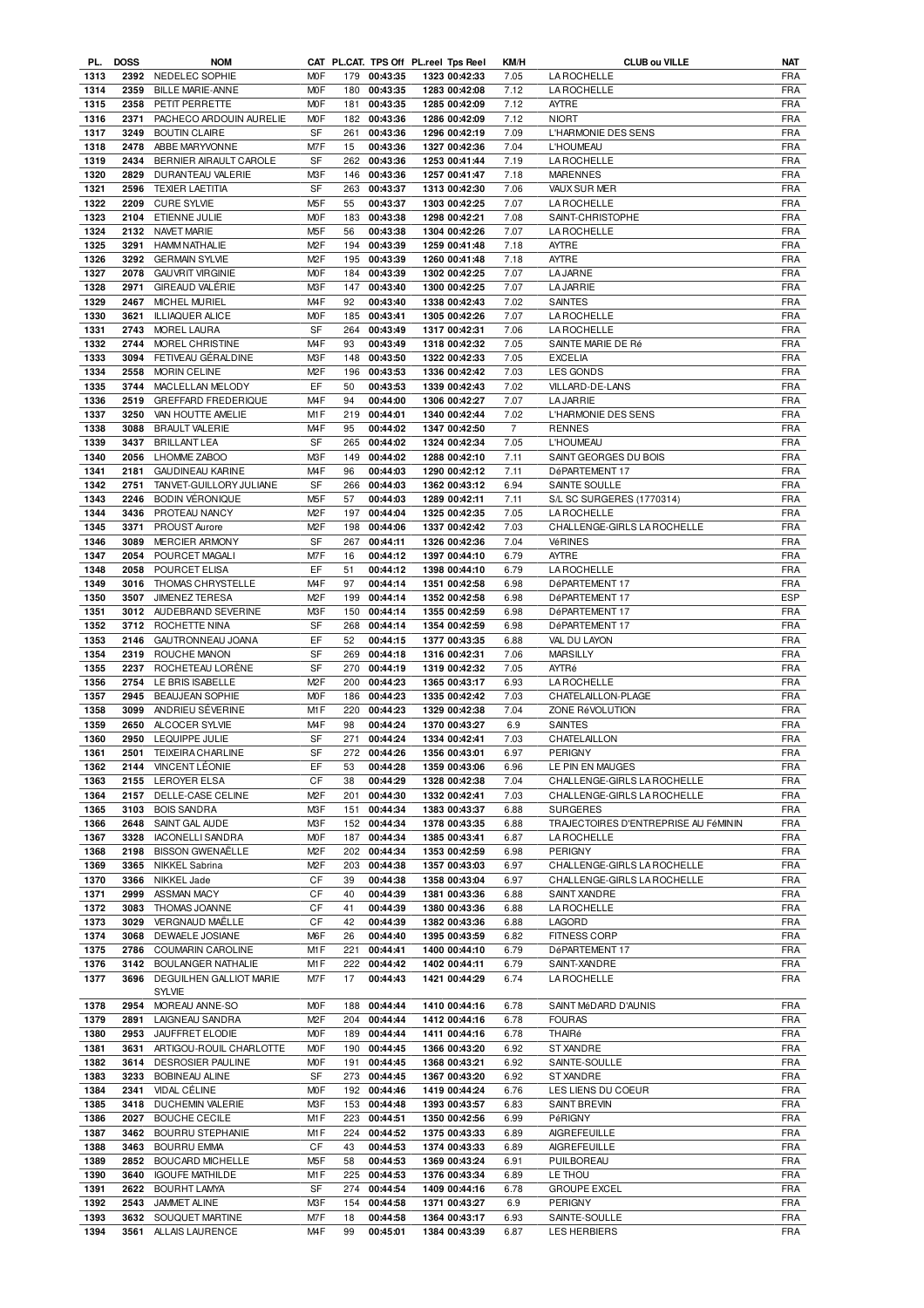| PL.          | <b>DOSS</b>  | <b>NOM</b>                              |                  |           |                      | CAT PL.CAT. TPS Off PL.reel Tps Reel | KM/H | <b>CLUB ou VILLE</b>                     | NAT               |
|--------------|--------------|-----------------------------------------|------------------|-----------|----------------------|--------------------------------------|------|------------------------------------------|-------------------|
| 1395         |              | 2075 RADUREAU CAMILLE                   | <b>SF</b>        |           | 275 00:45:04         | 1426 00:44:39                        | 6.72 | <b>ARCHIGNY</b>                          | <b>FRA</b>        |
| 1396         | 3495         | TERRADE AMELIE                          | SF               |           | 276 00:45:05         | 1399 00:44:10                        | 6.79 | AYTRE                                    | FRA               |
| 1397         |              | 2793 CHAUVEAU PAULINE                   | SF               |           | 277 00:45:05         | 1360 00:43:11                        | 6.95 | LA ROCHELLE                              | FRA               |
|              |              |                                         |                  |           |                      |                                      |      |                                          |                   |
| 1398         | 2770         | BERNARD CHLOÉ                           | SF               | 278       | 00:45:05             | 1361 00:43:11                        | 6.95 | AYTRé                                    | <b>FRA</b>        |
| 1399         | 3494         | <b>TERRADE NATHALIE</b>                 | M <sub>4F</sub>  |           | 100 00:45:06         | 1408 00:44:13                        | 6.78 | <b>LA JARNE</b>                          | <b>FRA</b>        |
| 1400         | 3565         | TERRADE CAMILLE                         | SF               | 279       | 00:45:06             | 1407 00:44:12                        | 6.79 | <b>BEIGNON</b>                           | <b>FRA</b>        |
| 1401         |              | 2692 DELABROUSSE-GUILMARD               | M <sub>4</sub> F |           | 101 00:45:08         | 1420 00:44:27                        | 6.75 | SAINT MEDARD D'AUNIS                     | FRA               |
|              |              | CAROL                                   |                  |           |                      |                                      |      |                                          |                   |
| 1402         | 3797         | QUEMENER MARIE-LAURE                    | M <sub>4</sub> F |           | 102 00:45:13         | 1386 00:43:41                        | 6.87 | VO2 BESSINES (2161083)                   | FRA               |
|              |              |                                         | M1F              |           |                      |                                      |      |                                          | FRA               |
| 1403         |              | 2963 LECOCQ LAETITIA                    |                  |           | 226 00:45:14         | 1379 00:43:35                        | 6.88 | LE GUé DE VELLUIRE                       |                   |
| 1404         | 2797         | RICHARD NADINE                          | M <sub>4</sub> F |           | 103 00:45:14         | 1414 00:44:18                        | 6.77 | PUILBOREAU                               | <b>FRA</b>        |
| 1405         | 2599         | GAUTRONNEAU NATHALIE                    | M <sub>4</sub> F | 104       | 00:45:16             | 1387 00:43:42                        | 6.86 | PUILBOREAU                               | <b>FRA</b>        |
| 1406         |              | 2932 FRAIOLI LAETITIA                   | M1F              | 227       | 00:45:18             | 1446 00:45:18                        | 6.62 | <b>BENON</b>                             | <b>FRA</b>        |
| 1407         | 3304         | TANNHAUSER TIFFANY                      | <b>SF</b>        | 280       | 00:45:18             | 1390 00:43:50                        | 6.84 | CROIX CHAPEAU                            | <b>FRA</b>        |
| 1408         | 2513         | DE SOUSA FAURE STÉPHANIE                | M <sub>2</sub> F |           | 205 00:45:32         | 1425 00:44:39                        | 6.72 | <b>MEDIS</b>                             | <b>FRA</b>        |
|              |              |                                         |                  |           |                      |                                      |      |                                          |                   |
| 1409         | 2053         | <b>LAVILLE GAELLE</b>                   | M3F              | 155       | 00:45:32             | 1424 00:44:38                        | 6.72 | SAINT SAUVEUR D'AUNIS                    | <b>FRA</b>        |
| 1410         | 2925         | <b>BORICI AURORA</b>                    | SF               | 281       | 00:45:32             | 1422 00:44:30                        | 6.74 | <b>NIORT</b>                             | <b>FRA</b>        |
| 1411         | 2794         | DENIEAU LISA                            | EF               | 54        | 00:45:33             | 1394 00:43:58                        | 6.82 | LAGORD                                   | <b>FRA</b>        |
| 1412         | 3409         | ROUCHE AMBRE                            | <b>SF</b>        | 282       | 00:45:33             | 1388 00:43:46                        | 6.85 | <b>LHOUMEAU</b>                          | <b>FRA</b>        |
| 1413         | 3410         | PERAUDEAU LÉONIE                        | SF               | 283       | 00:45:33             | 1389 00:43:46                        | 6.85 | <b>ECHILLAIS</b>                         | <b>FRA</b>        |
| 1414         | 3134         | AWESSOU CECILIA                         | SF               | 284       | 00:45:34             | 1401 00:44:11                        | 6.79 | LA ROCHELLE                              | <b>FRA</b>        |
| 1415         | 2268         | <b>BOUINIERE KARINE</b>                 | M3F              | 156       | 00:45:34             | 1442 00:45:06                        | 6.65 | <b>MEURSAC</b>                           | <b>FRA</b>        |
|              |              |                                         |                  |           |                      |                                      |      |                                          |                   |
| 1416         | 3275         | METEAU AURÉLIE                          | <b>MOF</b>       | 193       | 00:45:35             | 1403 00:44:11                        | 6.79 | <b>FORGES</b>                            | <b>FRA</b>        |
| 1417         | 3404         | SIMON Catherine                         | M <sub>4</sub> F | 105       | 00:45:38             | 1427 00:44:45                        | 6.7  | CHALLENGE-GIRLS LA ROCHELLE              | <b>FRA</b>        |
| 1418         | 2232         | <b>GALERAN KARINE</b>                   | M3F              | 157       | 00:45:38             | 1406 00:44:12                        | 6.79 | ST XANDRE                                | <b>FRA</b>        |
| 1419         | 2063         | CHARONNET AURÉLIE                       | M3F              | 158       | 00:45:39             | 1433 00:44:54                        | 6.68 | <b>BONNEUIL MATOURS</b>                  | <b>FRA</b>        |
| 1420         | 2939         | HEURTEBISE DELPHINE                     | <b>MOF</b>       | 194       | 00:45:40             | 1428 00:44:49                        | 6.69 | ÉPARGNES                                 | <b>FRA</b>        |
| 1421         | 2059         | RIGAUX NATHALIE                         | M <sub>2</sub> F | 206       | 00:45:40             | 1436 00:44:55                        | 6.68 | <b>DISSAY</b>                            | <b>FRA</b>        |
|              |              |                                         |                  |           |                      |                                      |      |                                          |                   |
| 1422         | 2065         | <b>GRANIER AURELIE</b>                  | SF               | 285       | 00:45:41             | 1391 00:43:51                        | 6.84 | SAINT OUEN DAUNIS                        | <b>FRA</b>        |
| 1423         | 3613         | <b>BRUN SOPHIE</b>                      | SF               | 286       | 00:45:42             | 1392 00:43:54                        | 6.83 | <b>BREUIL MAGNE</b>                      | <b>FRA</b>        |
| 1424         | 3512         | <b>FONSECA ROSA</b>                     | M <sub>4</sub> F | 106       | 00:45:45             | 1429 00:44:51                        | 6.69 | CHARRON                                  | <b>FRA</b>        |
| 1425         | 2943         | MERLAND GENEVIEVE                       | M3F              | 159       | 00:45:46             | 1448 00:45:27                        | 6.6  | RIVES DE L'YON                           | <b>FRA</b>        |
| 1426         | 2557         | THOMAS COLINE                           | EF               | 55        | 00:45:46             | 1434 00:44:54                        | 6.68 | <b>MARANS</b>                            | <b>FRA</b>        |
| 1427         | 2826         | CASSERON ELODIE                         | EF               | 56        | 00:45:46             | 1435 00:44:54                        | 6.68 | COURÇON                                  | <b>FRA</b>        |
|              |              |                                         |                  |           |                      |                                      |      |                                          |                   |
| 1428         | 2995         | ORYLAURENCE                             | M3F              | 160       | 00:45:53             | 1416 00:44:20                        | 6.77 | AYTRé                                    | <b>FRA</b>        |
| 1429         | 2993         | LARGUIER SOPHIE                         | M3F              | 161       | 00:45:53             | 1417 00:44:21                        | 6.76 | <b>AYTRE</b>                             | <b>FRA</b>        |
| 1430         | 3245         | THOMMEREL FLAVIE                        | <b>SF</b>        | 287       | 00:45:56             | 1453 00:45:38                        | 6.57 | <b>MARANS</b>                            | <b>FRA</b>        |
| 1431         | 3573         | BEZINAUD LÉA                            | SF               | 288       | 00:45:58             | 1449 00:45:28                        | 6.6  | <b>ISME LA ROCHELLE</b>                  | <b>FRA</b>        |
| 1432         | 2807         | CHERUBIN JULIE                          | <b>SF</b>        | 289       | 00:45:58             | 1404 00:44:11                        | 6.79 | LAGORD                                   | <b>FRA</b>        |
| 1433         | 2795         | <b>TA CATHY</b>                         | <b>SF</b>        | 290       | 00:45:59             | 1405 00:44:11                        | 6.79 | LAGORD                                   | <b>FRA</b>        |
|              |              |                                         |                  |           |                      |                                      |      |                                          |                   |
| 1434         | 3794         | MARAND GERALDINE                        | M <sub>2</sub> F | 207       | 00:45:59             | 1415 00:44:19                        | 6.77 | <b>PORNICHET</b>                         | <b>FRA</b>        |
|              |              |                                         |                  |           |                      |                                      |      |                                          |                   |
| 1435         | 3771         | LEHOUX VALÉRIE                          | M <sub>3</sub> F | 162       | 00:46:00             | 1418 00:44:21                        | 6.76 | OUZOUER SUR LOIRE                        | <b>FRA</b>        |
| 1436         | 2061         | <b>REMBERT CLOTHILDE</b>                | <b>SF</b>        | 291       | 00:46:00             | 1461 00:45:47                        | 6.55 | <b>MEURSAC</b>                           | <b>FRA</b>        |
| 1437         | 2062         | <b>REMBERT MAGUY</b>                    | M3F              | 163       | 00:46:00             | 1462 00:45:48                        | 6.55 | GROUPEMENT ATHLETIQUE SAUJON S (1614544) | <b>FRA</b>        |
|              |              |                                         |                  |           |                      |                                      |      |                                          |                   |
| 1438         | 3803         | COLLARD LOUISE                          | CF               | 44        | 00:46:01             | 1432 00:44:53                        | 6.68 | <b>SAINTES</b>                           | <b>BEL</b>        |
| 1439         | 2278         | FERNANDEZ NATHALIE                      | M3F              | 164       | 00:46:03             | 1458 00:45:44                        | 6.56 | MOUTIERS SUR LE LAY                      | <b>FRA</b>        |
| 1440         | 2896         | <b>GABORIT SEVERINE</b>                 | M <sub>2</sub> F | 208       | 00:46:04             | 1396 00:44:08                        | 6.8  | <b>CRAMCHABAN</b>                        | <b>FRA</b>        |
| 1441         |              | 3184 CHALOT LAETITIA                    | M <sub>2</sub> F |           | 209 00:46:07         | 1413 00:44:18                        | 6.77 | ANGLIERS                                 | <b>FRA</b>        |
| 1442         |              | 3716 POIZAC JULIE                       | M1F              | 228       | 00:46:07             | 1443 00:45:13                        | 6.63 | SAINT ROGATIEN                           | <b>FRA</b>        |
| 1443         |              | 2412 FORESTIER LOUISE                   | JF               | 45        | 00:46:08             | 1423 00:44:37                        | 6.72 | PERIGNY                                  | FRA               |
| 1444         | 2183         | TURPAULT CATHERINE                      | M6F              | 27        | 00:46:08             | 1438 00:44:59                        | 6.67 | <b>CAHORS</b>                            | FRA               |
|              |              |                                         |                  |           |                      |                                      |      |                                          |                   |
| 1445         | 3363         | <b>MUON</b> Angelina                    | SF               | 292       | 00:46:13             | 1441 00:45:05                        | 6.65 | CHALLENGE-GIRLS LA ROCHELLE              | FRA               |
| 1446         | 2310         | <b>BICHOT MIREILLE</b>                  | M <sub>5</sub> F | 59        | 00:46:13             | 1445 00:45:17                        | 6.62 | CHâTELAILLON-PLAGE                       | <b>FRA</b>        |
| 1447         | 2755         | WALLET SANDRINE                         | M3F              | 165       | 00:46:20             | 1456 00:45:43                        | 6.56 | <b>GROUPE EXCEL</b>                      | FRA               |
| 1448         | 2033         | MORAIS HELENE                           | <b>MOF</b>       | 195       | 00:46:24             | 1452 00:45:35                        | 6.58 | <b>CHéCY</b>                             | FRA               |
| 1449         | 3791         | LISSART JADE                            | CF               | 45        | 00:46:27             | 1464 00:45:48                        | 6.55 | CIRE D'AUNIS                             | FRA               |
| 1450         | 2551         | RIBEIRO ALVES ELISABETE                 | <b>MOF</b>       | 196       | 00:46:28             | 1439 00:45:03                        | 6.66 | SAINT ROGATIEN                           | POR               |
| 1451         | 2552         | XAVIER ÉLODIE                           | M1F              | 229       | 00:46:28             | 1440 00:45:03                        | 6.66 | SAINT ROGATIEN                           | FRA               |
| 1452         | 2583         | MICHOT CHRISTINE                        | M8F              | 3         | 00:46:33             | 1467 00:45:50                        | 6.55 | <b>LA ROCHELLE</b>                       | <b>FRA</b>        |
|              |              |                                         |                  |           |                      |                                      |      |                                          |                   |
| 1453         | 3140         | <b>VAUGHAN NIAMH</b>                    | M <sub>2</sub> F | 210       | 00:46:38             | 1430 00:44:53                        | 6.68 | <b>LA ROCHELLE</b>                       | IRL               |
| 1454         | 2980         | MC ALLISTER LISA                        | M3F              | 166       | 00:46:38             | 1431 00:44:53                        | 6.68 | <b>LA ROCHELLE</b>                       | <b>FRA</b>        |
| 1455         | 2615         | LETOURNEUX LUCILLE                      | M1F              | 230       | 00:46:40             | 1444 00:45:15                        | 6.63 | <b>VERINES</b>                           | FRA               |
| 1456         | 3215         | <b>DAUBE Claire</b>                     | M <sub>4</sub> F | 107       | 00:46:44             | 1454 00:45:38                        | 6.57 | <b>SAINTES</b>                           | <b>FRA</b>        |
| 1457         | 3217         | FETEIRA-PACHOT Nathalie                 | M3F              | 167       | 00:46:44             | 1455 00:45:39                        | 6.57 | <b>SAINTES</b>                           | <b>FRA</b>        |
| 1458         | 3781         | RAFIN ESTELLE                           | M <sub>2</sub> F | 211       | 00:46:51             | 1468 00:45:57                        | 6.53 | <b>ILAO</b>                              | <b>FRA</b>        |
| 1459         | 2662         | <b>DRAPEAU EMILIE</b>                   | M1F              | 231       | 00:46:51             | 1469 00:45:57                        | 6.53 | <b>ILAO</b>                              | FRA               |
|              |              |                                         |                  |           |                      |                                      |      |                                          |                   |
| 1460         | 2304         | <b>TRABIS NATHALIE</b>                  | M <sub>2</sub> F | 212       | 00:46:53             | 1437 00:44:56                        | 6.68 | LARçAY                                   | <b>FRA</b>        |
| 1461         | 2159         | <b>GIGON ISABELLE</b>                   | M <sub>4</sub> F | 108       | 00:46:55             | 1475 00:46:38                        | 6.43 | LAGORD                                   | <b>FRA</b>        |
| 1462         | 2160         | <b>GREGOIRE MICHELE</b>                 | M <sub>5</sub> F | 60        | 00:46:55             | 1476 00:46:39                        | 6.43 | LAGORD                                   | <b>FRA</b>        |
| 1463         | 2253         | ABARNOU CORINNE                         | M3F              | 168       | 00:47:04             | 1447 00:45:23                        | 6.61 | LA ROCHELLE                              | <b>FRA</b>        |
| 1464         | 2830         | LE MAY ELODIE                           | M3F              | 169       | 00:47:04             | 1480 00:47:04                        | 6.37 | FONTAINE LE COMTE                        | <b>FRA</b>        |
| 1465         | 2419         | RAGUENEAU SOPHIE                        | M3F              | 170       | 00:47:07             | 1478 00:46:49                        | 6.41 | <b>TERRHAPPY ROSE</b>                    | <b>FRA</b>        |
|              |              |                                         |                  |           |                      |                                      |      |                                          |                   |
| 1466         | 2420         | RAGUENEAU BRICEIDA                      | JF               | 46        | 00:47:07             | 1479 00:46:49                        | 6.41 | <b>TERRHAPPY ROSE</b>                    | <b>FRA</b>        |
| 1467         | 2461         | CAHUZAC SARAH                           | SF               | 293       | 00:47:09             | 1450 00:45:35                        | 6.58 | <b>PERIGNY</b>                           | FRA               |
| 1468         | 2188         | <b>VERGNIAUD LAETITIA</b>               | M <sub>2</sub> F | 213       | 00:47:09             | 1451 00:45:35                        | 6.58 | AYTRRE                                   | <b>FRA</b>        |
| 1469         | 3586         | <b>GUIET Estelle</b>                    | <b>MOF</b>       | 197       | 00:47:18             | 1481 00:47:09                        | 6.36 |                                          | FRA               |
| 1470         | 3010         | RODRIGUEZ CAMILLE                       | <b>SF</b>        | 294       | 00:47:19             | 1463 00:45:48                        | 6.55 | NIEUL SUR MER                            | FRA               |
| 1471         | 3008         | SUTRE DANY                              | M9F              | 3         | 00:47:19             | 1466 00:45:50                        | 6.55 | NIEUL SUR MER                            | FRA               |
|              |              |                                         |                  |           |                      |                                      |      |                                          |                   |
| 1472         | 3009         | RODRIGUEZ VALERIE                       | M <sub>4</sub> F | 109       | 00:47:19             | 1465 00:45:49                        | 6.55 | NIEUL SUR MER                            | <b>FRA</b>        |
| 1473         | 3484         | <b>THOMAS MIRELLA</b>                   | M7F              | 19        | 00:47:21             | 1477 00:46:48                        | 6.41 | SAINT-CYR                                | FRA               |
| 1474         | 2430         | TERRASSIER DÉBORAH                      | <b>MOF</b>       | 198       | 00:47:22             | 1474 00:46:35                        | 6.44 | <b>ECOYEUX</b>                           | FRA               |
| 1475<br>1476 | 2158<br>2231 | <b>GALLIOT JULIE</b><br>TONNERRE CORINE | M1F<br>M6F       | 232<br>28 | 00:47:28<br>00:47:29 | 1460 00:45:46<br>1470 00:46:02       | 6.55 | AIGREFEUILLE<br>ST XANDRE                | FRA<br><b>FRA</b> |